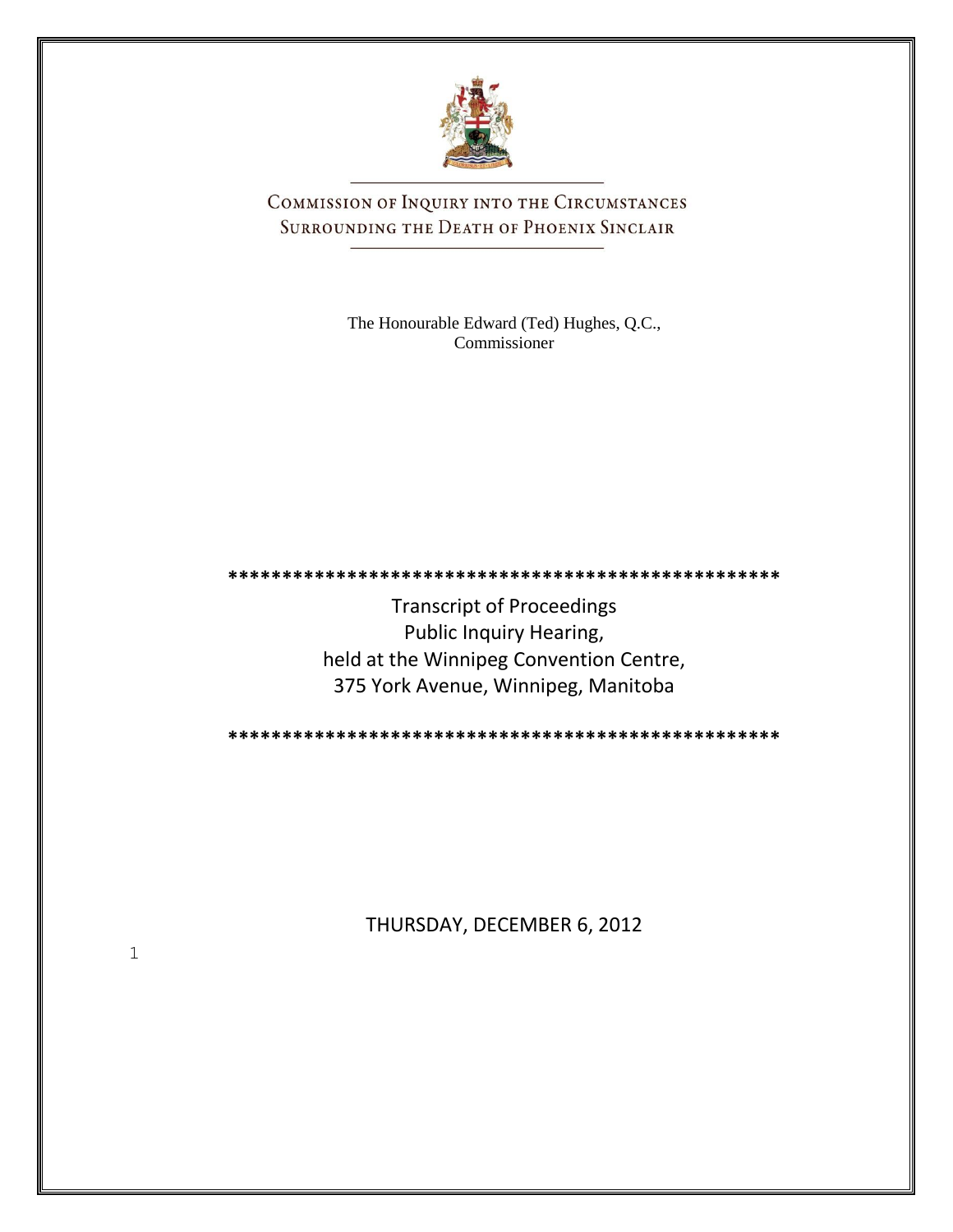## **APPEARANCES:**

**MS. S. WALSH,** Commission Counsel **MR. D. OLSON,** Senior Associate Counsel **MR. R. MCARENHAS,** Associate Commission Counsel

**MR. G. MCKINNON,** Department of Family Services and Labour

**MR. T. RAY,** Manitoba Government and General Employees Union

**MR. K. SAXBERG,** General Child and Family Services Authority, First Nations of Northern Manitoba Child and Family Services Authority First Nations of Southern Manitoba Child and Family Services Authority Child and Family All Nation Coordinated Response Network

**MR. H. KHAN,** Intertribal Child and Family Services

**MR. J. GINDIN** and **MR. D. IRELAND,** Mr. Nelson Draper Steve Sinclair and Ms. Kimberly-Ann Edwards

**MR. J. FUNKE** and **MS. J. SAUNDERS,** Assembly of Manitoba Chiefs and Southern Chiefs Organization Inc.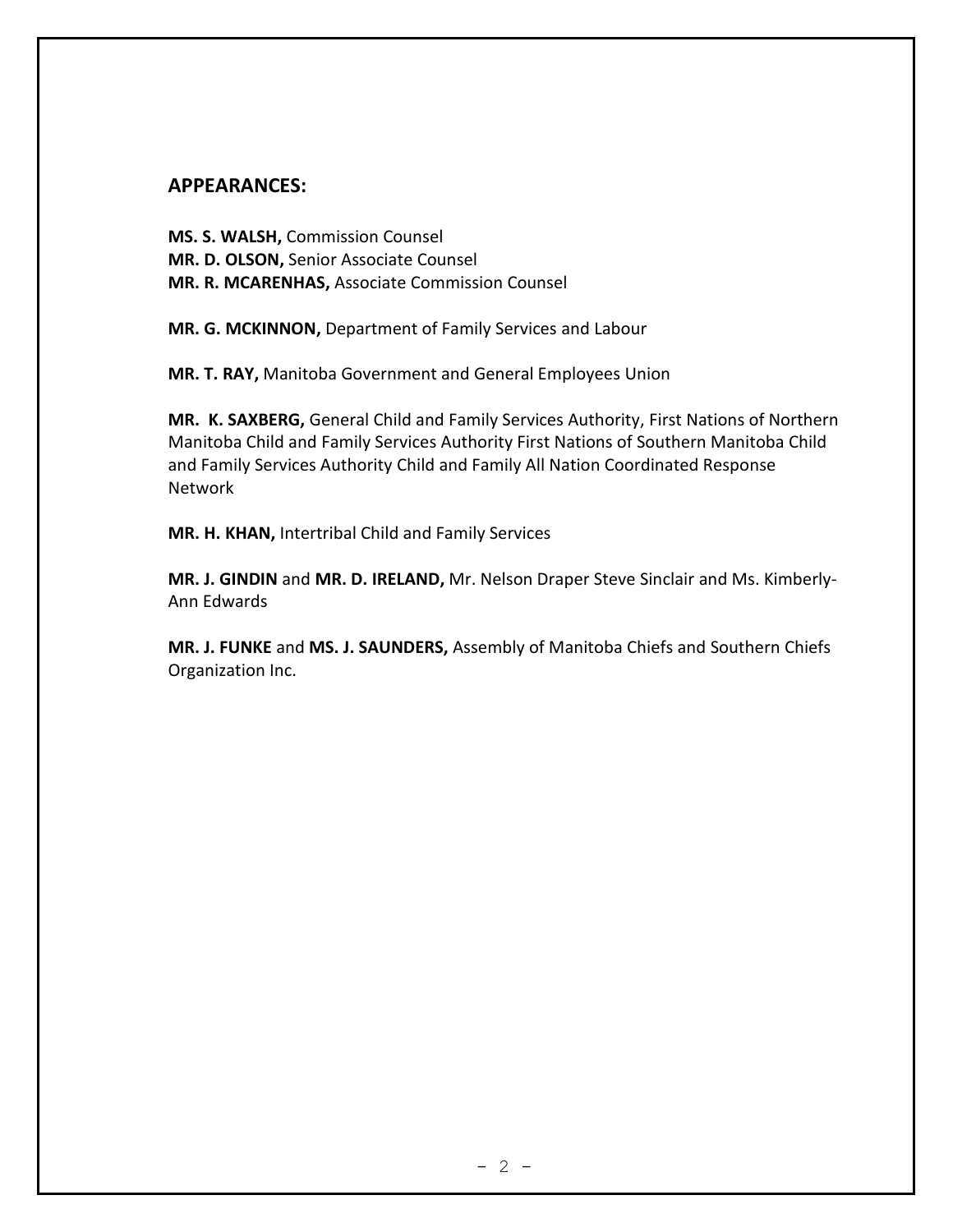## **INDEX**

## **WITNESS:**

ROHAN STEPHENSON

| Direct Examination | (Olson)   |     |
|--------------------|-----------|-----|
| Cross-Examination  | (Saxberg) | 75  |
| Cross-Examination  | (Ray)     | 113 |
| Cross-Examination  | (Gindin)  | 115 |
| Re-Examination     | (Olson)   | 129 |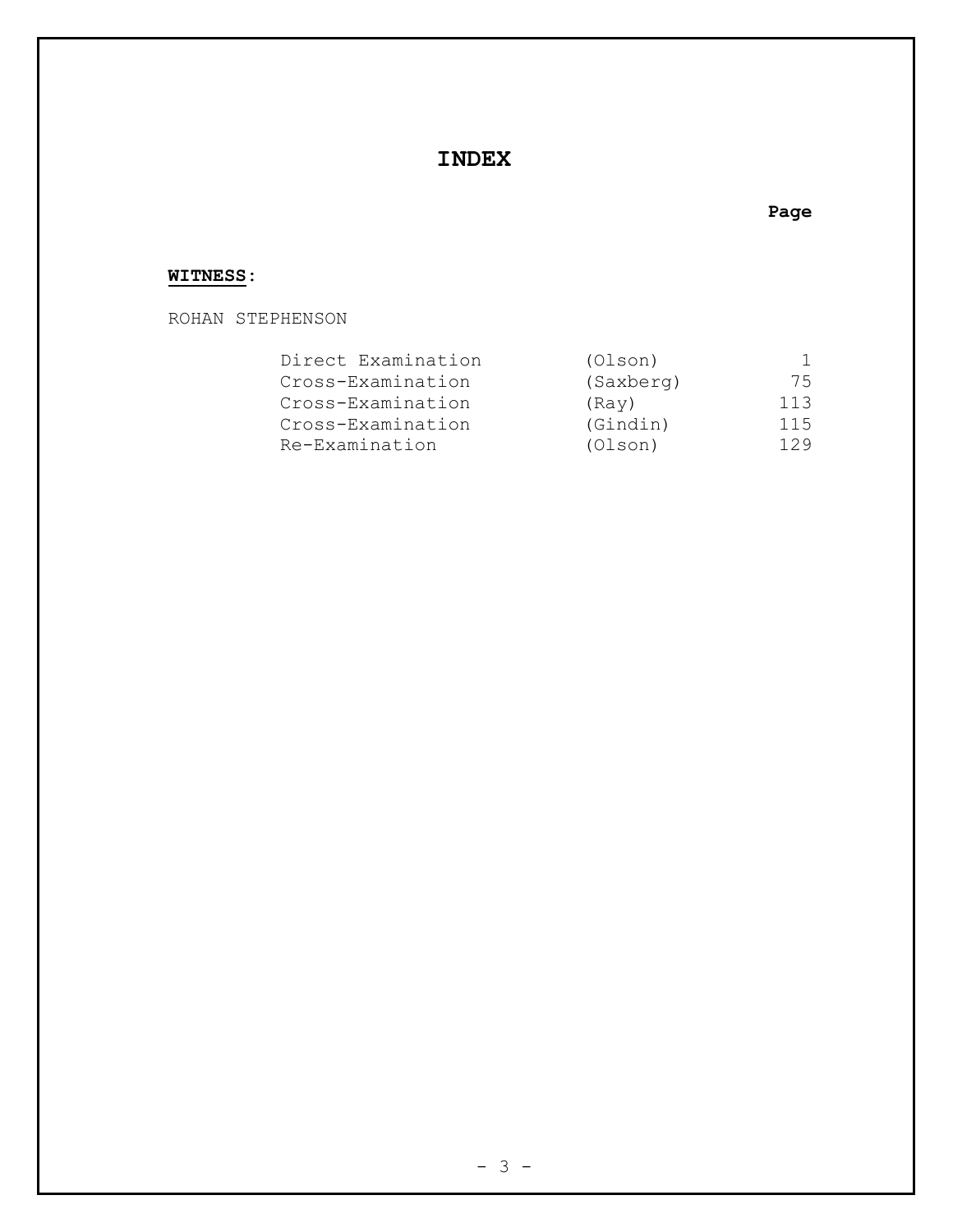1 DECEMBER 6, 2012 2 PROCEEDINGS CONTINUED FROM DECEMBER 5, 2012 3 4 THE CLERK: If you could just stand for a moment. 5 THE WITNESS: Sure. 6 THE CLERK: Is it your choice to swear on the 7 Bible or affirm without the Bible? 8 THE WITNESS: Without the Bible. 9 THE CLERK: Okay. Please state your full name 10 for the court then. 11 THE WITNESS: Rohan Stephenson. 12 THE CLERK: And spell me your first name. 13 THE WITNESS: R-O-H-A-N. 14 THE CLERK: And your last name, please. 15 THE WITNESS: S-T-E-P-H-E-N-S-O-N. 16 THE CLERK: Thank you. 17 18 **ROHAN STEPHENSON,** affirmed, 19 testified as follows: 20 21 THE CLERK: Thank you. You may be seated. 22 MR. OLSON: Good morning, Mr. Stephenson. 23 THE WITNESS: Good morning. 24 25

 $- 4 -$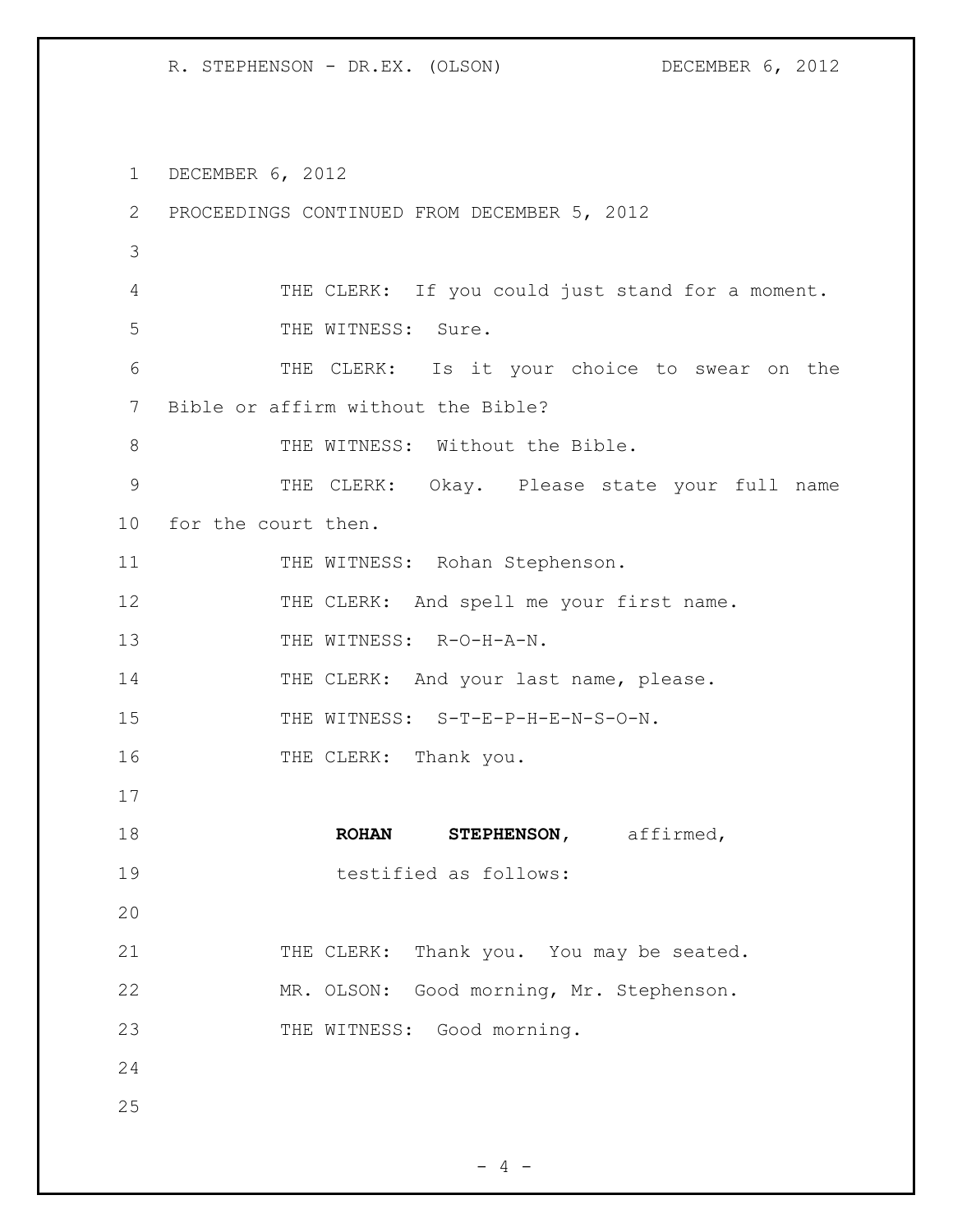DIRECT EXAMINATION BY MR. OLSON: Q I understand at some point you were married to Kim Edwards? A Yes. Q And you were legally married? A Yes. Q And you're now divorced? 8 A Yes. Q I just wanted to clear something up. We've seen a number of documents and at times Kim Edwards is described as Kim Stephenson, other times as Kim Edwards; are you aware as to whether or not she took your last name at any point? A To my knowledge, no. Q No. Okay. And how long were you in a relationship with Ms. Edwards? 17 A On and off for 11 years or so, I guess. 18 Q Eleven years. 19 A Ten, 11 years. Q Do you remember when you first started living together? A Geez -- yeah, '89 I guess. Q Nineteen eighty-nine? A Something like that, '90 maybe. Q And then at what point did you actually separate?

 $- 5 -$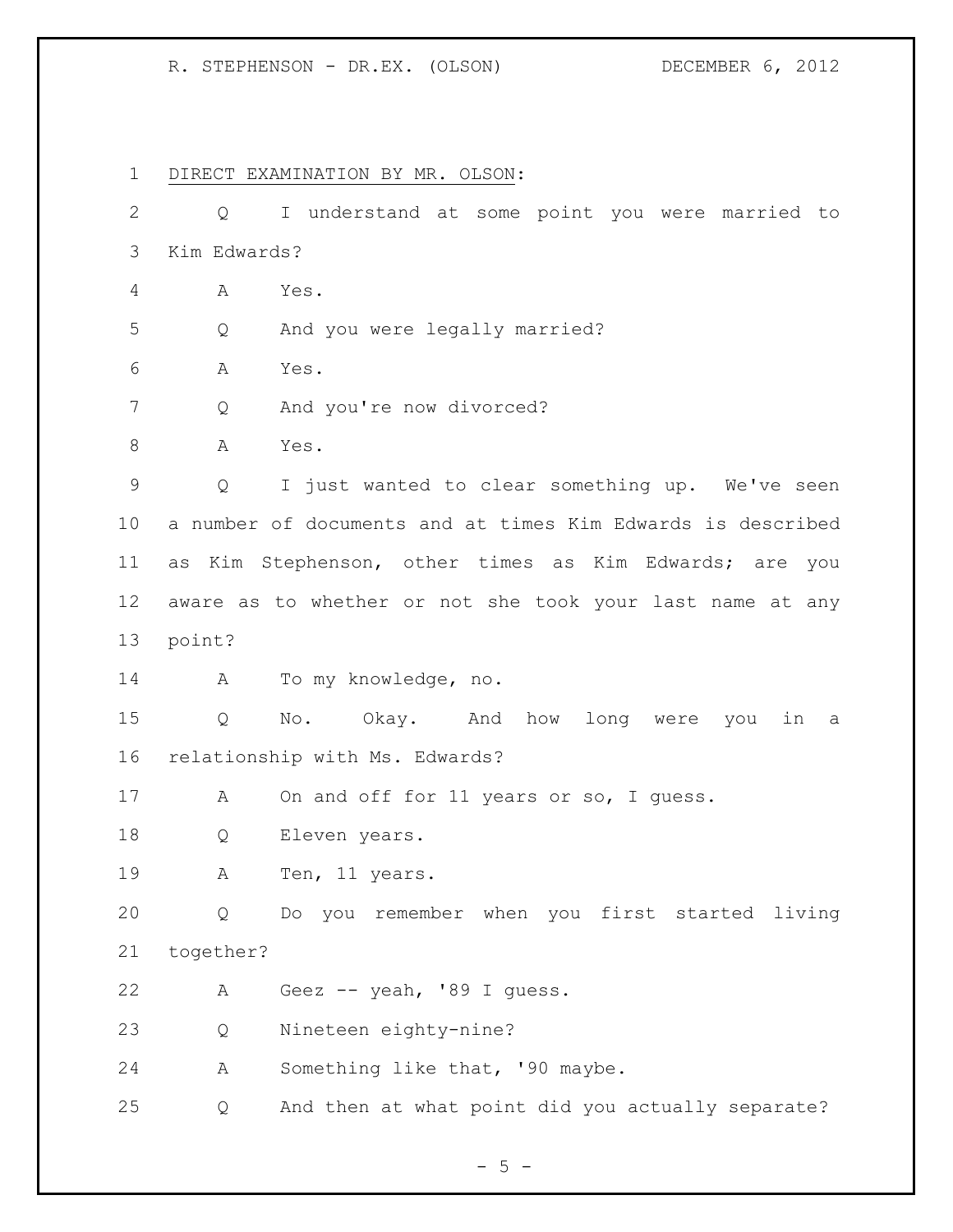1 A Permanently or ... Q When did you stop living together is maybe a better way to put it? THE COMMISSIONER: When were they married? Let's find that out. BY MR. OLSON: 8 Q Do you know when you were married? A I know how bad this sounds. Not exactly, no. No. Q Best recollection. A It might have been '94 or '95. Q So somewhere in the mid-90s? A Right. Q And we won't hold you to it. Your -- and, sorry, I was going to ask you; when, when did you stop living together? A Permanently or the first time, or I'm not sure of the specific question. Q Let's go with permanently for now? A That would have been the early part of 2003. Q So early 2003. A Like January/February. Q Okay. So early -- A Like permanently.

 $- 6 -$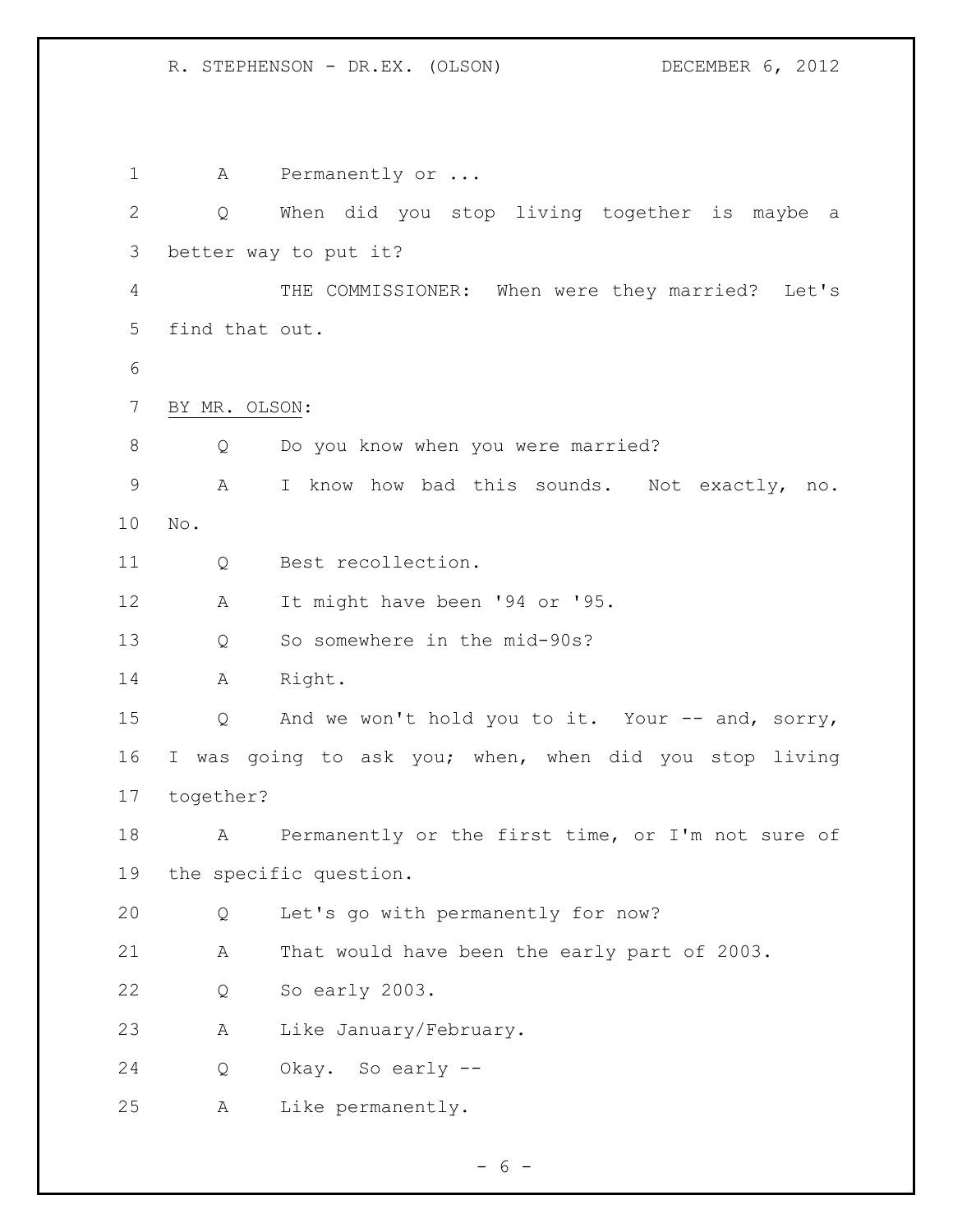1 Q Okay. So permanently separated? A Yeah. Q And when were you formally divorced? A Another great question that I can't answer. Q Okay. Obviously some time after you, you stopped living together -- A Yeah. 8 Q -- for a length of time? A Several years later. Q Okay. I understand that you lived at 1331 Selkirk Avenue? A Correct. Q And for what period of time did you live there? A Well, on and off up to now 20 years. Q Twenty years. And who owned the house at that, at that address? A Well prior to myself my father did. Q Okay. And you own it now? A Yes. Q In the period of time between 2000 and 2004 did -- was there any time that you didn't live at 1331 Selkirk? A No, I don't believe there was. Q And when I say "live at 1331 Selkirk" I mean reside there on a full-time basis. A No, I don't believe there was any time that I

- 7 -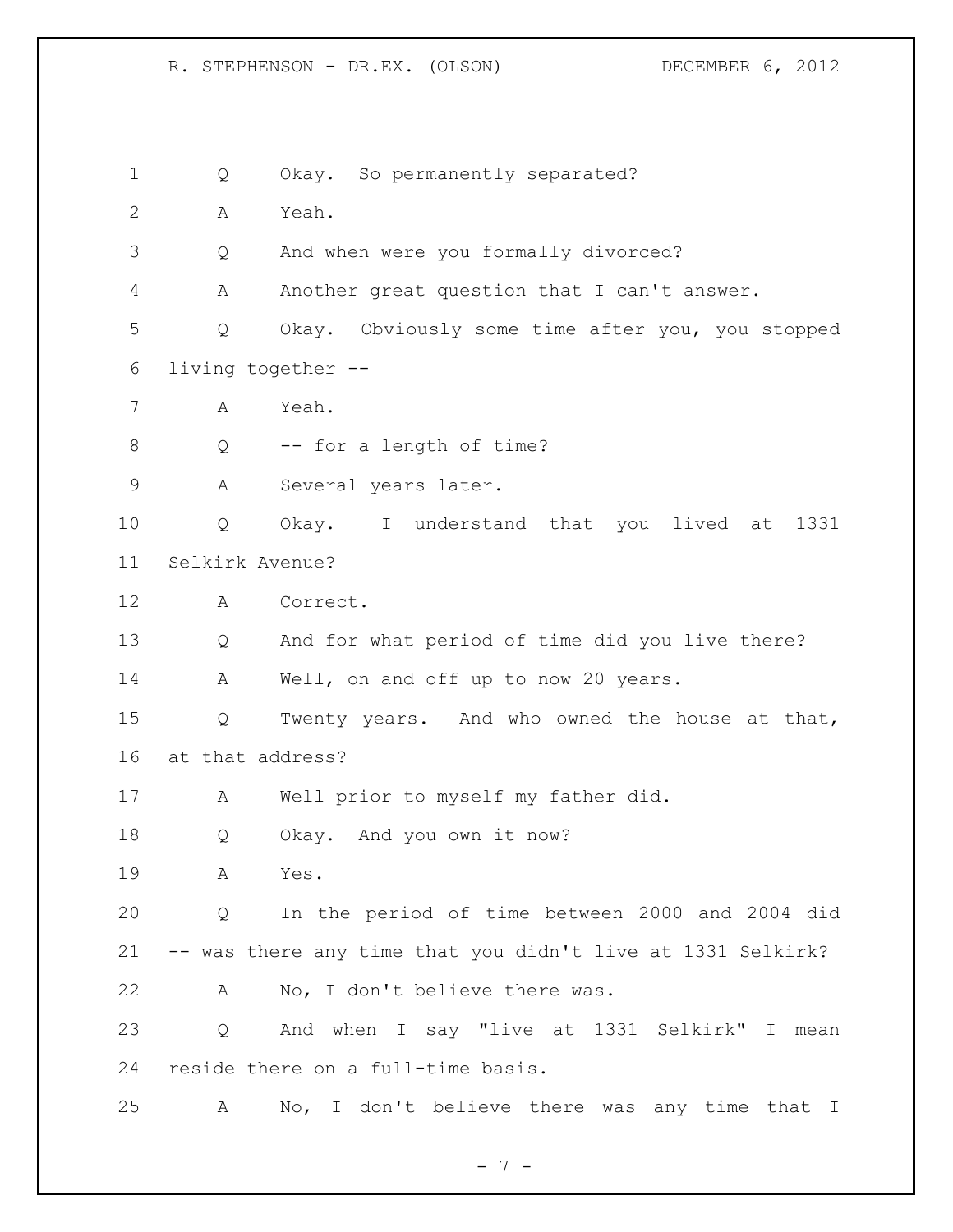didn't reside there on a full-time basis. Q Okay. And that's from 2000 to 2004? A From 2000 to 2004. Q Was there any period of time between 2000 and 2004 that Ms. Edwards did not live at 1331 Selkirk? A Yes. Q And can you tell me when those times were, just approximately? A Yeah, from -- like I said the beginning of 2003 and on. Q So the beginning of 2003 she stopped living at 1331 Selkirk? A That's right. Q Okay. Do you have any children? A Yes, I do. Q And what, what are their ages? A Two months, six years, eight years, 21 years, 23 and 26. Q Twenty-six? A Maybe. Q Okay. A Yeah, so that's a lot of years to keep track of them all. Q When you were living with Kim Edwards at 1331 Sinclair in the year --

 $- 8 -$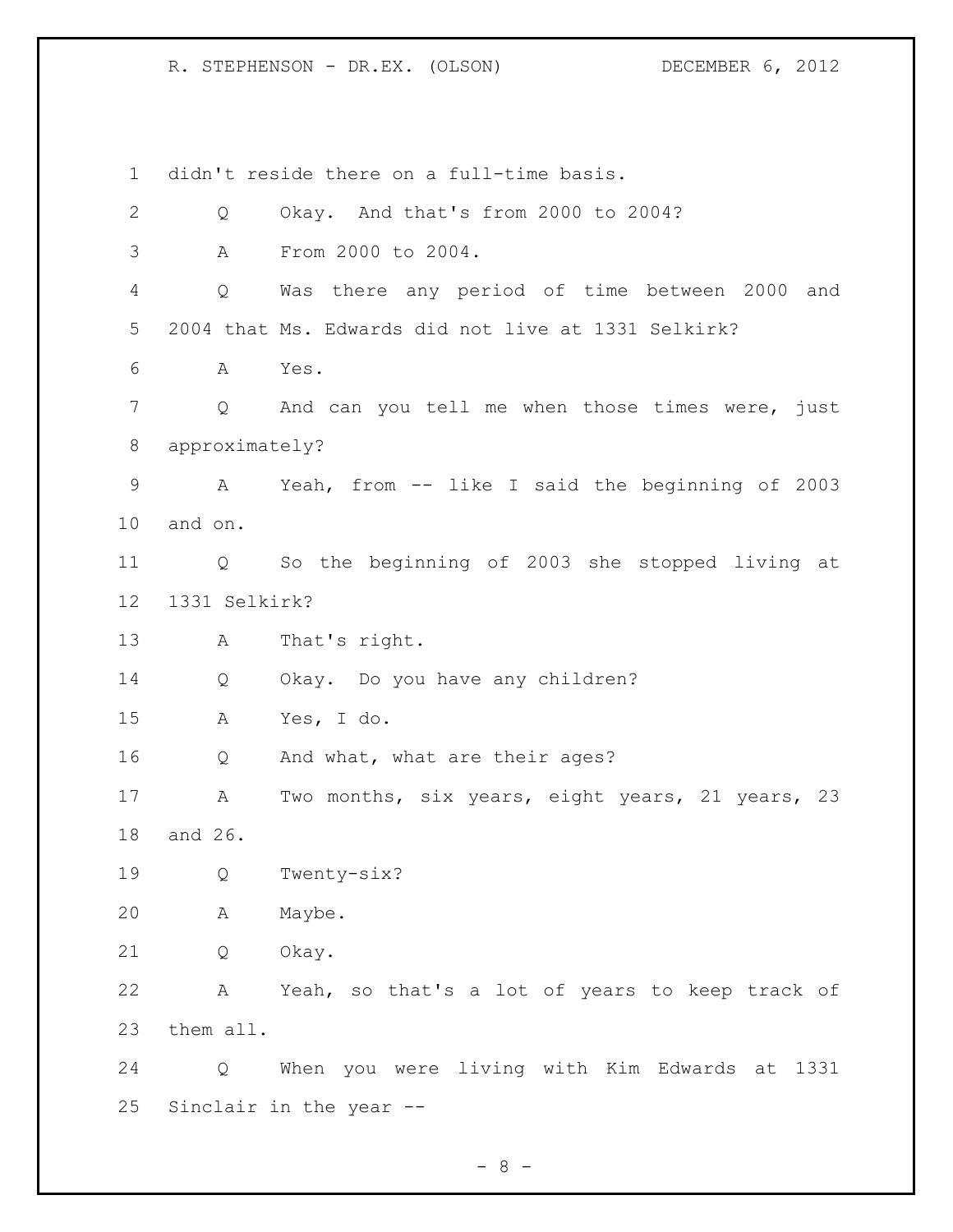A Selkirk. Q Sorry Selkirk, between the years 2000 and 2004 did you have some -- were your children living with you at that time? A Yes. Q Okay. And those would have been the older children? A That's right. Q Can you tell the Commissioner how it is you came to meet Steve Sinclair? A I met Steve through Kim. Q Through Kim. And do you, do you recall when that was, was it prior to 2000? A Yes, it would have been in 1999. I'm not sure exactly when, some time in there. Q So just before 2000 some time? A Yeah. Q The circumstances in which you met Mr. Sinclair we've, we've heard that -- from Steve that he would go to 1331 Selkirk and play music; was -- 21 A That's correct. Q -- is that accurate? A Yeah, that's accurate. Q Okay. And there were a group of people that would come over to your house and do that?

- 9 -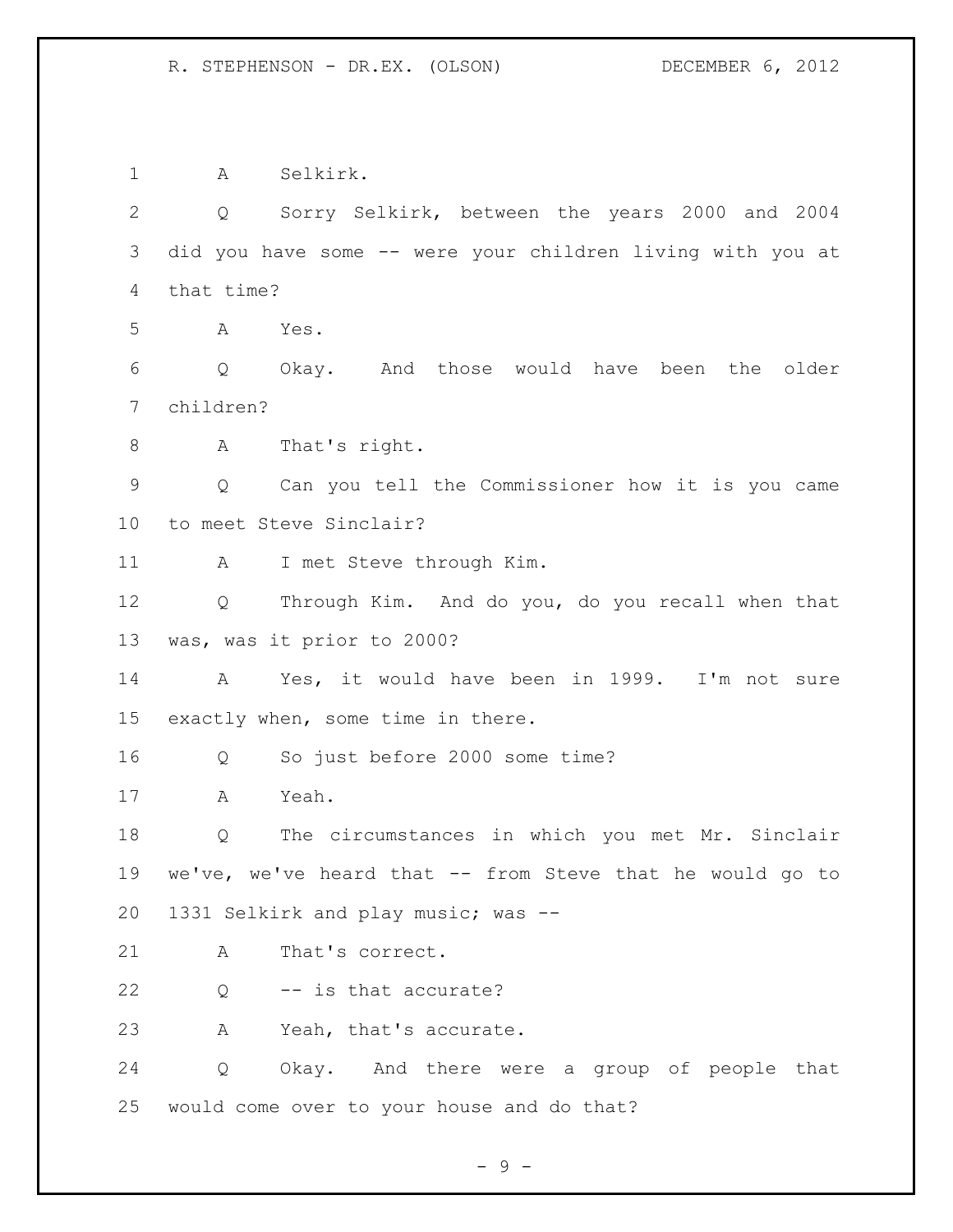A Yeah, there were a group of people who would come over to the house. Not everyone played music, but ... Q People would come over? A Yeah. Q What was the atmosphere of the house at the time? A Could you clarify by what you by "atmosphere"? Like it was friendly. Q Was it a, a party type atmosphere? A Yes, it was a party type atmosphere. Q So -- and when I say "a party" I mean there was drinking and that sort of thing going on? A Yeah, that's right. Q Okay. And was that a fairly regular occurrence in the house at the time? A Yes, it was. Q Did you know Samantha Kematch? A Yeah, I knew -- like I, I had met her, not intimately acquainted with her or anything, but I knew her, yeah. Q Would she sometimes come over with Steve? A Yeah. Q Okay. You mentioned that Ms. Edwards and you were together until 2003. After she moved out you continued to live at 1331 Selkirk? A Correct.

 $- 10 -$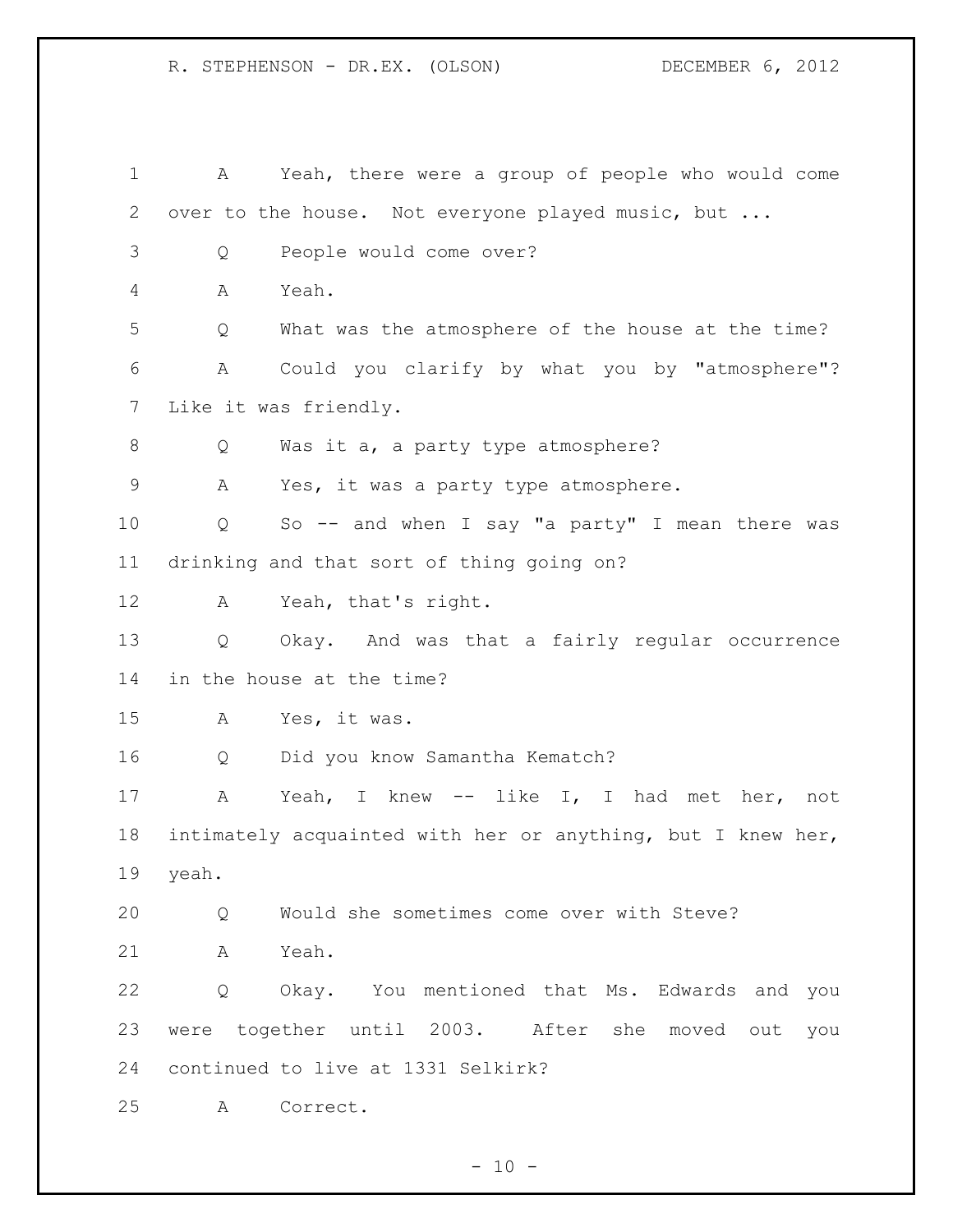1 Q And that was with your children? A Yeah, that's right. Well with the two youngest at the time. Q Do you, do you recall how old the two youngest children were at the time, in 2003? A Twelve and 14. 7 Q So they were still kids at the time? A Yeah. Or 11 and 13, maybe, depending on what time of the year I suppose. Q Okay. But around those ages? A Yeah, that's right. Q Okay. At this point I want to ask you about Phoenix Sinclair. 14 A Okay. Q I understand that both you and Kim and your children were all very close to Phoenix? A Yes. Q And some of these questions might be difficult for you so I'm just going to take you slowly through them. Do you recall how old Phoenix was when you first met her? 21 A A few months. Q A few months old? A Yeah. Q According to the CFS records we've seen Phoenix was apprehended at birth when she was in the hospital, that

 $- 11 -$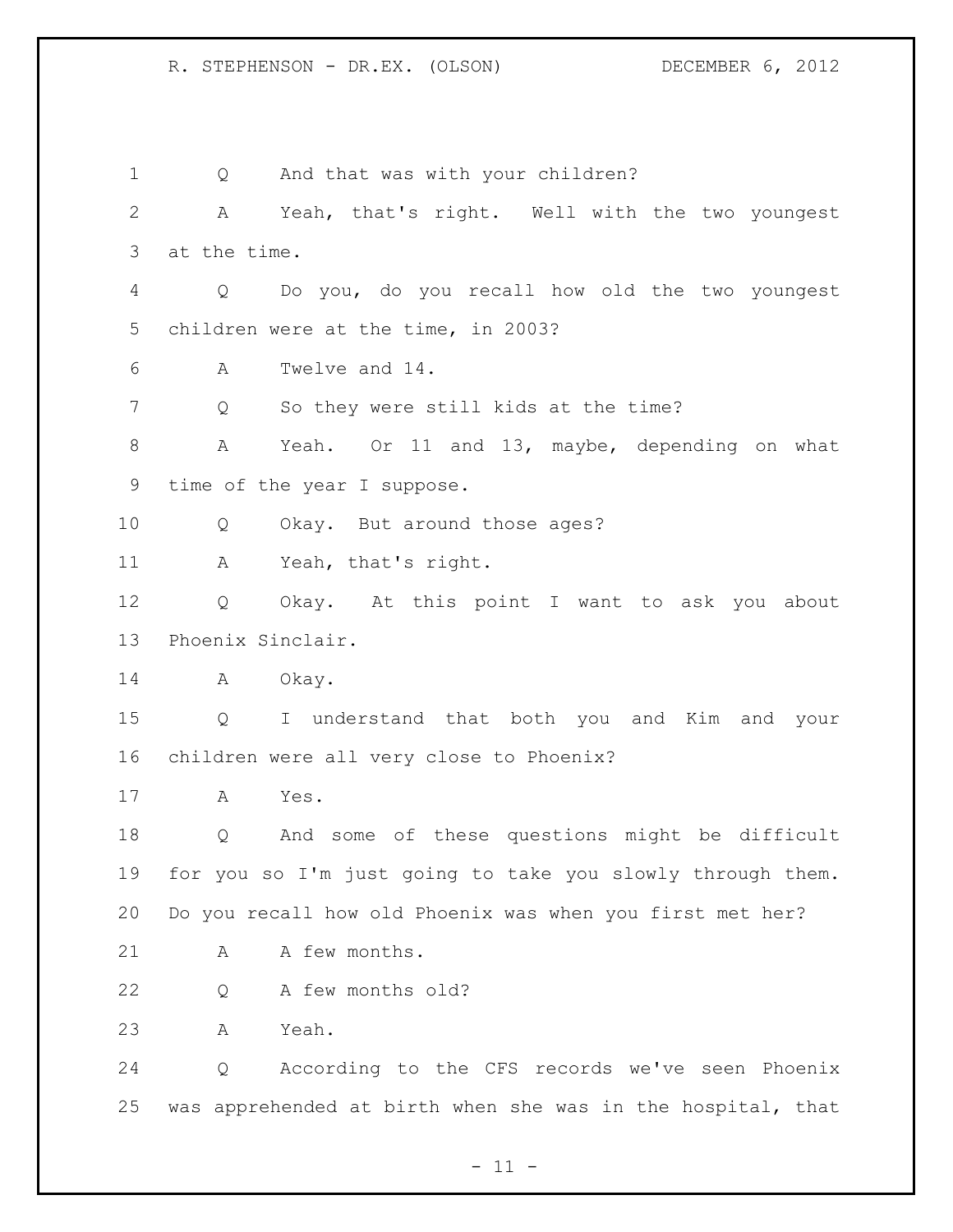| $\mathbf 1$ |            | would have been April 23, 2000, and she -- according to the |
|-------------|------------|-------------------------------------------------------------|
| 2           |            | records she was returned to Samantha and Steve<br>in        |
| 3           |            | September, September 5, 2000, so in relation to that        |
| 4           |            | timeframe do you know when you would have first met her?    |
| 5           | A          | Probably right away after she was returned<br>SO            |
| 6           |            | I'd, I'd say in September.                                  |
| 7           | Q          | Shortly after she was returned --                           |
| $\,8\,$     | Α          | Yeah.                                                       |
| 9           | Q          | -- so shortly after September 5, 2000?                      |
| 10          | A          | Right.                                                      |
| 11          | Q          | Okay. And how, how is it you first came to meet             |
| 12          | her?       |                                                             |
| 13          | A          | I think actually Steve and Sam brought her over.            |
| 14          | Q          | They brought her over for a visit?                          |
| 15          | A          | Yeah.                                                       |
| 16          | Q          | And they were together at that time, Steve and              |
| 17          | $Sam$ $--$ |                                                             |
| 18          | Α          | Yeah.                                                       |
| 19          |            | $Q \t - -$ as a couple?                                     |
| 20          | A          | Yeah.                                                       |
| 21          | Q          | Okay. At first did she spend much time at, at               |
| 22          | 1331?      |                                                             |
| 23          | A          | Not a lot. I mean she $-$ I quess $-$ we watched            |
| 24          |            | her, you know, sometimes.                                   |
| 25          | Q          | Sort of like babysat her from time to time?                 |

- 12 -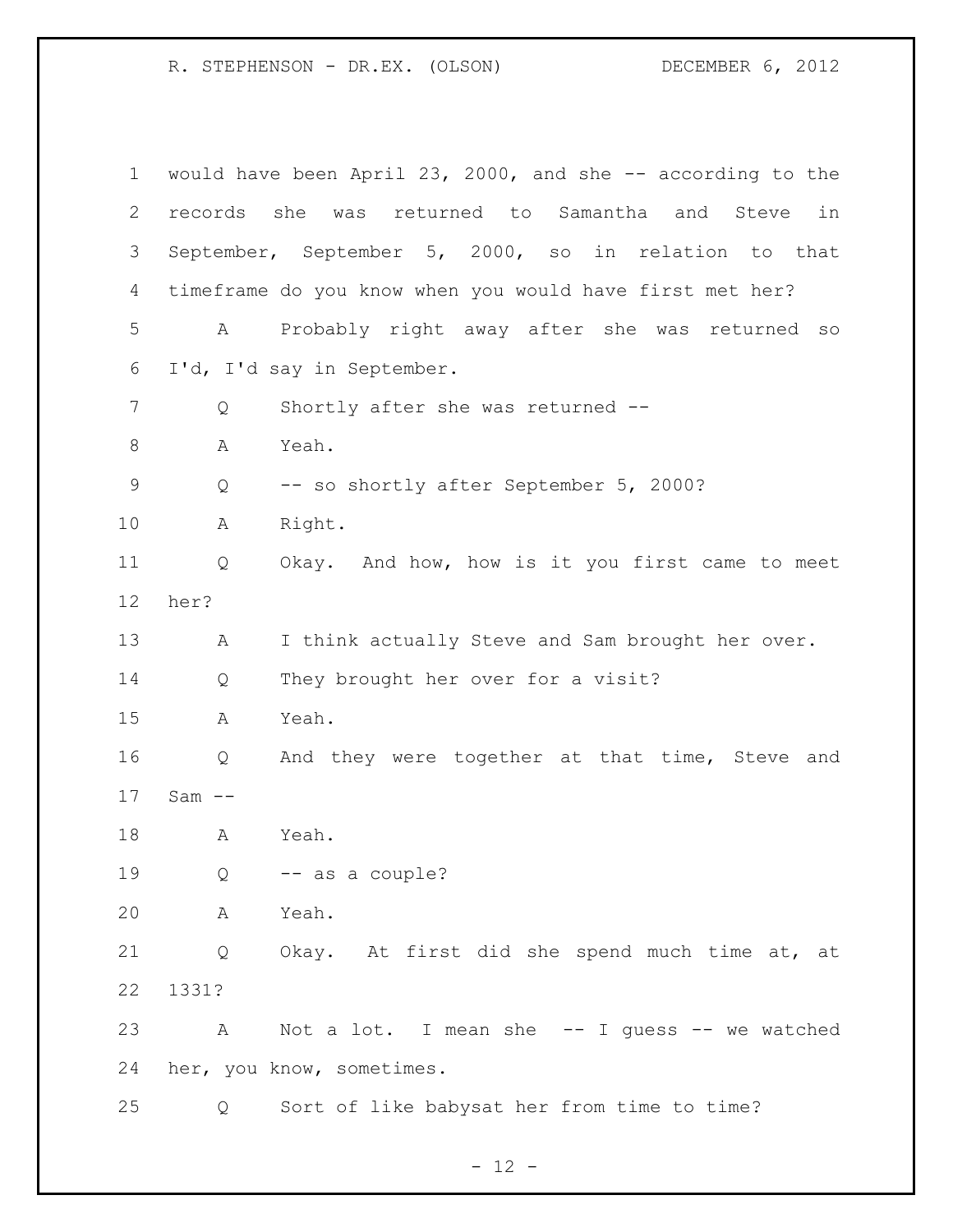A Yeah, yeah.

 Q Would she spend the night there as a baby? A I think she did, yeah. Q Okay. Approximately, approximately on a weekly basis how often do you think she would have been over spending the night at that period of time? A I don't know, I can't really answer that completely accurately. Not -- I don't think it was like every week at that period in time. Q Okay. A Maybe every other week or something, at night, or day and a night -- Q A night here and a night there. 14 A -- or something. Just here and there. Q Okay. How did you feel about having a baby in the house at that time? A I wasn't thrilled about it, to be honest. 18 Q I -- sorry, I missed that. A I said to be honest I wasn't thrilled about it. Q Right. And after awhile did, did your feelings change? A Yes. Q Did, did you at some point start having Phoenix on a more regular basis? A Yeah, yeah.

 $- 13 -$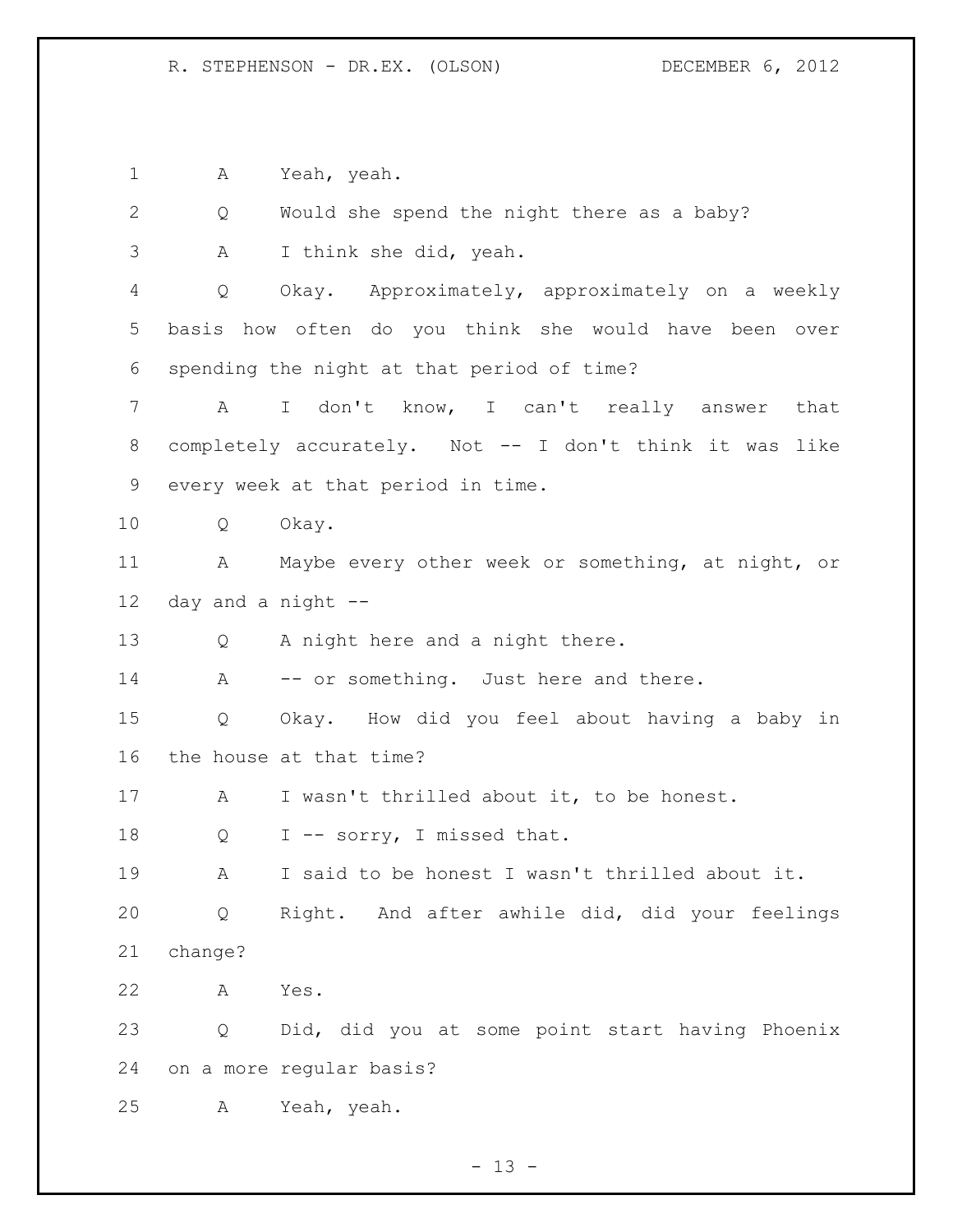Q We -- I'm just trying to understand how much time Phoenix was spending at your house between 2000 and 2004. We know that Steve and Samantha split up at some point in 2001. Do you recall that? It would have been about the summer. A I don't specifically recall their split. Q Do you recall Samantha having a second child named Echo? A Yes, I recall that. Q Okay. Echo was born April 29, 2001. Did Echo spend any time at 1331 Selkirk? A I don't think so. Q Do you know if you -- do you recall if you ever met Echo? A Yeah, I met Echo. Q Around the time when Echo was born do you -- did you spend much time with Phoenix? A Yeah, I think she might have been there a little more frequently then, right, because they just had a new baby and stuff so. Q More frequently around the birth of Echo? A Yeah. Q At that time -- A I think so. Q -- who, who at your house was providing care for

 $- 14 -$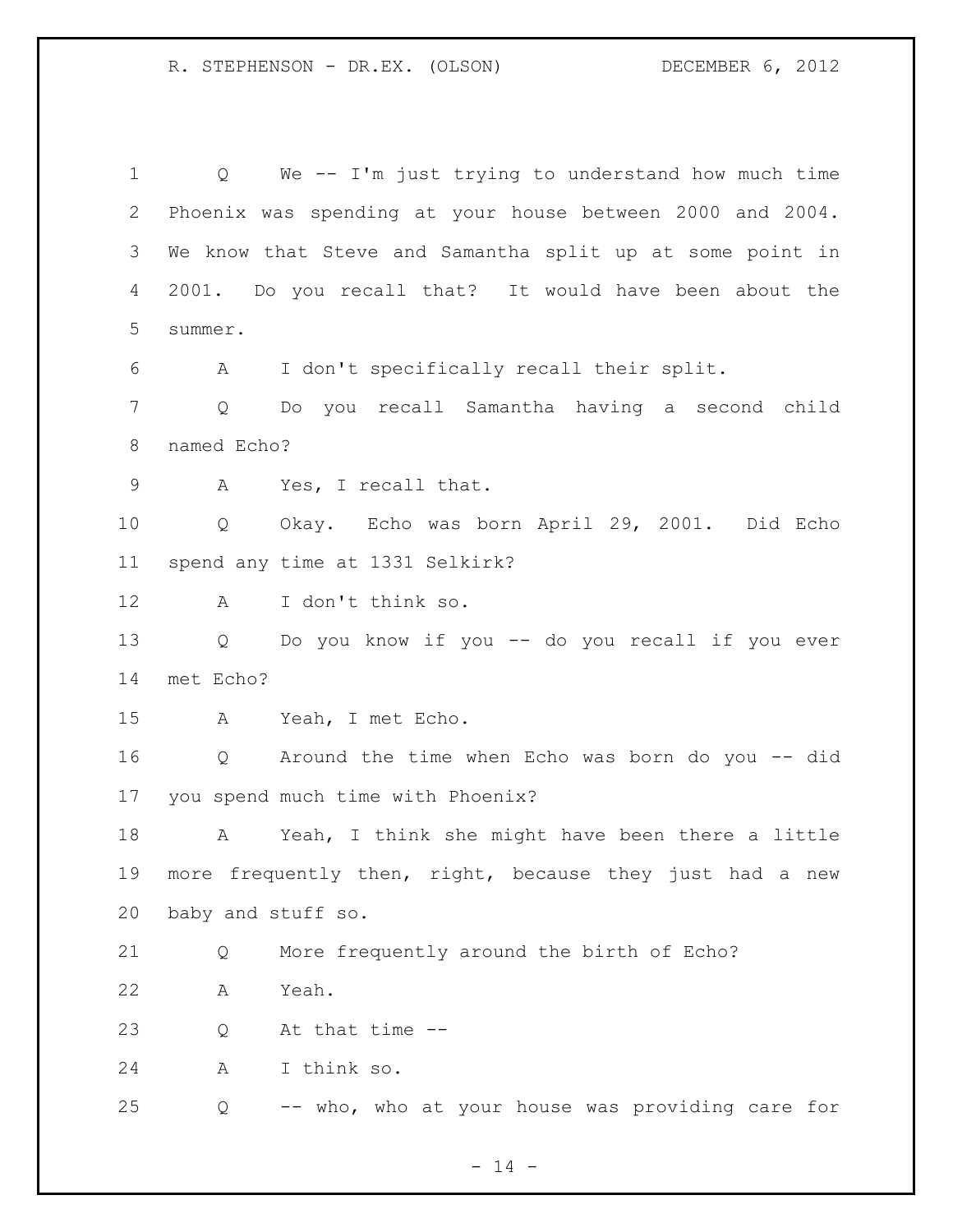her, for Phoenix?

| $\mathbf{2}$ | A                   | Myself and Kim.                                            |
|--------------|---------------------|------------------------------------------------------------|
| 3            | Q                   | Both of you were?                                          |
| 4            | A                   | Yeah.                                                      |
| 5            | Q                   | Was there any sort of formal arrangement between           |
| 6            |                     | you, Kim and Steve and Samantha?                           |
| 7            | Α                   | No.                                                        |
| 8            | Q                   | No. Okay.                                                  |
| 9            | Α                   | No.                                                        |
| 10           | Q                   | It just sort of happened that Phoenix ended up             |
| 11           |                     | spending time at your place?                               |
| 12           | A                   | Yeah.                                                      |
| 13           | Q                   | Okay. Was there a reason why, other than the               |
| 14           | birth of Echo?      |                                                            |
| 15           | A                   | No, not really.                                            |
| 16           | Q                   | Okay.                                                      |
| 17           | A                   | I guess -- I know Kim wanted to have her around            |
| 18           | so she came around. |                                                            |
| 19           | Q                   | Kim, Kim like having the baby around?                      |
| 20           | $\mathbf{A}$        | Yeah, yeah, exactly.                                       |
| 21           | Q                   | Samantha and Steve separated shortly after Echo's          |
| 22           |                     | birth and Steve was left caring for Echo and Phoenix; were |
| 23           | you aware of that?  |                                                            |
| 24           | Α                   | Yes.                                                       |
| 25           | Q                   | Okay. Do you recall at that period of time if              |

- 15 -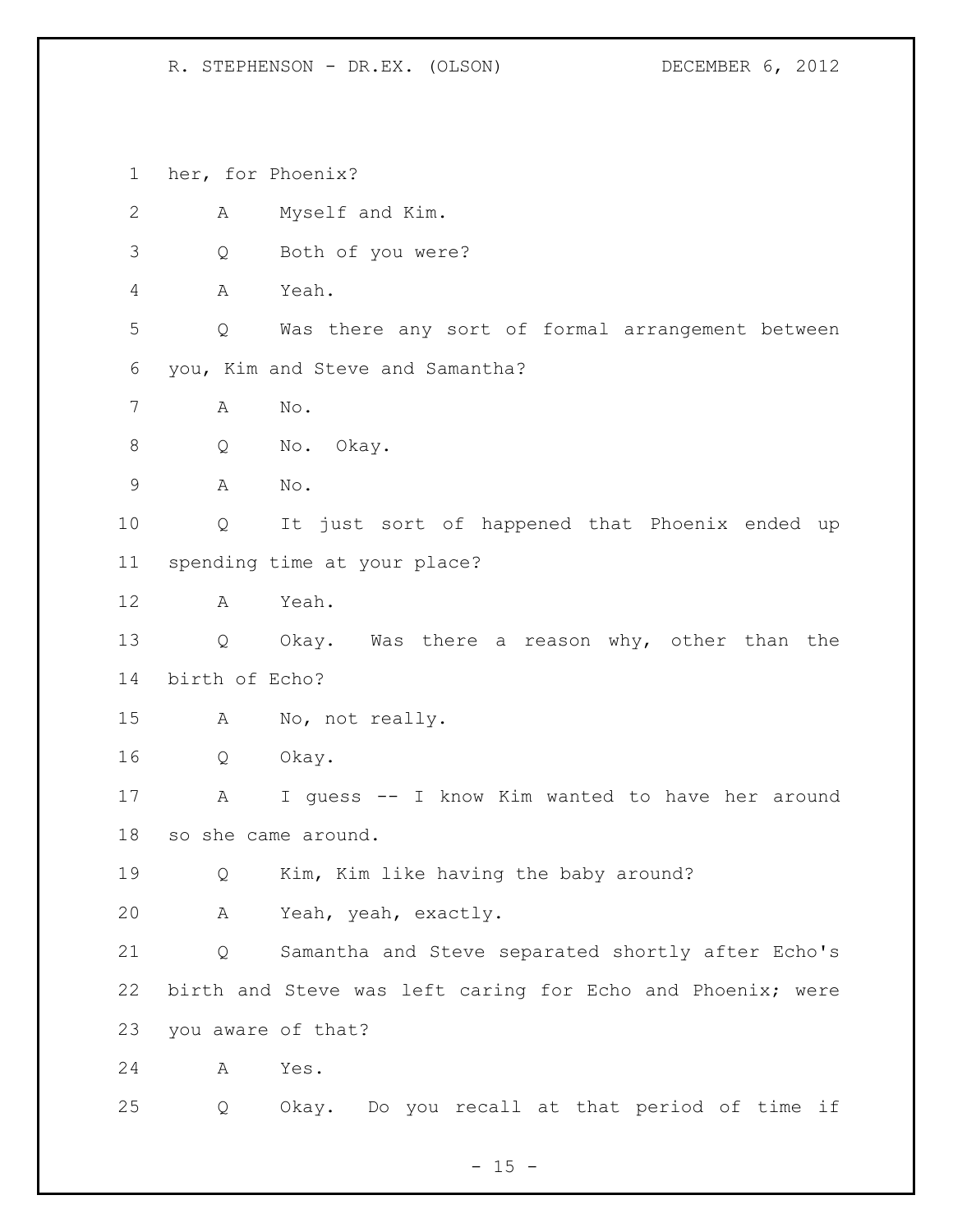Phoenix was spending time at your place? A You know I, I think so, but I'm not sure. Q Okay. A I mean there was never a time when she wasn't spending any time at my place, but I don't know -- Q So she was always spending -- 7 A -- if it would have been more or less, or ... Q Right. A Yeah. Q So she was always spending some time at your place? A Yeah, pretty much. Q Okay. Echo died July 15, 2001 of natural causes while she was in Steve's care, that's something I take it you were aware of? A Yeah. Q Okay. And do you know where Phoenix was after Echo's death? A No, I can't, I can't think of any -- I can't think of it off the top of my head, no. 21 Q You can't recall. Okay. A No. Q Do you remember what Steve was like at that point, did you have much contact with him? A I guess I had a reasonable amount of contact with

 $- 16 -$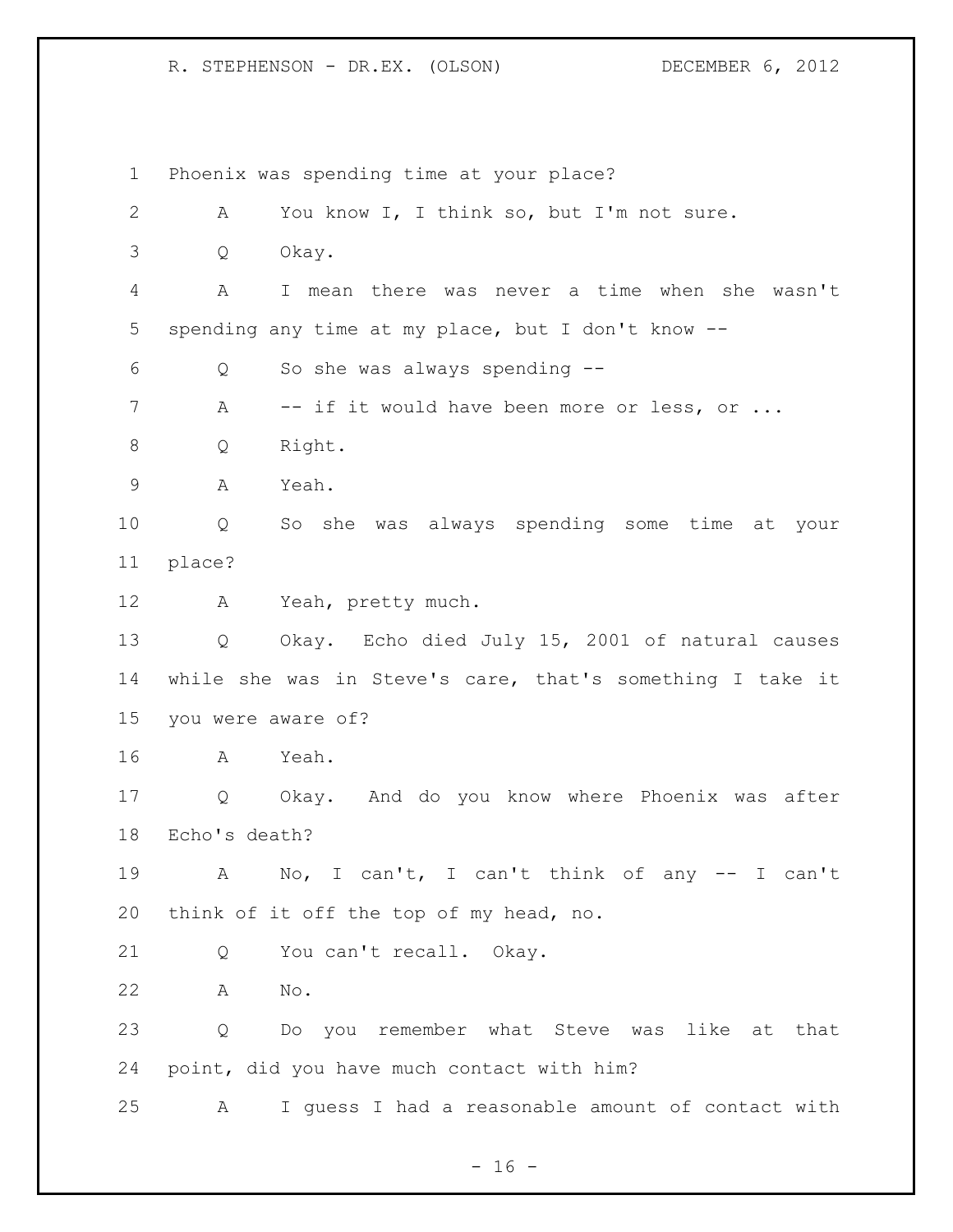him. I don't know if it was any more or less than before that, but ...

 Q Would he still come over to 1331 on a regular basis?

A I think so. I'm really not sure how --

Q Okay.

7 A -- to answer that one accurately and honestly.

 Q Okay. Did you notice Phoenix spending more time at 1331 after Echo's death?

 A Yeah, I guess. It sort of -- Phoenix spending more time just sort of developed. I'm not sure if it was specifically right after Echo's death, or it's just something that kind of developed, I guess. I guess she did spend more time at that period, right, because Steve was going through a lot, and --

Q Okay.

 A -- I'm not saying that I specifically recall it, but I'm just saying that it would make sense.

 Q When you say Steve was going through a lot can you elaborate on that a bit, and tell us what you mean?

A Well, his daughter just died so.

 Q Yeah. Was he -- we've heard that he had some problems with drinking --

A Yeah.

Q -- and did that increase around that, that period

- 17 -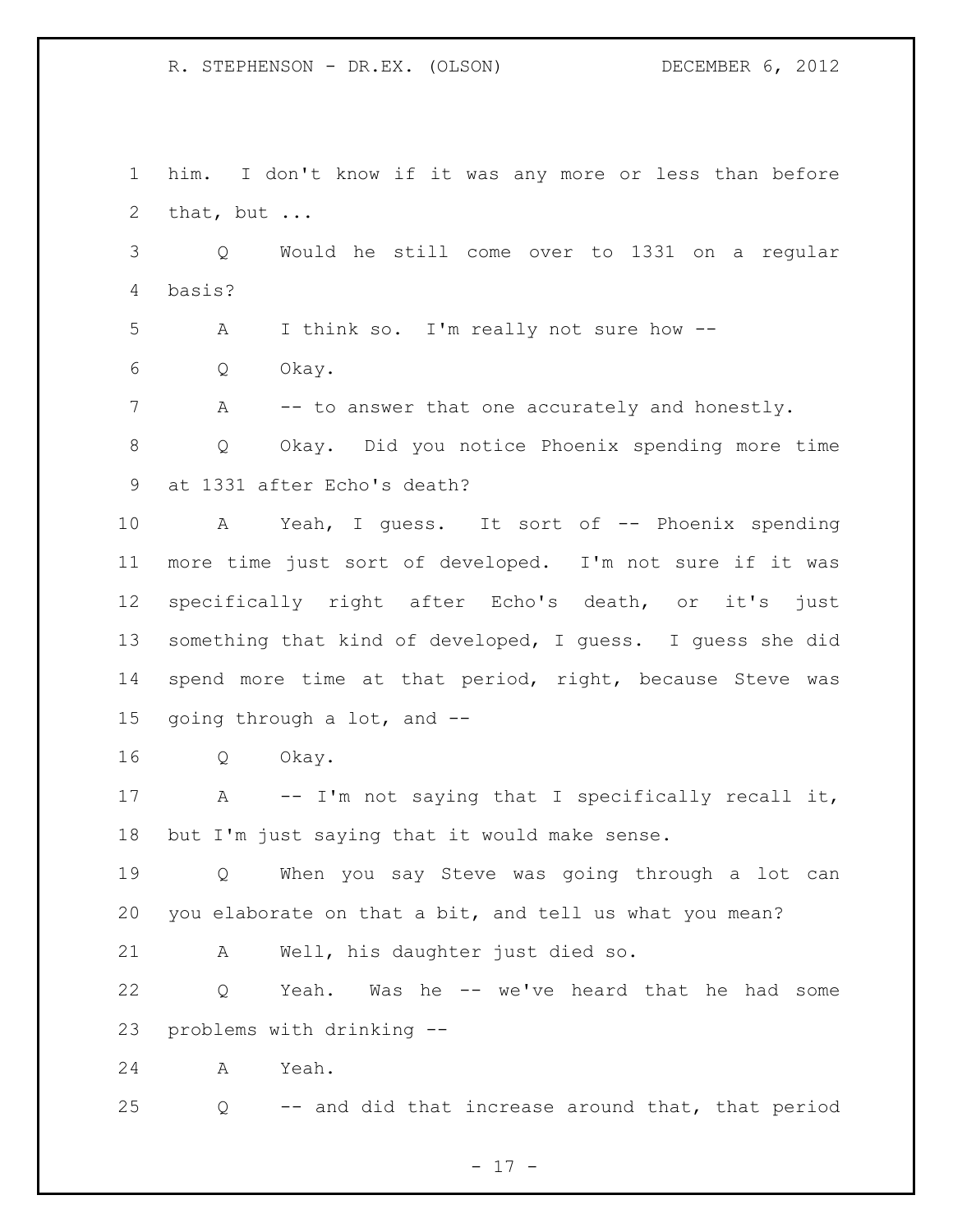of time?

2 A I'm not sure that it increased. Q Did you, did you have a chance to see Steve parenting Phoenix? A Not a lot. I mean -- I guess if he came over with Phoenix to visit then I would see him parenting there. I never, I never spent any significant amount of time at Steve's house so, like if that's what you're asking, no. Q So it was always at your place then? A Um-hum. Q Okay. Do you recall ever seeing Samantha parent Phoenix? 13 A Again only in the context of parenting while at my place. Q So it was always at your place? A Yeah. Q Okay. What was your opinion, if you had an opinion, at that time around Echo's death as to whether or not Steve was capable of parenting Phoenix? A I don't know. Define "capable", I guess. He certainly could change her diapers, and ensure that she had food. Sure. Q Okay. So he was capable then at that time? A Yeah, I guess so. Q Okay. Did you notice any changes in Mr. Sinclair

 $- 18 -$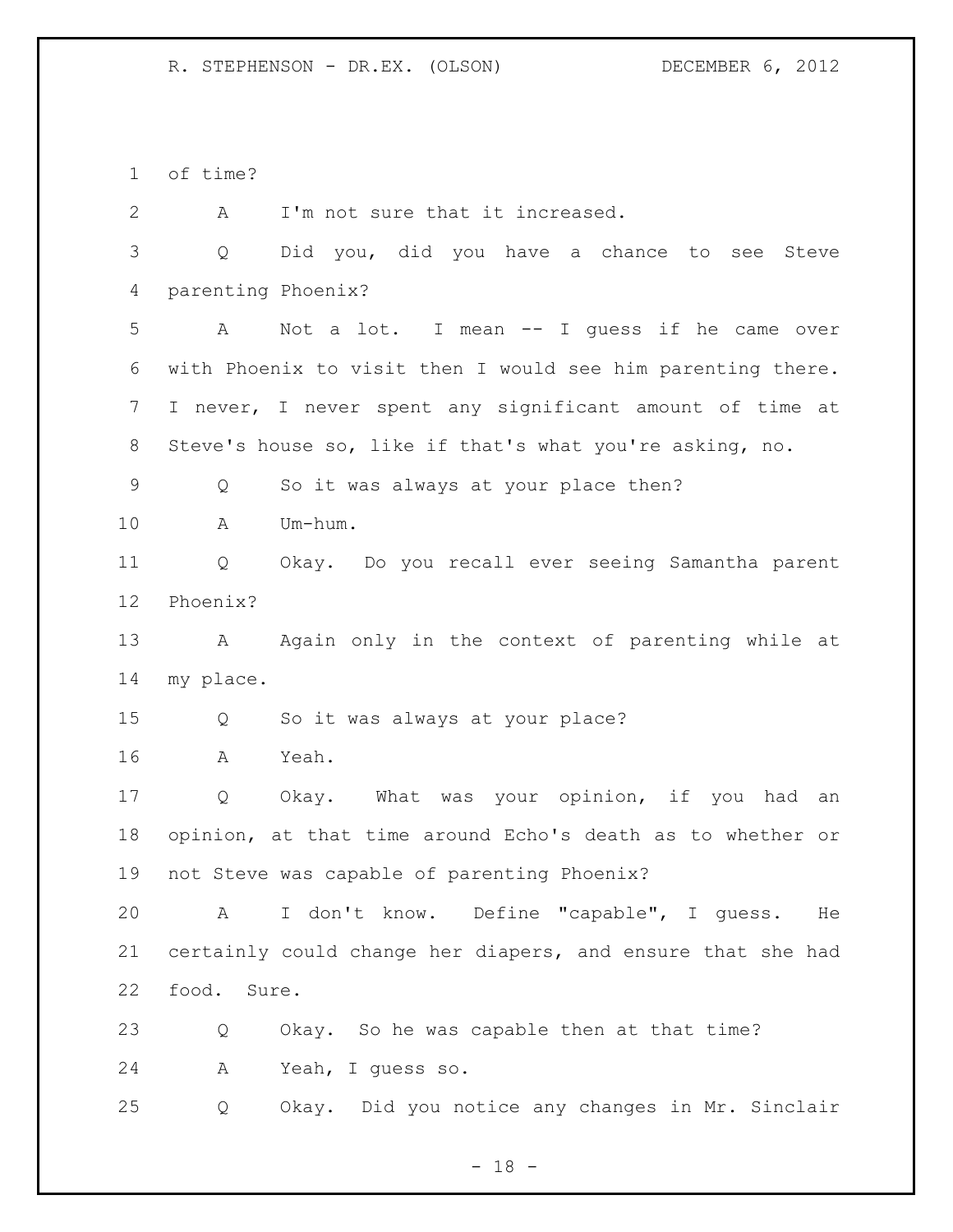after Echo's death?

 A I mean obviously he was sad, his daughter just died.

 Q We anticipate that Ms. Edwards will say that after Echo's death Phoenix started spending a significant amount of time at your place, more than 50 percent of the time.

 A That's probably accurate, at, at some point she definitely started spending more than 50 percent of the time, yeah.

 Q Okay. You don't have necessarily a firm recollection as to how much time she was spending?

 A I don't think that anyone ever particularly marked it down on the calendar. It was lots of time, more time than not.

 Q Okay. While Phoenix was staying at your place do you recall if Samantha would come and visit?

18 A I think she came by a couple of times.

Q A few times?

A I think so.

 Q When, when she would come over how would she act around Phoenix?

 A Distant, not really as interested as you would -- or as I would expect.

Q Okay.

 $- 19 -$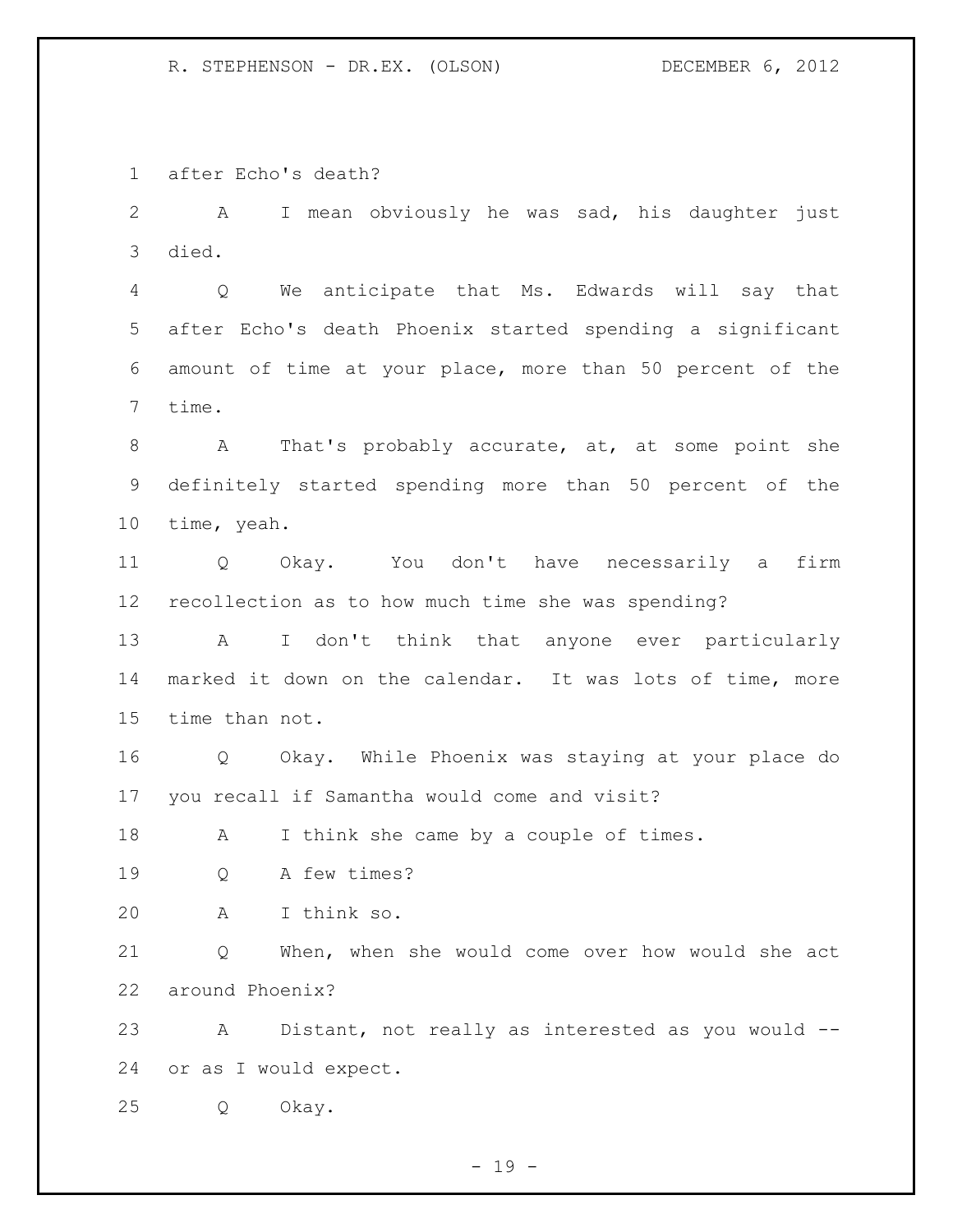A More there for the social interaction than the visit I would say. Q So more there to see the other people in the home, rather than Phoenix? A Right. Q Did you ever see her physically punish Phoenix? A Not to my recollection, no. Q Did you ever hear her be verbally abusive towards her? A Like did I ever hear her? Q Right. A I don't think so, no. Q Okay. From July, 2001 to March, 2002 do you -- can you recall if Phoenix spent a lot of time at your place? A July, 2001 ... I can't particularly recall, I'm not sure. Q Okay. How about between March, 2002 and February, 2003, do you recall if Phoenix was spending time at your place in that period? A Yeah, it would, it would help if I had something else, like to, to anchor what those years are exactly. I don't know, those are just numbers to me. I don't know what -- in 2002 was. Q We've, we've heard about an object in Phoenix's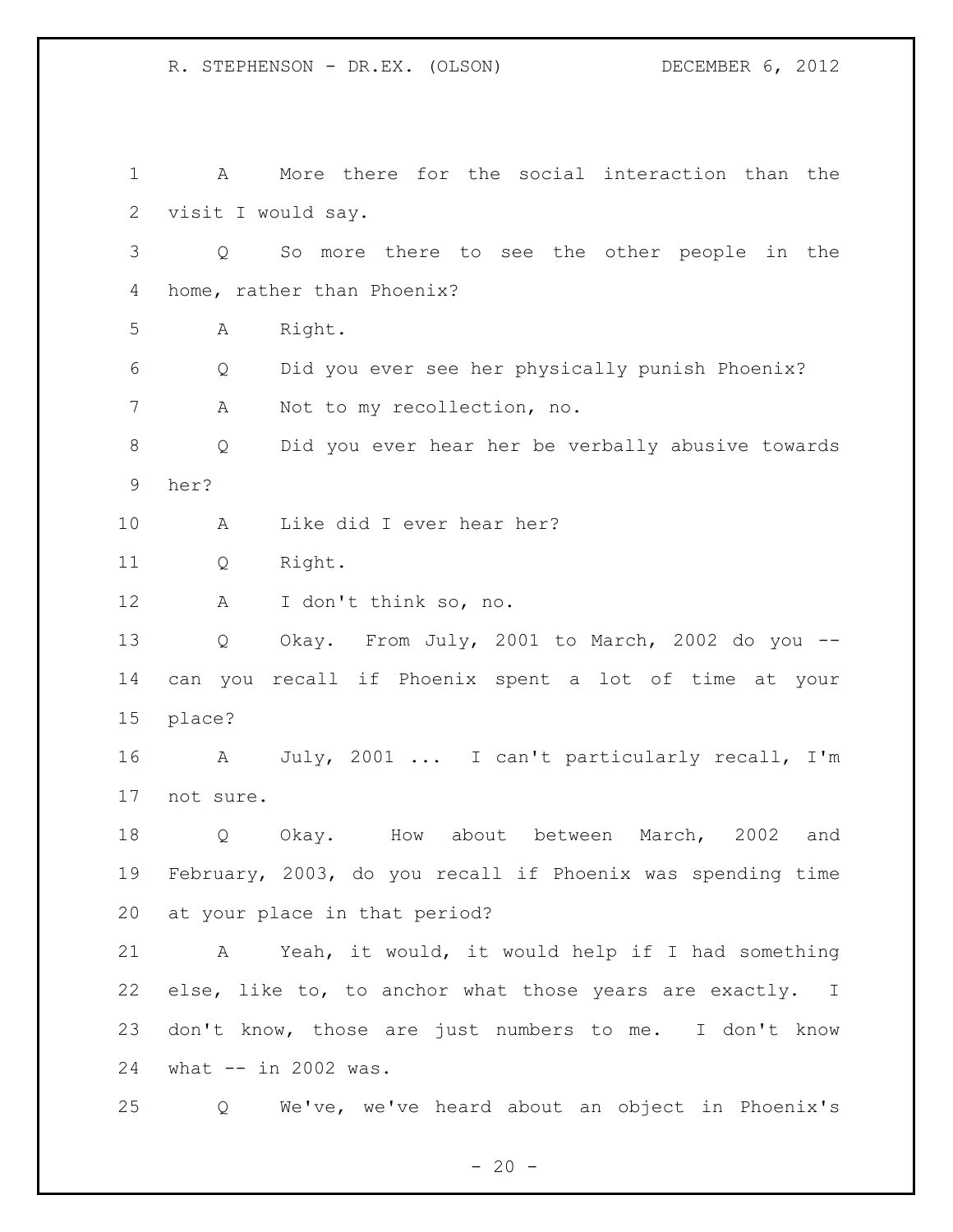nose, some foam. A Yeah, I remember that. Okay. Q That's something you remember? A Yeah. Q We, we understand that you took Phoenix to the Children's Hospital -- A Yeah. Q -- and that would have been in February, 2003. A Okay. Q So in relation to that do you recall whether you had Phoenix immediately prior to that for some time? A Yes. Q Okay. Was -- in that period just prior to February, 2003, had, had Phoenix been at your house more often than not? A Yes. Q Okay. And how, how were your kids with Phoenix? 18 A They were very good with her. I mean -- yeah, she was part of the family. Q Were they close to her? A Yeah. Q You said she was part of the family? A Yeah. Q We've heard that you became really fond of Phoenix.

 $- 21 -$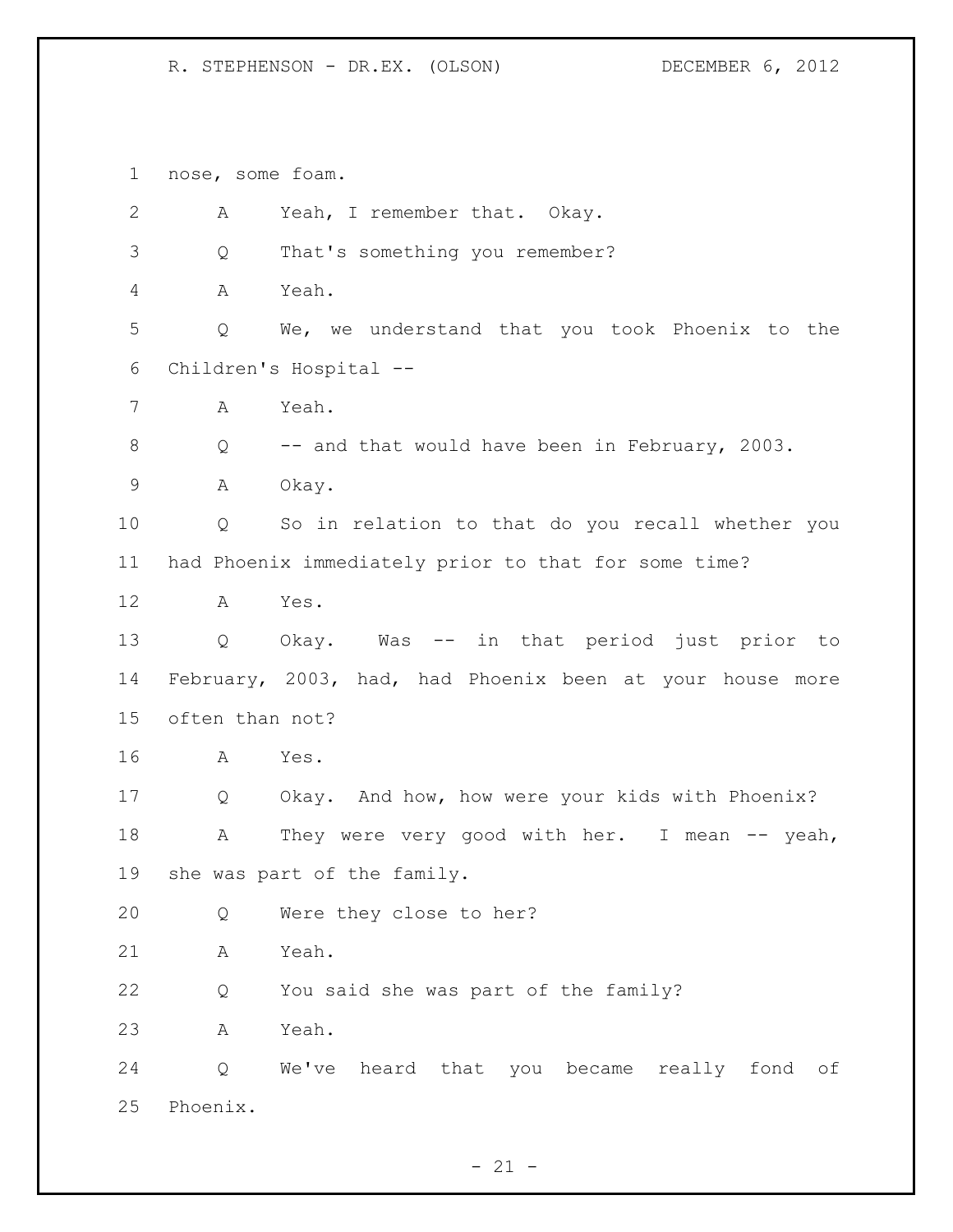A Yes, I did. Q And I, I think Ms. Edwards will say you treated her like a little princess; is that an accurate statement? A I'm not sure, I'm not familiar with the treatment of princesses, but I loved her and treated her well. Q You treated her very well? A Yes. Q Okay. At that time -- so this is February, 2003, were you and Kim still together? A February of 2003? No. Q So you had -- you were already separated by then? A Yes. Q Okay. And Phoenix was still spending a lot of time at your house? A Yes. Q And were you primarily watching her, taking care of her? 18 A Yeah. Me and my boys, yeah. Q You and your boys. You have a daughter as well; right? A Yes, I do. Q And what was her relationship with Phoenix like? A She was also very close to Phoenix. Q She was close. Did, did Phoenix seem to like her a lot?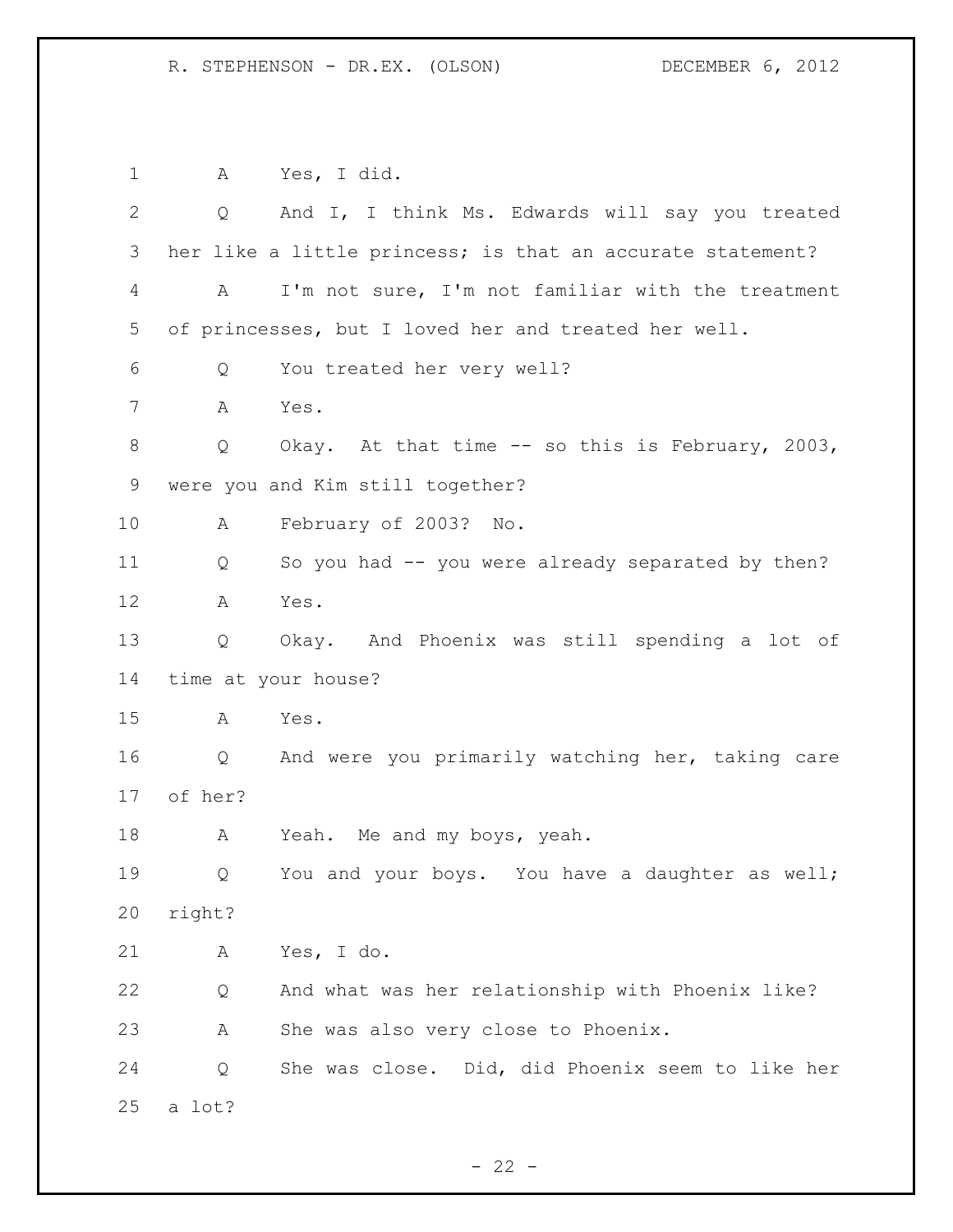A Yeah.

| $\overline{2}$ | Q Just with respect to that hospital visit there's               |
|----------------|------------------------------------------------------------------|
| 3              | a document from the hospital that I want you to take a look      |
| 4              | It'll come up on the screen in front of you. It's<br>at.         |
| 5              | page 36743. It's Commission disclosure 1789.                     |
| 6              | THE CLERK: 437                                                   |
| 7              | MR. OLSON: It's 36743.                                           |
| $8\,$          |                                                                  |
| $\mathsf 9$    | BY MR. OLSON:                                                    |
| 10             | If you look at the top under "Entrance Complaint"<br>Q           |
| 11             | it says "Foreign body in nose". And in the area where,           |
| 12             | where the information is about Steve it says, "Steve             |
| 13             | Sinclair", and there doesn't seem to be any known address        |
| 14             | or telephone number.                                             |
| 15             | Did you know where Steve was at the time?                        |
| 16             | I'm not really sure. I knew where he was when he<br>$\mathbf{A}$ |
| 17             | lived a couple doors over from his sister. I think that          |
| 18             | was on Magnus.                                                   |
| 19             | Okay.<br>Q                                                       |
| 20             | A After he moved from there I, I had never been to               |
| 21             | his house after that, so I wasn't exactly sure where he          |
| 22             | lived.                                                           |
| 23             | And do you know when that was, approximately?<br>Q               |
| 24             | No.<br>A                                                         |
| 25             | Okay. Would he, would he drop Phoenix off at<br>Q                |

- 23 -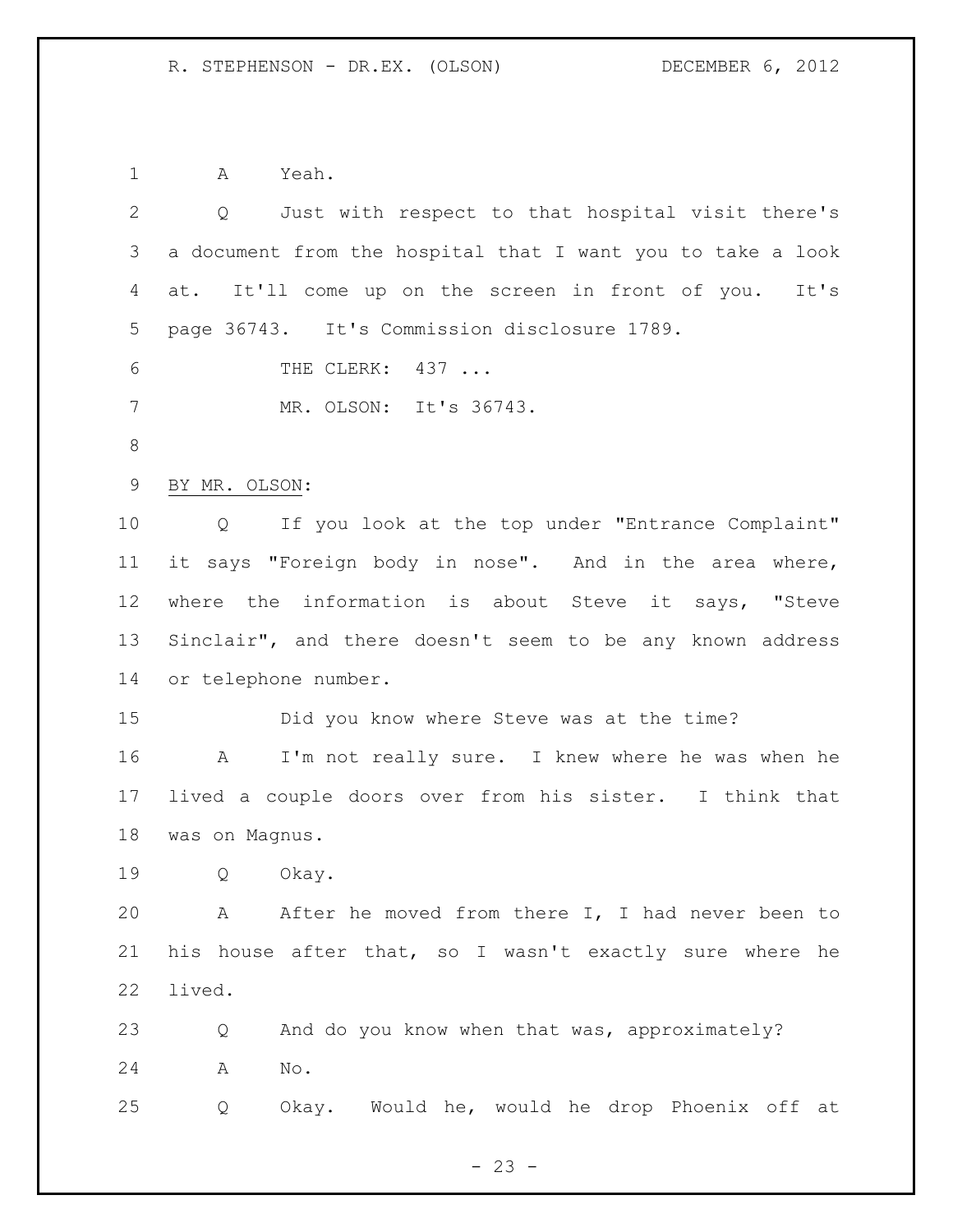your place?

A Yeah.

 Q And would he leave her there for days at a time, or weeks at a time?

A Yes.

 Q On the, on the record in front of you it says "Here with godfather, dad dropped child off Friday," they noted -- basically it says a "foul smell in the nose had been noted in November, godfather advised dad he had her up at a walk-in, and to take her to ER for removal."

 That information there is that accurate that, that Steve dropped Phoenix off at your place on Friday, the previous Friday?

14 A I'm not really sure.

 Q I think February 25, 2003, was a, was a Tuesday, so if that was right Phoenix would have been there for a few days.

18 A Yeah, she -- and being there from Friday to Tuesday isn't really a stretch. I mean maybe it was the Friday before, I don't know.

Q Okay. So that could have been accurate?

A Yeah, for sure.

Q And --

 A I'm not sure about the "godfather" part, but ... Q Yeah, I was going to ask you. Did you tell them

 $- 24 -$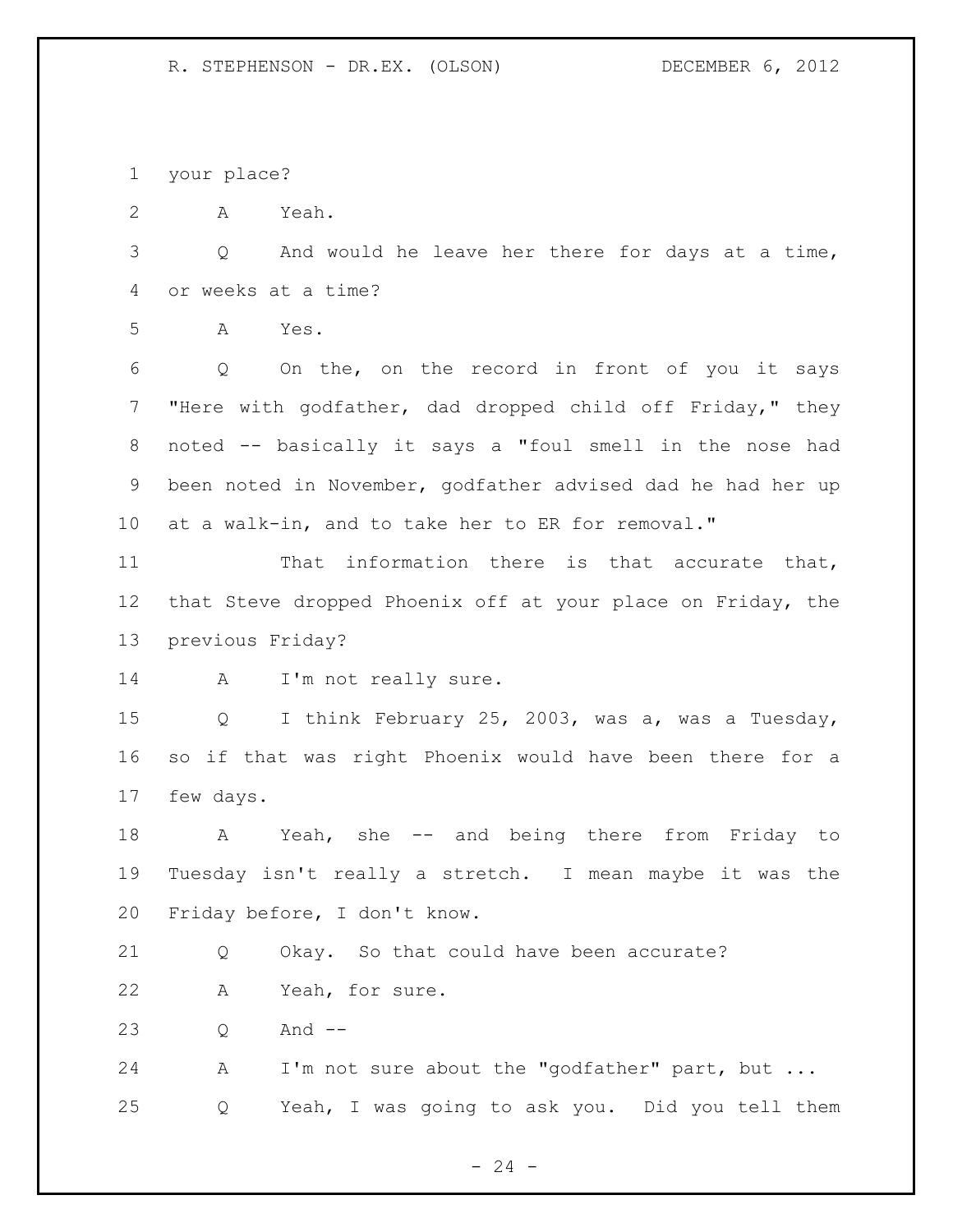you were the godfather of Phoenix?

 A No, I don't think that I did. Q Did you tell -- A I didn't really tell them much. Q Is there a reason that you didn't give them more information? A Yeah, I guess just trying to stay under the radar, I guess, just -- it's hard to trust the -- like if you understand where I was coming from at that time then it's difficult to trust CFS or the hospital, or whoever, the establishment in general. Q Right. It's a different time in your life? A Right. Q And you didn't want to give out personal information to the hospital so that they would come and bother you, I guess? A Yeah, and they could find me or something. I don't know, I don't know what I was worried about, but at the time I just didn't really see a need to give them all

 my personal business just so that we could take care of the problem with her nose.

 Q Right. Your, your main goal then was getting treatment for Phoenix?

A That's right.

Q Okay. And do you recall how -- when you started

 $- 25 -$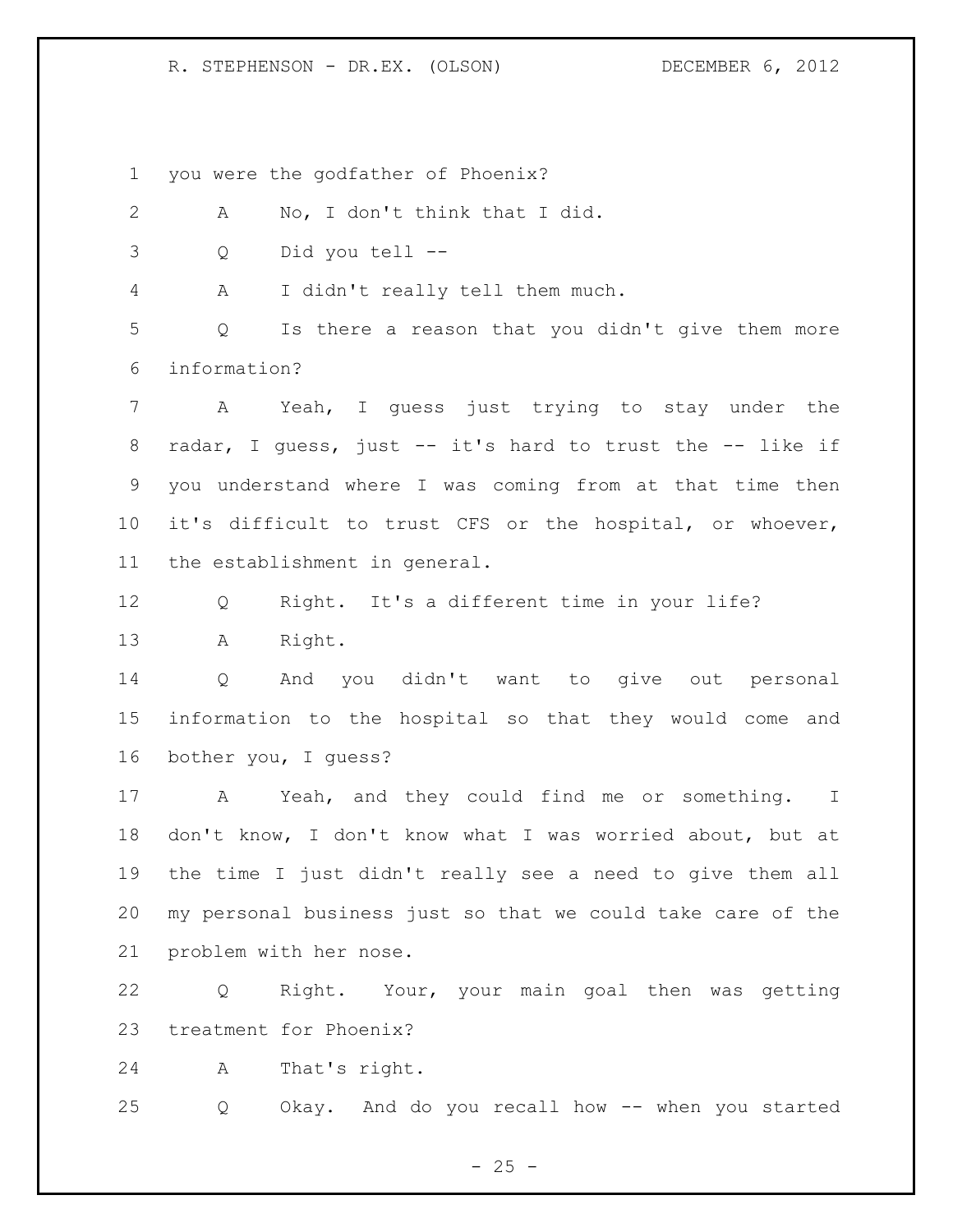to notice it being a problem, this foam stuck in Phoenix's nose?

 A No, I can't recall when. Quite some time before that.

 Q Okay. And it sounds like it was pretty, pretty noticeable at that point?

A Yes, it was.

 Q Okay. Is there a reason you didn't take her in sooner?

 A Well actually I had talked to Steve about it, and when she, when she was with him, and I don't know, I guess there was some sort of miscommunication. It was my understanding that it had been removed already.

Q Right.

A Before she came back so.

Q You thought it had been dealt with?

 A I thought, I thought it had been dealt with until -- then there was like an aroma --

Q Right.

 A -- that we couldn't get rid of, and so just checking it out a little closer you could see that it was still in there.

 Q Steve told us yesterday that he did bring her at one point to a walk-in clinic, and he was told that the foam would come out on its own. Does that help you, does

 $- 26 -$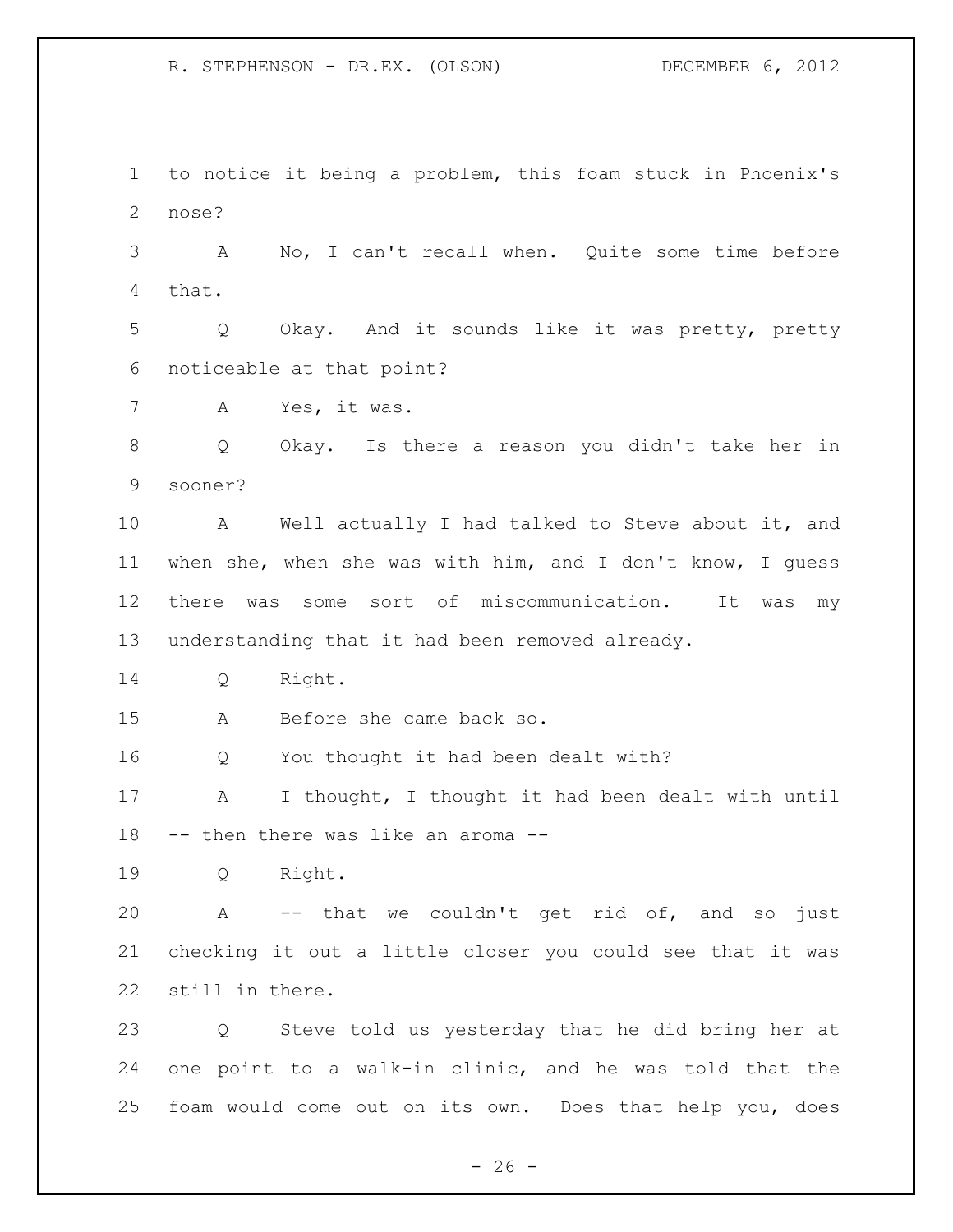that help your recollection at all? A No, like I say -- I guess that's probably what he must have said to me, I must have misunderstood and thought that what he was telling was that it had already been removed. Q Okay. You seem pretty certain that Kim Edwards was not with you at that period of time? 8 A Yes. Q How is it you're able to say that now? A Because I recall fairly specifically our final break-up. Q And when was that? A That was Christmas of 2001. 14 Q Of two thousand ... A Two thousand and one. Q Two thousand and one? A Correct. Q But you said it was in 2003 that she stopped living with you? A Or wait a minute, 2002? 21 0 You said earlier -- A I recall it so specifically, and now I don't know what year it was. Yeah, 2002, Christmas. Q Christmas, 2002. A Correct.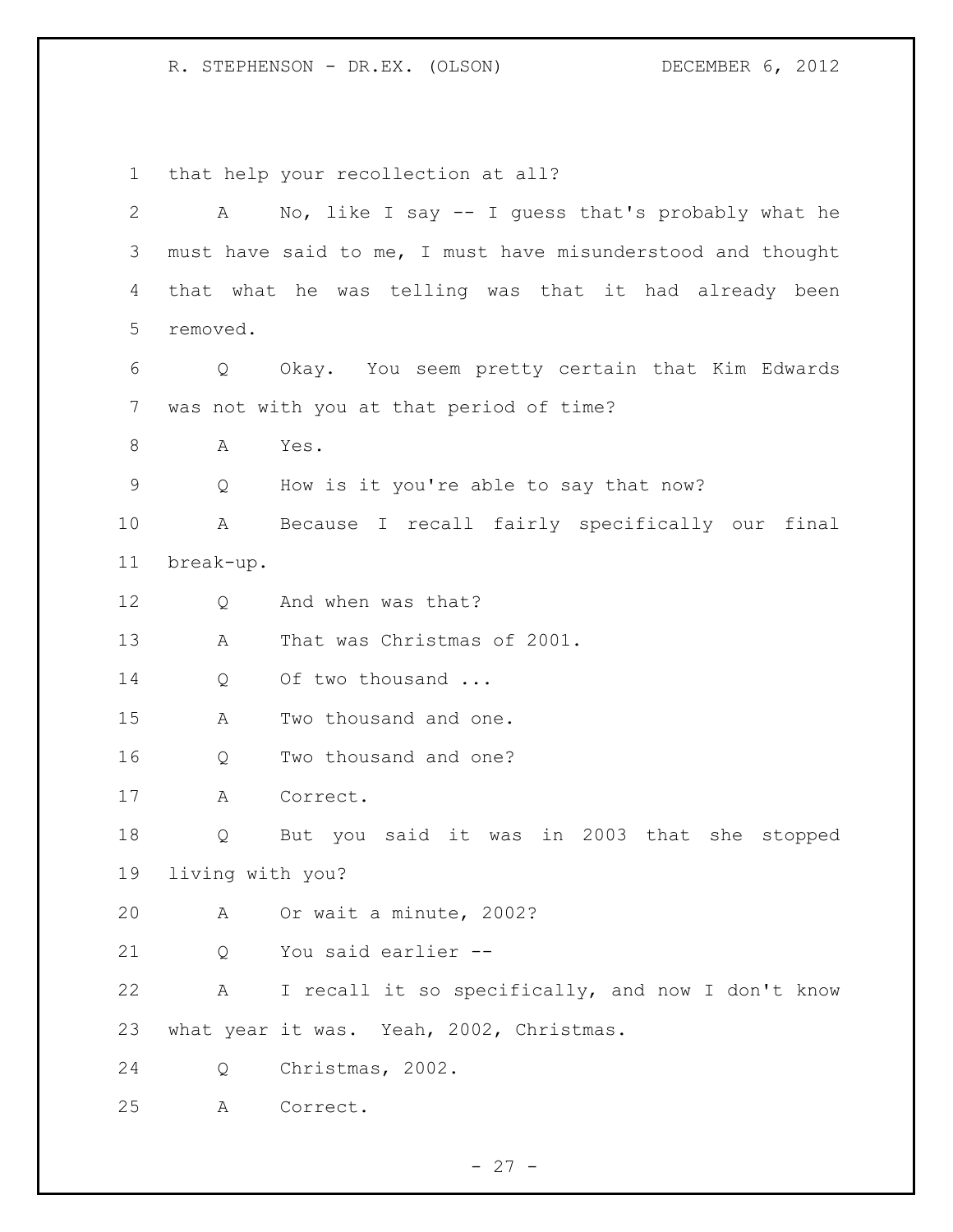Q And was it something about it being at Christmastime that it stands out in your mind?

A That's right.

 Q Okay. Was, was Kim involved at all in, in getting medical treatment for Phoenix when it came to this foam in her nose?

A No.

8 Q No. Now, I'm not sure if you're aware, but as, as a result of the hospital visit CFS was contacted, and they opened a file, they re-opened Steve's file. Did you know up to that point that Steve had any involvement with Child and Family Services?

A Yeah.

 Q Okay. Did, did you ever have up to that point in time any contact with CFS with respect to Phoenix or Steve? A I can't recall.

 Q Phoenix was apprehended by CFS on June 23, 2003, and apparently it was due to his drinking problem, and leaving Phoenix with, with inappropriate caregivers.

A Okay.

Q Is that something you were aware of?

A I believe so, yes.

Q Okay. And how is it you became aware of that?

A Steve came and told me that.

Q Steve told you that, that they took Phoenix?

 $- 28 -$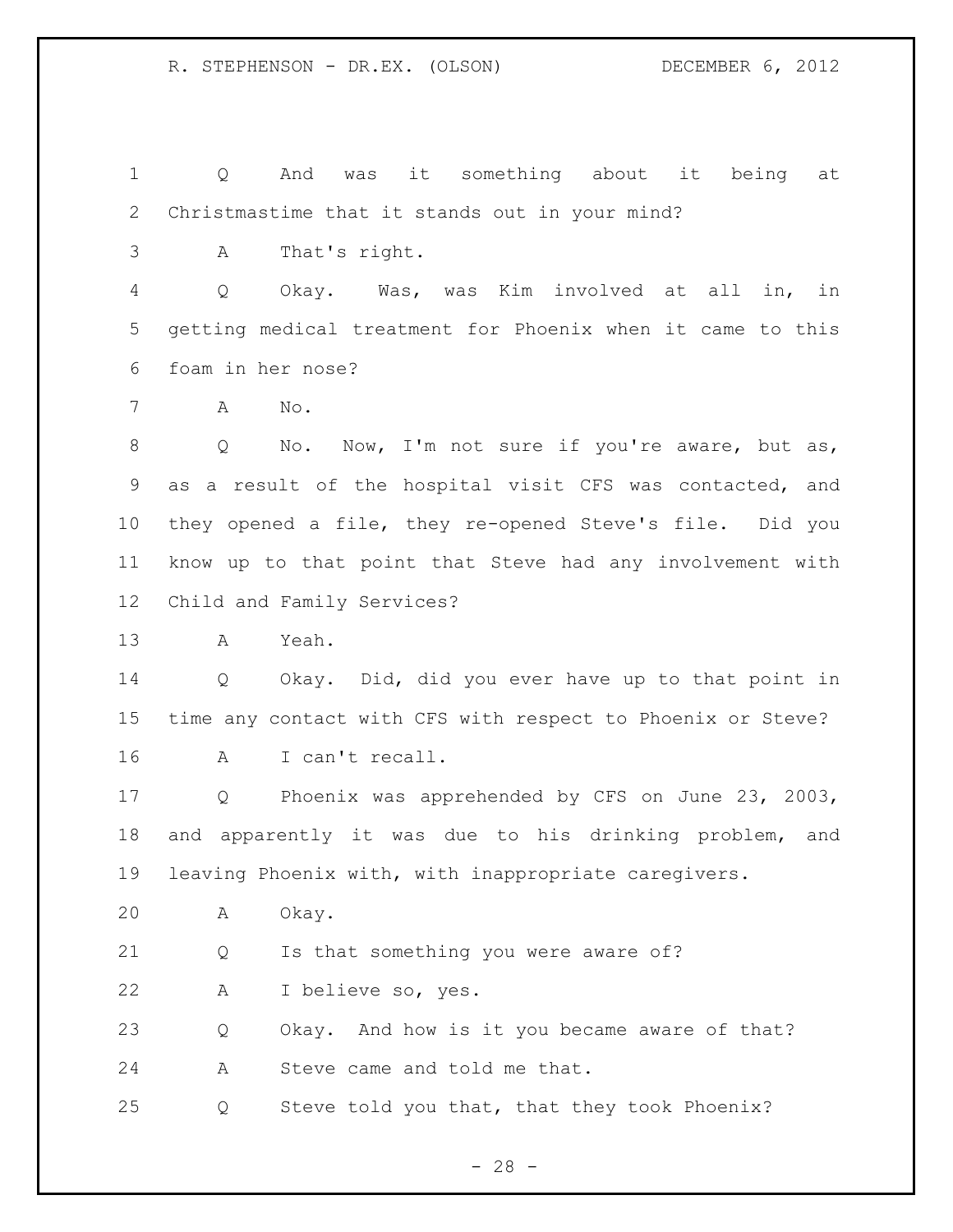A Yeah. Q Okay. And do you recall any specific conversation with him? A I recall Kim coming over and saying that they took Phoenix. Q Okay. Did he ask you if you could care for her? 7 A At that time, no, I don't believe so. Q Okay. And I take it Kim wasn't involved in that at that point, to your recollection? A I'm not sure, to tell you the truth. Q Okay. A She might have been there. Like there's a difference between residing and -- right, and -- Q Right. A -- being around. Q Being around. A I don't know. Q And when you say she wasn't -- she was no longer with you she's no longer residing with you at that point after -- A That's right. Q -- January of 2003? A That's right. THE COMMISSIONER: Didn't she come back to the house on occasions?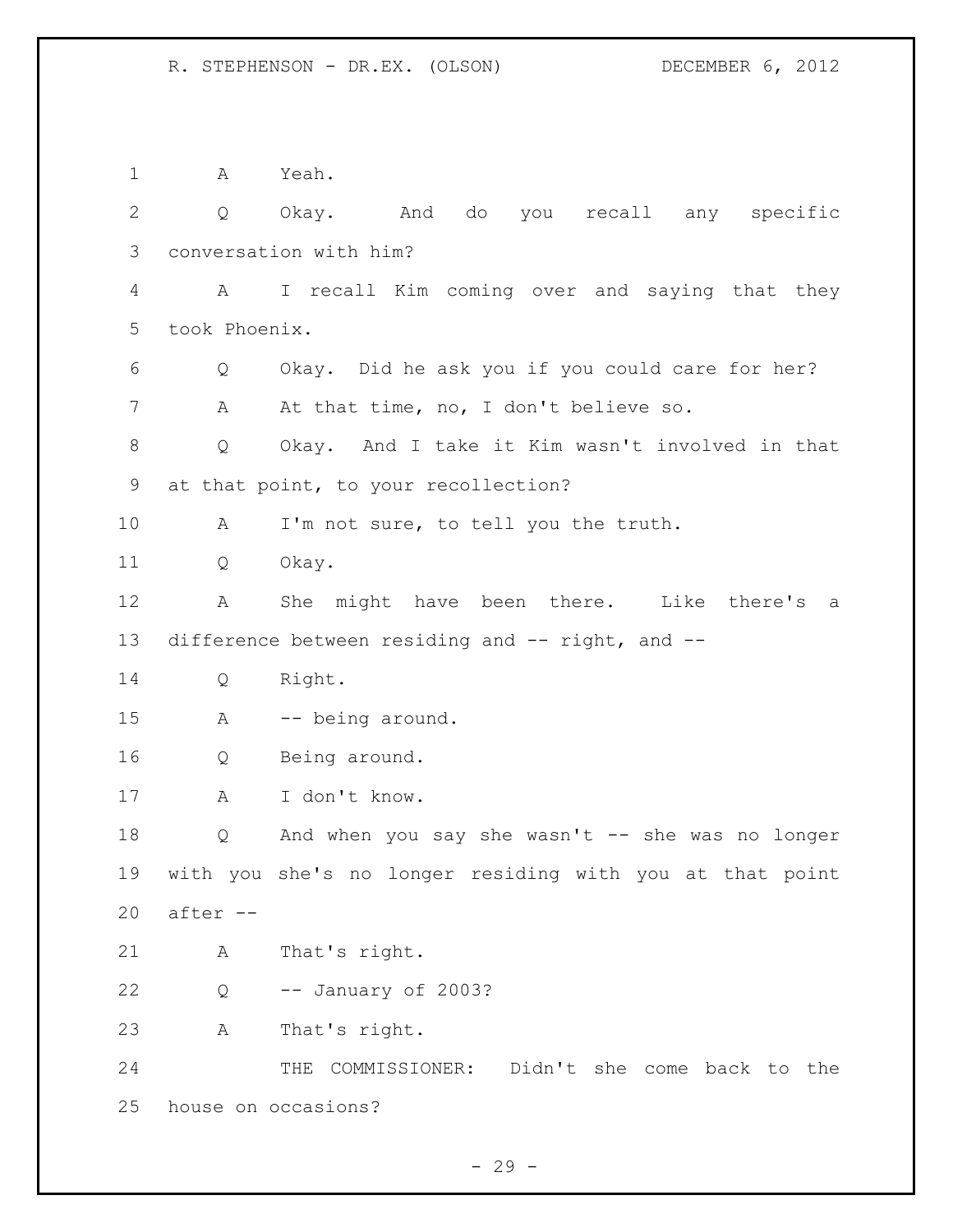THE WITNESS: Yeah, like she was there, she was around sometimes, yeah. THE COMMISSIONER: After the separation? 4 THE WITNESS: Right. BY MR. OLSON: Q Did she still have involvement with Phoenix? 8 A Yes. Q Okay. So you guys sort of were taking turns taking care of her around that time? 11 A Around the time of 2003 -- Q Yeah. 13 A -- with the foam in the nose time? 14 Q Around the nose time. A Not much, I don't think. Again it's hard for me to place exactly like what year or what month. There came a time when there was less help from outside for our care of Phoenix, including from Kim. Q Okay. Where it was mostly just you and your, and your kids? A That's right. Q Okay. And I'll, I'll ask you more about that in a, in a bit. I just wanted to take a look -- there's a document prepared by the CFS worker that was involved in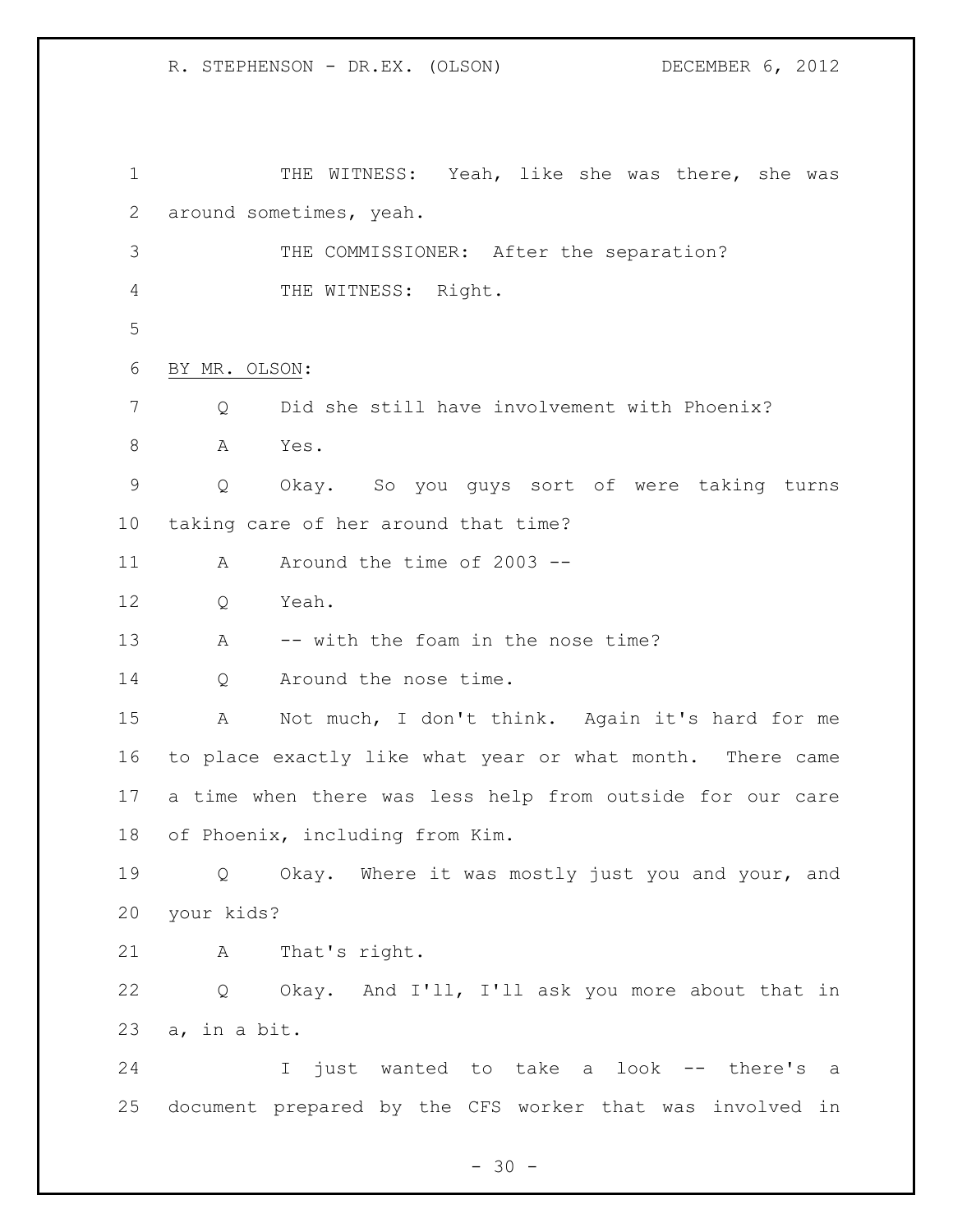| $\mathbf 1$   | Phoenix's apprehension, it's at page 37363.           |
|---------------|-------------------------------------------------------|
| $\mathbf{2}$  | Looking at the second paragraph on this page this     |
| 3             | is by the worker Laura Forrest. Do you, do you recall |
| 4             | meeting Laura Forrest?                                |
| 5             | Not specifically.<br>A                                |
| 6             | Okay. Here's what it says:<br>Q                       |
| 7             |                                                       |
| $8\,$         | "This worker attended court on                        |
| $\mathcal{G}$ | July 2, 2003. Also in attendance                      |
| 10            | was Samantha Kematch, Phoenix's                       |
| 11            | mother and a family friend by the                     |
| 12            | name of Ron Stephenson. Ron                           |
| 13            | informed me that he and his wife                      |
| 14            | Kim have provided care to Phoenix                     |
| 15            | for 30 to 50 percent of the time                      |
| 16            | that Steven has had her in his                        |
| 17            | care. Ron was there because he                        |
| 18            | wanted to know if there was                           |
| 19            | anything that he could do to help                     |
| 20            | and also expressed an interest in                     |
| 21            | being a placement for her if that                     |
| 22            | was needed. Samantha stated that                      |
| 23            | she would prefer the child stay                       |
| 24            | with Ron than anyone. Steven did                      |
| 25            | not appear at court. Ron stated                       |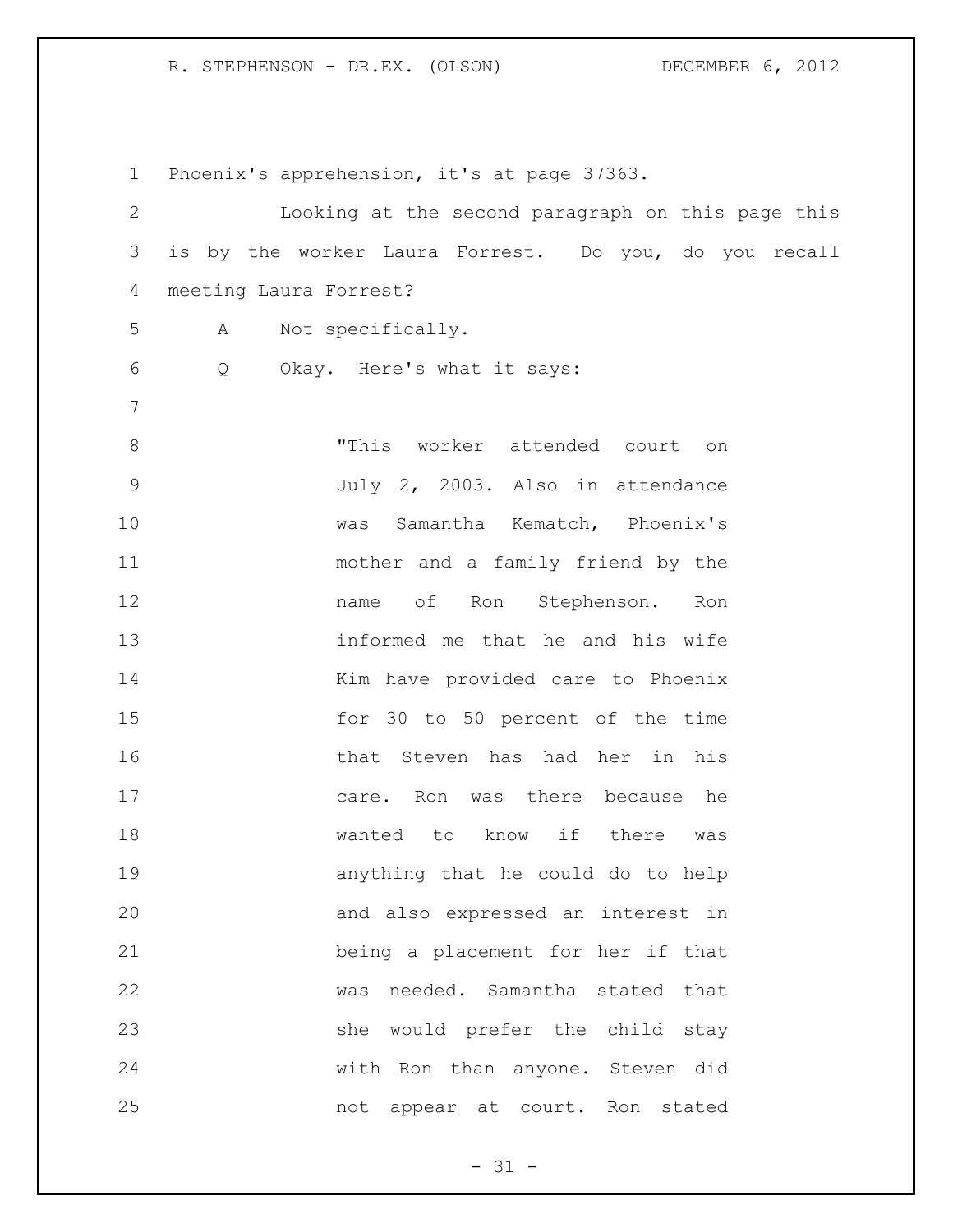1 that he talked to him the night before and was expecting him to show up. Ron stated that Steven does binge drink, and that he apparently said he would go to AA. Worker requested a three month temporary order of Phoenix with 8 the agency's plan to work with mom, possibly with dad to resolve 10 the issues of concern so that Phoenix could be reunited with a parent and to explore a friend of family as a possible placement." And then Samantha consented to that plan. Do you remember being in court? A Yeah, vaguely. 18 Q How, how is it you knew to attend court that day? A I think Sam actually asked me to come. Q Sam asked you to come? A I think so. I'm not a hundred percent sure on that, but ... Q Okay. Just to the best of your recollection Sam is the one who said -- A Yeah.

 $- 32 -$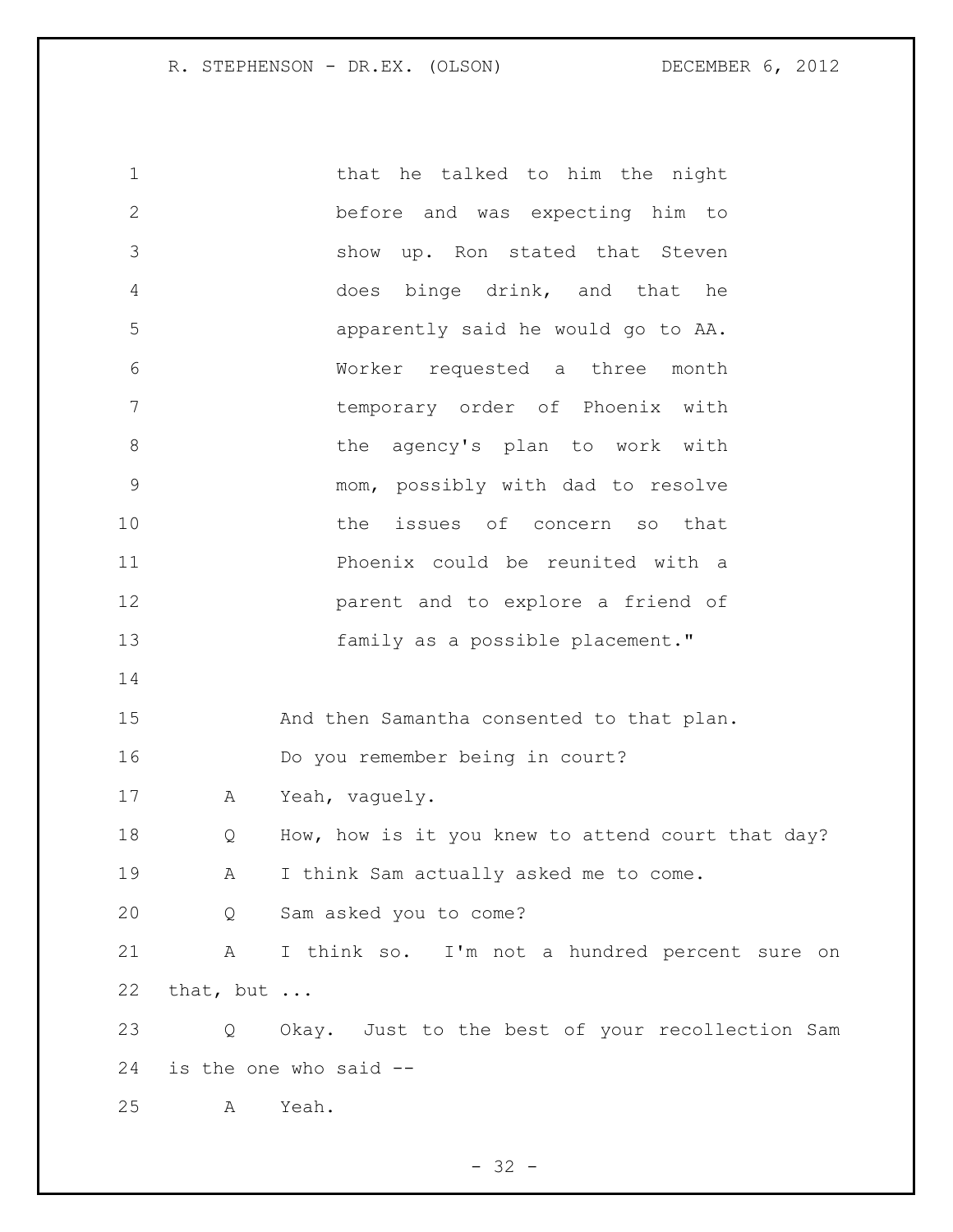Q -- there's a court date and I'd like you to come? Why is it you were interested in providing care for Phoenix at that point? A Just to keep her out of the system, I guess. Q Keep her out of the system? A Yeah. Q By that time you were already close to Phoenix? A Yeah. Q And when it says here that you and Kim have provided care to Phoenix for 50 to 30 percent of the time -- 30 to 50 percent of the time; is that accurate? A Yeah, probably, probably more accurate at the 50 per cent end, but, yeah. Q Probably more towards the 50 per cent? A Yeah. Q The document goes on and if you go to the next paragraph it says: "Worker learned that Samantha has been in a relationship with another person." Did you know anything about Samantha's other relationships at that point? A No.

 $- 33 -$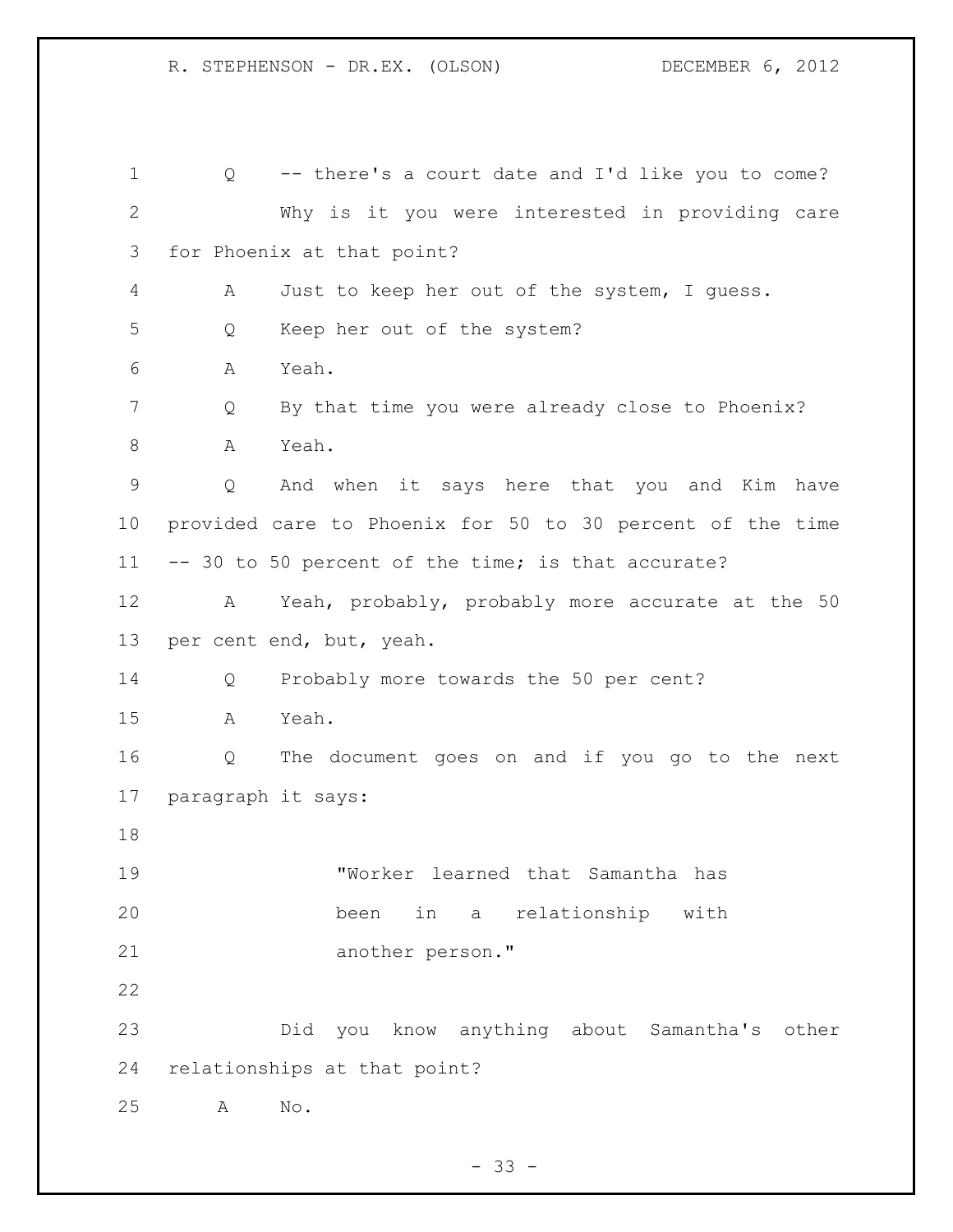Q Okay. So you didn't know her -- who her boyfriend was or any of that information? A No, I did not. Q Okay. And it goes on: "After court worker obtained particulars from Ron about his family for the purposes of assessing their suitability for a place of safety. Ron and Kim Stephenson reside at 1331 Selkirk Avenue." 14 Ron's date of birth, et cetera. 16 They have three children, (16 years), (14 years), and (12 years). Ron is currently employed as a support worker to quadriplegic persons residing at 1010 Sinclair and Kim is unemployed. Ron and Kim have provided a lot of care to Phoenix and would be very interested in being a placement resource for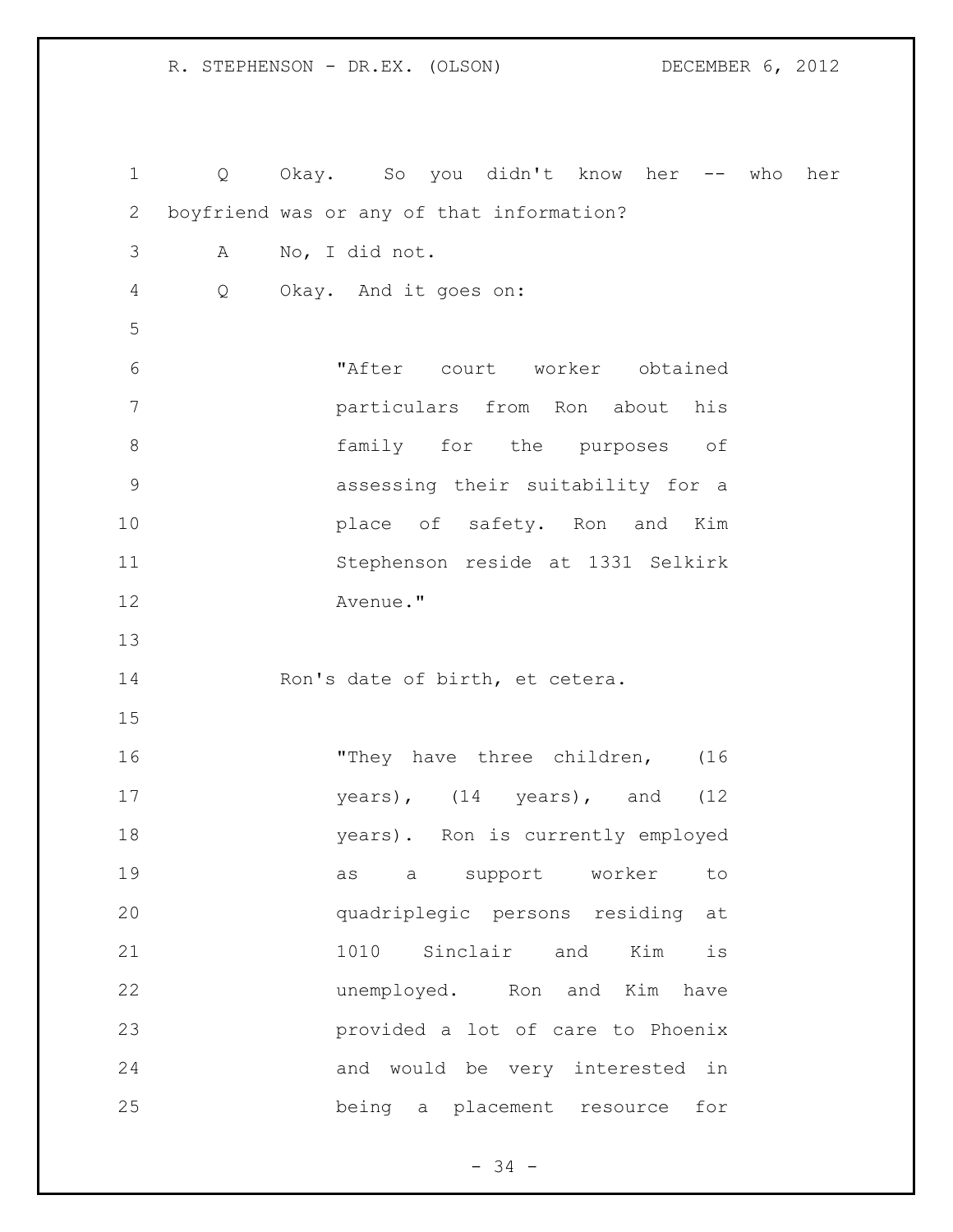her. I advised Ron that this information would be forwarded to the assigned worker for further assessment." Do you remember that conversation? 7 A Again vaguely. Q Vaguely. Did you ever talk to the master or judge, or was it just to the social worker? A I don't recall talking to the judge, I think it was the social worker. Q Just the social worker. And do you recall if she explained to you what a place of safety was? A I don't really recall. Q It says here that Ron and Kim Stephenson reside at 1331 Selkirk. Did you tell the social worker that Kim was residing with you at the time? A Probably. I don't specifically recall it, but I probably did, yeah. Q Okay. And you've told us already that she wasn't actually residing there at the time; right? A That's correct. Q So why, why would you tell the worker that? A To increase the chances of Phoenix being placed there.

 $- 35 -$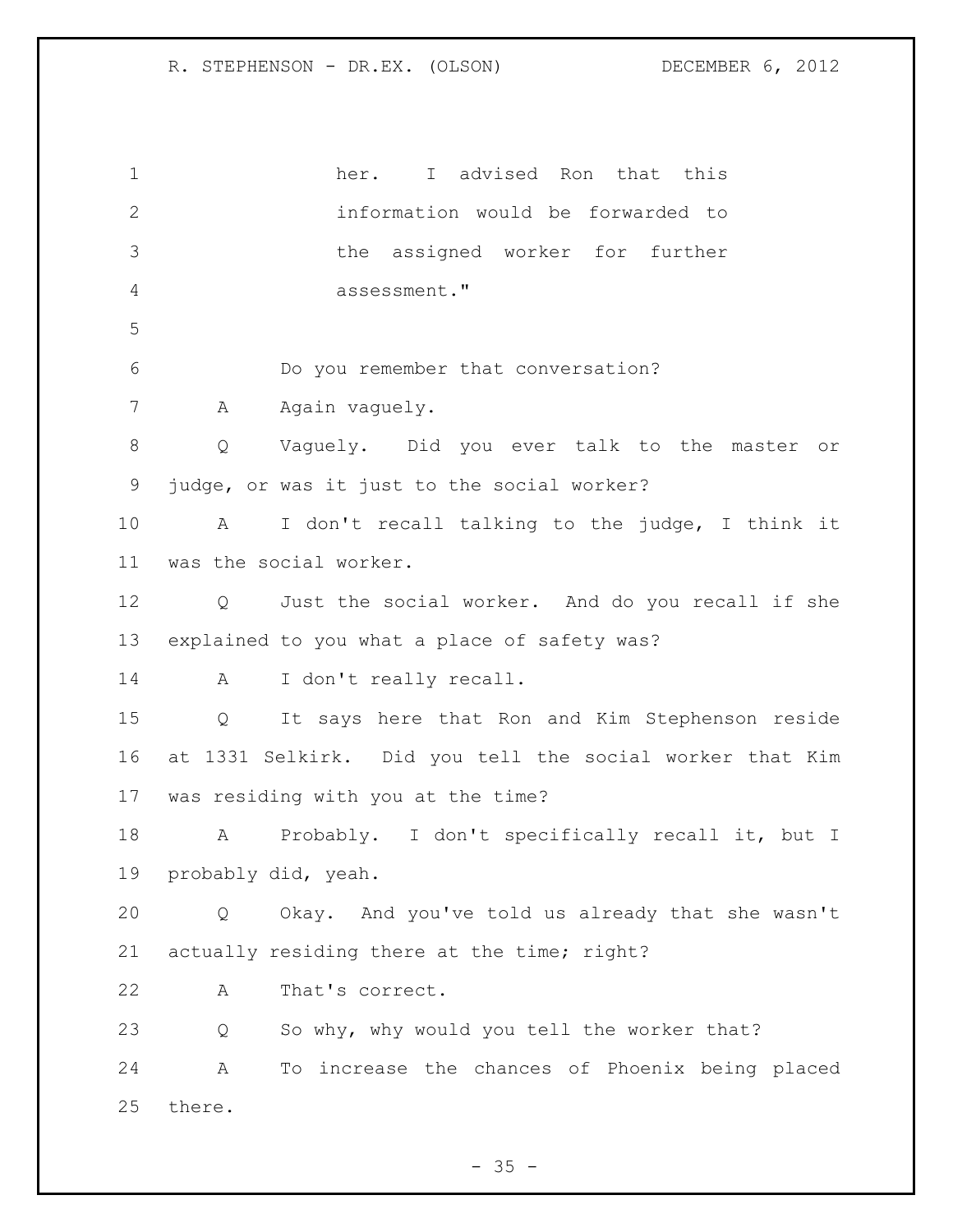| $\mathbf 1$ | The place of safety document is at page 36620,<br>$Q \qquad \qquad$ |
|-------------|---------------------------------------------------------------------|
| 2           | which we'll put on the screen now. You'll see -- if you             |
| 3           | look at -- in the middle of the page, right now it's                |
| 4           | towards the bottom of the screen and it says, "Date and             |
| 5           | place". It says "July 31, 2003."                                    |
| 6           | Um-hum.<br>A                                                        |
| 7           | And what I understand is that Phoenix after she<br>Q                |
| 8           | was apprehended she would have spent some time in foster            |
| 9           | care, and on this date, the date that this document was             |
| 10          | prepared, she would have been placed at your place. Does            |
| 11          | that sound right?                                                   |
| 12          | Sure. I don't specifically remember, but, yeah,<br>$\mathbf{A}$     |
| 13          | it sounds --                                                        |
| 14          | Q<br>Okay.                                                          |
| 15          | $\mathbb A$<br>-- right.                                            |
| 16          | Do you remember meeting with a social worker by<br>Q                |
| 17          | the name of Stan Williams?                                          |
| 18          | Not specifically, no.<br>А                                          |
| 19          | Q No, okay. Do you recognize this form that's on                    |
| 20          | the screen? Maybe if we could just go to the, the top.              |
| 21          | I can't say that I do.<br>A                                         |
| 22          | The writing on it it has -- it says surname<br>Q                    |
| 23          | Stephenson, first name Kimberley, maiden name Edwards, and          |
| 24          | then it has your name Stephen (sic) Rohan.<br>Is<br>that            |
| 25          | information that you would have filled out?                         |

- 36 -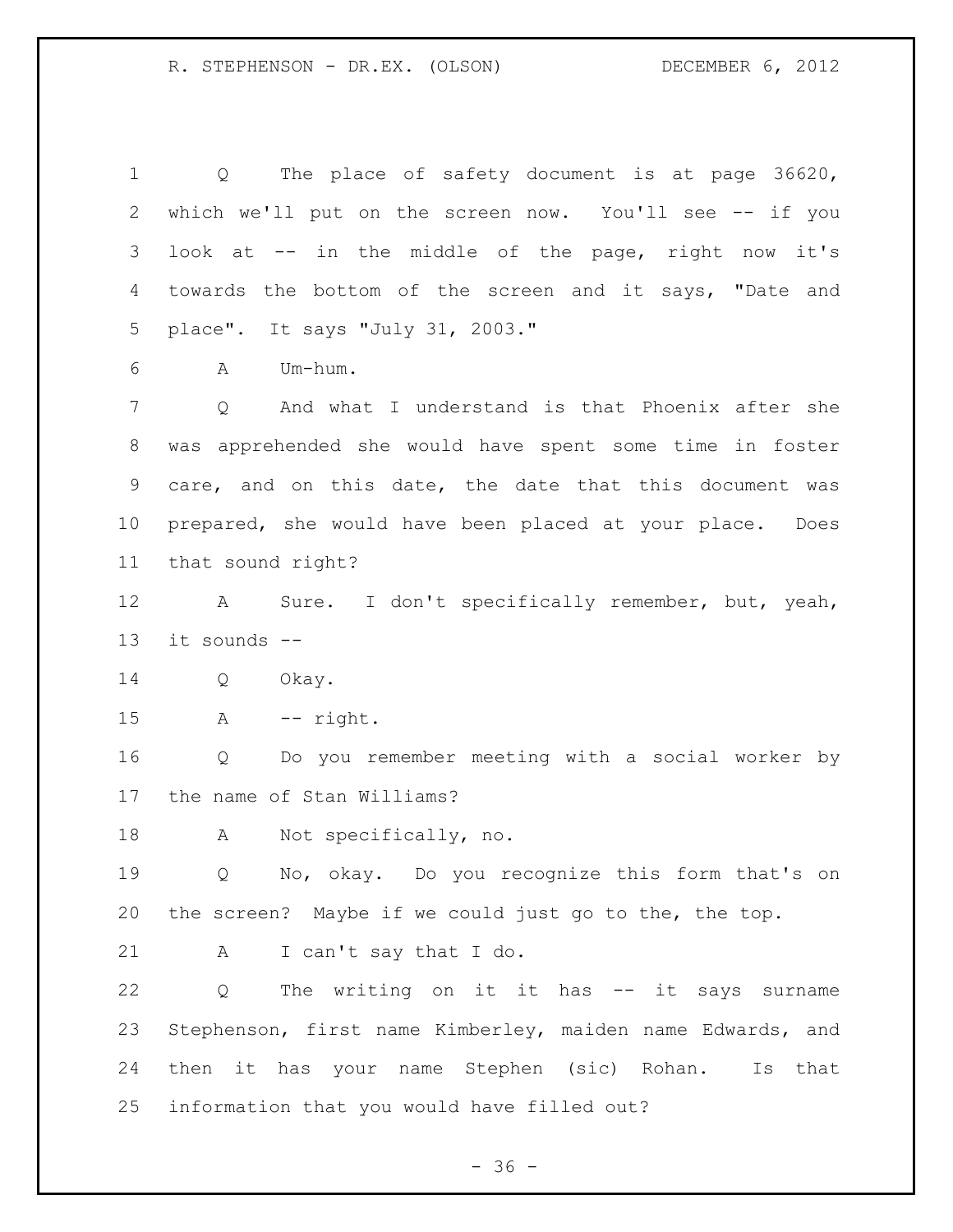A I'm not sure. I don't, I don't think I filled it out. Q It doesn't appear that your, your signature

appears anywhere on this, this page.

 A No, I don't see it. I don't see any signature on it actually.

 Q The part where it says "not living in the home but --" it's "co-parenting" and there's an asterisk beside your name.

A Um-hum.

Q Do you have any idea why, why it would say that?

A Yeah, I have some idea why it might say that.

Q Can you -- are you able to explain that?

 A I don't know. Well, Kim was receiving welfare payments at the home.

 Q At the home. But the, the facts were that you were actually living there and she was not?

A Correct.

 Q Okay. And really the plan was for you to take care of Phoenix primarily at that point, or was it still sort of a co-parenting?

 A When you say "the plan" that makes it seem like as though somebody had a plan. I don't know --

Q It wasn't --

A -- we just didn't want her to go to some foster

- 37 -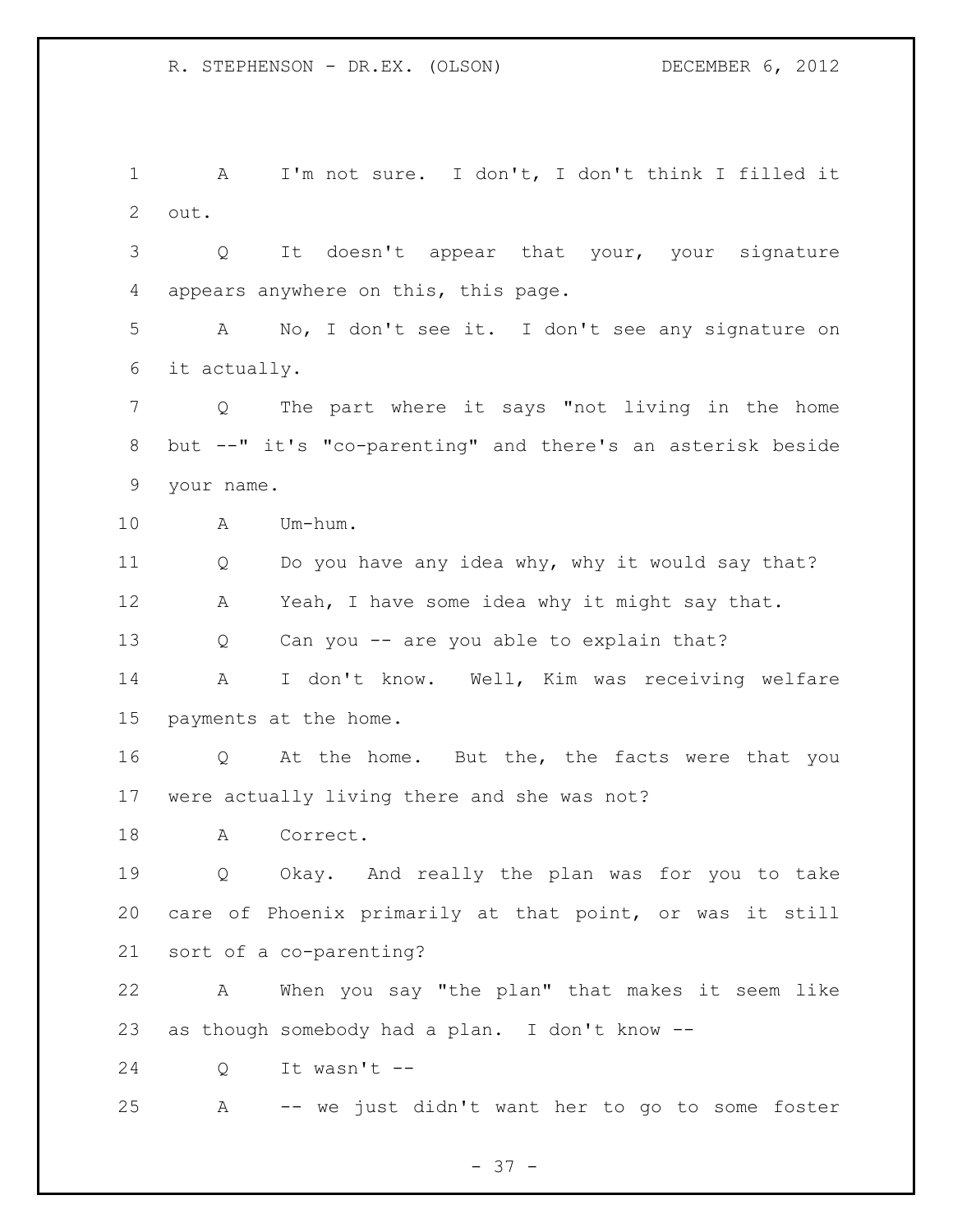home, or something, we just wanted to keep her. Q So you cared about her and you wanted to keep her out of the system? A That's right, that's right. It's pretty simple, as complicated as it is. Q I understand that. Was -- in your view was Phoenix better off at your place than, for example, at Steve's place? A Ideally, no, but because of the circumstances, yes. Q And when you say "because of the circumstances" what do you mean by that? A Just the party atmosphere at Steve's place was more extreme. Q Okay. So you're saying your place wasn't necessarily the ideal place for Phoenix, but it was better than what the atmosphere was like at Steve's? I don't want to put words into your mouth, but I'm just  $-$  A No, I'm saying that my place was definitely the ideal place for Phoenix. Q Definitely an ideal place for Phoenix? A Yes. Q And you had your kids there, and it was more of a family type atmosphere?

 $- 38 -$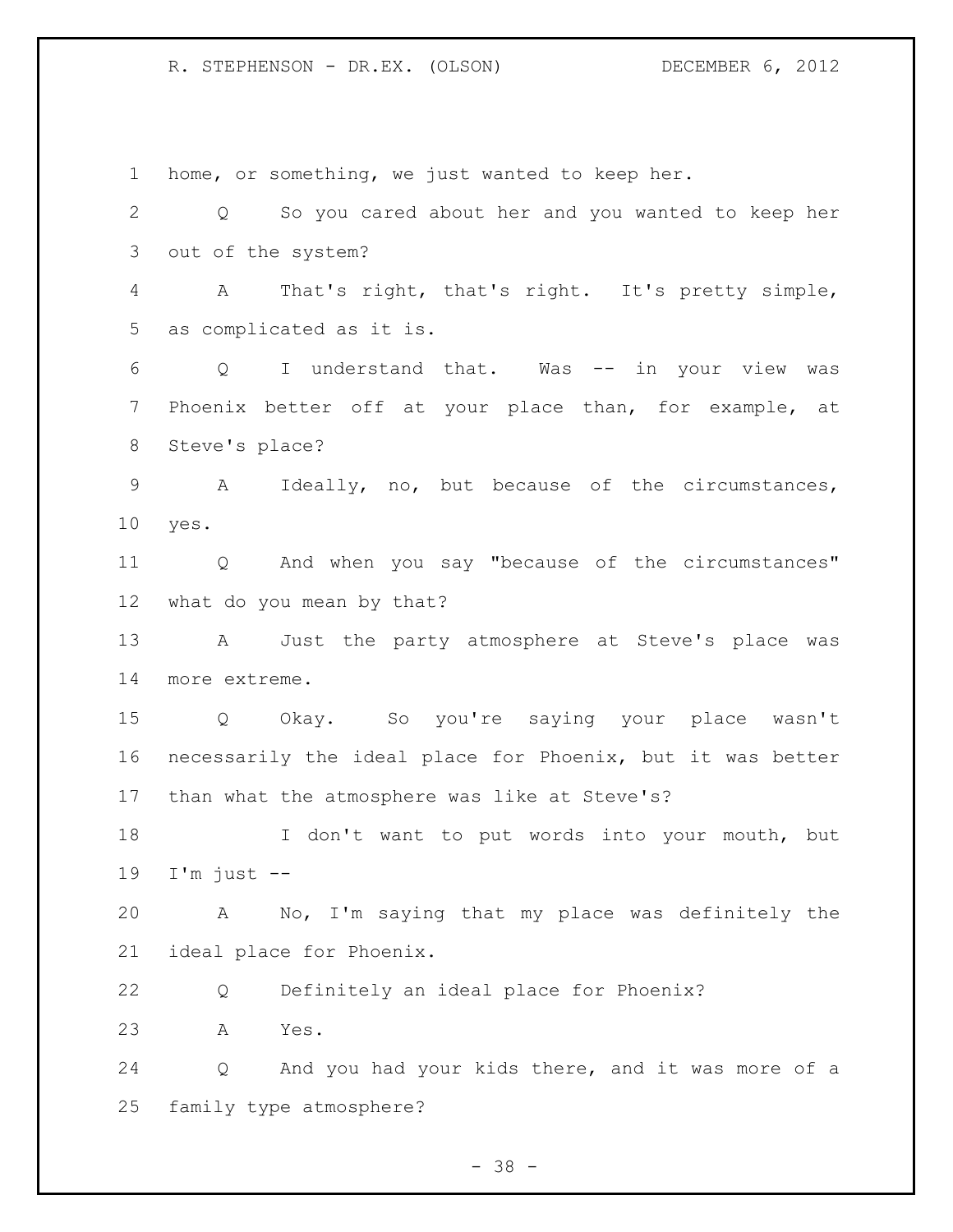1 A That's right. Q Okay. Did, did Kim Edwards have access to the home when you weren't there, that is 1331 Selkirk? A I can't specifically recall. I would say probably, she probably had freedom to come and go as she pleased. Q Okay. Was she still getting her mail and, and that there? A Yeah. Q Okay. According to Child and Family Services documents the worker Stan Williams did a walk through of the home. Do you recall that, do you recall the worker coming through the house and -- A No, I don't. Q No. Is it possible that Kim met with CFS workers at the home when you weren't there? A It's possible. It's unlikely, but possible. Q Possible. When, when Phoenix was placed in your home on July 31 do you remember how she got there? A No. Q No. Okay. A Can't say that I do. Q Okay. After Phoenix was dropped off at your house according to the documents she was to be there for three months plus; does that sound about right? Do, do you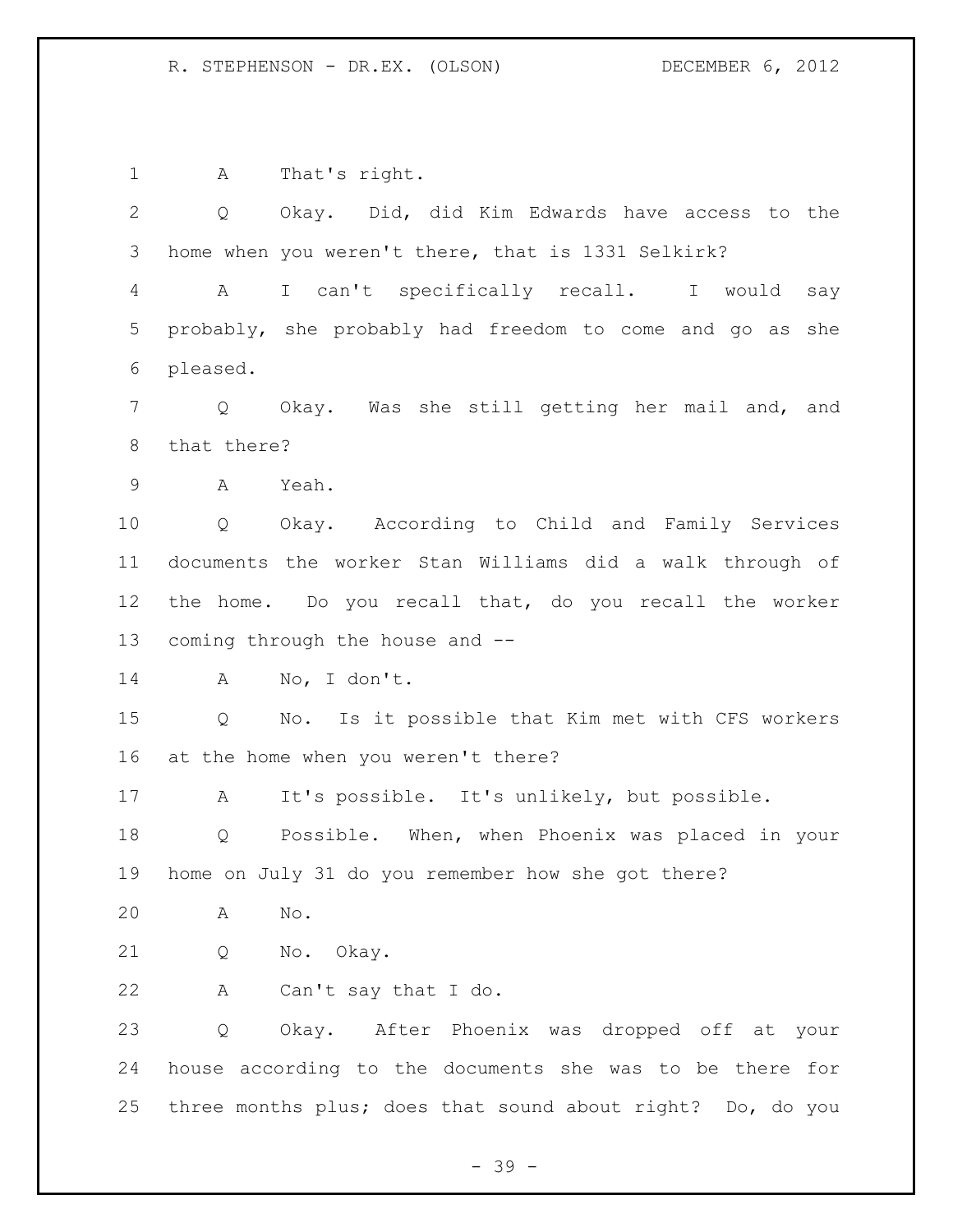know, was a term -- a length discussed with you? A I don't recall. Q Okay. After Phoenix was dropped off do you remember having any contact from Child and Family Services? A No, I don't. Q Go to the, the closing summary prepared by Stan Williams, page 37352. I just want to take you to one of his notes. You see the big paragraph on the top of the screen. At the bottom it says, the last four lines there: "The file was re-opened on February 28, 2003 due to medical concerns about Phoenix having a foreign object in her nose and was infected." We just talked about that, and it says: 19 The file was subsequently transferred for ongoing service on 21 June 27, 2003, after Phoenix was apprehended on June 23, 2003. Steven's ability to parent his daughter had deteriorated to the point of him being under the

 $- 40 -$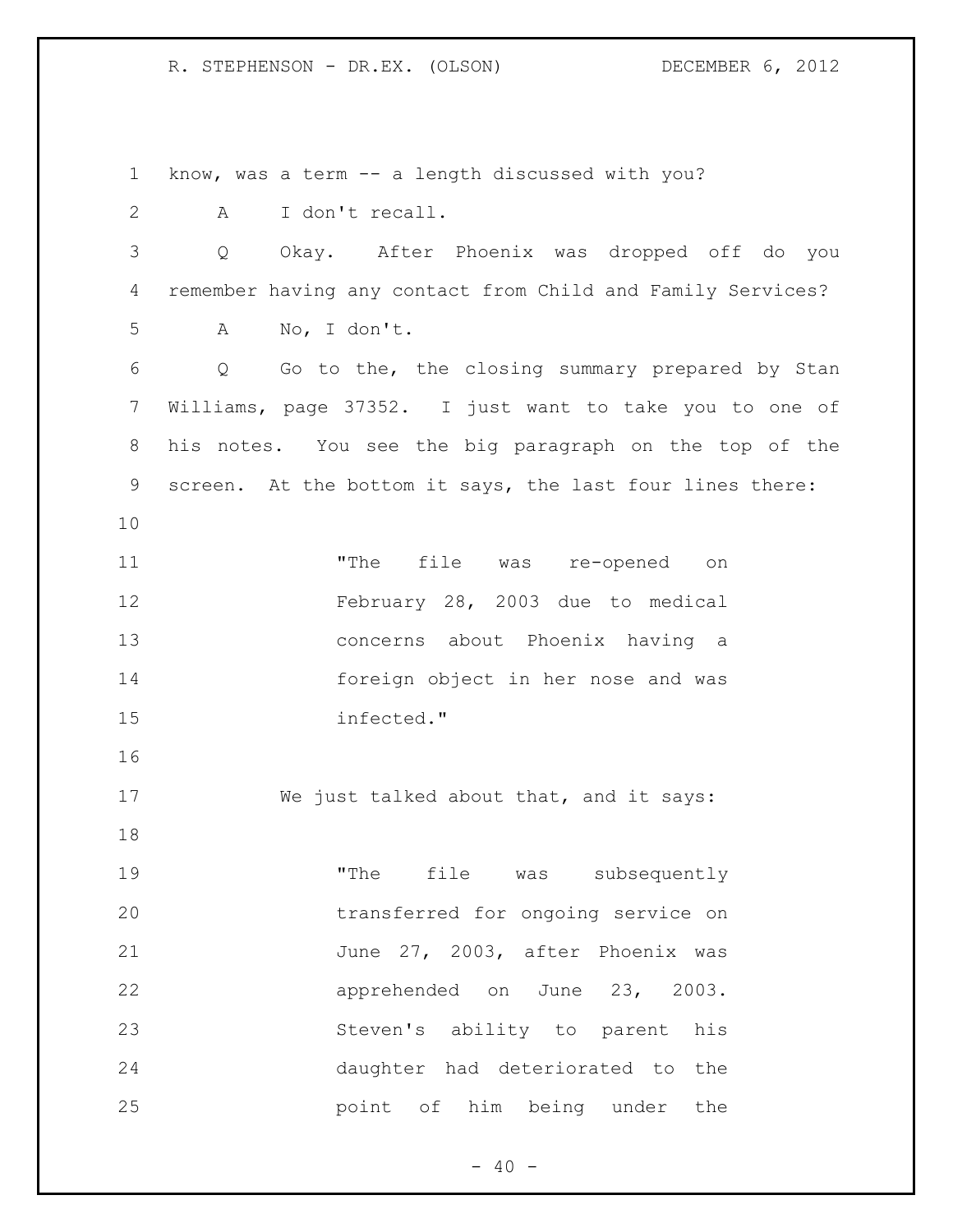influence most of the time and subjecting his daughter to inappropriate caregivers." The assessment there, or what's recorded about Steve's parenting at the time, are you able to say in your view whether that's fairly accurate or not? A I have no idea about the caregivers. I would say that he was definitely drinking a lot at the time. Q Okay. But you didn't actually go to his house and spend time at his place? A No, I was -- like I had been to his house, but I didn't spend time there -- Q Okay. A -- like I didn't go there and drink there, or anything like that, if that's what you're asking me. Q Did you know the group of people he was hanging around with at the time? A Yeah, some of them, I guess. I don't -- I can't speak to all of his friends or relationships, but I knew a lot of the same people that we hung out with, yeah. Q We've heard in the CFS documents that there may have been some gang connections, or gang members around; was that something you were aware of? A No.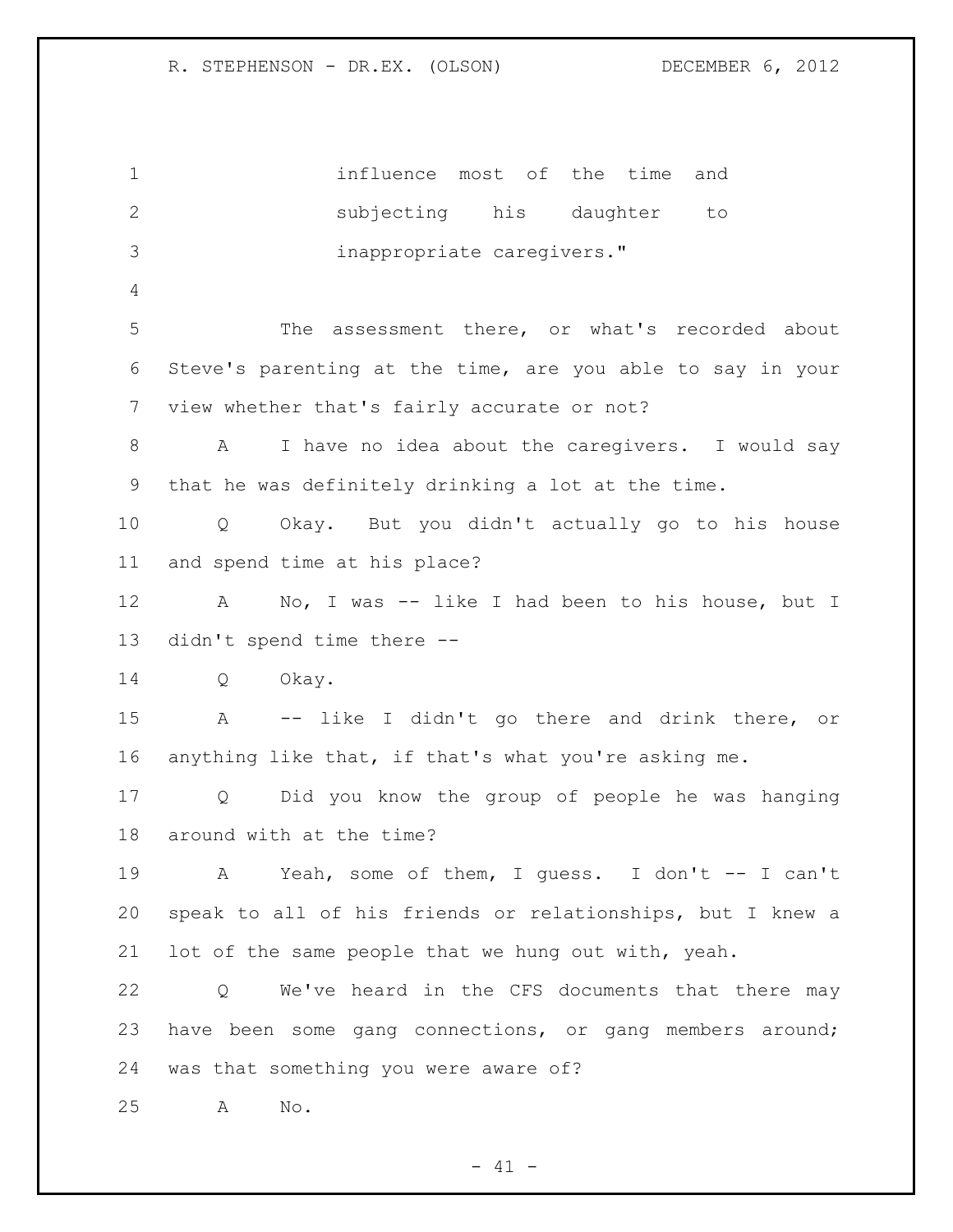Q No. Okay. And as far as you knew Steve wasn't involved with gangs? A No. Q No. A Not to my knowledge. Q The document goes on to say: "Mr. Sinclair requested his child stay in care until he felt strong 10 enough to care for her once again. 11 The has had his time out and will **parent Phoenix starting October 2,**  2003. He has done no programming 14 and as such is prone to returning to an unhealthy way of managing stresses in his life. He is aware of the need to arrange for appropriate alternative caregivers when he feels the need for a break or time out for respite." And we've heard that Phoenix actually went back to Steve at that time, February, 2003 -- sorry, October 2, 2003. Is that something you can recall, that after you were the place of safety Phoenix went back to Steve?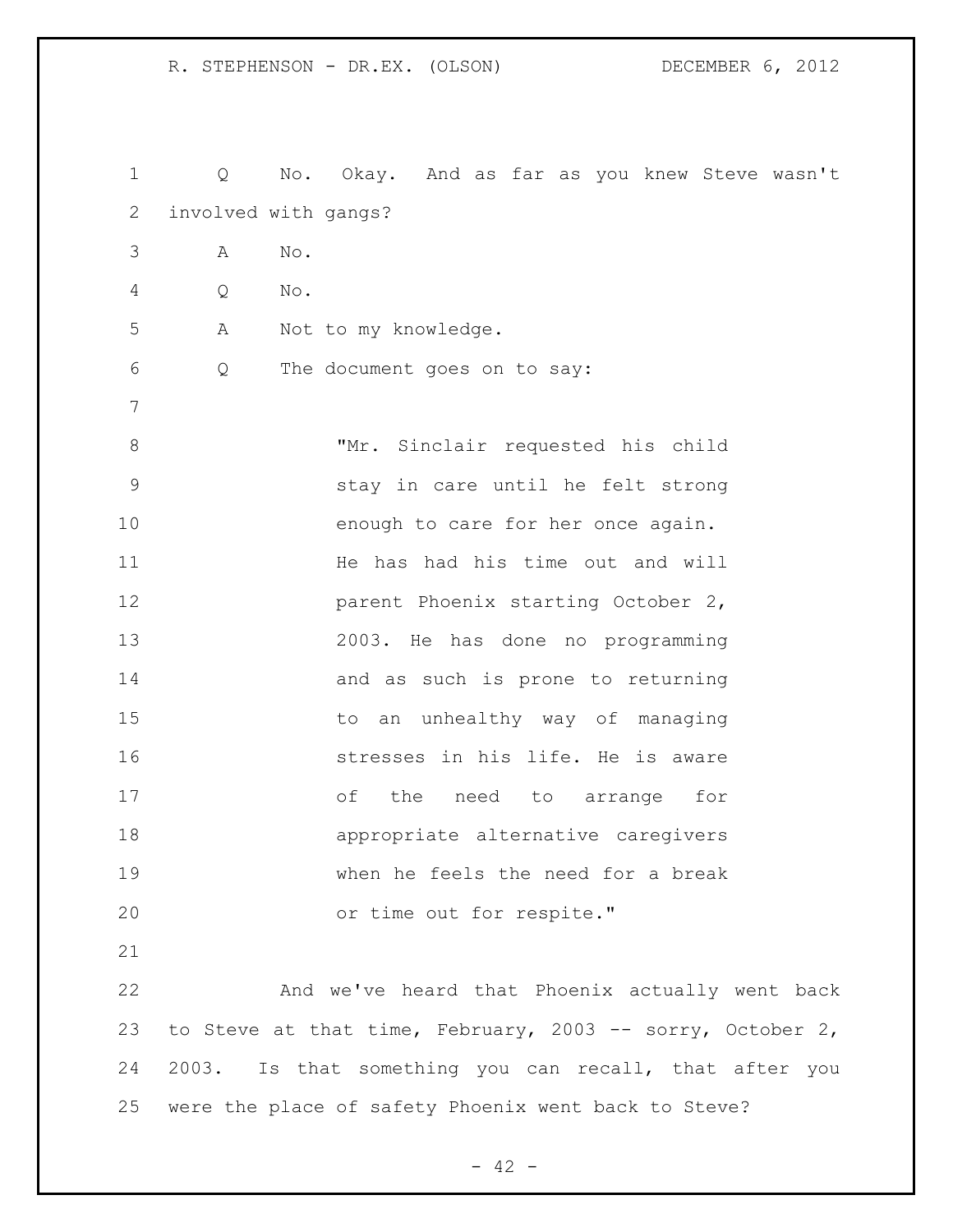1 A Not specifically, no. Q Do you think at that time Steve was ready to parent Phoenix again? A I don't know. Q As far as you know did he still have problems with drinking and ... 7 A As far as I know, yes. Q Okay. Was that ever not a problem with Steve as far as you know? A As far as I know it has never not been a problem with Steve. Q It's always been a problem. Okay. If we continue down on this page underneath "Data", you see that heading "Data", it says: "File received by Northeast Intake worker January 20/04." And the recording is January 21, 2004. "Workers Lisa and Monica Marx attended to 1331 Selkirk Ave. Rohan and Kim are Phoenix' godparents and were a Place of Safety for her in 2003. Phoenix was present in the home. Rohan

 $- 43 -$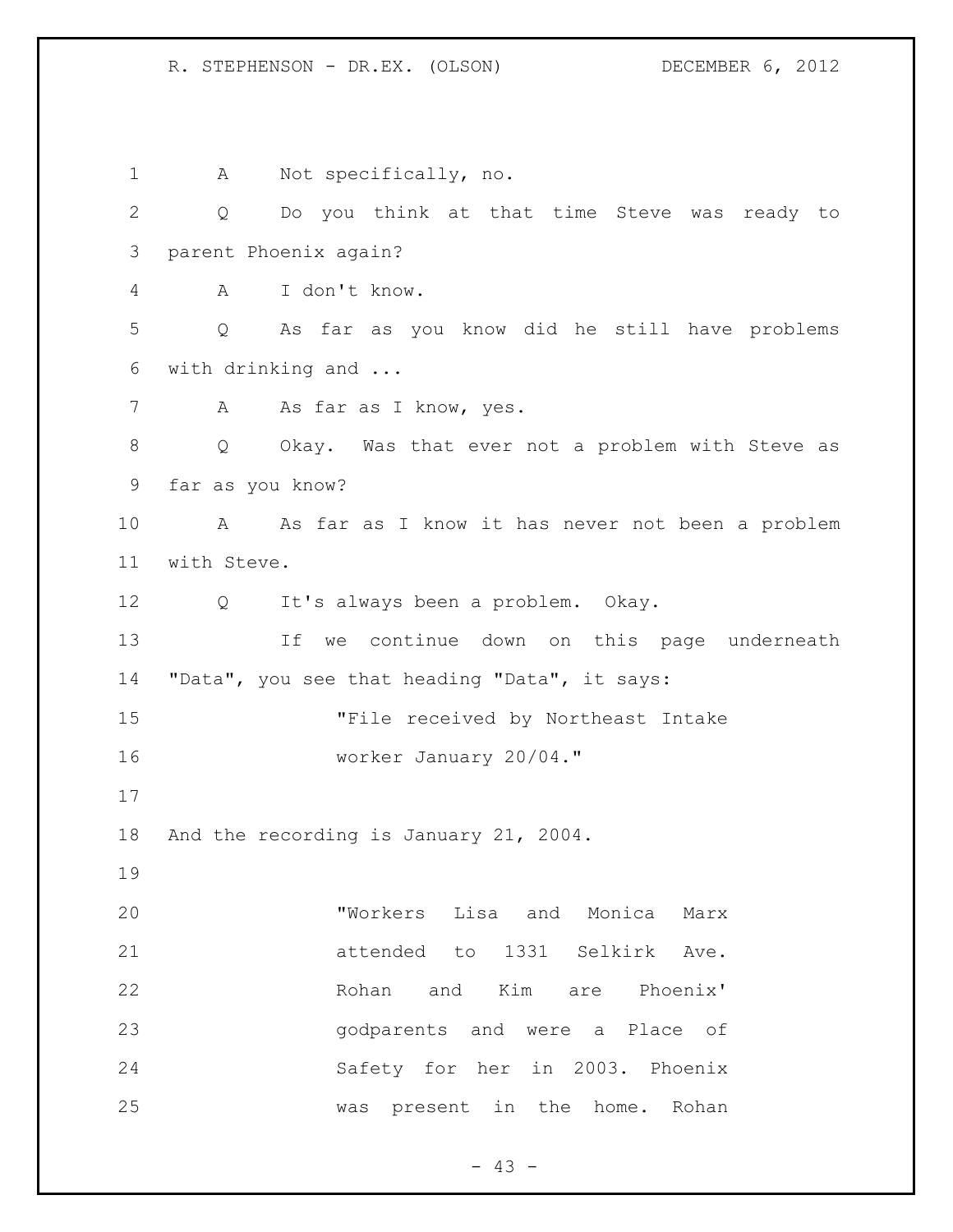stated that they have been looking after her since beginning of January. I asked him where Steven was or what he was up to? He said he didn't know and that there's lots of rumors and everyone is saying different things. He would 8 and they are not elaborate. He said they are willing to take Phoenix as long as necessary. They do not care about 11 the money from CFS in terms of being a POS again. They are happy to look after her. Rohan states he doesn't actually live here but stays here sometimes. He works in 16 the country. Kim has other children and is on Social Assistance. I advised him I would be looking for Steven to talk to him and would get back to Rohan. 21 They don't have a phone any more." Do you remember having this conversation with the workers? A Not specifically, no.

 $-44 -$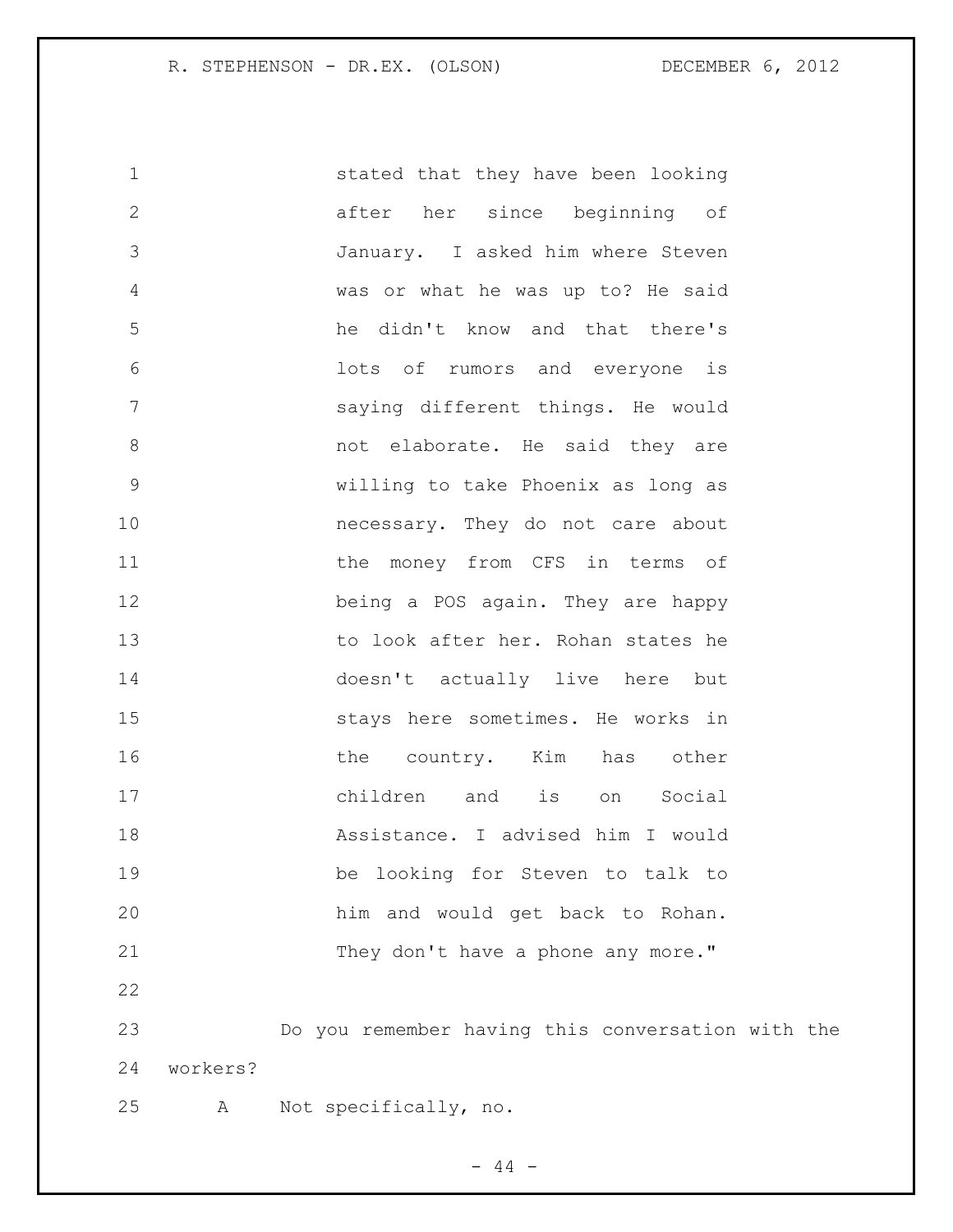Q Okay. We've heard evidence that it was just you that would have been present in the house at the time.

A That's correct.

 Q That's correct. And that's because I take it you were actually living there?

A That is correct.

 Q And when you say you were looking after Phoenix since the beginning of January is that accurate?

A I think so, yeah.

 Q You think so. Okay. The information about Steve where, where the worker of course actually asked what Steve was up to, or where he was, and you said you didn't know, but there were lots of rumors. What were you referring to there?

 A I have no idea. Again I don't specifically remember the conversation so -- actually what I was referring to is (inaudible), I don't really remember the conversation.

 Q Okay. Was it true you didn't know where Steve was at the time?

A Yeah, that I'm pretty sure was true.

 Q That period after February and up to January 21, 2004, the periods of time where you had Phoenix at your house, were you mostly caring for her?

A Yeah.

 $- 45 -$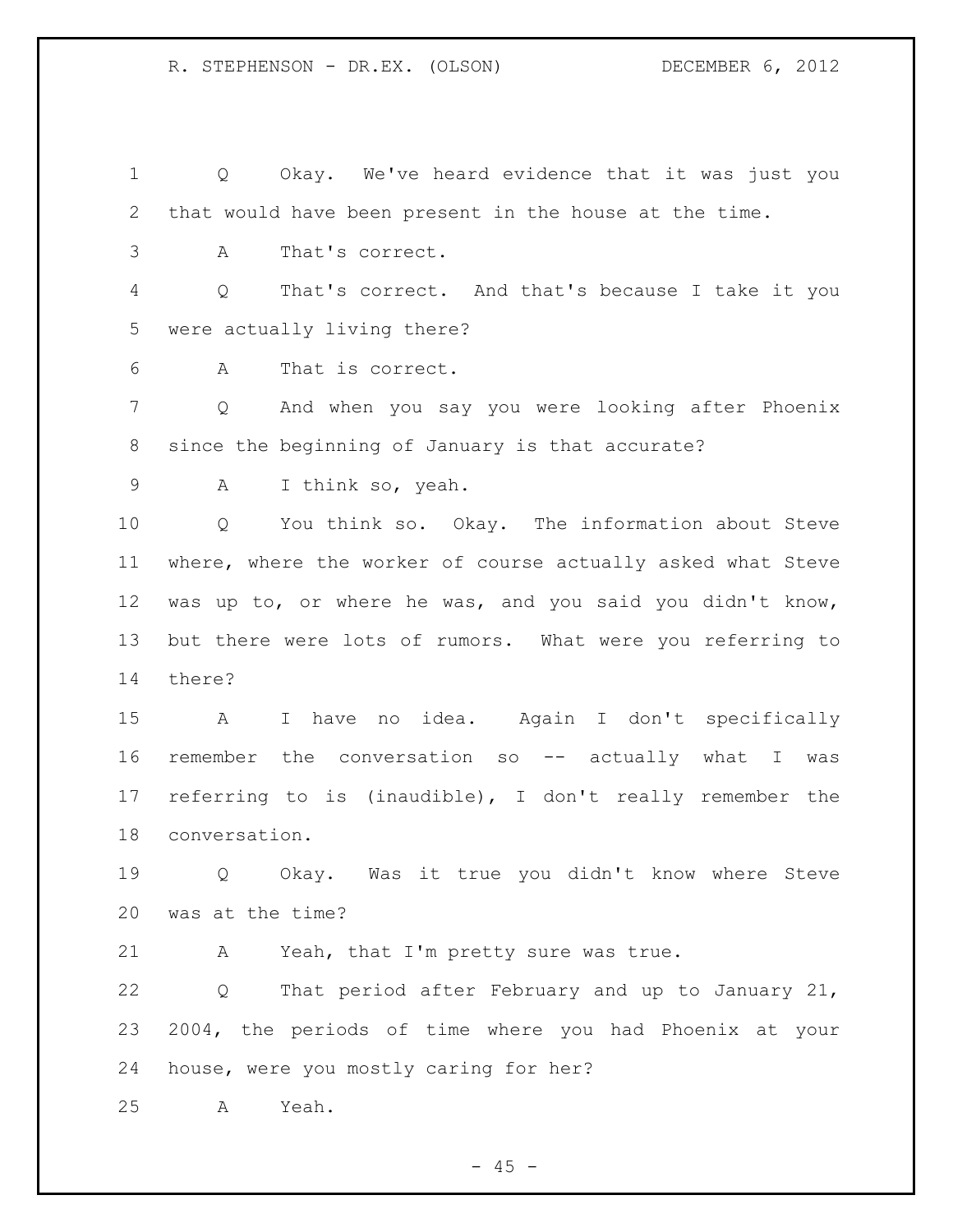Q Were you ever living in McMunn? A Yes, yes, I was. Q Okay. When was that? A Ninety-nine. Q Ninety-nine? A Yeah. The same year that I met Steve. Q The same year you met Steve? A Right, so before Phoenix's birth. Q Were you ever living in McMunn in the summer of 2003? A No. 12 Q No. What's the connection to McMunn? A I lived there. Q You used to there? A Yeah. Q Okay. Did -- do you recall if Samantha would come and visit Phoenix around this period of time, early 2004? A No. Q No. Did she have much to do with Phoenix? A No. Q And by that time did you have any knowledge of her in terms of posing a safety risk to Phoenix? A No. Q No. Did you know much about her or her

 $- 46 -$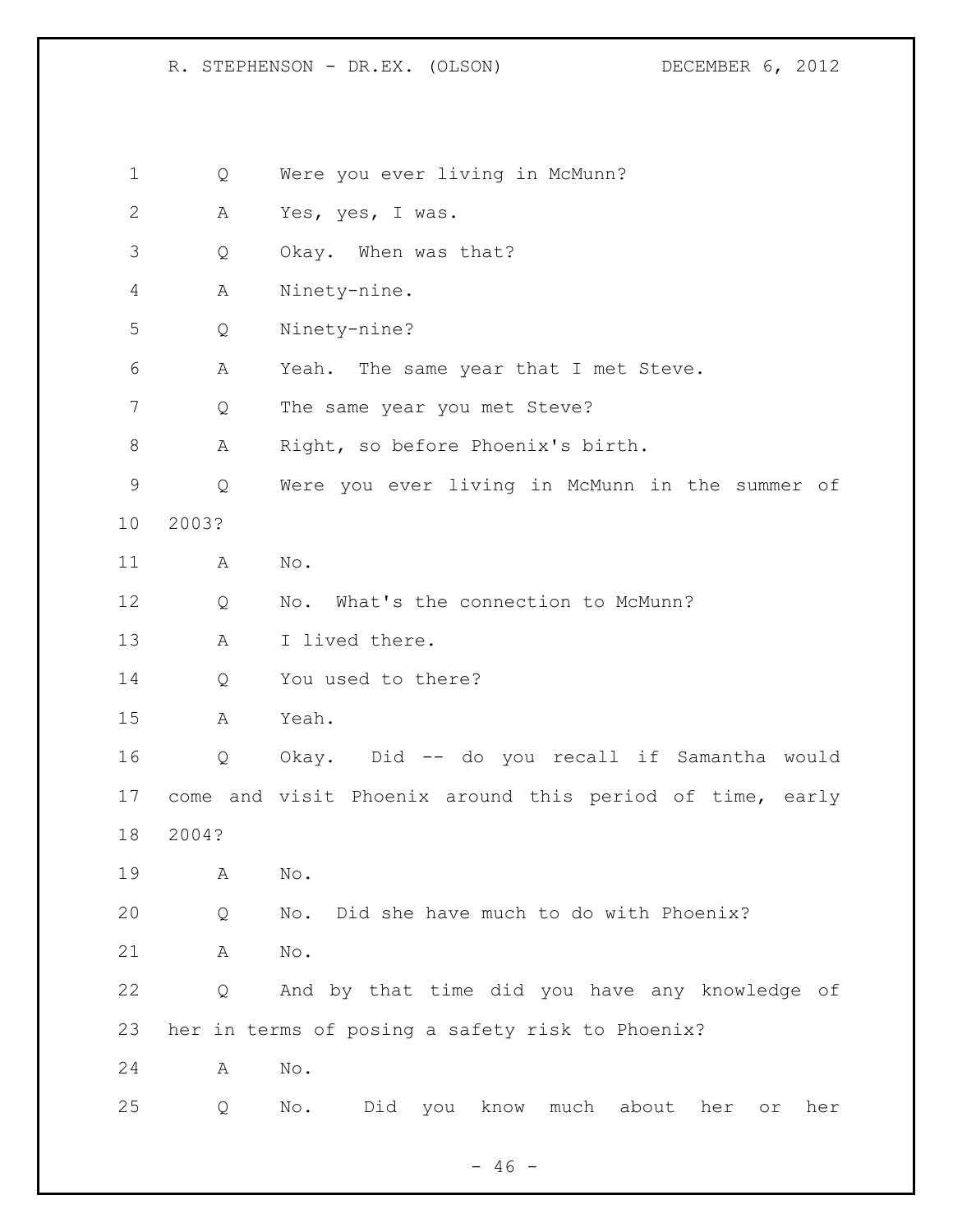background?

| $\overline{2}$ |                   | A At that time, no.                                         |
|----------------|-------------------|-------------------------------------------------------------|
| 3              | $Q \qquad \qquad$ | Okay. How about Steve in that time period, did              |
| 4              |                   | he visit, come to visit Phoenix?                            |
| 5              | A                 | I'm sure he came around.                                    |
| 6              | Q                 | Do you actually have a recollection of him coming           |
| 7              |                   | around from time to time?                                   |
| 8              |                   | A Not specifically. I remember him coming by once           |
| 9              |                   | and taking her out shopping, he bought her some stuff, and  |
| 10             |                   | he brought her home, I remember that, but aside from that   |
| 11             |                   | not specifically, no.                                       |
| 12             |                   | Q Okay. And were you supporting Phoenix                     |
| 13             | financially --    |                                                             |
| 14             | $\mathbb A$       | Yeah.                                                       |
| 15             | Q                 | -- in terms of providing for her needs?                     |
| 16             | A                 | Yeah.                                                       |
| 17             | Q                 | And did you get any compensation from anyone for            |
| 18             | that?             |                                                             |
| 19             | A                 | No.                                                         |
| 20             | Q                 | Okay. You did it because you cared for Phoenix?             |
| 21             | A                 | Yes.                                                        |
| 22             | Q                 | If we can put page 36634 on the screen. This is             |
| 23             |                   | an application for a licence to operate and maintain a      |
| 24             |                   | children's foster home. On the document if you look at the  |
| 25             |                   | bottom -- if we can scroll down to the bottom, a little bit |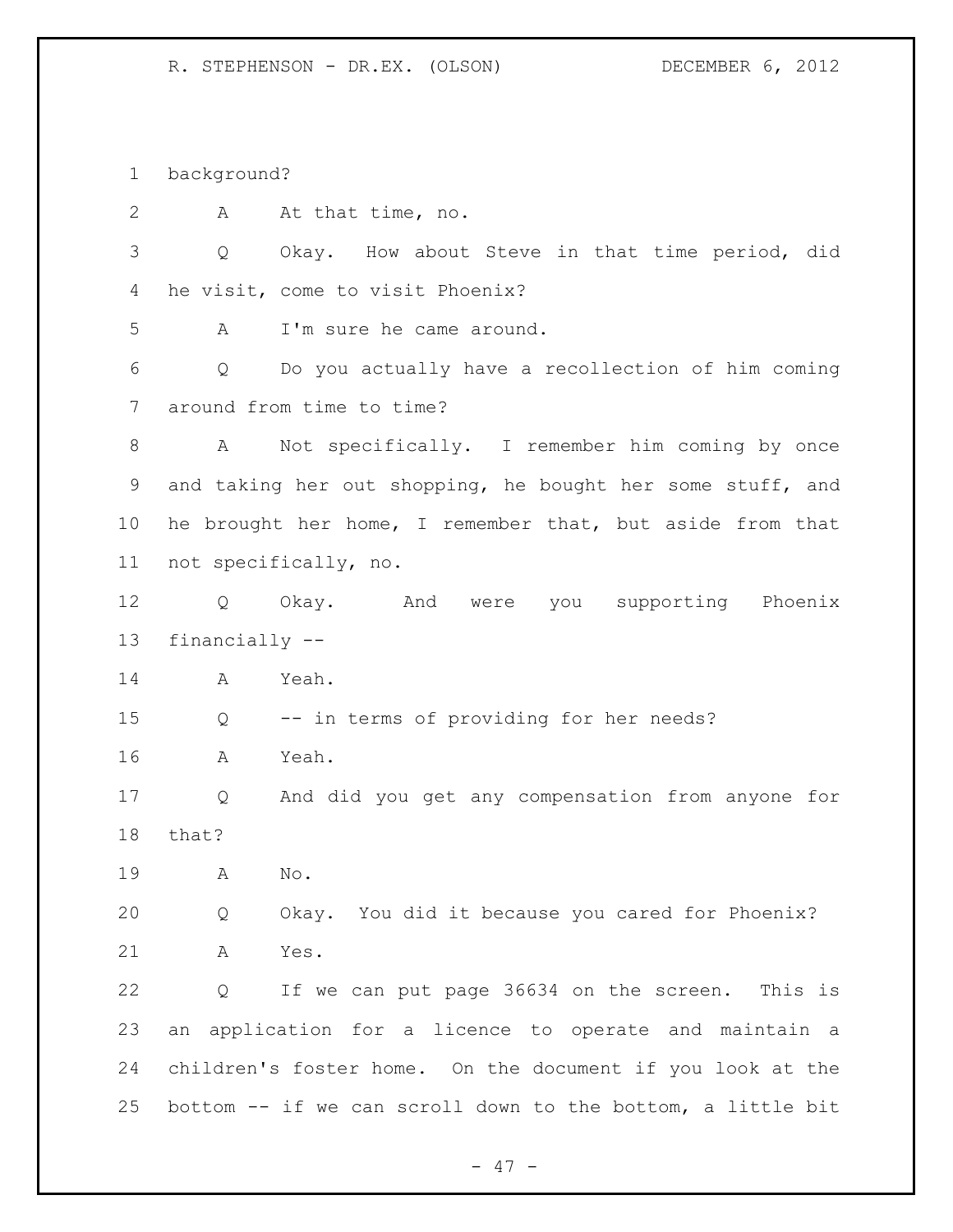further.

| $\overline{2}$ | The signature there is that -- there, there are             |
|----------------|-------------------------------------------------------------|
| 3              | two signatures, and the one on the right side of the page,  |
| 4              | it looks like it's your signature; is that right?           |
| 5              | Yeah, that looks like my signature.<br>А                    |
| 6              | And it says it was dated and signed September 23,<br>Q      |
| $\overline{7}$ | 2003.                                                       |
| $\,8\,$        | Okay.<br>A                                                  |
| 9              | Do you remember signing this form?<br>Q                     |
| 10             | No, I don't, but, but that does look like<br>Α<br>my        |
| 11             | signature though so clearly --                              |
| 12             | Okay. So you must, you must have signed it?<br>Q            |
| 13             | -- clearly I did sign it, yes.<br>A                         |
| 14             | We've heard from what they call a place of safety<br>Q      |
| 15             | worker, Mario Rojas, that he would have attended your house |
| 16             | the morning that this was signed, and reviewed it with you  |
| 17             | and had it signed; does that, does that sound right to you, |
| 18             | do you remember that?                                       |
| 19             | I can't say that I do, no.<br>А                             |
| 20             | Q Okay. And when you say you don't remember are             |
| 21             | you saying it didn't happen, or you just don't have a       |
| 22             | recollection?                                               |
| 23             | A I'm saying I just don't have a recollection. I            |
| 24             | can clearly see that that looks like my signature.<br>It    |
| 25             | would, it would have to be a really good forgery for it to  |
|                | $-48 -$                                                     |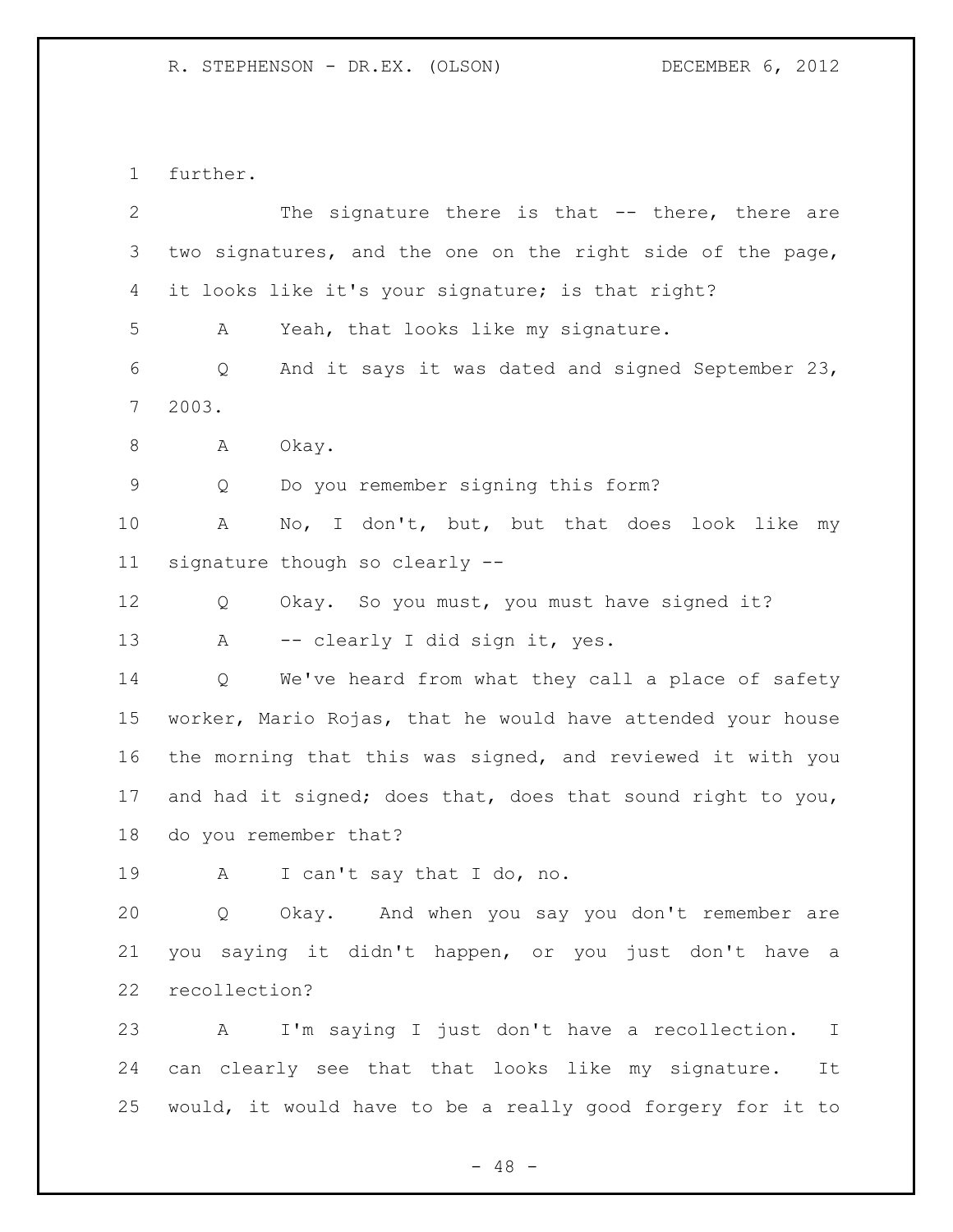not be me so I, I signed it.

| $\overline{2}$ | Q             | Okay. So you don't doubt the --                             |
|----------------|---------------|-------------------------------------------------------------|
| 3              | A             | I don't doubt that I've signed that, yes.                   |
| 4              | Q             | Okay. Do you remember --                                    |
| 5              |               | THE COMMISSIONER: Do, do you recall making an               |
| 6              |               | application for a licence to operate and maintain a foster  |
| 7              | home?         |                                                             |
| $\,8\,$        |               | THE WITNESS: No. Like I can also see that all               |
| 9              |               | of the rest of it is filled out in not my handwriting so -- |
| 10             |               |                                                             |
| 11             | BY MR. OLSON: |                                                             |
| 12             | Q             | Yeah, I was going to ask you. Do you recognize              |
| 13             |               | whose writing that is?                                      |
| 14             | A             | That looks like Kim's.                                      |
| 15             | Q             | Okay.                                                       |
| 16             | Α             | It's very neat.                                             |
| 17             | Q             | Do you recall anyone explaining to you what this            |
| 18             |               | application was for?                                        |
| 19             | А             | Again I don't recall signing it or anything else            |
| 20             | SO.           |                                                             |
| 21             | Q             | Okay. Do you recall ever talking with Kim about             |
| 22             |               | applying to be a foster home for Phoenix?                   |
| 23             | A             | Not specifically. I mean in general, yeah, sure.            |
| 24             |               | Q Just generally. Was it the idea that you would            |
| 25             |               | -- at that point that you'd still primarily be caring for   |

- 49 -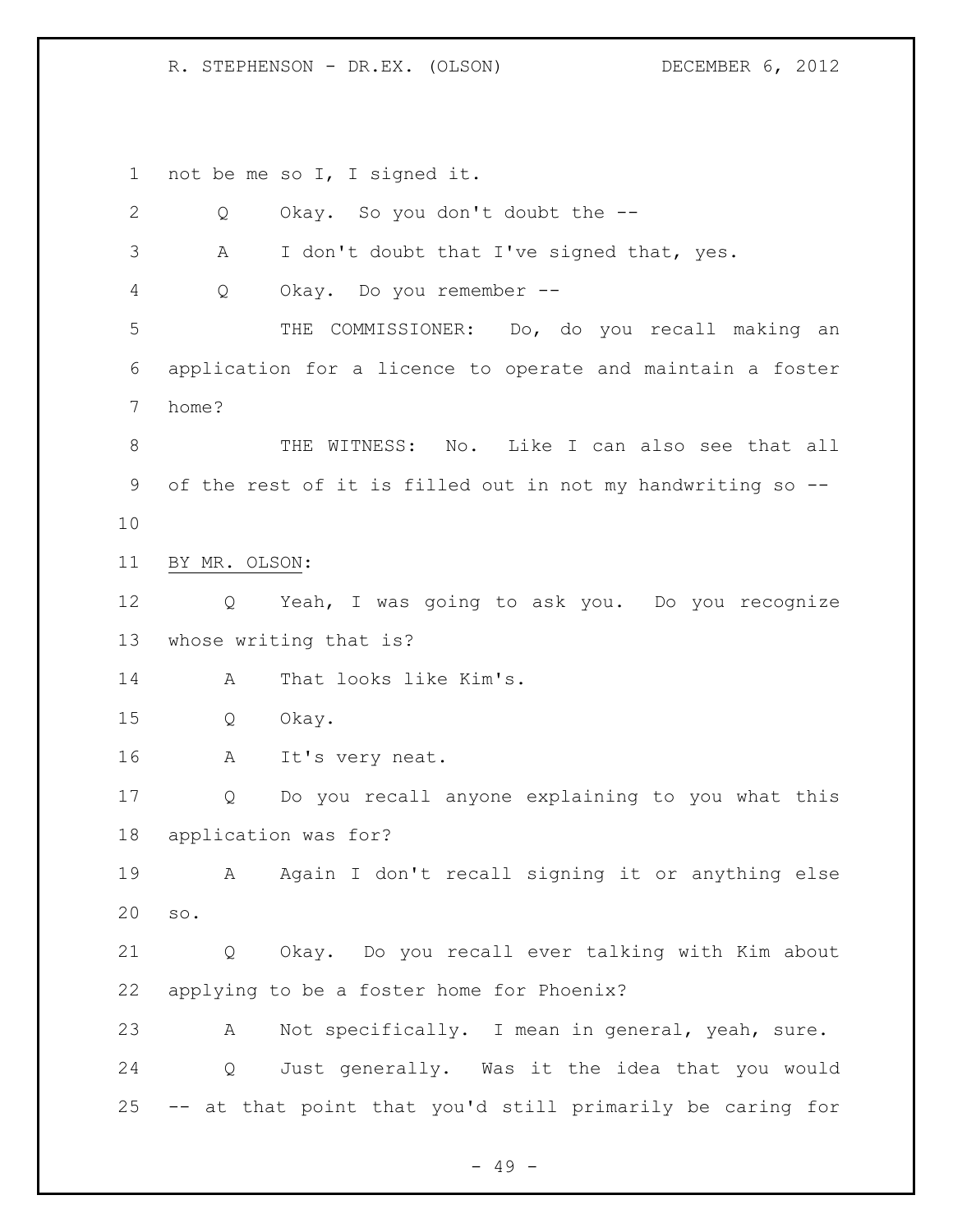Phoenix?

A Like me, myself, or ...

Q Yeah. You and your kids.

 A No, I think the idea all the time was just -- you see if I could just speak frankly. A lot of these questions are based on the assumption that all of this stuff meant anything to any of us, and it didn't.

Q Right. It didn't.

 A Like to say it was a place of safety and we were going to keep her for three months, and Steve wasn't allowed to have her, or whatever, that, that made no difference. If Steve came and said, oh hey, can I take Phoenix to -- he could take her. Like all this stuff assumes that we respected the system, and the rules, and we didn't, so when you say do you remember when she was there for three months specifically it's like what three months, like this three months, that three months? Did he come by? He came by lots of times. Did he take her? He took her lots of times. When? I don't know because it's all -- it was all the same. It didn't matter what paper was signed, or what order was given, it was all just the same.

Q So it wasn't really a plan?

A No, there was no plan.

 THE COMMISSIONER: You provided a home for Phoenix?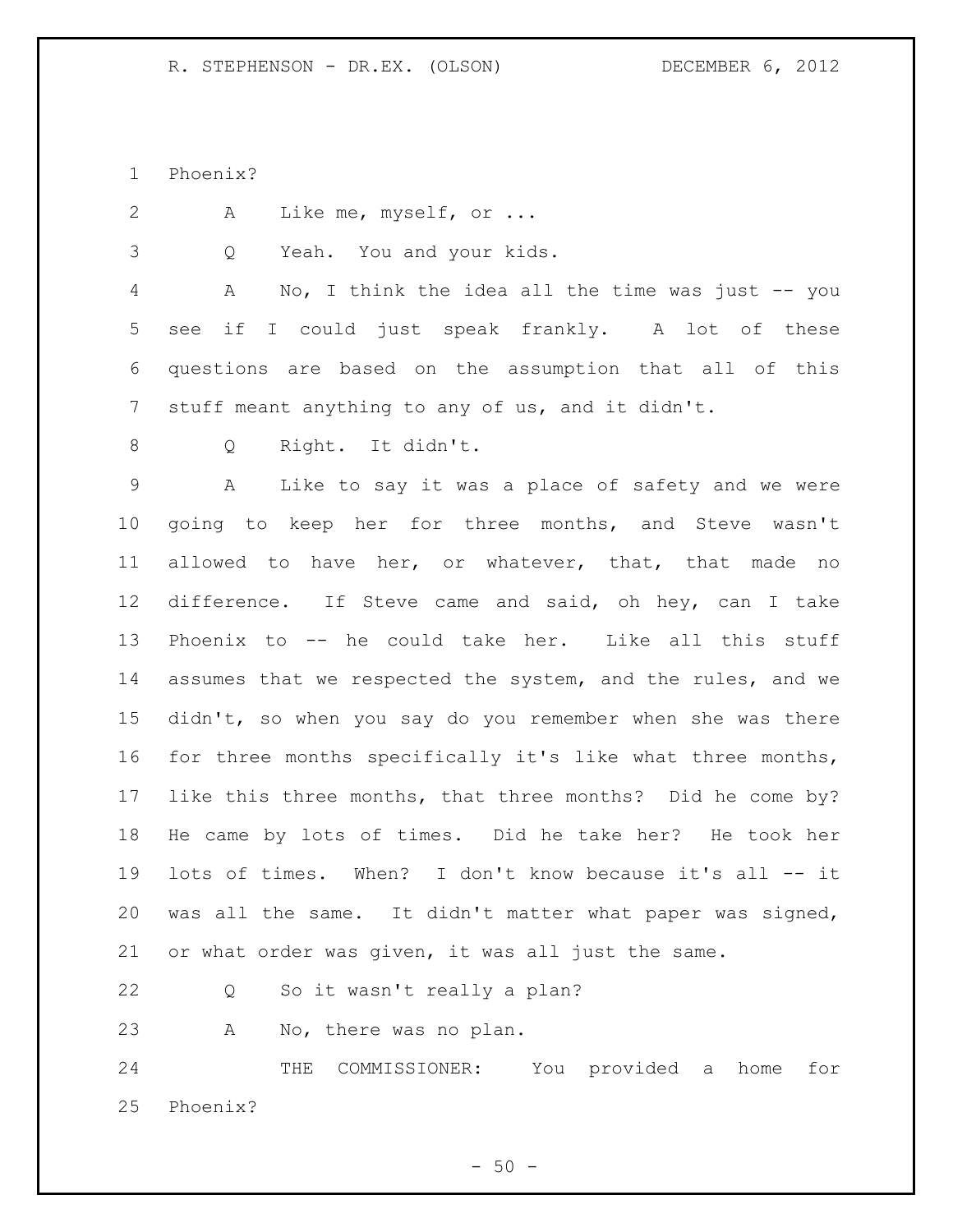1 THE WITNESS: Yes, that's what I did. BY MR. OLSON: Q And you said you, you did that because you cared about Phoenix and you wanted her to have a safe place to be? A Correct. Q Yeah. And as long as she was with you in the home, with your kids, she was safe? A Correct. Q Do you remember if CFS or, or anyone ever offered to help support you in caring for Phoenix in terms of providing a clothing allowance, or respite, or day care, or anything like that? A No, I don't recall that. Q Would that have been helpful? A Possibly. Q If you didn't, if you didn't like the system, and, and CFS, would you have accepted that sort of support if you knew it was available? A I think initially, no. Towards the latter part 22 of 2003 and the first couple month of 2004 definitely, yes. Q Definitely, yes, you would have -- A Yes. Q -- welcomed that? Because by that time I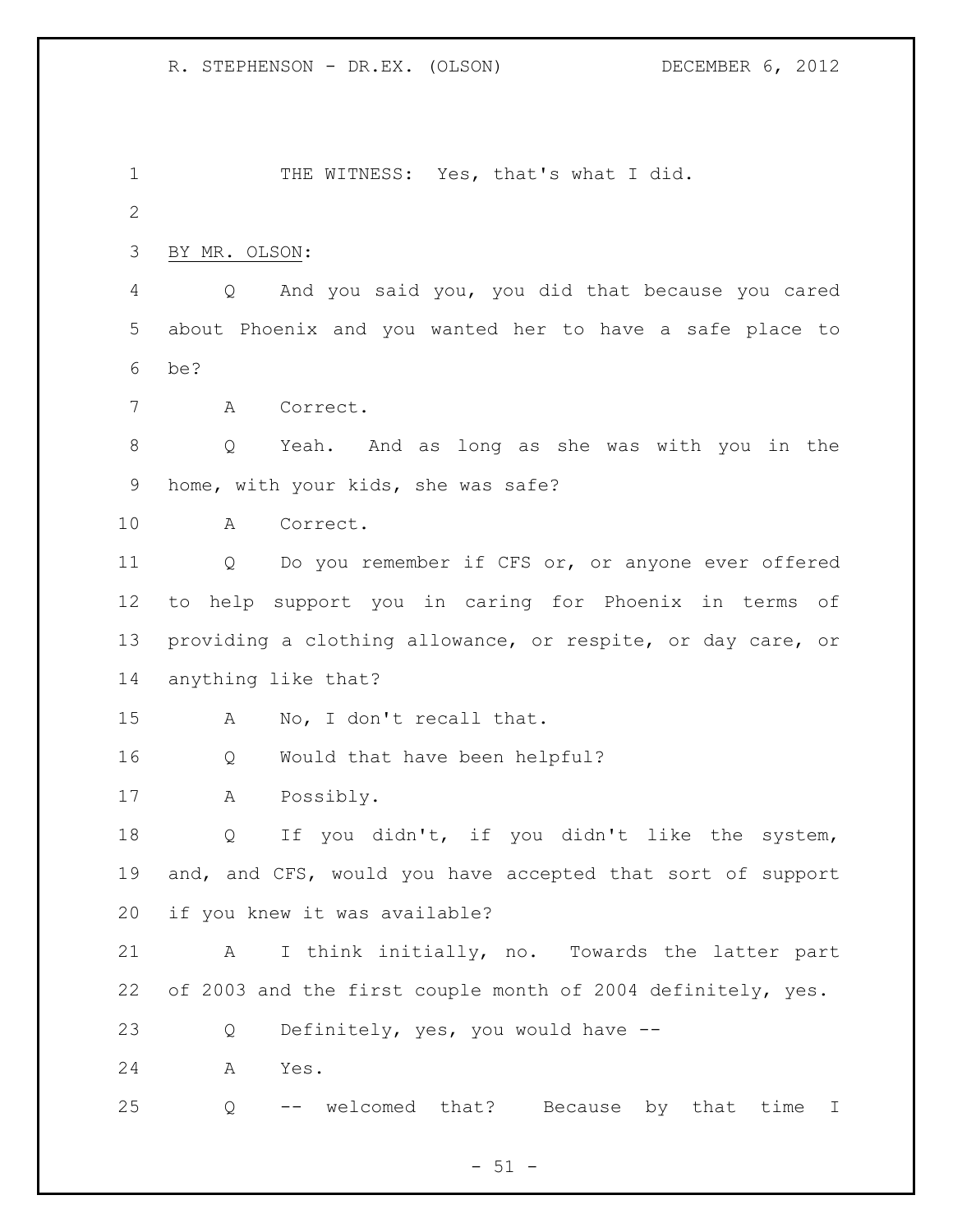understand you were working nights? A Correct. Q And you were -- you, you and your children were parenting Phoenix? A Correct. Q And your children went to school? A Yes, they did. Q Okay. And how did that work with having -- Phoenix would have been three and a half, four years old at the time. A Well, they would take turns going to school late so that I could get home to be there. Q Okay. Because Phoenix would have stayed home all day? A Correct. Q And so you'd work a night shift and after working you would come home, and then you would take care of Phoenix? A That's right. Q And how did that affect you in terms of, you know, sleep? A Clearly I was exhausted. Q You were exhausted. A She was pretty good for going for a nap though so.

 $-52 -$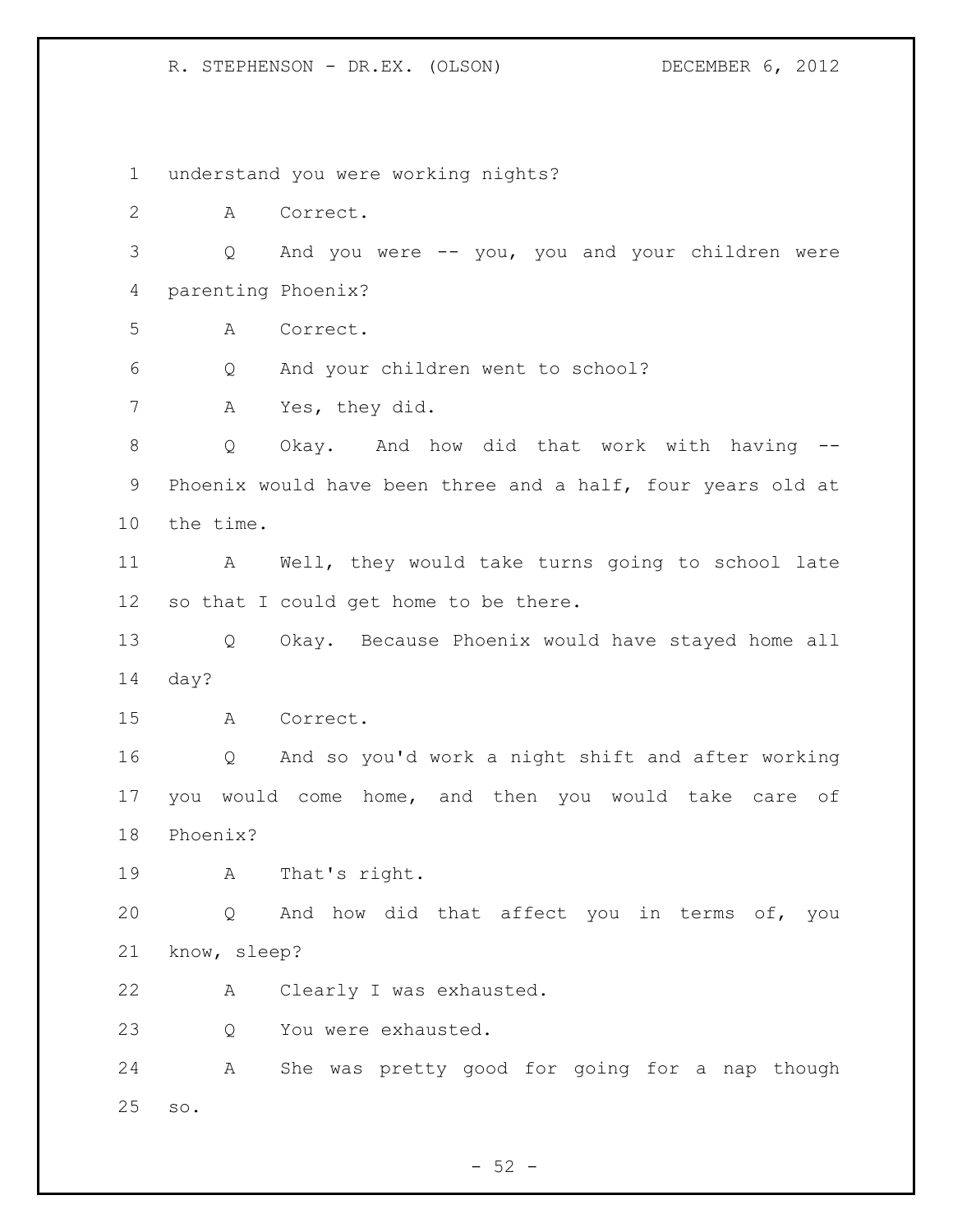Q Yeah. Did you -- was Phoenix -- do you remember if she was potty trained? A Yes, she was. Q And did you have anything to do with that? A Yes, I did. Q And did you potty train her? A Yes, I did. Q Can you just give a bit of a description what Phoenix was like. A About yay high, dark hair, yeah no she was great. Q She was a good kid? A Yeah, she was wonderful. She was fun. 13 THE COMMISSIIONER: You loved her? THE WITNESS: And beautiful. She was incredible. BY MR. OLSON: Q I just wanted to ask you about something else written in a CFS document. It's at page 37351. Take, take your time. If you, if you want a break or anything just let us know. A I'm good. THE COMMISSIONER: Yeah, ordinarily we'll break in about 15 or 20 minutes, but if you'd like a break now we'll certainly -- 25 THE WITNESS: No, no, that's all right. None of

 $-53 -$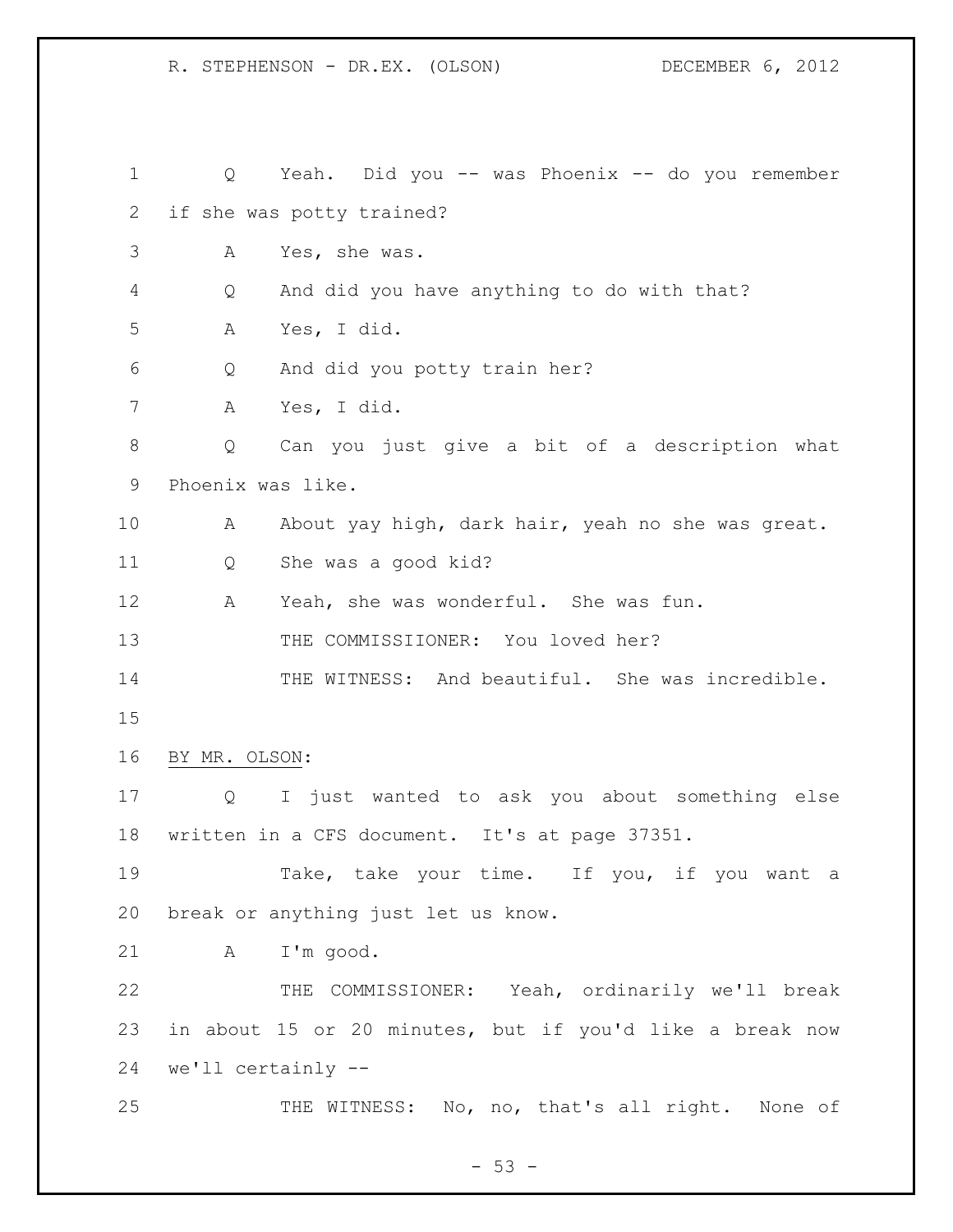this is fresh news to me so. BY MR. OLSON: Q You've been dealing with it for a long time, I know it's hard. 37351 is on the screen now. I just want to see if you're able to shed any light on, on what's explained here, and you may not be able to. It says: "A call was then made to SOR to obtain further information. From 12 our conversation, it was found 13 that she (SOR), was living with Samantha on Balmoral St. from sometime in Aug/03 until they both moved in with (someone on) Furby 17 St. address." It goes on to say: 21 The end of October." And then it says: "At some point in mid November,

- 54 -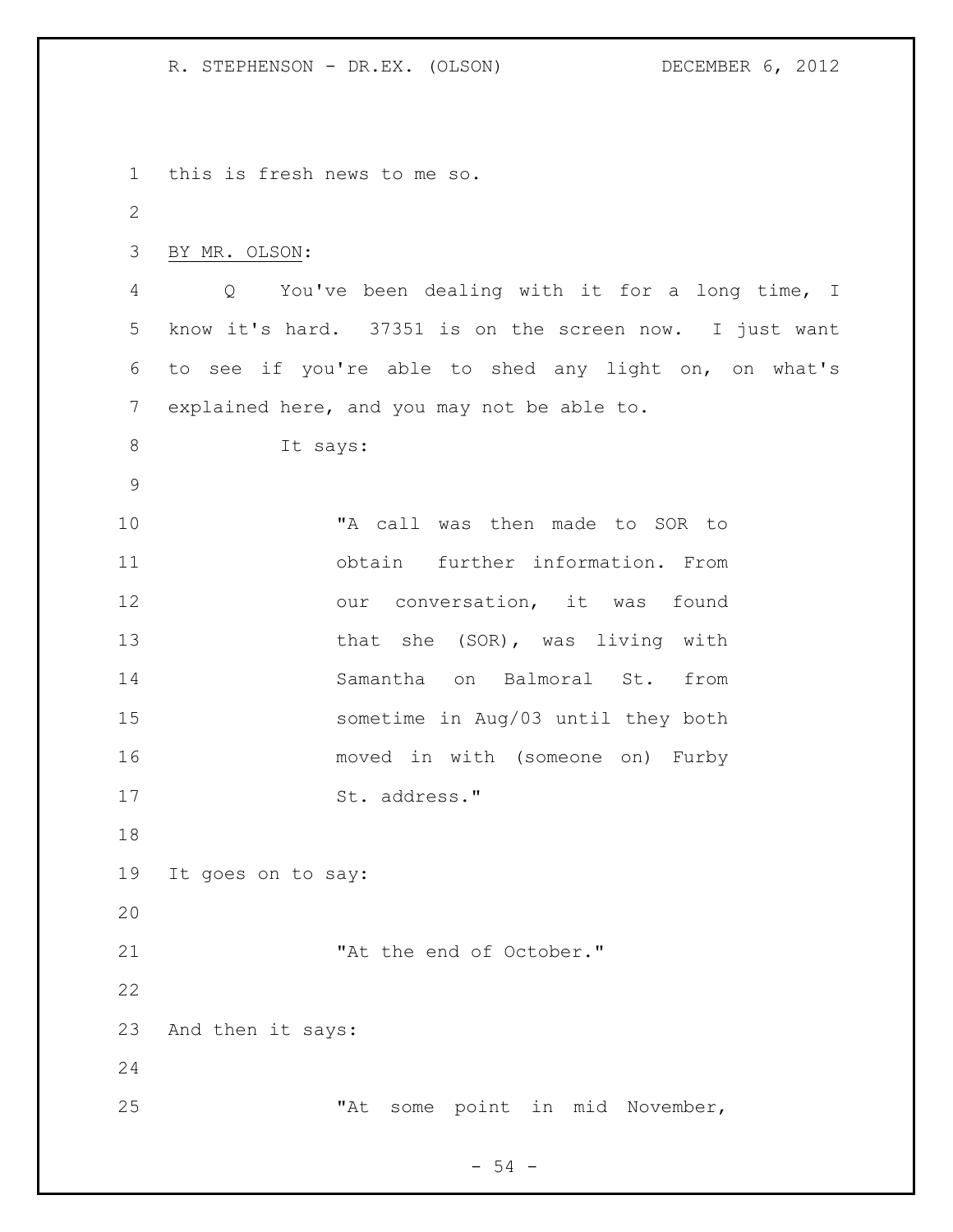| $\mathbf 1$   | Samantha got a telephone call from |
|---------------|------------------------------------|
| $\mathbf{2}$  | Steven Sinclair's sister, Jen,     |
| 3             | saying that Steven had gone out    |
| 4             | and left Phoenix alone in<br>the   |
| 5             | apartment. Samantha then went to   |
| 6             | Steven's place, picked up Phoenix  |
| 7             | and kept her with the other adults |
| 8             | at the Furby St. address. As we    |
| $\mathcal{G}$ | continued to talk and I asked      |
| 10            | questions, SOR told me that she    |
| 11            | discovered that some people came   |
| 12            | to pick up Phoenix around Jan.     |
| 13            | 2/04 and took her to their place   |
| 14            | in Selkirk. SOR further said that  |
| 15            | there has been much arguing going  |
| 16            | on among all the adults, but       |
| 17            | couldn't or wouldn't elaborate on  |
| 18            | exactly who was doing the arguing  |
| 19            | and what it was they were actually |
| 20            | arguing about. In reading the      |
| 21            | closing dictation in the Sinclair  |
| 22            | file which is the most recent, it  |
| 23            | was found that Phoenix was in a    |
| 24            | POS with a family named Stephenson |
| 25            | who lived on Selkirk Ave. It is    |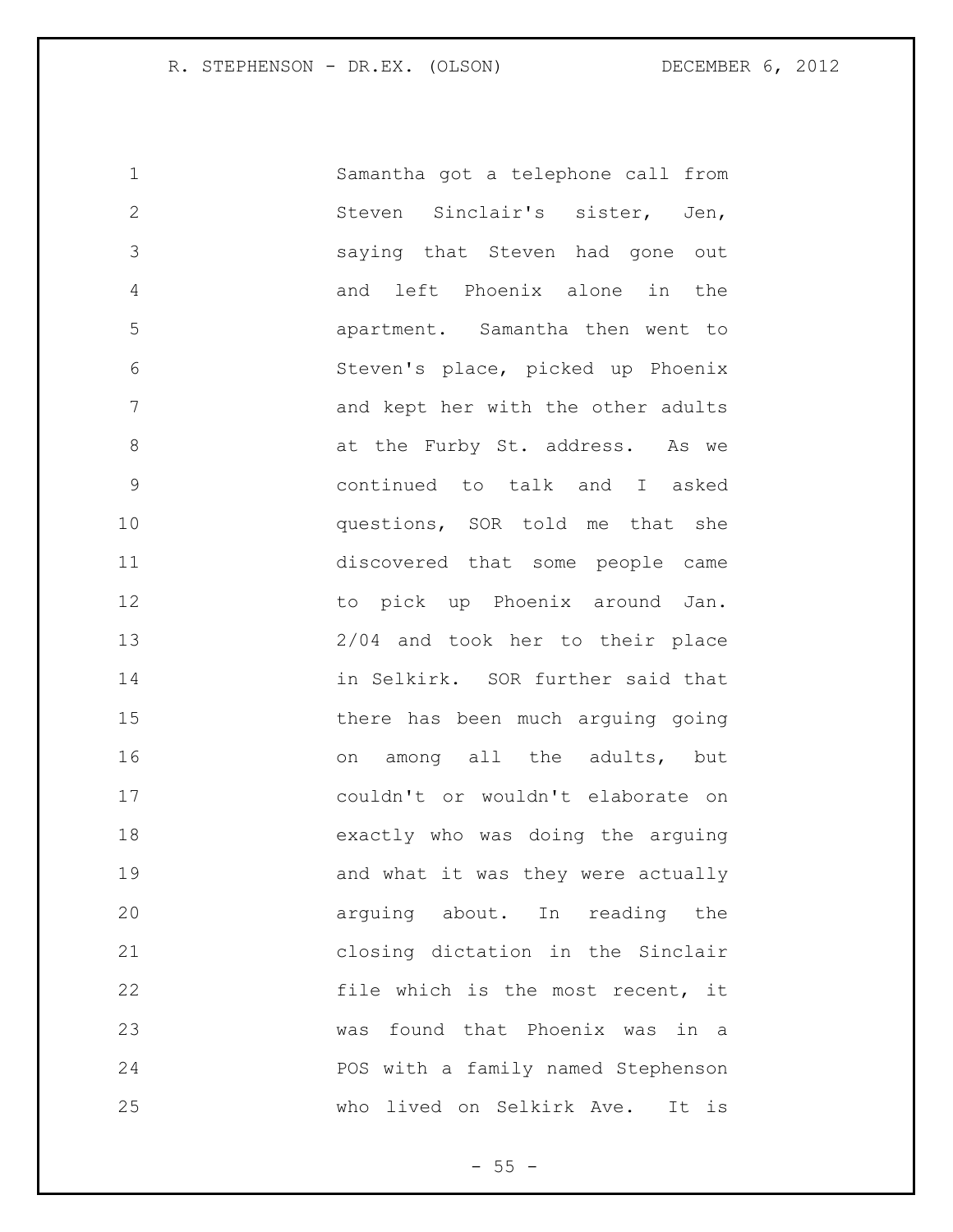believed that this may be the family who picked up Phoenix as in the last file recording closing summary in the Sinclair file. It is recommended that Phoenix be placed with the Stephensons should 7 She return to care. An attempt to 8 speak with the Stephenson family was unsuccessful as both the home 10 telephone number along with Mr. Stephenson's work phone number are 'out of service' at this time." Do you have any recollection at all about, about attending this -- Samantha's home on Furby to pick Phoenix up? A No, I, I don't. Q When -- A I have some sort of like vague impression in the back of my mind that maybe that happened. I mean I know she was definitely with me in January of 2004 -- Q She did end up with you. A -- and somehow she got there, but I don't specifically remember being the one who picked her up. Q Okay. The comment about your home phone and your

 $-56 -$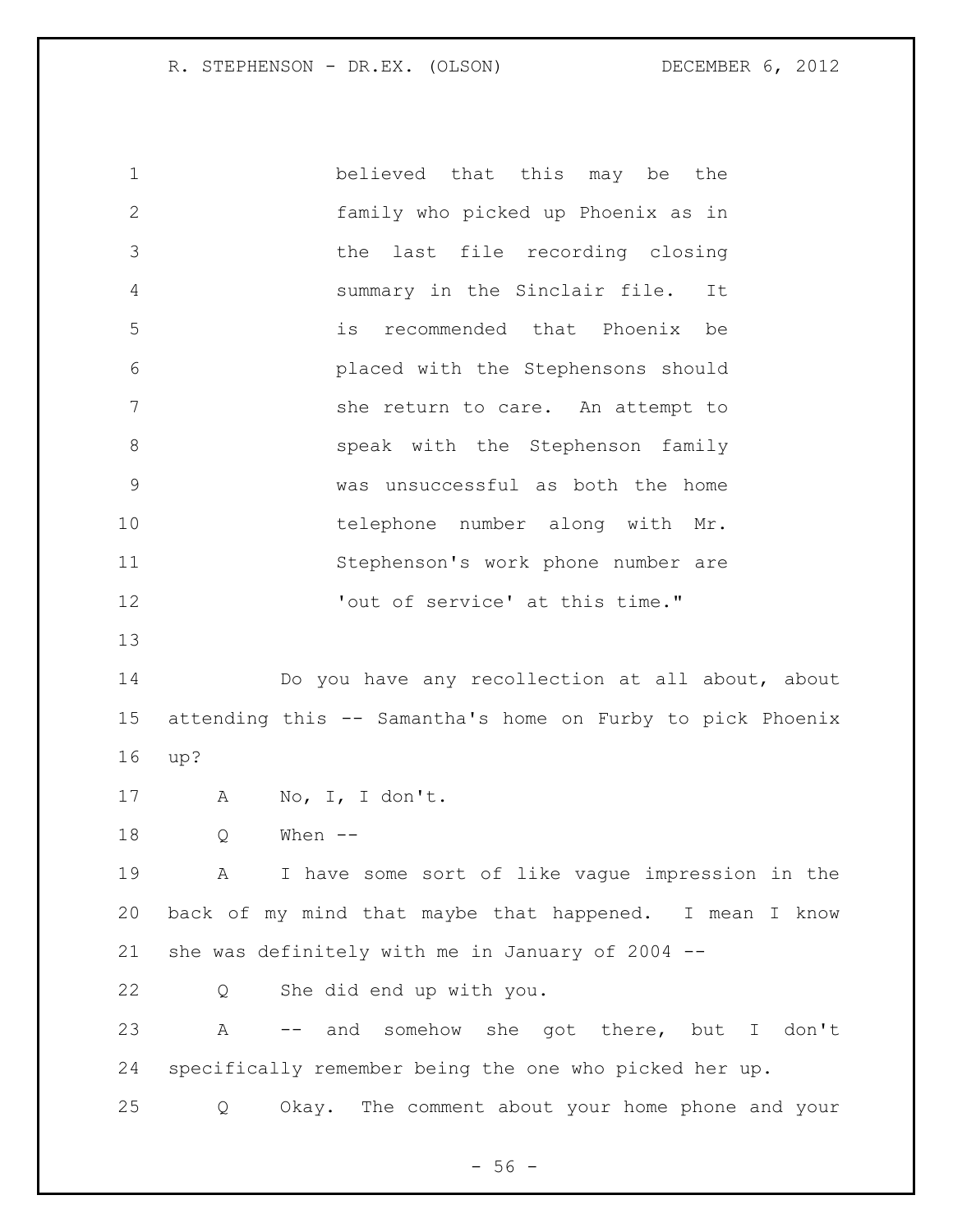work phone being out of service was that, was that the case? A The home phone couldn't really say, the work phone definitely not. Q Okay, the work phone was in service? A Yeah, it's probably still the same number, those kinds of, you know -- Q Didn't -- A -- care facilities don't usually change their number. Q Right. So Phoenix was at your place in January, 2004? A Yes. Q And at some point Samantha came and picked her up? A Yes. 17 Q I want to talk to you about that. Just, just before we get there I want you to take a look at a letter. It's on page 37449. This was signed by Lisa Mirochnick, a social worker. It's dated February 13, 2004, and it's addressed to you and Kim -- well, Rohan, Rohan and Kim Stephenson at 1331 Selkirk, and it says: "I am writing to follow up with our conversation on January 21,

 $-57 -$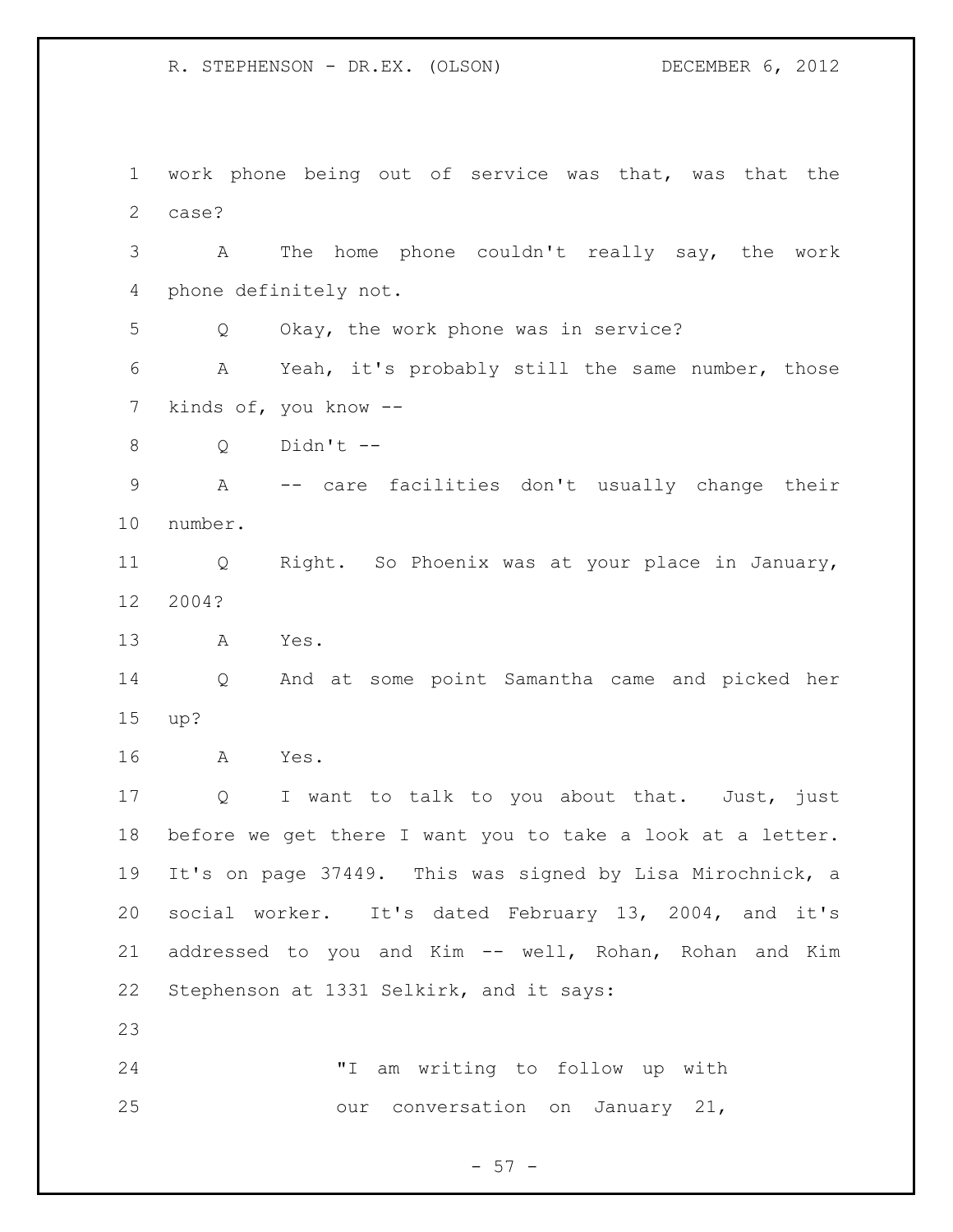| $\mathbf 1$    | 2004. At that time you indicated                   |
|----------------|----------------------------------------------------|
| $\overline{2}$ | that you would be willing to care                  |
| 3              | Phoenix under a private<br>for                     |
| 4              | arrangement for as long as<br>is                   |
| 5              | necessary. I have now spoken with                  |
| 6              | Steven who has agreed that you can                 |
| 7              | for Phoenix. I have told<br>care                   |
| $8\,$          | Steven that the agency has serious                 |
| $\mathsf 9$    | his current<br>about<br>concerns                   |
| 10             | lifestyle, as well as Samantha's.                  |
| 11             | He has been advised that he is not                 |
| 12             | to take Phoenix back into his care                 |
| 13             | without contacting this agency and                 |
| 14             | having a risk assessment done. So                  |
| 15             | please be advised that the agency                  |
| 16             | hopes you will continue to care                    |
| 17             | for Phoenix and will contact us                    |
| 18             | should this situation change."                     |
| 19             |                                                    |
| 20             | And then there's a phone number under that.<br>Do  |
| 21             | you, do you recall if you got this letter?         |
| 22             | I think, I think I might have.<br>Α                |
| 23             | You think you might have?<br>Q                     |
| 24             | Yeah. It seems familiar.<br>А                      |
| 25             | The -- what's being said in here what did you<br>Q |
|                |                                                    |

- 58 -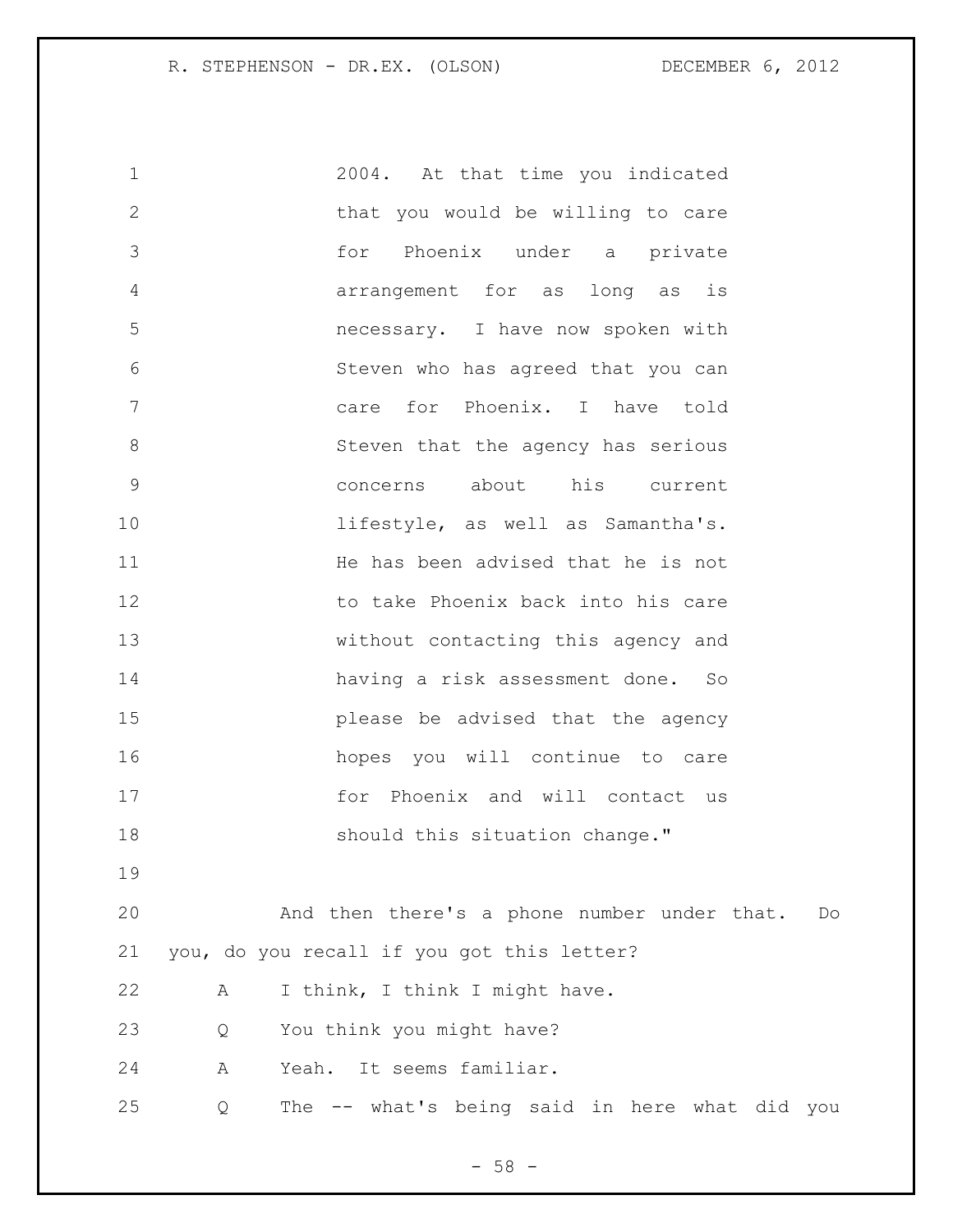understand this to mean? When you read it what, what -- how did you take it? A Yeah, it seems that Steve has agreed to leave Phoenix and that he is not to take Phoenix back into his care without contacting the agency. Q Okay. A Yeah, it seems pretty straightforward. Q Okay. And so based on that if, if Steve came to pick up Phoenix would you contact CFS? A No. Q Okay. Why not? 12 A I think we went through that already. Because -- Q Say -- 14 A -- they're over here, and we're marginal -- Q Right. A -- right? Q So the less contact with CFS the better? 18 A That's right. Exactly. Q And so the letter wouldn't have meant that much to you at the time? A No. Q And what about Samantha, did you understand this to mean that you shouldn't leave Phoenix with Samantha either? A Well like I said I don't like really remember the

- 59 -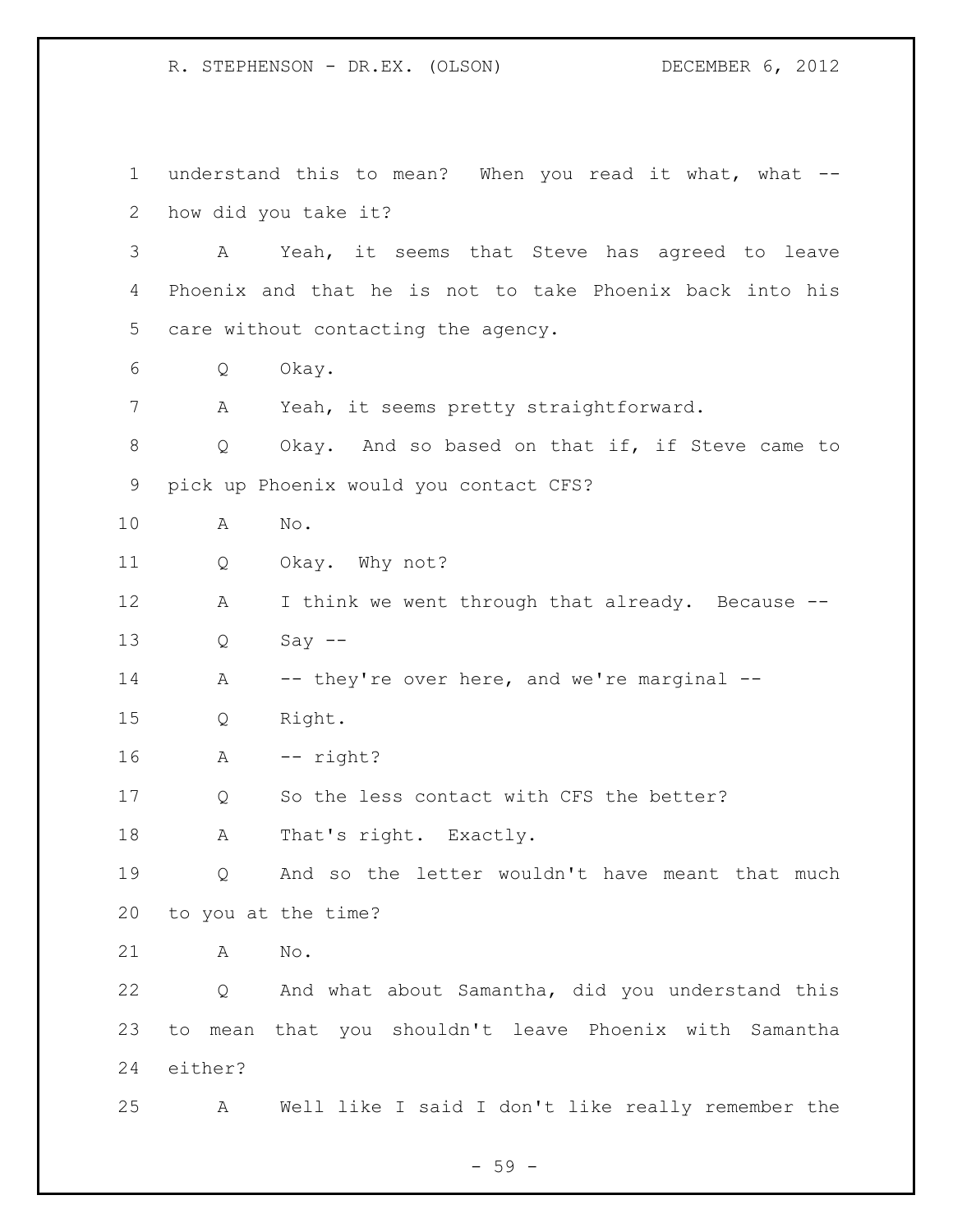letter. It seems familiar, but looking at it I would say it doesn't seem to say that, so I probably wouldn't have taken it to mean that. Q Okay. A Although even if I had it wouldn't have made much difference at the time. Q Even if it said at the time, don't let her go back with Samantha, that wouldn't have made a difference either? 10 A Probably not, right. Q If you thought that Samantha was a danger to Phoenix, or posed a risk to Phoenix, a serious risk, would you let Phoenix go back with her? A Obviously not. Q And you -- did you have any reason at that time to believe that she did pose that kind of risk to Phoenix? A No. Q There's another document I want you to take a look at, and it's at page 37444. This one is dated May 13, 2004, and it's, it's a memo from a worker by the name of Andy Orobko to Carolyn Parsons, another worker. Do any of those names mean anything to you? A No. Q It says: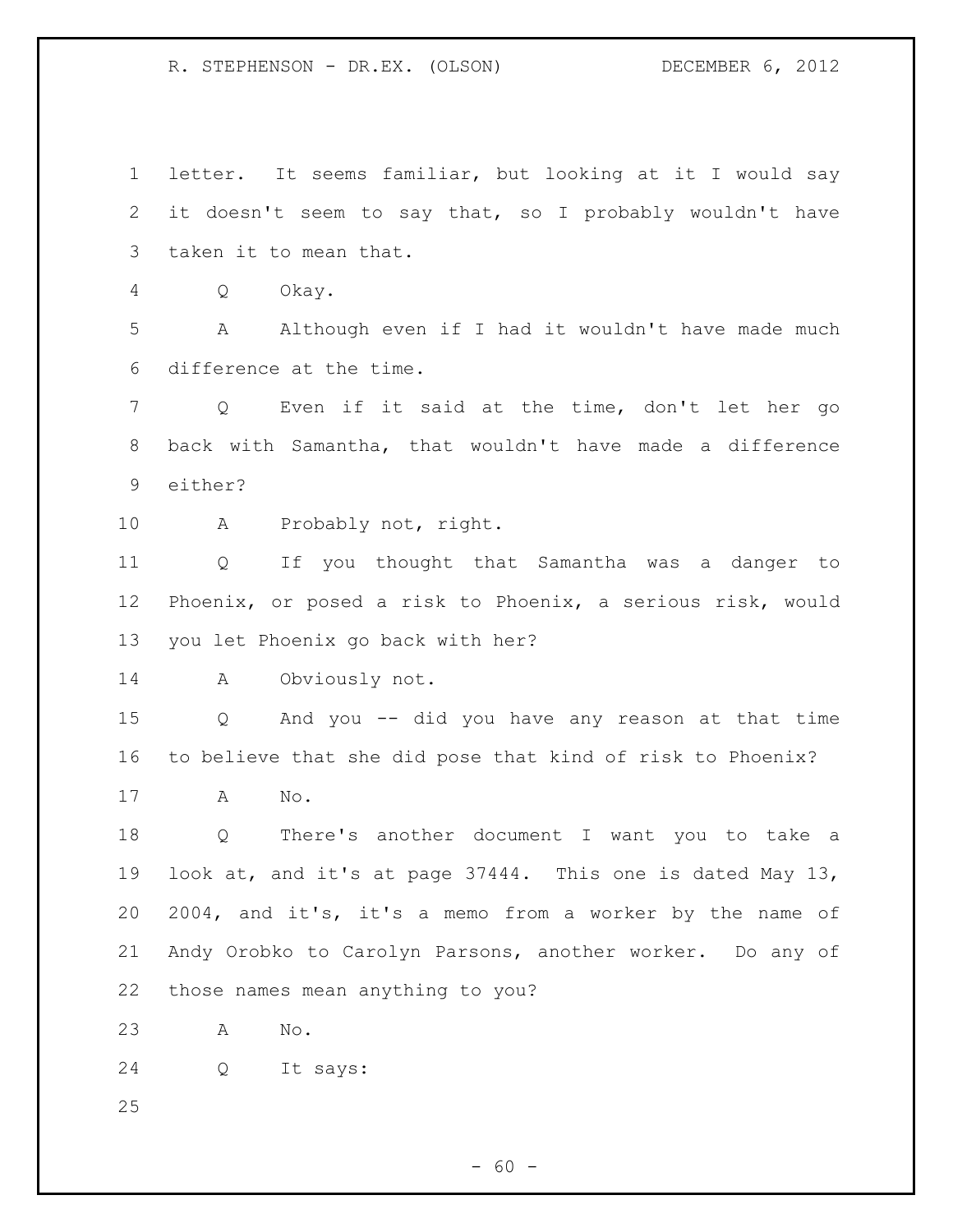| $\mathbf 1$    |          | "I've spoken to the godparents and             |
|----------------|----------|------------------------------------------------|
| $\mathbf{2}$   |          | the EIA worker - here is the chain             |
| 3              |          | of events.                                     |
| $\overline{4}$ |          | Nov. 2003 - Mom gets Phoenix from              |
| 5              |          | dad - she cares for her for 2                  |
| 6              |          | months                                         |
| 7              |          | Jan. 2004 - Mom takes Phoenix to               |
| $\,8\,$        |          | godparents - needs time to set up              |
| $\mathsf 9$    |          | home. She visits occasionally.                 |
| 10             |          | Dad doesn't visit.                             |
| 11             |          | Apr. 2004 - Mom retrieves Phoenix              |
| 12             |          | about 3 month ago. Goes to Legal               |
| 13             |          | Aid to start custody application.              |
| 14             |          | No one knows where dad is.                     |
| 15             |          | - EIA is cutting off his benefits.             |
| 16             |          | - EIA would like assessment from               |
| 17             |          | CFS prior to giving mom benefits.              |
| 18             |          | formal custody papers in<br>No                 |
| 19             |          | place."                                        |
| 20             |          |                                                |
| 21             |          | Do you remember talking to a social worker and |
| 22             |          | telling him this information?                  |
| 23             | No.<br>Α |                                                |
| 24             | No?<br>Q |                                                |
| 25             | No.<br>Α |                                                |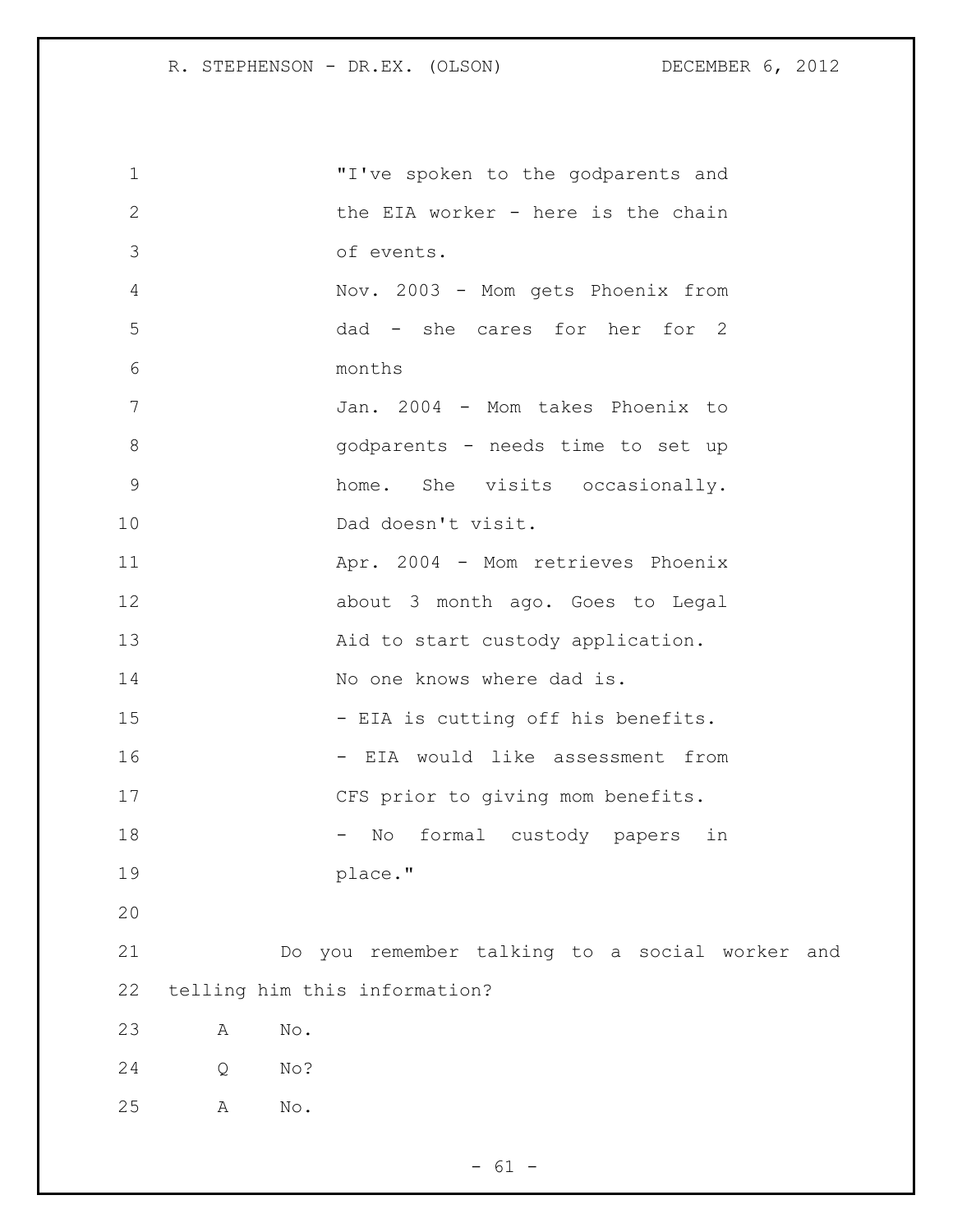Q The, the timeframe that, that -- the events he has here, and you may not have a recollection of the timing, but if you do does, does that -- is it accurate? A Yeah, the timeframe seems like it could be accurate. I'm not sure the -- about the November thing, I don't really have any knowledge about that, but, yeah. Q Okay. A January, 2004 seems like about the time that she came back. Q So it seems, seems reasonably accurate. Then April, April, 2004, mom retrieves Phoenix about a month ago? A Well, I don't know if it would have been a month before April, it was just before her birthday so it -- Q Probably -- A -- was more like in the middle of April or something. Q Mid-April, okay. And when you say you don't recall the conversation with the worker are you saying you didn't have one with Mr. Orobko or just you don't have a recollection? A Yeah, see I don't want to be unfair to the Orobko guy here. Q Yeah. A Because as I've demonstrated my memory isn't the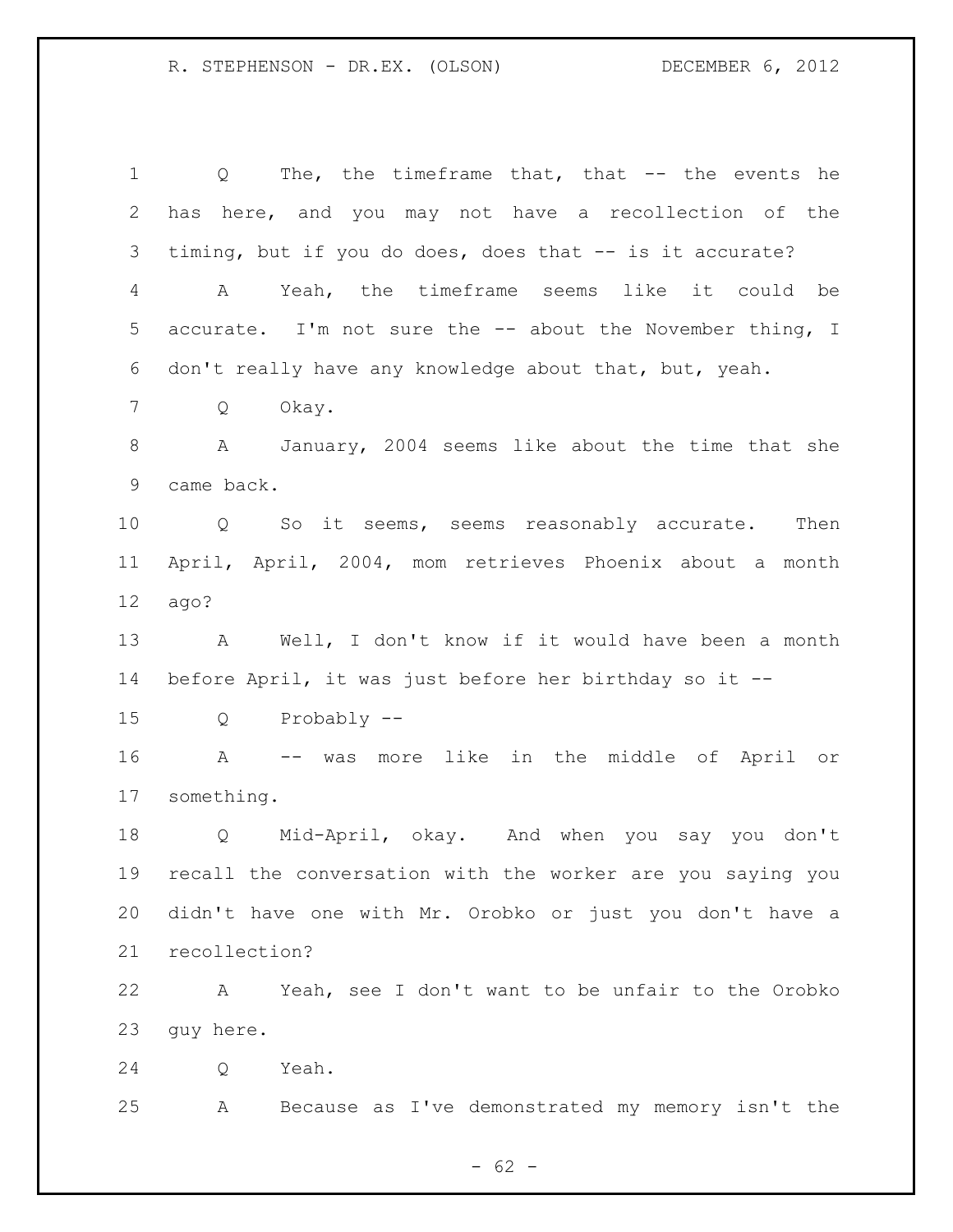greatest.

Q I appreciate that.

 A But I'm reasonably certain that I didn't have any contact with any workers, or anything, after Sam came and picked up Phoenix.

 Q Okay. Do you remember the last time you saw Phoenix?

A Yes, I do.

 Q Can you -- are you able to tell us what happened that day?

A Yeah. Sam showed up with Bertha --

Q Bertha being her mother?

 A Bertha being her mother, and wanted to take Phoenix. Sam actually didn't seem that enthusiastic about the whole thing, but it was Bertha that was saying, you know, we'd like to -- want to raise our own kids, and, you know, all this, this stuff. I assumed that they would take her and then Sam would get sick of her in two days, and bring her back. I was reluctant to let her go. Had I known Bertha was a crack head, and I certainly wouldn't have.

 Q You didn't know that at the time; did you? A No, I didn't know that at the time. Yeah, I -- like I said I was reluctant, but I was also exhausted, and Phoenix wanted to go, and, yeah, so, so I let her go.

 $- 63 -$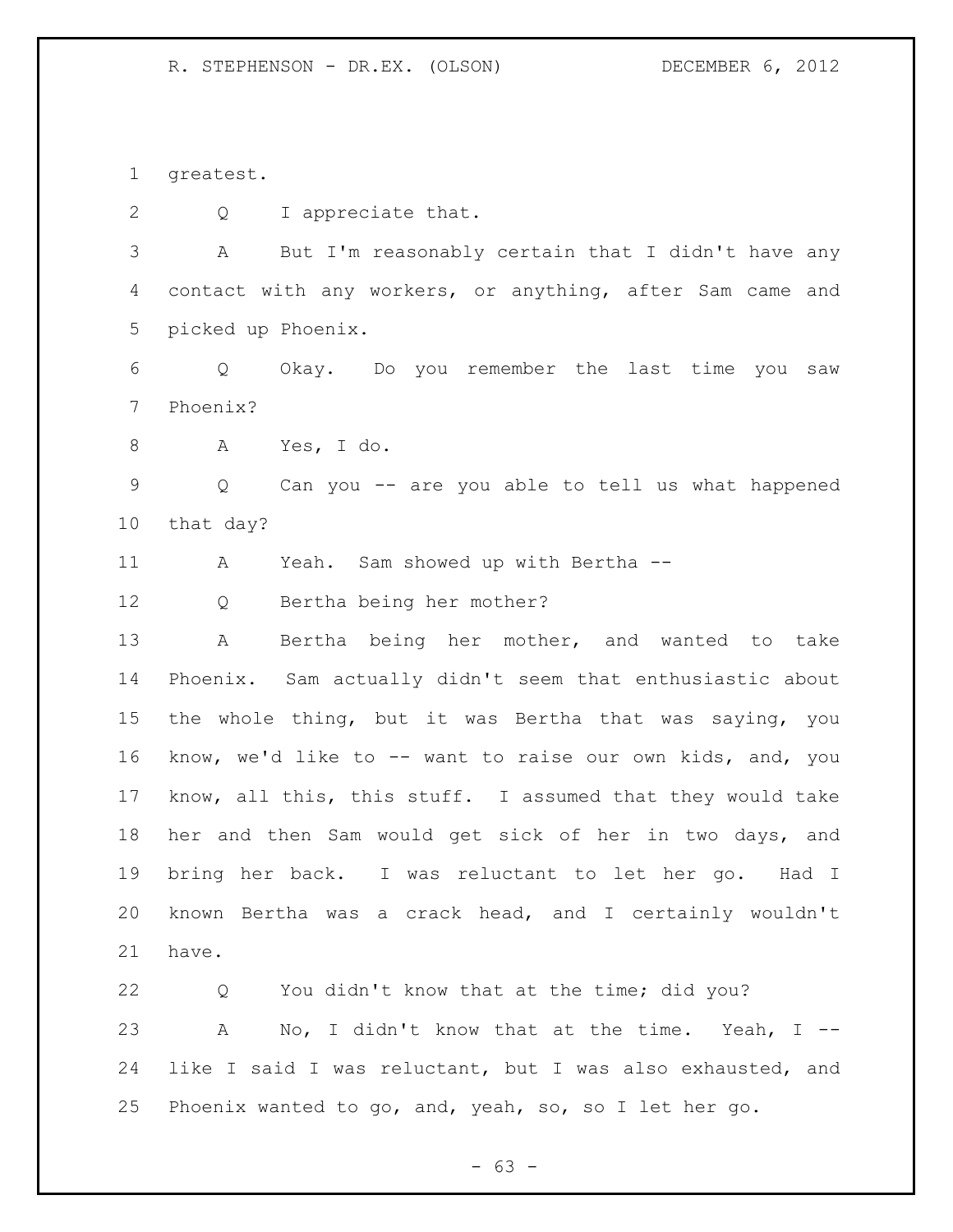Q So Phoenix was excited that mom and grandma were picking her up? A Yeah, she was, and like I said I thought it would be a short lived thing because Sam didn't really seem enthusiastic about it at all. Q Did you, did you have any knowledge of what was going on with Sam at that time in her life? 8 A No. Q Nothing. A None whatsoever. Q Okay. We heard from Steve yesterday that he recalls you phoning him to ask if it was okay if Sam took Phoenix. A Right. Q Is that, is that accurate? 16 A No, that is not accurate. Q And you sound fairly certain of that. How, how is it you can say that? A Because I had no idea where Steve was at that time, and I'm pretty sure he didn't have a phone number. Q What about Kim, did, did she call you and, and ask about Phoenix after that? A Probably. Q And I take it you didn't call Child and Family Services when this happened?

- 64 -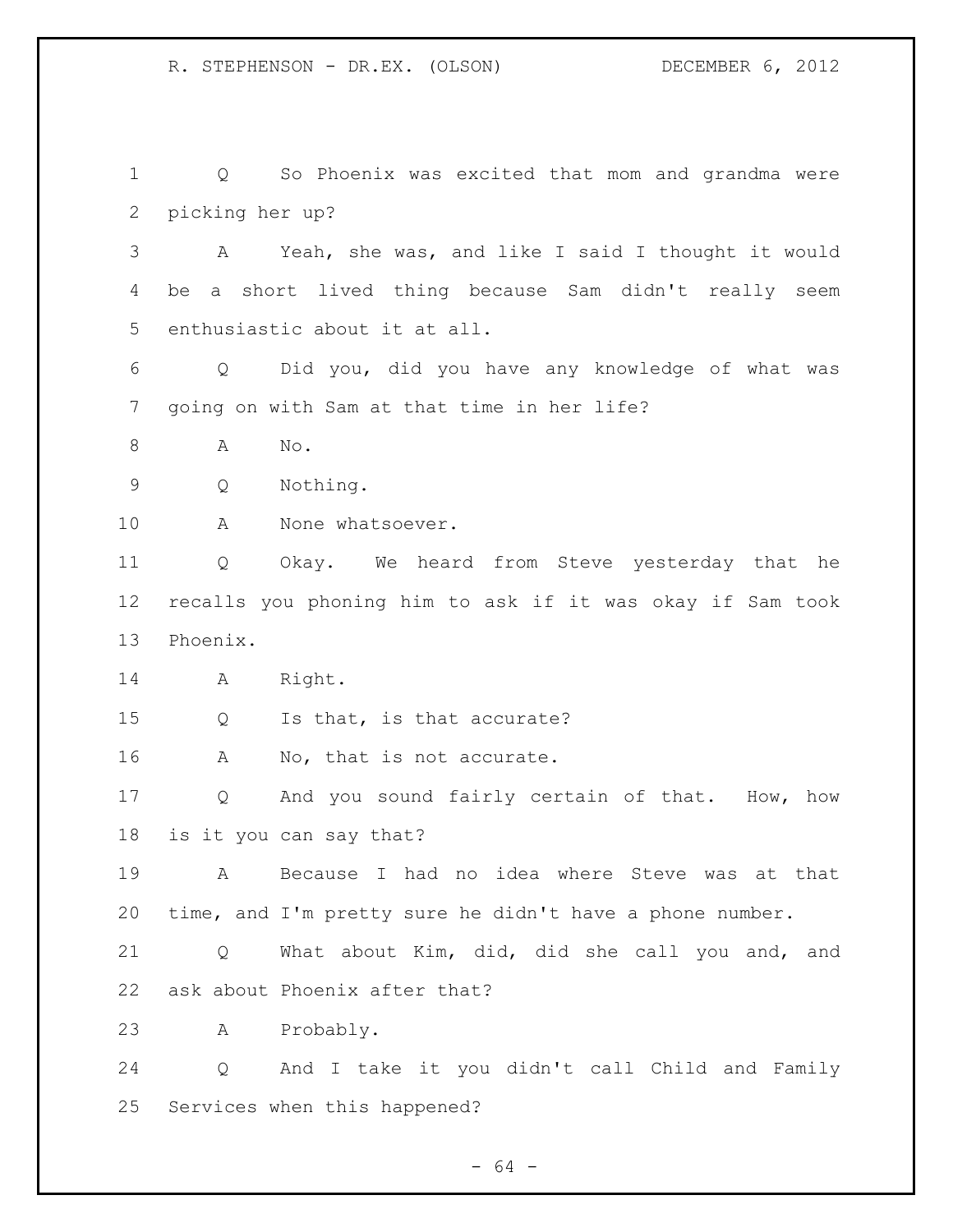A No. Like I said I, I thought she'd be back the next day.

 Q And you aren't -- I mean at that time you didn't have a concern that she was in any danger?

A No.

 Q Did, did CFS ever get in touch with you to talk to you about where Phoenix might be, or anything like that? A I don't think so, no. Like I said I don't think

I had any further contact with them at all.

 Q Okay. After, after Samantha picked up Phoenix we know she went with her and we know what ultimately happened. Did you have -- did you try to look for Phoenix after that, or have any other contact with her?

 A No, I didn't. I mean I asked people. You know, you see people, you know, hey, what happened to Sam, have you seen Phoenix around, and stuff, but, no.

 Q I know there was one incident where you recall that your son had maybe seen Phoenix at the hospital.

A Oh, yeah, that's right.

Q Do you remember that?

 A Yeah, I was, I was in the hospital at the time and, yeah, he said that -- I'm not sure if it was -- it could have been my daughter, but one of them told me that they had seen Sam and Phoenix in an apartment building or by an apartment building, and the window -- I don't know, I

 $- 65 -$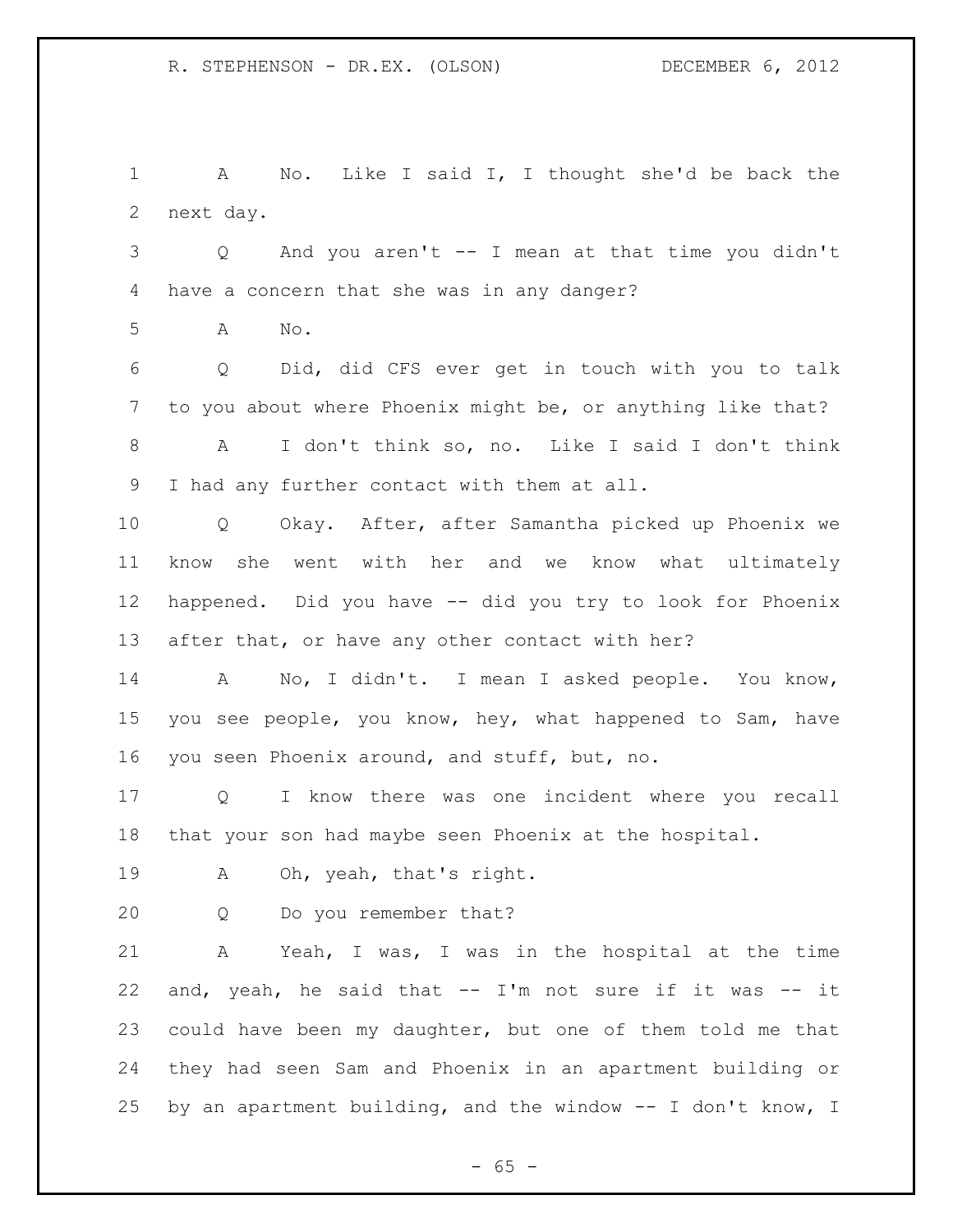can't remember specifically, I was -- Q So Phoenix was -- A -- I just had had surgery so, you know, but, yeah. Q Yeah, yeah. So saw Phoenix in the window in an apartment -- A Yeah, saw her there, Sam and Phoenix at an apartment building by the parking lot where my mother parked when she brought the kids to visit me. Q Right. You were in the hospital still at the time? A Yes. Q And do you recall when you were in the hospital? A September, 2004. Q Okay. And you're pretty certain about that? A Yeah. Q Okay. A It was a big deal, I almost died so. Q You remember something like that. A There's a date I kind of remember. Q Right. Did you stay in touch with Kim Edwards after Phoenix left, and was gone? A Yeah, we talked and stuff, and we have kids together and -- didn't hang out together or anything, but ...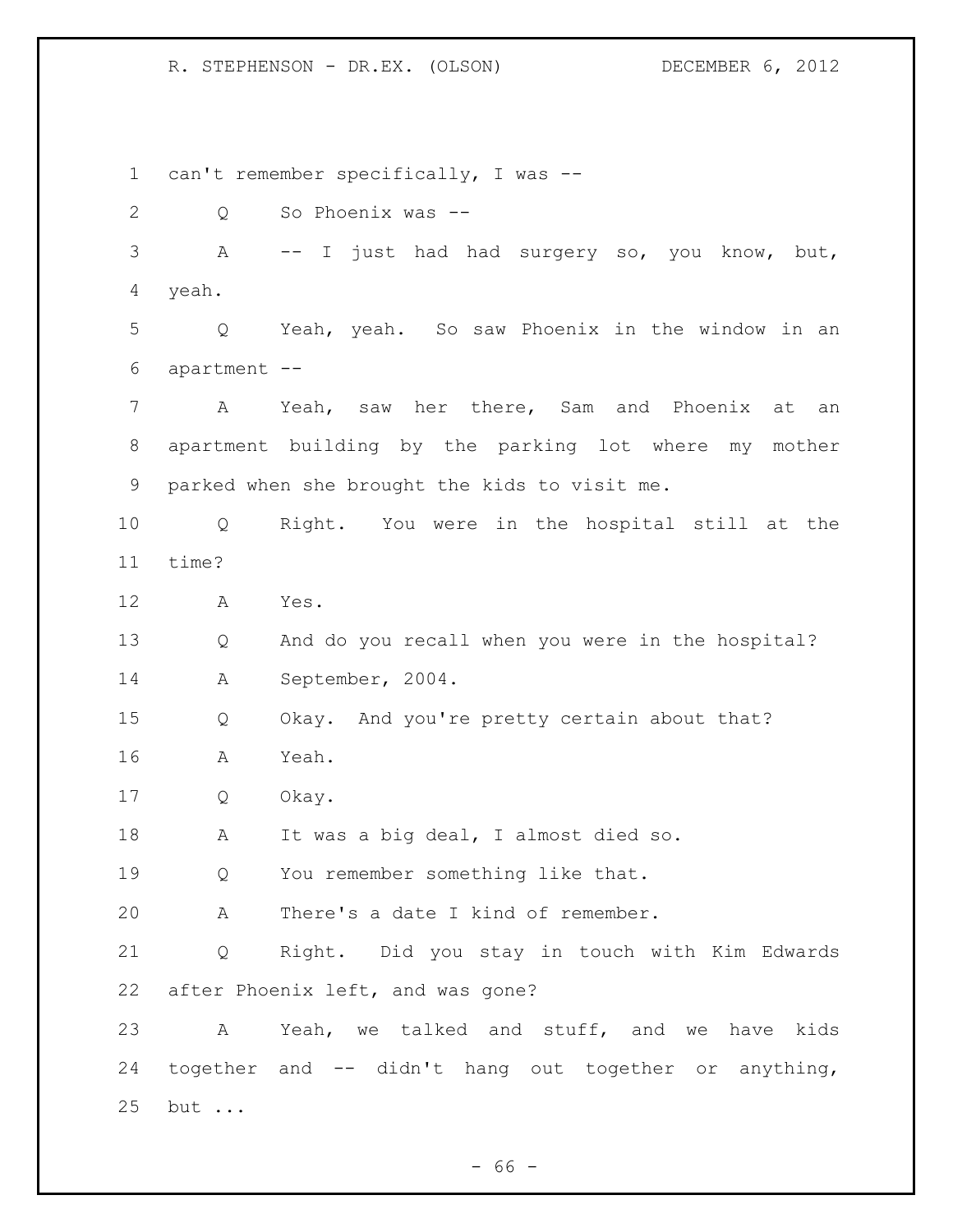Q Is there anything -- I know you said it was tough when you were caring for Phoenix because you were exhausted, and it was impacting your kids going to school; is there anything that would have helped in terms of services at that point? You said maybe if CFS offered something then it would have been helpful. A Yeah, I guess so, I don't know. A, a chance to sleep would have been great. Q Right. A I don't know, I don't know what specific service they could have offered, but something I guess. Q If, if -- A Respite or something, I guess, I don't know. Q -- if Samantha hadn't come to pick up Phoenix that day would you have been prepared to care for her indefinitely? A Yes. MR. OLSON: Mr. Commissioner, I'm nearly done, but I'd, I'd like to maybe take a short break at this point. THE COMMISSIONER: All right. All right. We'll take a 15 minute break now. (BRIEF RECESS) 

- 67 -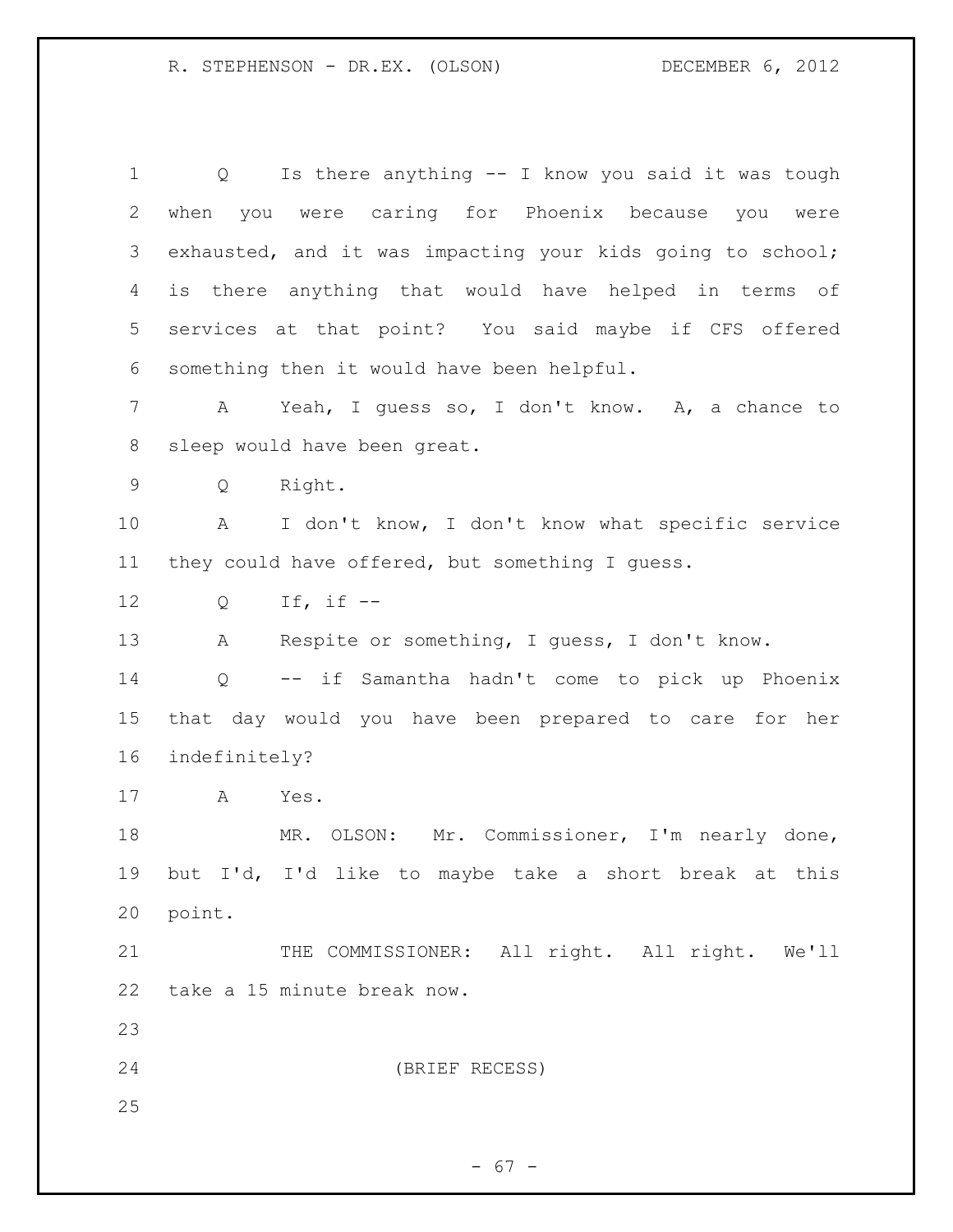THE COMMISSIONER: All right, Mr. Olson. BY MR. OLSON: Q I just have a few more questions for you. Can we put page 36625 on the screen. This is a notice of agreement to provide placement, and go to the bottom. Did you sign anywhere on this document, are any of those your signature? A Yeah, that looks, that looks like my signature, yes. 11 Q The one above the date there, the -- A Yes, that's right. Q -- July 29, 2003? A That's right. Q Do you recall signing it? Go to the -- if you can go to the top, please. Just take, just take a minute to take a look at it, and let me know if it seems familiar. A It doesn't seem familiar. Q Okay. I just want to ask you -- A But I probably signed it though. Q -- a couple of -- you're not saying that you didn't sign it, just -- A No, I'm not saying I didn't sign it at all. Q -- don't -- you don't remember it at all? A No.

 $- 68 -$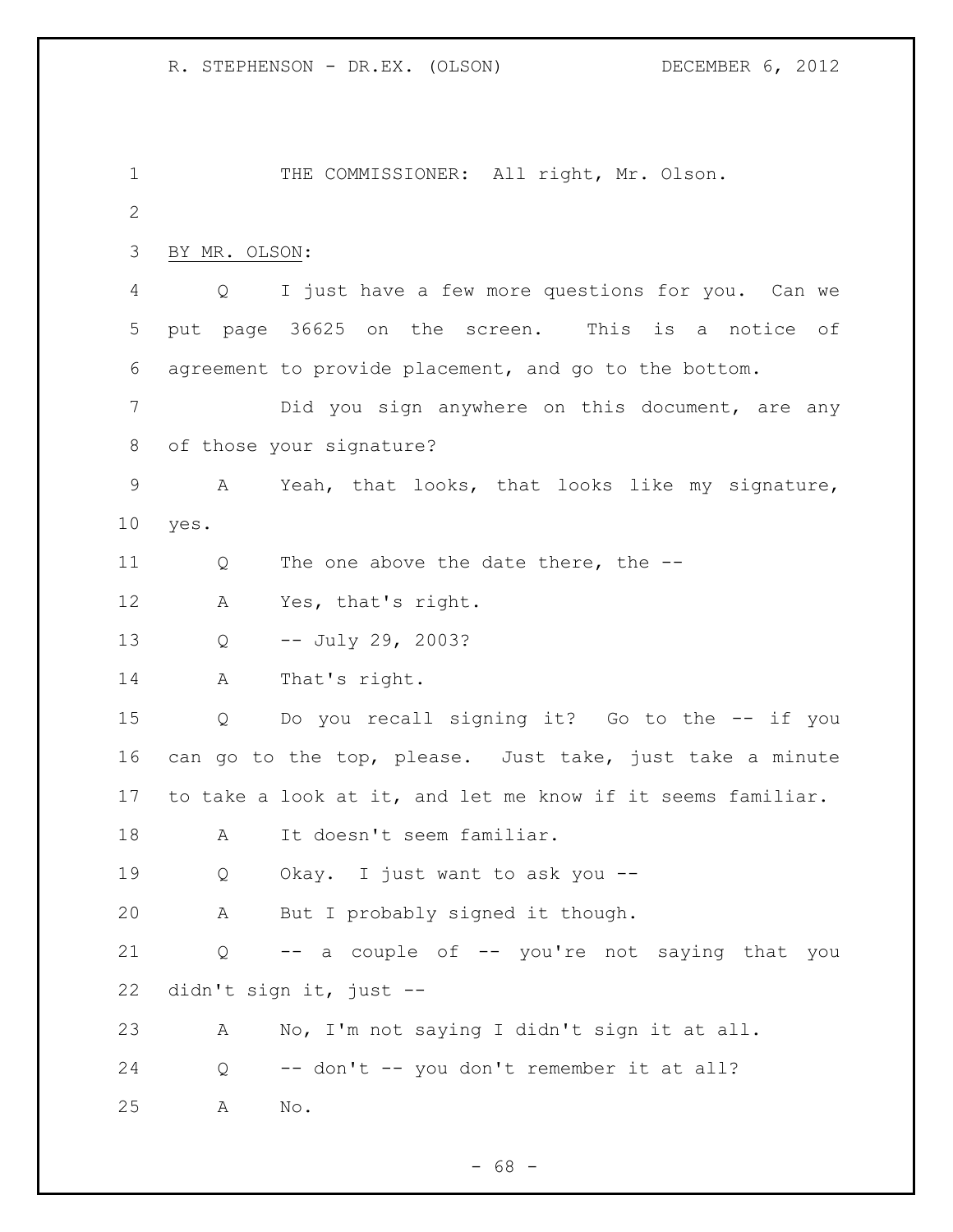Q Okay. It says: "I, Kimberly Stephenson --" And we know that should be Kimberly Edwards. "-- agree to provide care for the child(ren) named below, according 9 to the following conditions." 11 And I think the date -- if, if we go down to the bottom for a minute the date on this is July 29, 2003. So you would have been -- Kim would have -- from what you remember she already would have been moved out of the home; right? A Yes. Q Okay. Go back -- back up, please, sorry. So this is an agreement to care for Phoenix as a place of safety. If you see number 5 it says: "I realize that I am being trusted with the care of these child(ren) until further notice, and I will not let these child(ren) leave my care without the approval of Child

- 69 -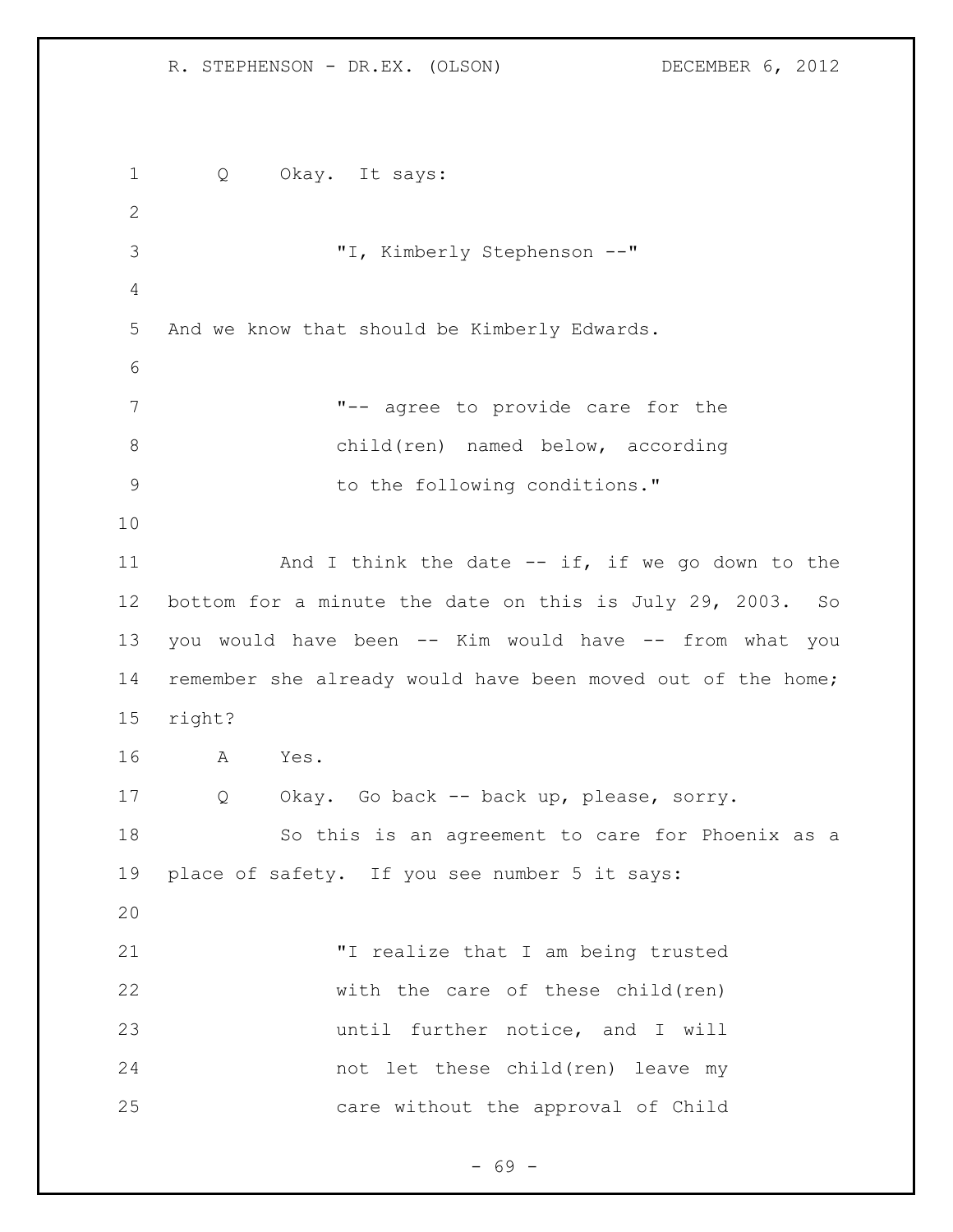1 and Family Services." First I wanted to ask you when, when you became a place of safety did anyone explain to you what that meant in terms of guardianship of Phoenix or what your rights might be? A Not to my recollection, no. Q Okay. Did you know -- A I think Kim -- oh, sorry. Q No. A I think Kim probably would have like handled that. Q She would have dealt with that? A Right. Q Okay. Would she -- would this have been signed at a formal appointment or a drop by, you know the worker just drops by the house, or do you know? A I don't know. I don't really know. I assume -- it's got both of our signatures on it, so it was probably a set appointment. Q Okay. Otherwise would, would you expect him to be at your house? A Probably not. I mean possibly, but probably not, no. Q Okay. If, if CFS were to explain to you that as

 $- 70 -$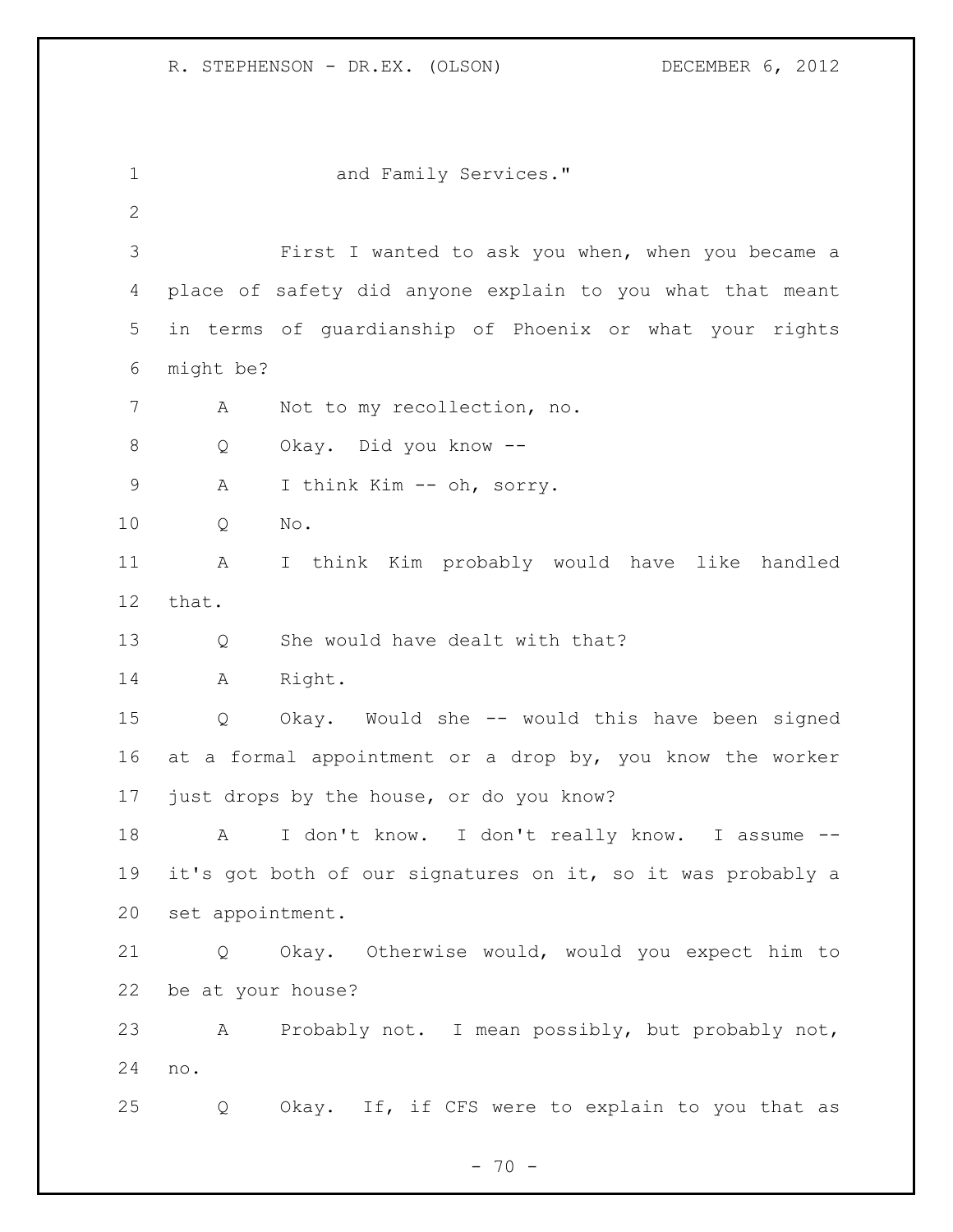| $\mathbf 1$ | a place of safety Phoenix would be in custody or care of,           |
|-------------|---------------------------------------------------------------------|
| 2           | whatever, of, of the agency, the guardianship of the                |
| 3           | agency, and that you had an obligation to phone them if             |
| 4           | someone took Phoenix out of your care or tried to pick her          |
| 5           | up, would that have made a difference to you?                       |
| 6           | No.<br>A                                                            |
| 7           | No. Okay. When Samantha picked up Phoenix did<br>Q                  |
| 8           | you -- were you aware that she had a new boyfriend?                 |
| $\mathsf 9$ | No.<br>A                                                            |
| 10          | So you didn't know anything about him, his name<br>Q                |
| 11          | was Wes McKay?                                                      |
| 12          | $\mathbb{N} \circ$ .<br>A                                           |
| 13          | Nothing, okay. Finally I just want to -- there<br>$Q \qquad \qquad$ |
| 14          | were several reports that came out following Phoenix's              |
| 15          | death. One of them is called a section 4 report, and if we          |
| 16          | could put it on the screen, page 39.                                |
| 17          | Do you remember if anyone interviewed you -- I                      |
| 18          | know the, I know the police did after, but did anyone else          |
| 19          | interview you about Phoenix, any report writers or anything         |
| 20          | like that?                                                          |
| 21          | Any what, sorry?<br>Α                                               |
| 22          | Report writers.<br>Q                                                |
| 23          | After Phoenix's death?<br>Α                                         |
| 24          | Andy Koster?<br>Q                                                   |
| 25          | I remember the police coming by and that's all I<br>Α               |

- 71 -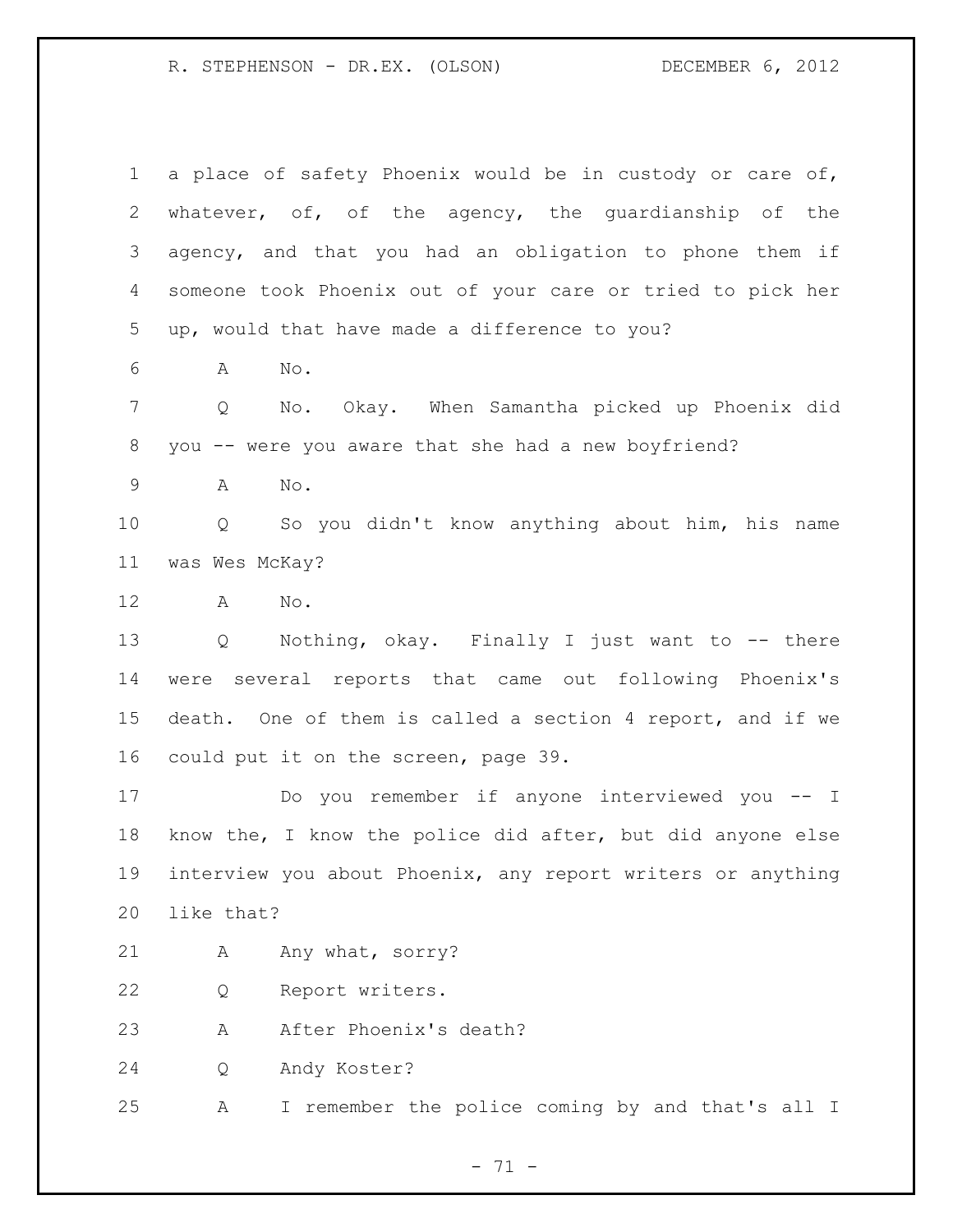can recall. Q Okay. So the police took a statement, but -- A Correct. Q Okay. In this report -- can you move the page down. The finding 24, it says: "This worker was right to believe given Stephenson's previous concern that Phoenix would be safe 11 there and they would tell the agency if an attempt was made to pick her up." It says: 17 The letter was clear in respect 18 to Steve Sinclair not being able to pick up Phoenix without the 20 agency's involvement." That's referring to the letter we looked at a few minutes ago. It says: "The Stephensons had been foster

- 72 -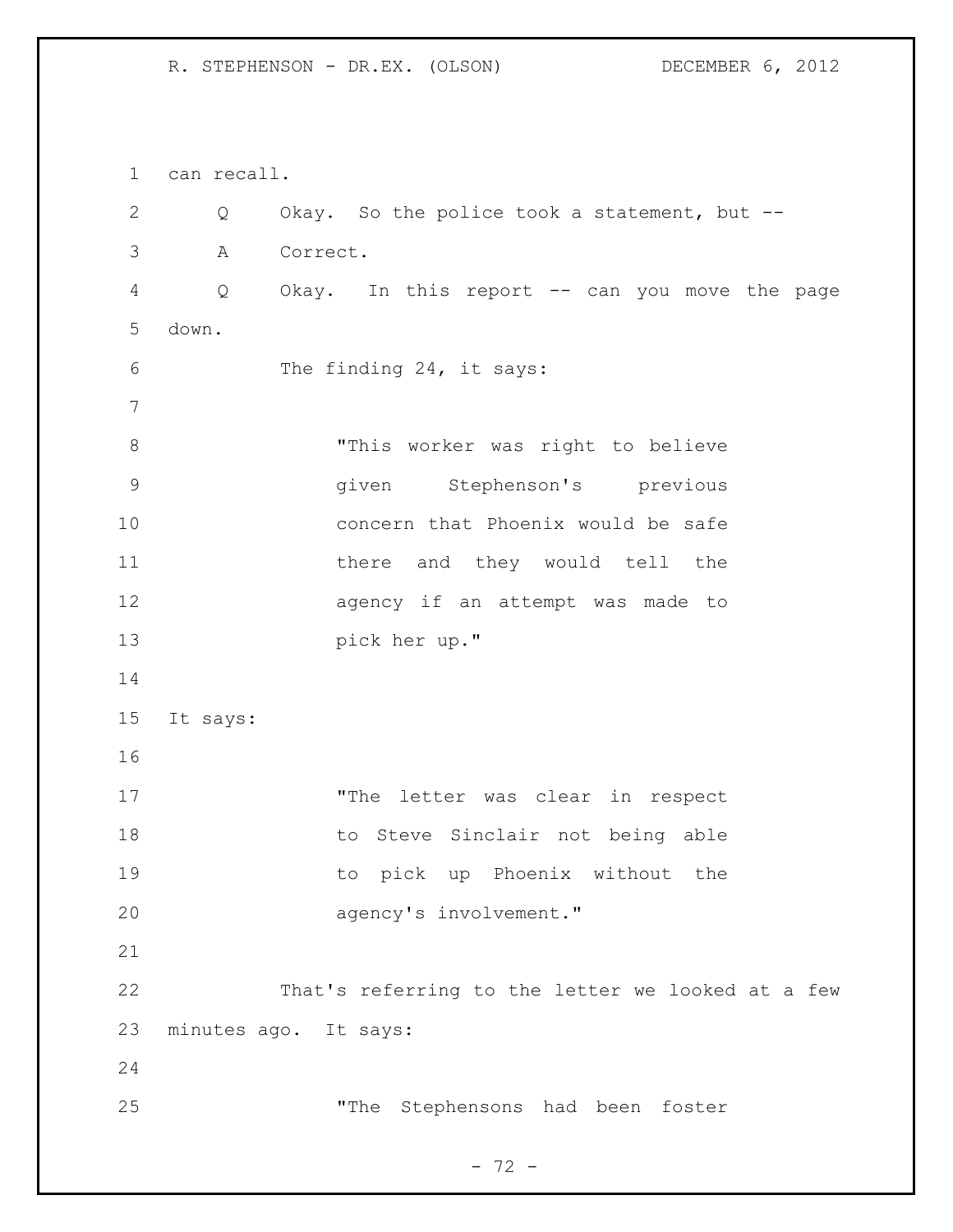**parents** of the agency, and had shown considerable caring for Phoenix in the past and had recently removed her from what appeared to be a crack house." 7 The Mand you didn't -- is that accurate, the part about moving her from a crack house? A I don't have a specific recollection of that, no. Q Like you said before you didn't know if it was a crack house? A No. Q "Concerns about Samantha would have already been known by the Stephensons since they picked her 17 up from the mother's care 18 already." And you told us before you don't recall picking her up? A I don't, no. Q And in terms of having any concerns about Samantha, other than what you've described for us already, you didn't have any other concerns?

- 73 -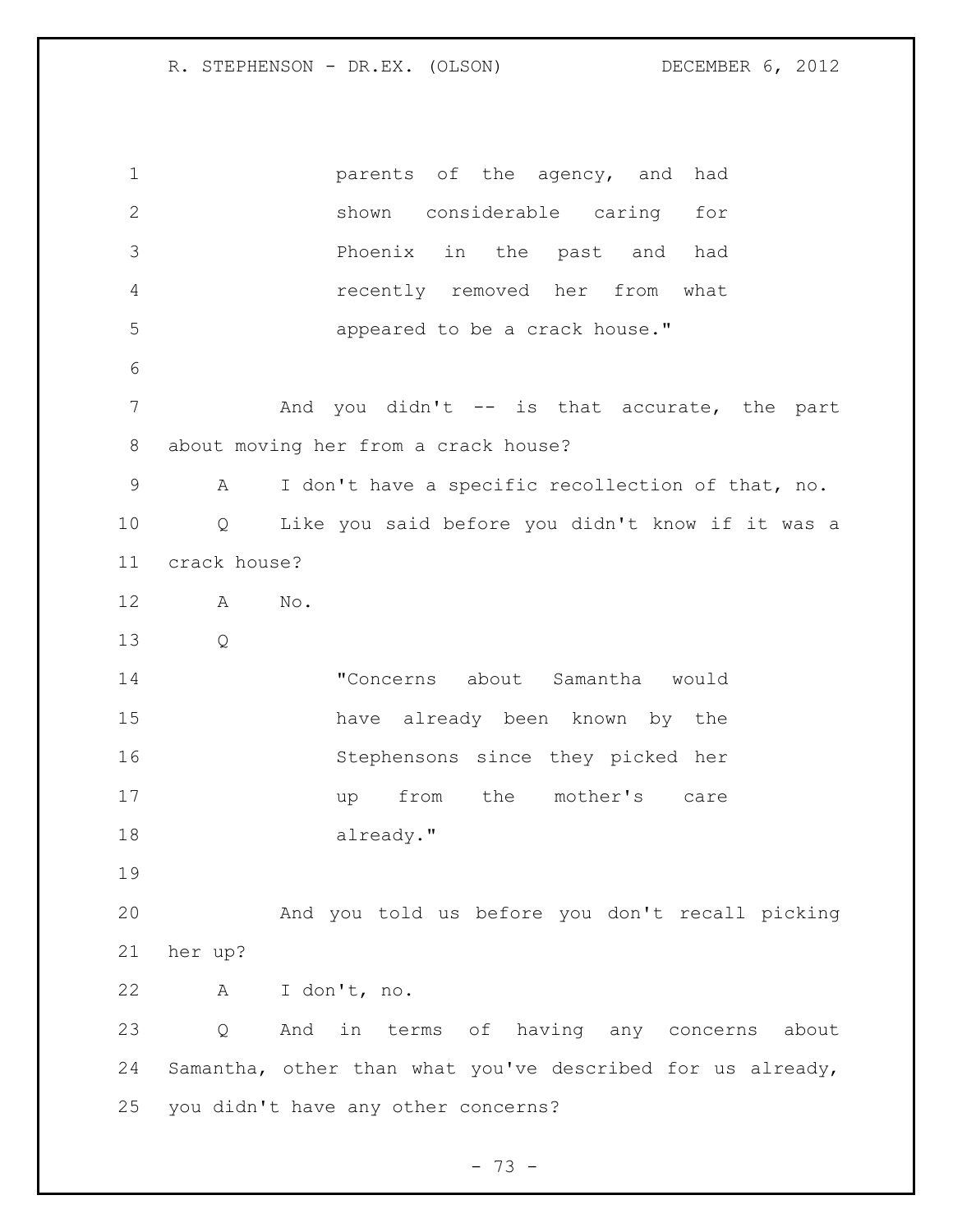A No. Q Okay. You knew that Samantha wasn't caring for Phoenix, that Phoenix was being cared for by Steve; right? A At what point? Q I'm sorry, I should put that a different way. Samantha wasn't really involved too much with Phoenix as an, as an infant? 8 A Right. Q Okay. And did you know -- do you know why that was? 11 A Lack of interest I quess. Q Okay. It goes on to say: "Unfortunately the separation of the Stephensons was not disclosed 16 to the worker at that time and was only brought out after the death of Phoenix. Even today Kim Stephenson - Edwards indicates that she was house sitting at a friend's for three months at this 22 time. In hindsight Rohan Stephenson had not been completely forthcoming on the situation. The worker would have had no reason to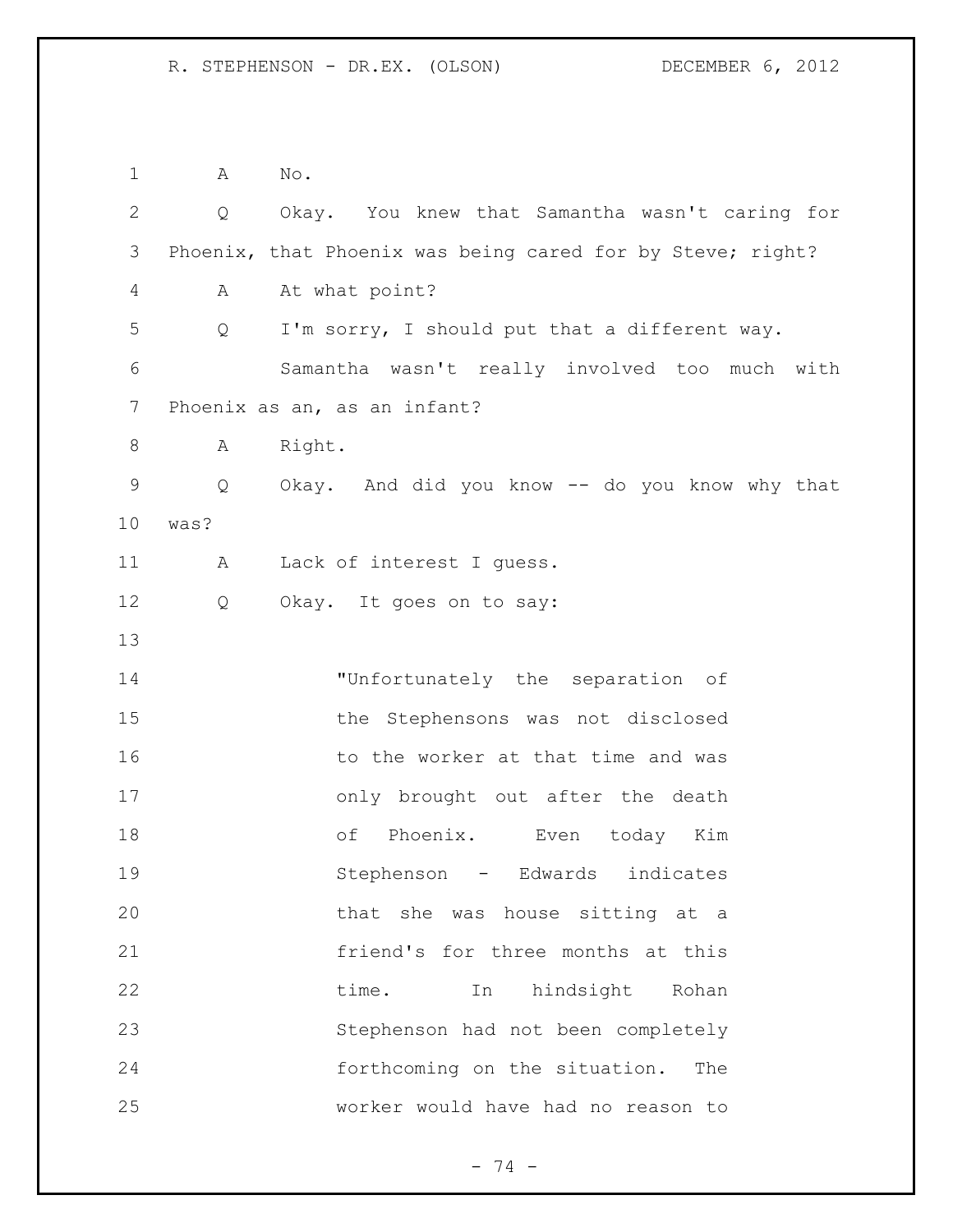disbelieve him since after all he had picked up Phoenix when he thought she was in danger at the crack house." Do you, do you want to comment on anything written there? A Well, again, I don't, I don't have a recollection of picking Phoenix up, although clearly she was in my care so she must have got there somehow. Yeah, and I guess he's right. I wasn't completely forthcoming on the situation. 12 Q You acknowledge that? A Yeah, for sure. 14 MR. OLSON: Okay. Those are the only questions I have for you. Some of the other lawyers though will have some questions for you I'm sure -- 17 THE WITNESS: All right. 18 MR. OLSON: -- so thank you very much. 19 THE WITNESS: You're welcome. THE COMMISSIONER: All right. Mr. Saxberg. MR. SAXBERG: Thank you, Mr. Commissioner. My name is Kris Saxberg, and I act for ANCR which is the intake agency in Winnipeg, and I act for three of the authorities that oversee child welfare in Manitoba. 25 THE WITNESS: Okay.

 $- 75 -$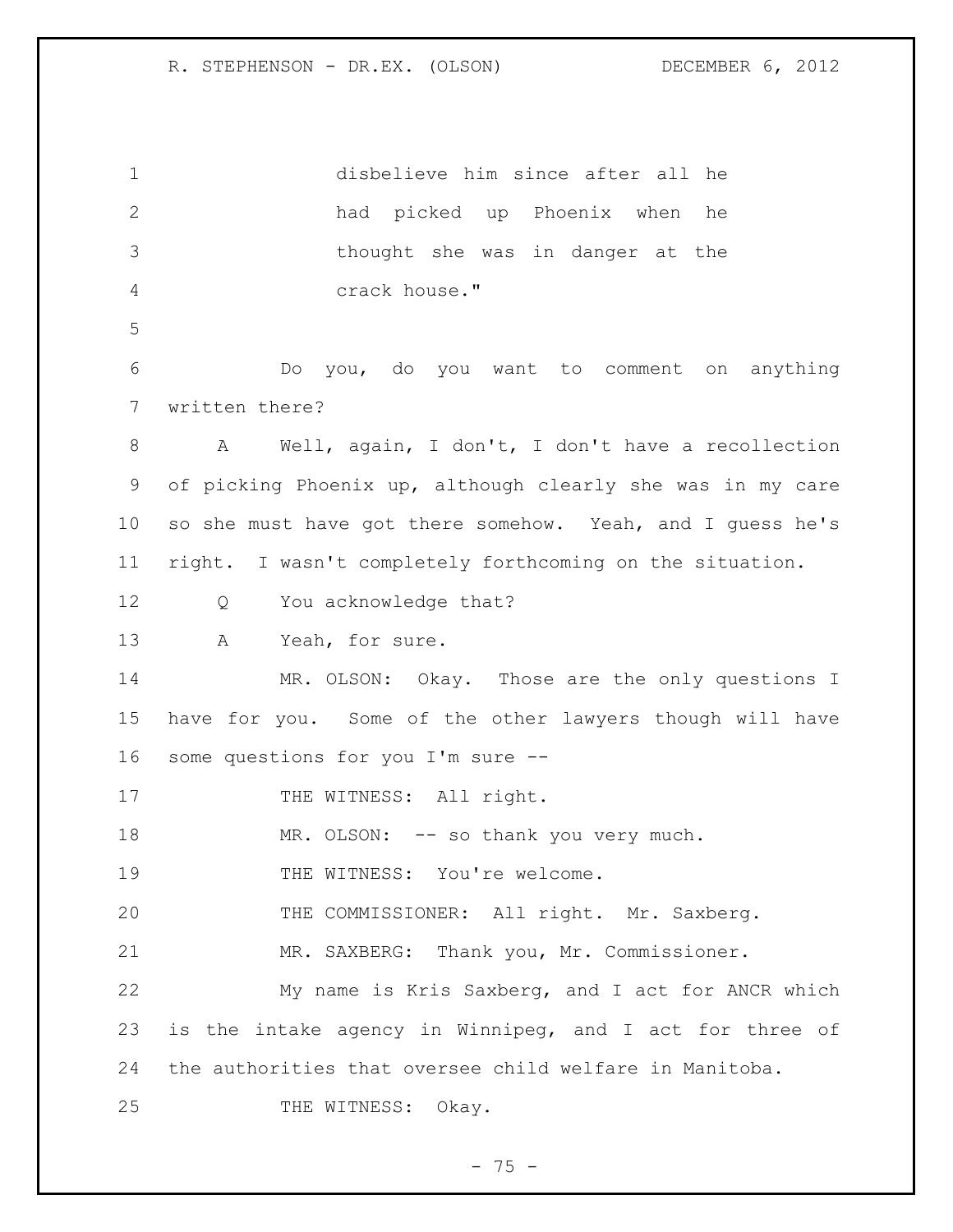CROSS-EXAMINATION BY MR. SAXBERG:

| 2           | Q               | If I could ask that we turn to page 5666. That's             |
|-------------|-----------------|--------------------------------------------------------------|
| 3           |                 | from Commission disclosure 146. 5666, page 5666.             |
| 4           |                 | Now, you, you just testified, Mr. Stephenson,                |
| 5           |                 | that you recall being interviewed by the police; that's      |
| 6           | right?          |                                                              |
| 7           | A               | Yeah, that's right.                                          |
| 8           | Q               | And it was in March of 2006.                                 |
| $\mathsf 9$ | Α               | Okay.                                                        |
| 10          | Q               | And at the time when the police were asking you              |
| 11          |                 | questions you would have been answering to the best of your  |
| $12 \,$     | ability; right? |                                                              |
| 13          | A               | Correct.                                                     |
| 14          | Q               | And to the best of your recollection at that                 |
| 15          |                 | point in time, it's about six years -- more than six years   |
| 16          |                 | ago now, but at that point in time you were answering to     |
| 17          |                 | the best of your recollection; correct?                      |
| 18          | A               | Yes, probably.                                               |
| 19          | Q               | And you would, and you would have<br>that<br>on              |
|             |                 | 20 occasion, with the police, you'd be answering truthfully? |
| 21          | $\mathbf{A}$    | Hard to say. It depends on the questions they                |
| 22          |                 | were asking, I suppose.                                      |
| 23          |                 | Q Are you suggesting that you might have been                |
| 24          |                 | untruthful to the police on that occasion?                   |
| 25          | A               | I don't know. I don't specifically remember the              |

- 76 -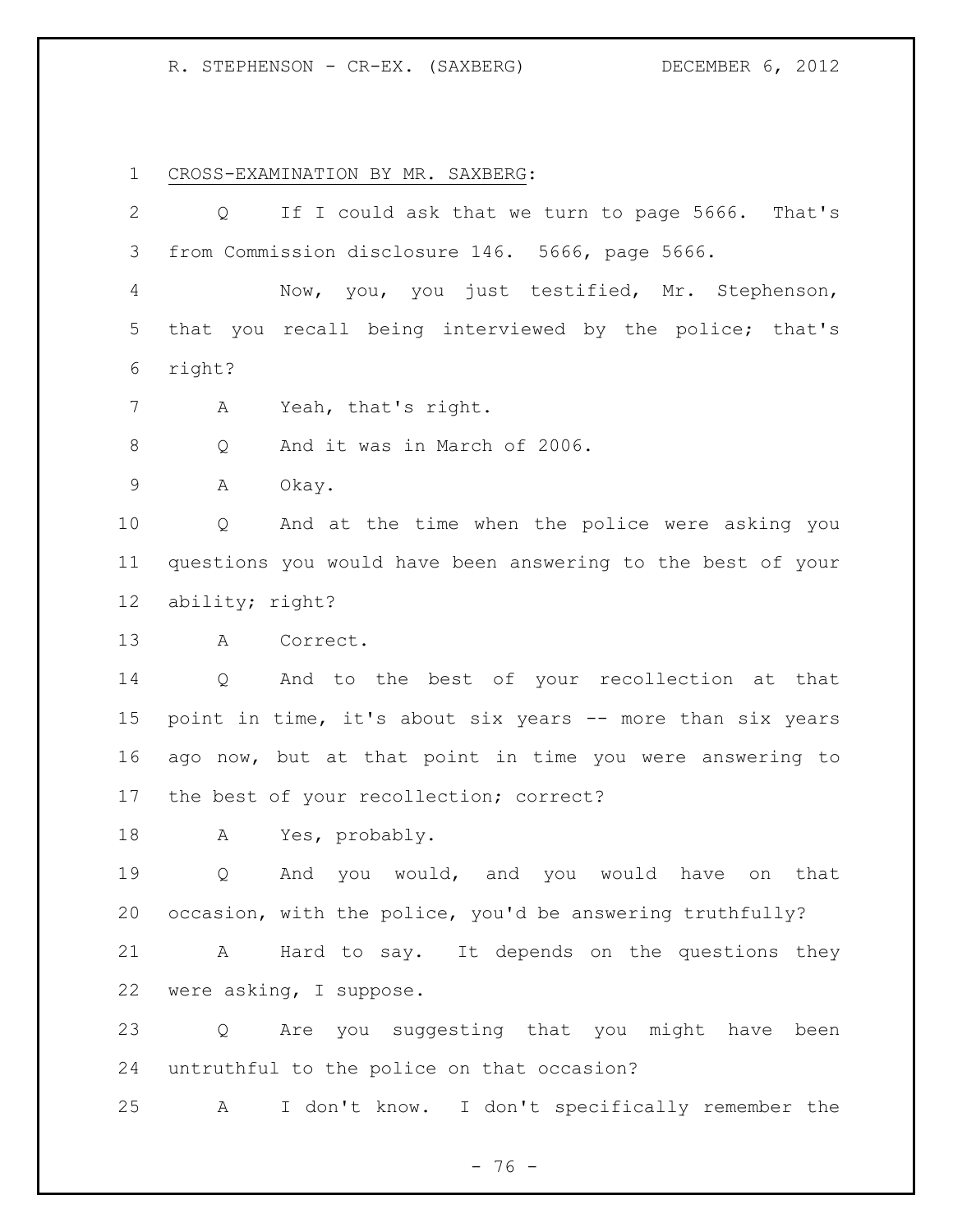interview. Clearly I was untruthful to some people at some times --

Q Right.

 A -- due to my marginalization, society, so possibly I was untruthful with the police.

 Q Okay. And, and I'll take you to, to some of the specific comments, and then we'll, we'll let you --

8 A That would be helpful.

 Q -- decide. I want, I want to be very fair to you in that regard, but, but just while you're on the point you did mention before that, that you were trying to keep under the radar, as it were, because you didn't trust the establishment; that's, that's sort of what I took down as notes. Do you remember saying that?

A Yeah.

Q And --

A I think I said something like that.

 Q And you were saying if you knew where I was coming from at the time you'd understand, you said something like that, do you remember that?

A That's right.

 Q Can you tell us where you were coming from at the time?

 A Well, I think have. I was coming from a marginalized group of society, low income, party lifestyle,

- 77 -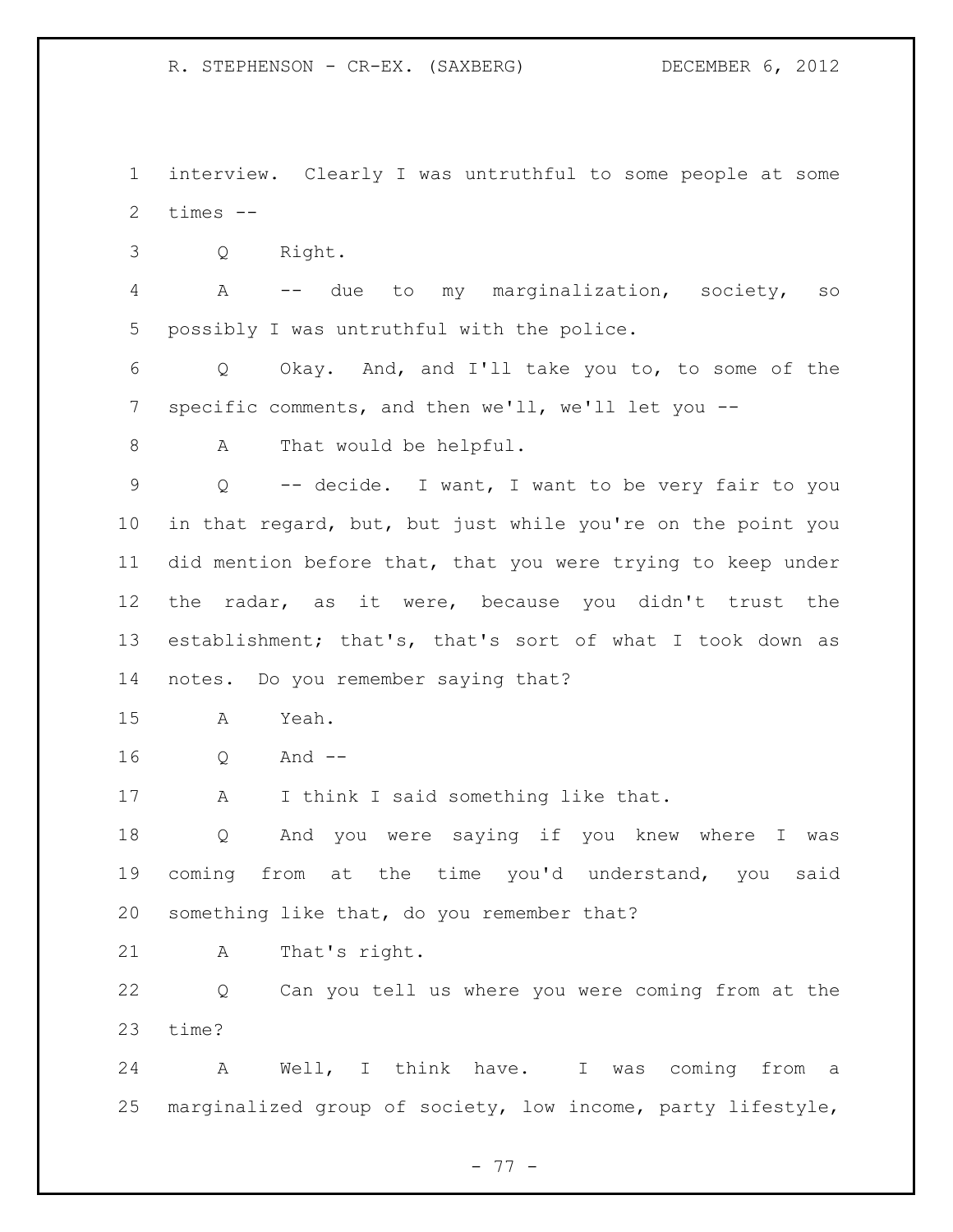general distrust of police and the establishment. I had had no positive experience with police in my youth certainly, or with CFS. I only know CFS taking children away, not fixing families, only breaking them. Yeah, so again our -- we probably have no experiential overlap so you might not understand what I'm talking about, but I'm sure some people do. 8 Q You might be surprised. And so -- and you had explained already that's one of the reasons why you were untruthful to Winnipeg CFS? A Correct. Q And -- now in terms of this, this interview in March of 2006 I want to refer you to some comments that you made at the time. Now, on this first page if we can scroll down, the, the police have asked you: And if you could just let us know what your relationship was with her as well as any other persons 20 that were surrounding her." And they're referring to Phoenix Sinclair. 24 THE COMMISSIONER: Where are you? MR. SAXBERG: I'm on the last question

- 78 -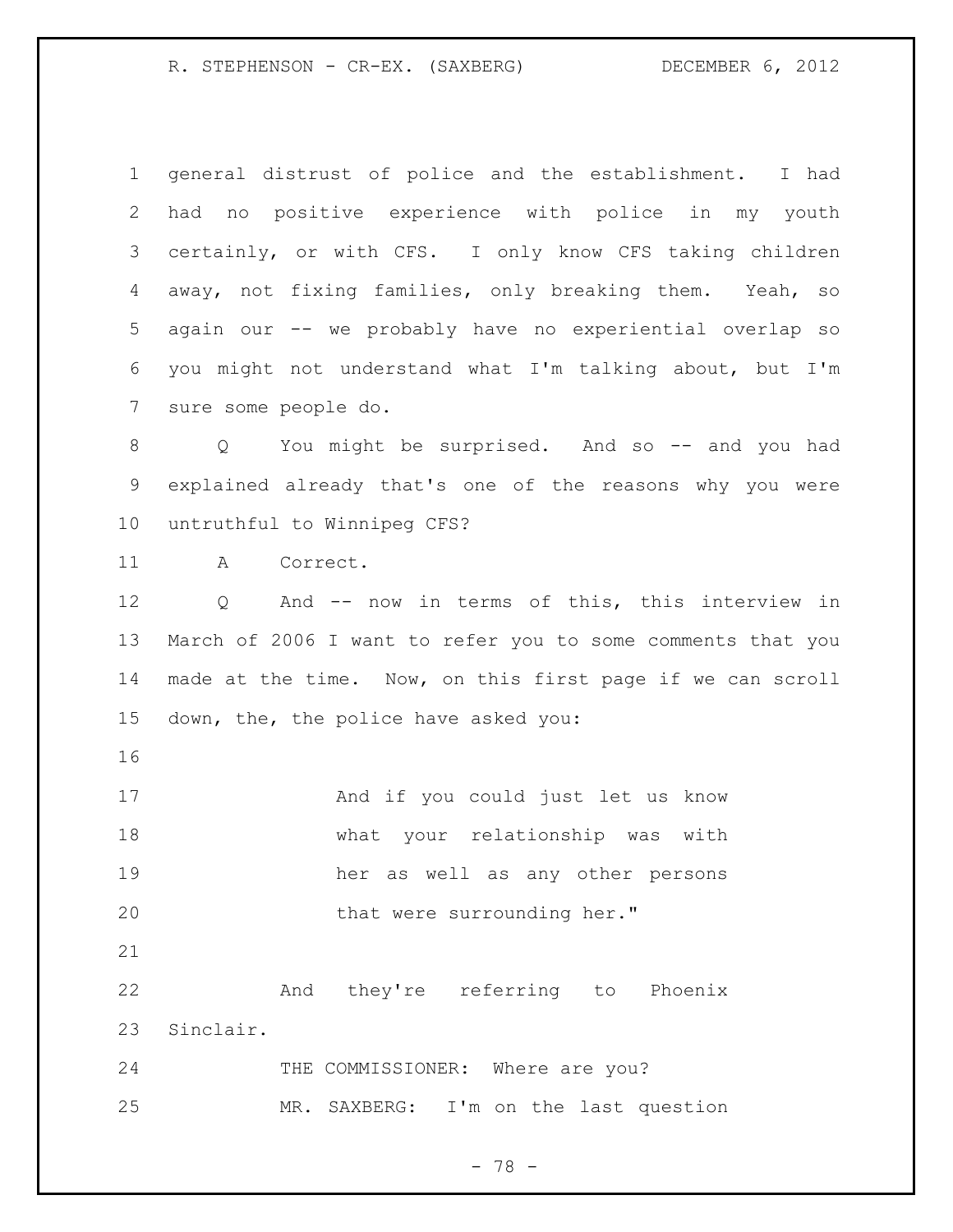on the page. 2 THE COMMISSIONER: Oh, oh, yes, okay. MR. SAXBERG: Officer Parker. THE COMMISSIONER: Yeah. BY MR. SAXBERG: Q And in response to what your relation was with, with Phoenix in the second sentence you say: "She, at first, it was sort of 11 11 like a babysitting thing and slowly she started spending more 13 and more time here." 15 That was an accurate statement; correct? A Yes. Q That's how it started with babysitting, and then it escalated throughout the period from when you first met Phoenix until she was taken by Samantha in 2004, there was 20 an escalation of the amount of care you were providing; is that fair? A Correct. Q And if we could turn to the next page then. In the second paragraph you say, in the third sentence: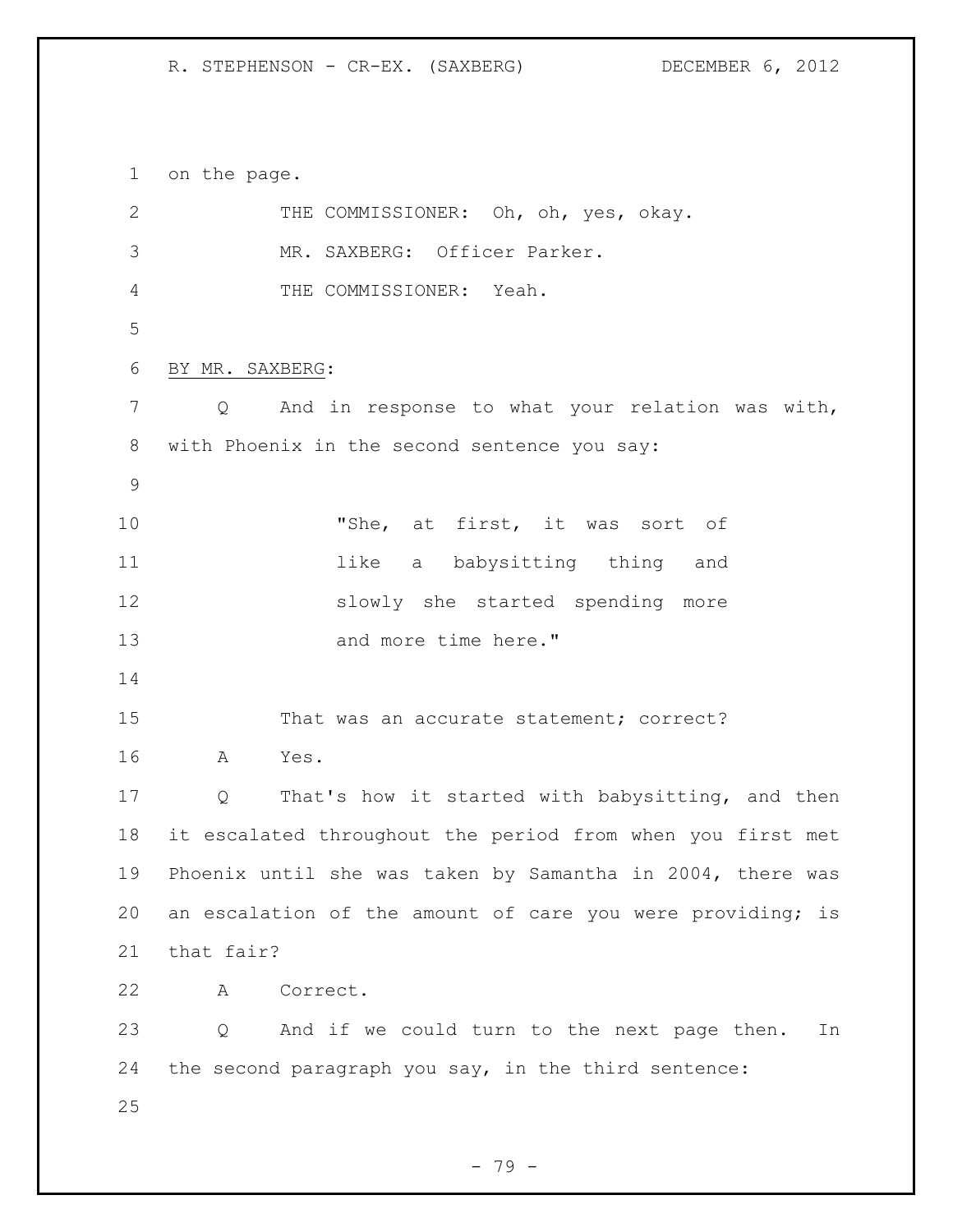"And so I guess that's probably when Phoenix really started spending a lot of time here." You're referring to post or after the death of Echo, and you go on to say: 8 "And, yeah, she basically, she basically lived here for at least, well more than 50% of the time, like 80% of the time for most of her life, I guess." Is that ... A It appears that is what I said. Q Right. And you wouldn't have been lying about something like that to the police? 18 A No, I wouldn't have been lying. I'm not sure that it's accurate, but I wouldn't have been lying. I would have just been speaking as my perception at the time. Q Okay. So is it fair -- A When you say "most of her life" and that obviously that couldn't possible be true. How could she be there for 80 percent of most of her life? Q Right.

 $- 80 -$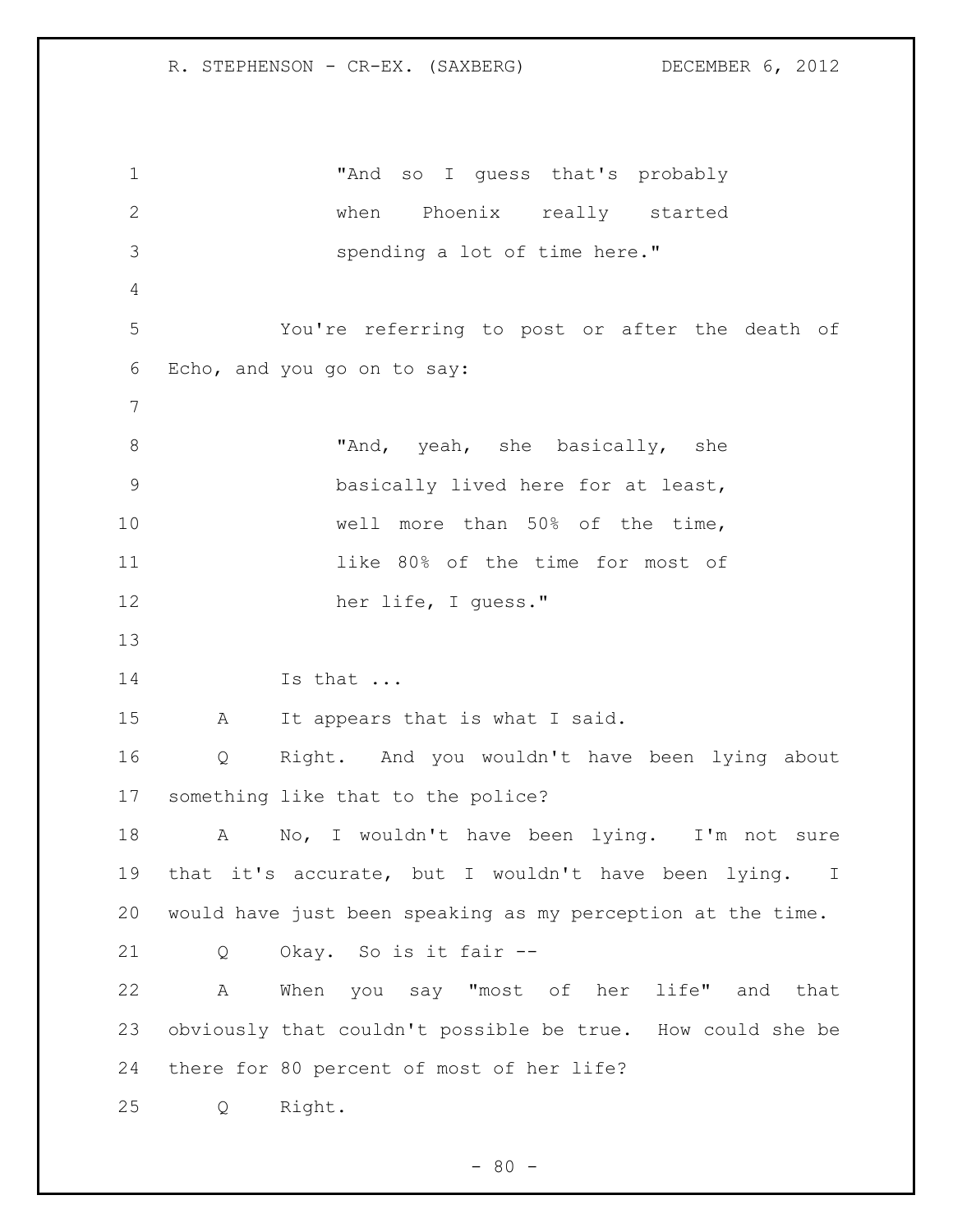A So, you know, my perception was that she was there for an awful lot of time, and I suppose that's what I was trying to convey. Q Right. And -- so let me ask it this way. During the period after Echo passed away and up until when Samantha took Phoenix from you in late March, 2004, would you agree that Phoenix spent about 80 percent of the time with you? A I would agree that she spent an awful lot of time, I don't know. Q Okay. A We, we could poll statistics, but a lot. Q Yeah. You know what? It doesn't -- if it's 80 percent or 70 percent or 60 percent -- A Okay. Q -- either of those could be accurate you're saying -- A Yes. Q -- it was a lot of time? A That's right, a lot of time. Q I think one thing that you were clear about in your testimony was it was more time with you than with Steve? A Yes. Q And we know that you had contact with Winnipeg

- 81 -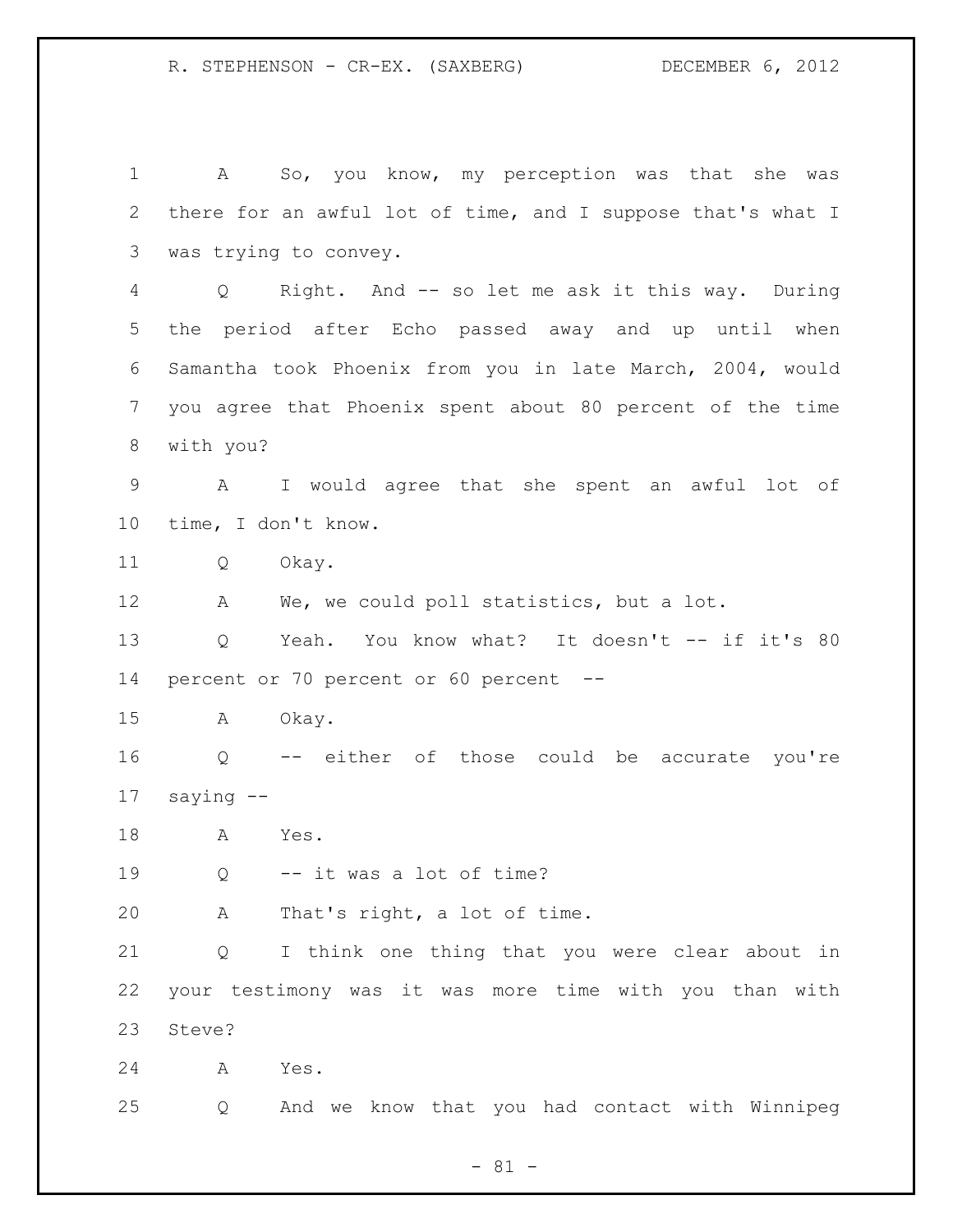CFS.

 A Or hang on, if I could just clarify that, my answer there.

Q Sure.

 A Yes, like towards the end not necessarily for her entire life.

 Q From that period after Echo passed away so when she was about 14, 15 months old until when she was about to turn four.

 A Yeah. Well, as we've already established it escalated so, yeah, I suppose towards the end more so than towards the beginning, but, yes.

 Q Right, right. Well -- and as a matter of fact -- I guess I just want to jump ahead to that part. When Phoenix was returned to you in January of, of 2004 to the point when Samantha picked her up in late March, 2004, at that -- for that period of time it's clear you were looking after her at least 80 percent of the time; correct?

A Yes.

Q And --

 A And by at least 80 percent you mean a hundred percent?

 Q Or -- well, there was -- okay, a hundred percent you're saying during that period.

A Right.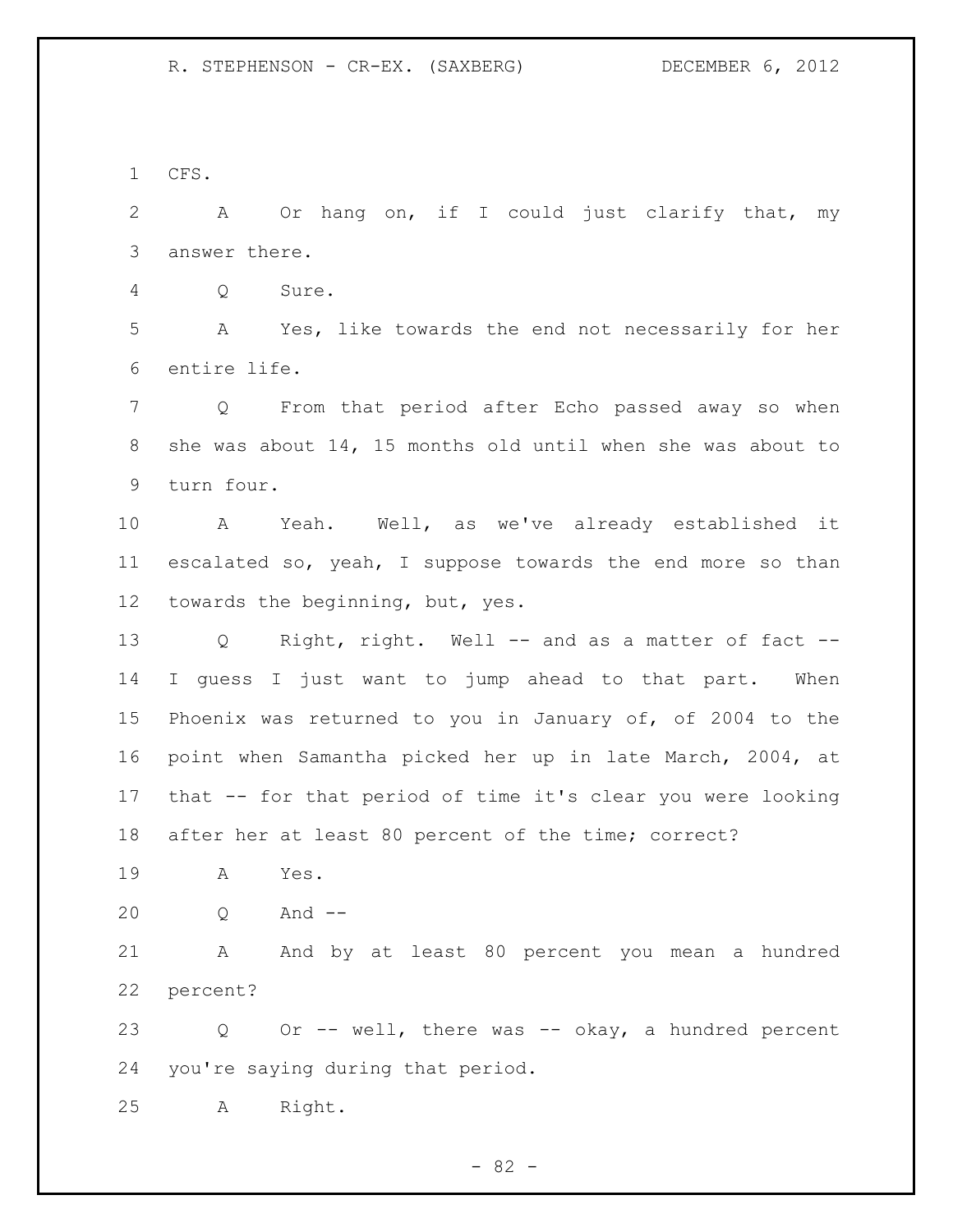Q And, and Kim Edwards was not living with you? A No.

 Q And she, she wasn't helping out with you during that period either; was she?

A No.

 Q And you just -- so you weren't getting any support from Kim Edwards during that period when you were, when you were looking after Phoenix you say a hundred percent of the time?

 A From January, 2004 until I released her to Samantha, is that what you're asking?

Q Yes.

 A Yes, that's right. I was not getting any support.

 Q And in the next paragraph here it starts with the "Ahm, and then last year", and my understanding is in this paragraph you're describing when Samantha utilized your home to help look after Phoenix, when she picked up Samantha (sic), and when she dropped her back off, and you say in the third sentence:

 "Ahm, she'd gone for a visit, ah, and then stayed with her mom for a little while."

- 83 -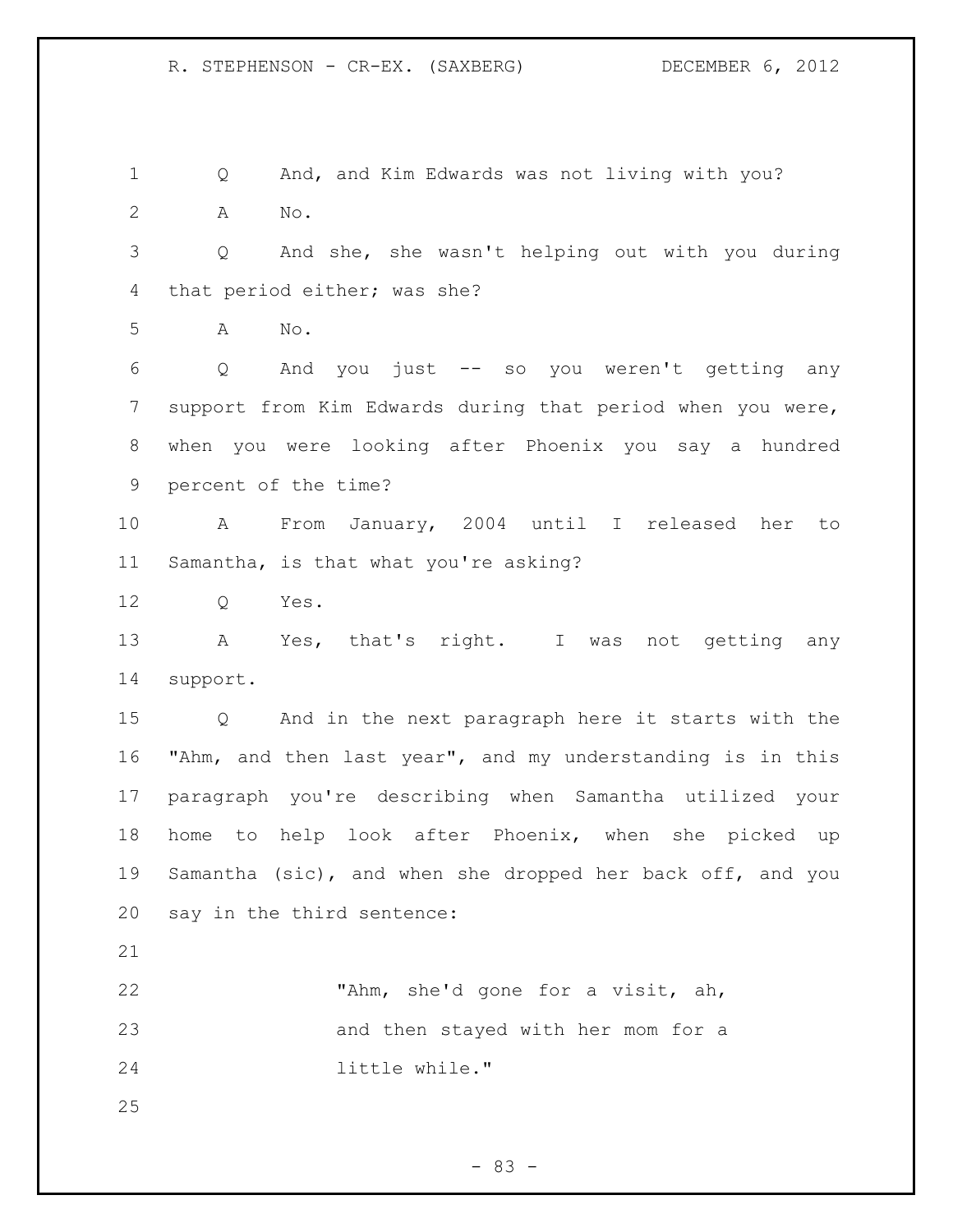And perhaps I'll just get you to read the entire paragraph, if you, if you don't mind, you can read it to yourself to get the context, and then I'll ask you -- A No, that's all right. "Ahm, and then last year just right around this time, her mom 8 came and, ah, and took her actually. She just came one day. 10 Ahm, she'd gone for a visit, ah, and then stayed with her mom for a little while. And then her mom phoned me and asked if she could 14 leave her here again. And, of course, I said, 'Yeah, that's **great.** No problem.' And she stayed for probably four or five months. I never heard from her at 19 all. It was supposed to be for a week when she said, 'Can she stay?' I never heard from her. 22 And then she showed up here and I really didn't know what else to do because that's her mom, so I just let her take her."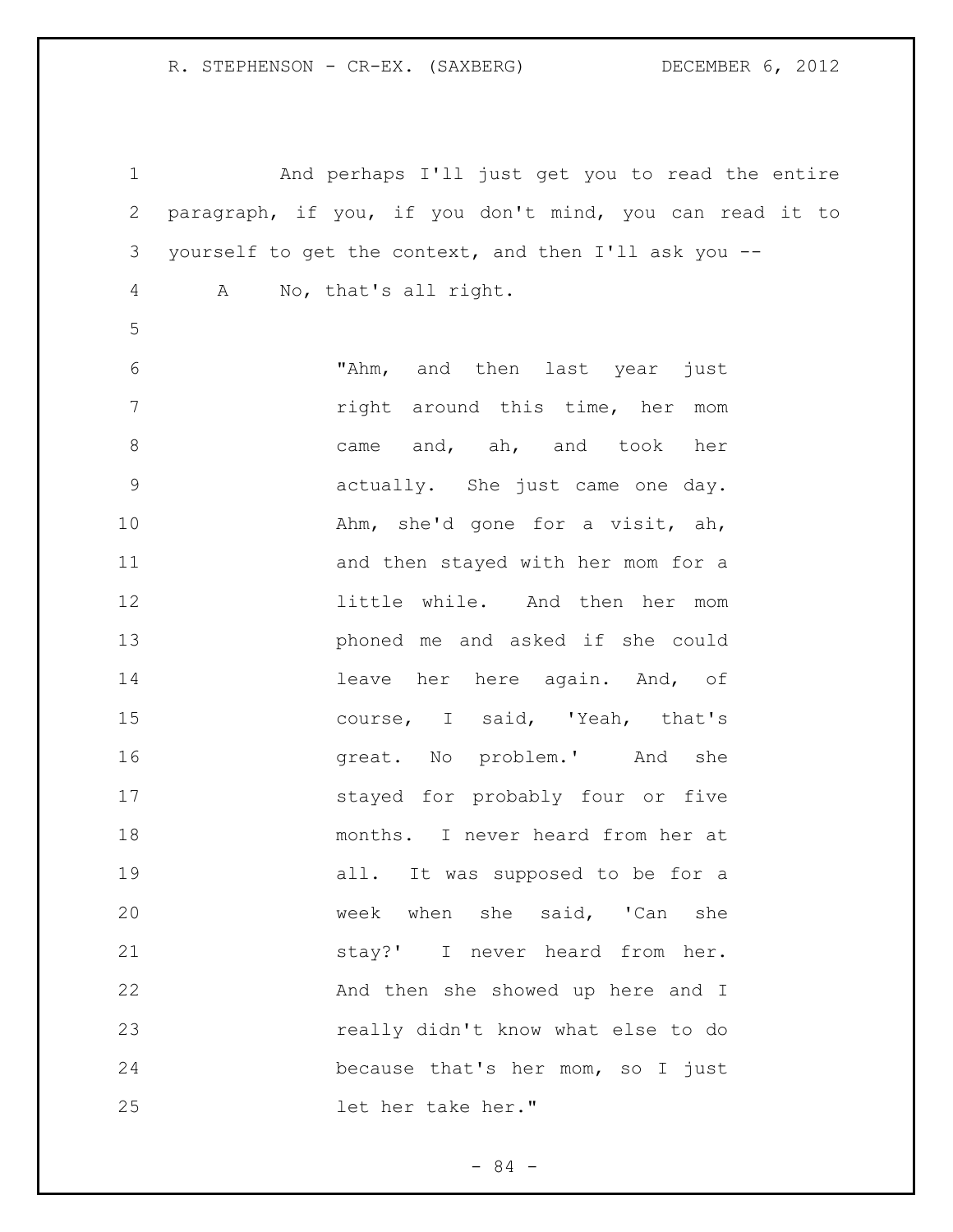Q Okay.

3 A And clearly I started crying, or -- is that enough, right?

 Q Right, yeah. And what that seems to suggest is firstly that, that at some point Samantha picked up Phoenix from you for a short visit and then returned her later; that's, that's what you're saying in the part of that paragraph then; that's accurate?

 A It's accurate. That's what I'm saying, I'm not sure -- again like you said that was six years ago, so --

Q Right.

 A -- that must have been my recollection at the time. I don't recall it now but.

 Q And then you, you go on to say that Samantha returned Phoenix to you and asked if you could look after her and you said, yeah, that's great, no problem. Do you see that?

19 A Yeah, I do. So -- and that's what your recollection would have been back in 2006 that, that Samantha had dropped off Phoenix and you'd agreed to, to Samantha to look after Phoenix; correct?

A Yeah.

 Q And then it was extended for a period, you say it looks like she was there for probably four or five months

 $- 85 -$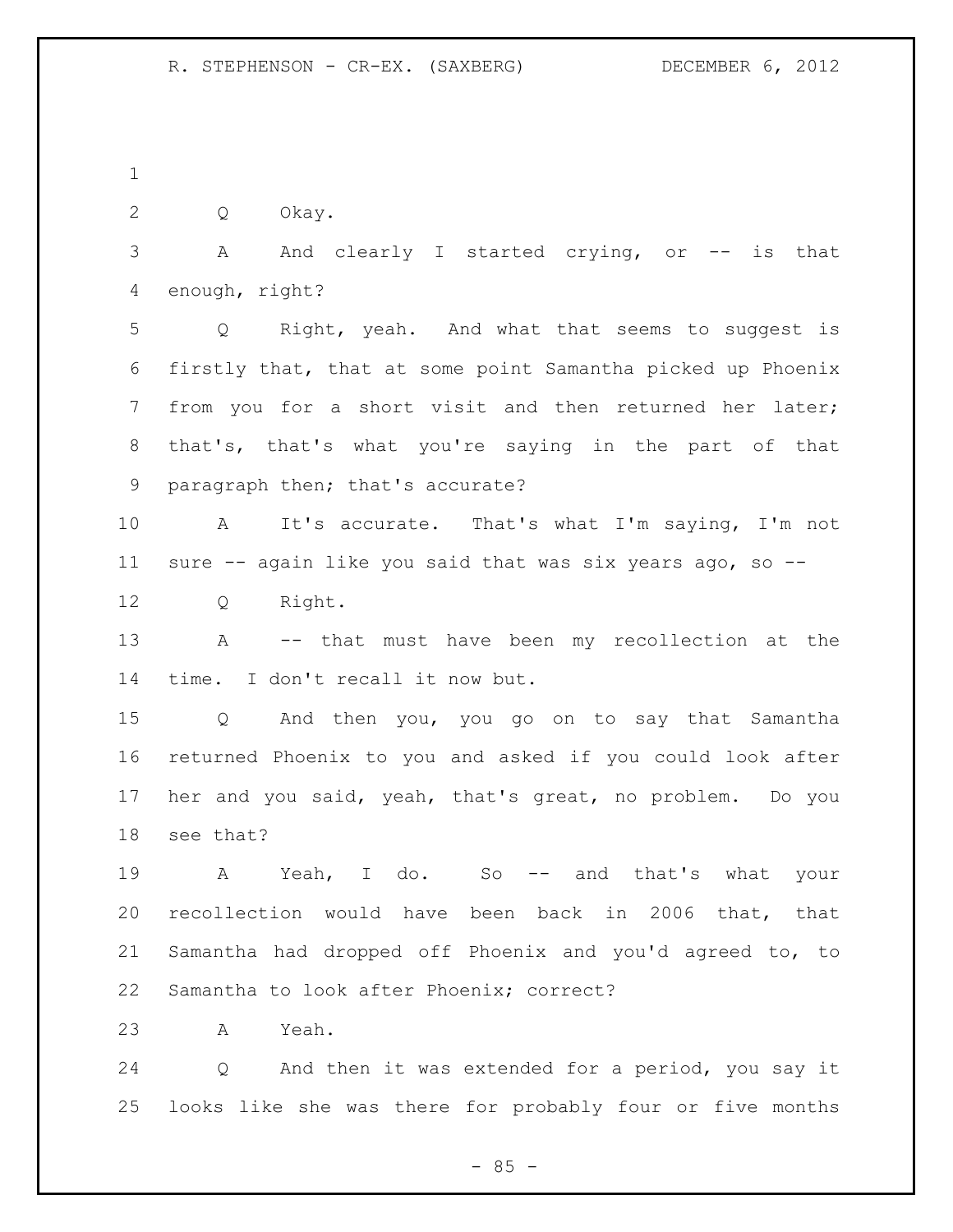after that before Samantha came back and took her; do you see that?

A Yeah, I do see that.

 Q And there would have been no reason for you to be lying to the police about that chronology; correct?

A No.

 Q And, and that would -- obviously it's an obvious statement --

- A Well --
- Q -- lawyers make it --

11 A -- actually I'm not sure if, if that's completely accurate. I might have been -- because again I don't really remember any of this, so I could have just been like trying to fill in details because I knew she was there, and clearly we had some documentation of how she got there, so maybe I didn't really remember how she got there so I was just filling in the details. She got here somehow, this is how she got here, does it really matter how she got here because she was here, so it's possible that that wasn't exactly accurate.

Q Okay. But --

 A I may have been lying to cover my bad memory. Clearly she wasn't there for four or five months because we know she came in January and left in April so.

Q Yeah, yeah, it's -- what I'm trying to get to is

- 86 -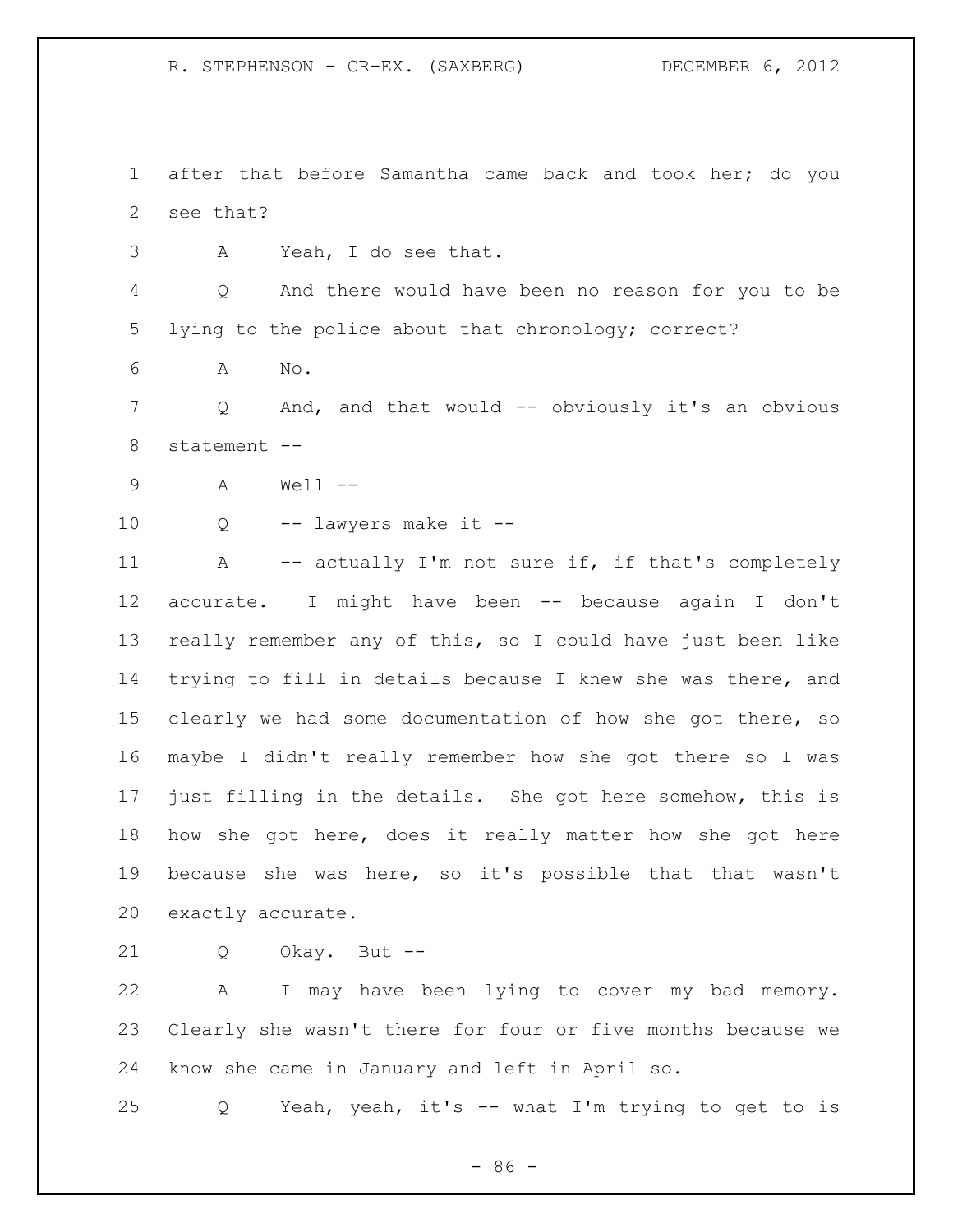that  $-$ 

 A Well why don't you get to what you're trying to get to and then we won't have to do all this back and forth.

Q Well, I, I will try my best for you.

A Okay.

 Q Is that it was Samantha that at some point dropped off Phoenix at your place and that you agreed to take her?

 A Well that's what it says there. I don't have any recollection of that. The documents seem to show otherwise.

 Q And -- but you wouldn't have been -- there was no reason for you to lie to the police that Samantha had --

 A Again I already answered that question that maybe I would have lied to cover up gaps in my memory, because I didn't remember how she got there, just as I still don't remember how she got there so continuing to ask me how she got there is kind of pointless.

 Q And if we continue on, if we could turn to -- firstly, just, just before I go on. You, you indicated you were looking after Phoenix during that period of January until when Samantha picked her up, you said a hundred percent of the time. Did you ever contact anyone at CFS and tell them that that was the case?

- 87 -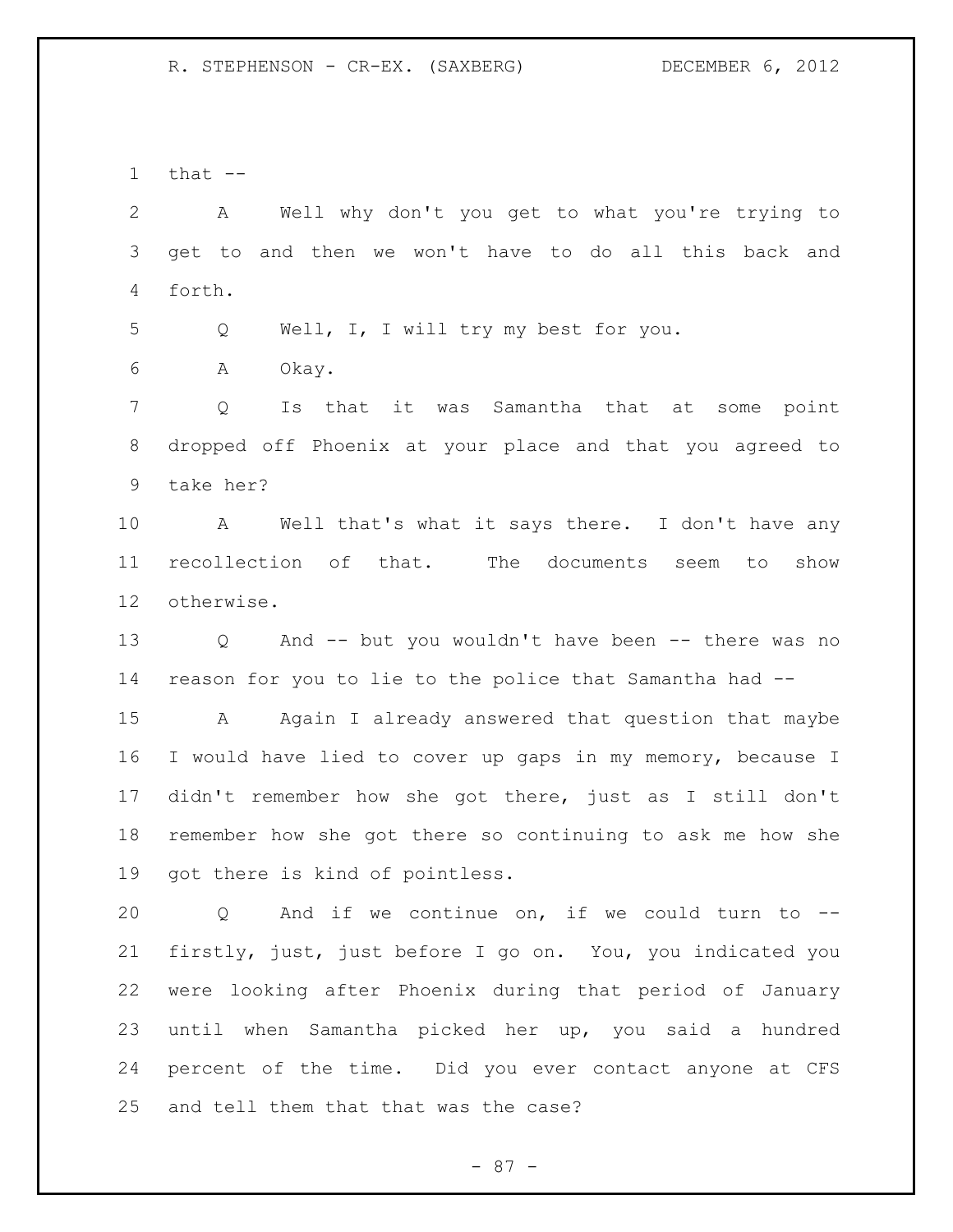A No, I did not. Q And, and that was purposeful, you didn't -- because, because of your, of your distrust for the establishment; fair? A Again there was no particular plan or reasoning behind it. I just didn't contact them. Yeah, I guess you could say that, or I just never thought of it. I didn't 8 know that anyone would help, I didn't -- yeah. Q Well, no -- A I was just busy doing it myself. You know, you just do stuff. Q But you did know that they were prepared to help because in January, the 21st of 2004, you had a meeting with Lisa Mirochnick, and you offered to be a place of safety for Phoenix; correct? A That's what the documentation would seem to say, yes. Q Well, the documentation says that, but I think that was your evidence as well. That you agreed -- A Okay. Q -- to be a place of safety and to not accept any financial supports from CFS, and you'd look after Phoenix? A Yeah, that's right. I said that I'm not interested in the money, that's right. Q Right. And they had offered money and, and you,

- 88 -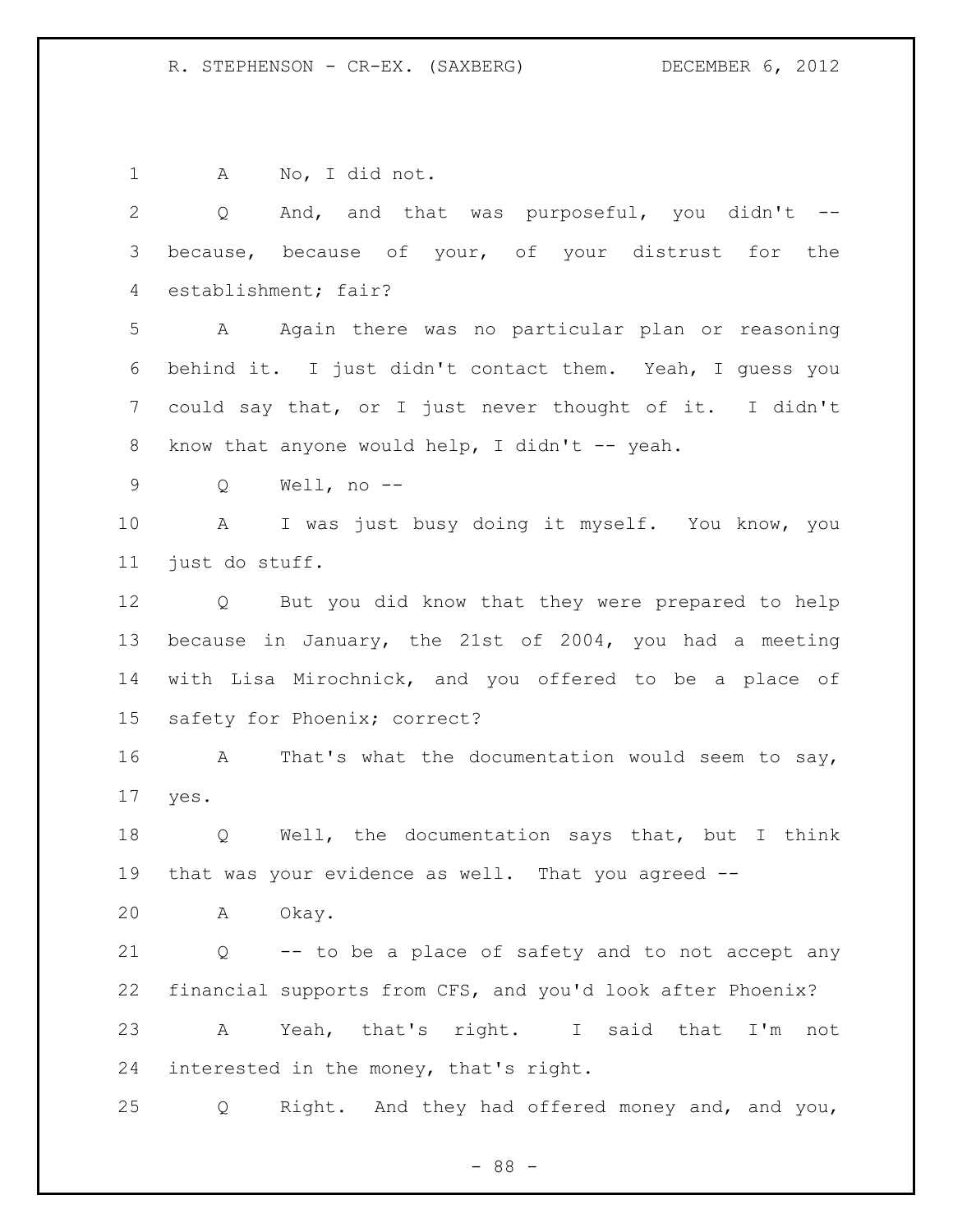you declined it, and said, but you'll look after her for as long as she needs looking after? A That's right. Q And, and I'm not in any -- that was a very good thing and that's what CFS heard from you -- A Okay. Q -- that you were prepared to look after her, and -- but you -- and all I'm saying is you had this meeting with Lisa Mirochnick and you didn't tell her that you were looking after -- or did you tell her that you were looking after her for a hundred percent of the time at that point? A I don't know. Q And -- but one thing for sure you didn't tell her is that Kim Edwards was not part of the picture, and was not looking after Phoenix, you didn't -- 16 A No, I wouldn't have told her that. Q You wouldn't have told her, and you didn't tell her? A That's right. Q And you didn't tell her also that you were -- did you tell her you were working evenings and that there was no one home at night when you went to work? A I don't know. Probably not. Q And you wouldn't have told her that you were having your 11 year old and your 13 year old look after

- 89 -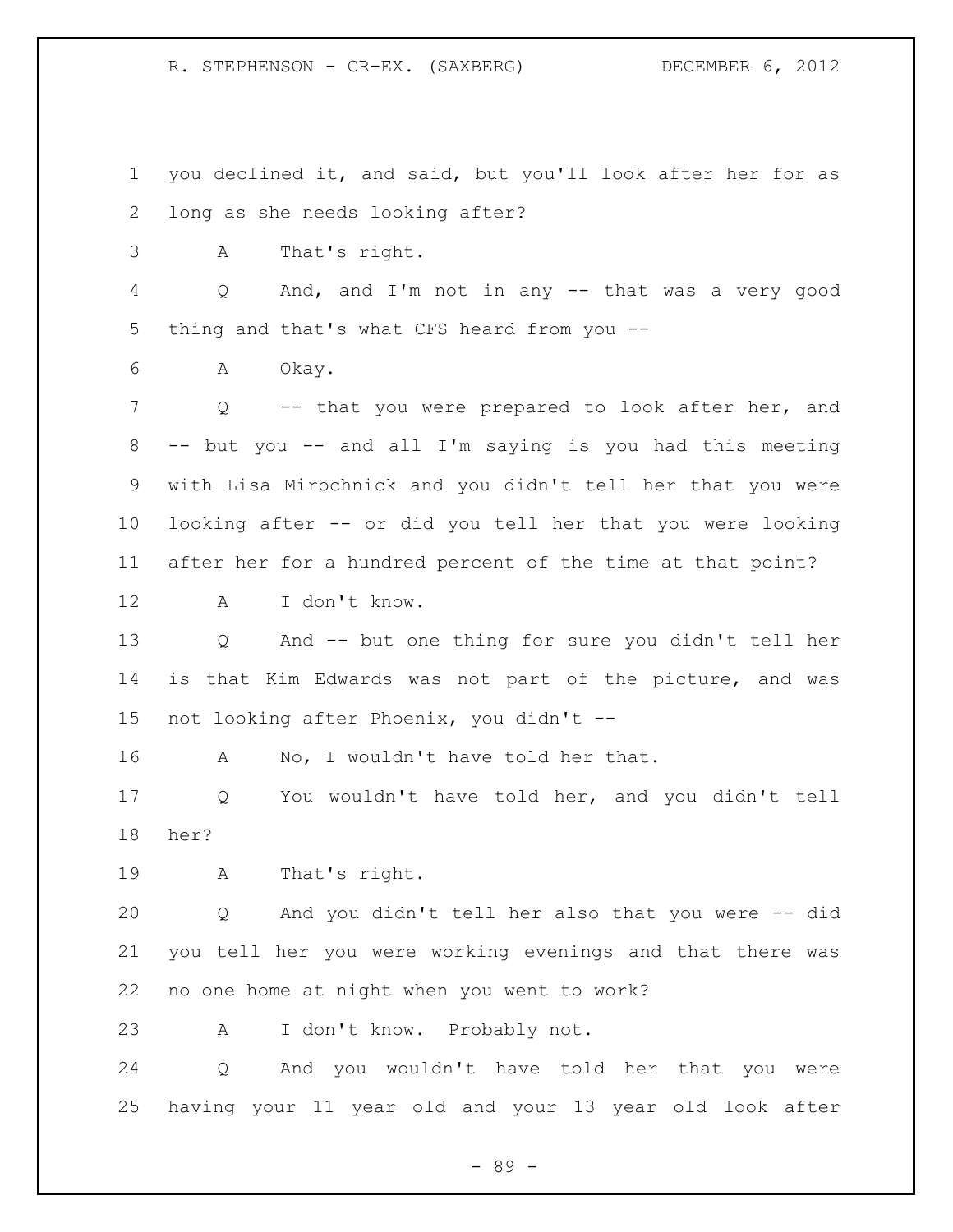Phoenix every night while you were working?

 A Well, they weren't looking -- well, I mean -- I guess if she was awake they would have been looking after her, but, no, I, I obviously wouldn't have because then they wouldn't have placed her there, and then she would have went somewhere else so -- Q Exactly, exactly. 8 A -- so clearly -- I mean obviously not, right? Q Right. I mean you, you told her that, that Kim was still there, and helping -- A That's right. Q -- you told her -- you didn't tell her about your night job and that it was the kids that were at home with Phoenix -- A That's right. Q -- when you were away, you didn't tell her that you'd be sleeping during the day when the kids were at school and when Phoenix was with you? A Well, I, I mostly wasn't sleeping during the day. It's actually -- my, my job would suffer, not Phoenix, I

slept at night.

 Q Okay. But you didn't provide this information, and it's obvious why you didn't because CFS would never have allowed you --

A Correct.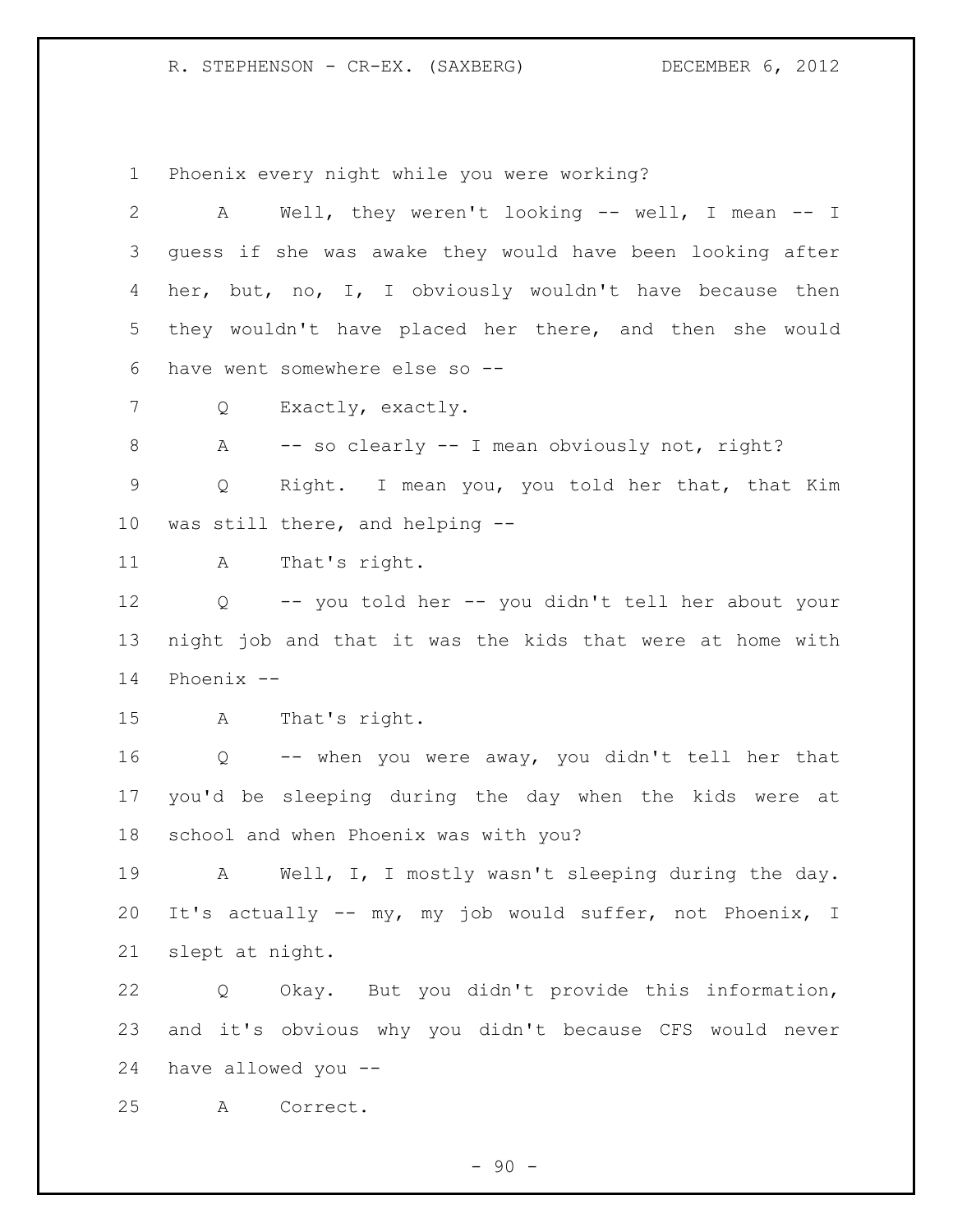1 Q -- and you knew that?

A That's right.

 Q And you agree that would have made a difference in this case, wouldn't it? If CFS had known that they wouldn't have allowed her to be at your place; would they?

A Probably not.

Q And ...

 A I can't really speak to what CFS would or wouldn't do, but I would assume that they would not --

 Q Right. Well you were in fact assuming it at that time, that's why you were being untruthful with them.

 A Correct. I, I will admit to having a fear while I was being untruthful that they might call my job and find 14 out that I did work nights, or, you know, that they might investigate and find out I was lying, and that I wouldn't get to keep her, but clearly they didn't so.

 Q Did, did employment and income assistance know about the status of your relationship with Ms. Edwards?

 A I didn't deal with employment and income assistance. I was employed and so you'd have to ask employment and income assistance or Kim Edwards that.

 Q But the welfare cheques were arriving at 1331? A I couldn't tell you. There was definitely mail coming for Kim Edwards.

Q For her, and you'd give it to her?

- 91 -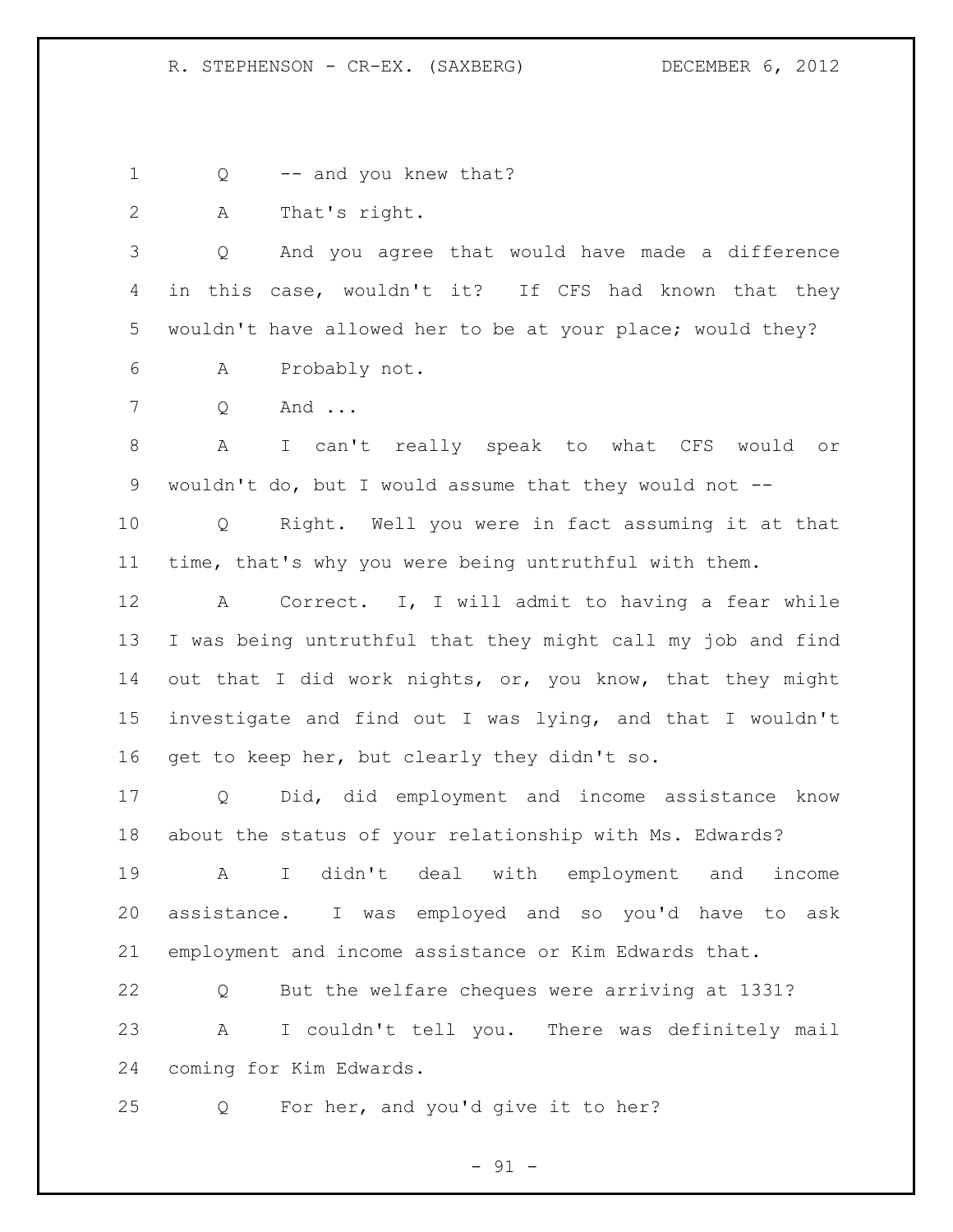A Yeah, it's her mail, right.

 Q And, and -- but your understanding was she was on social assistance during that period of time; correct? A Yes, that's my understanding. Q Was she ever on social assistance during a period of time when you were working? A I think we just said that. Q Right. And that was another distrust the establishment thing where you, you didn't trust employment and income assistance, and wouldn't be truthful with them; correct? A I never had any opportunity to be truthful or dishonest with them. I already said I didn't have any dealings with them. Q But, but do you know whether or not Kim Edwards was being untruthful? A Well it's my understanding she's going to testify, you can ask her if she was being untruthful. Q Right. But while I've got you on the stand I'm asking if you knew about it? A Yes, I knew about it. Q You knew about her being untruthful to income and employment service? A Yes. Q Yes. And in your statement to the police one

- 92 -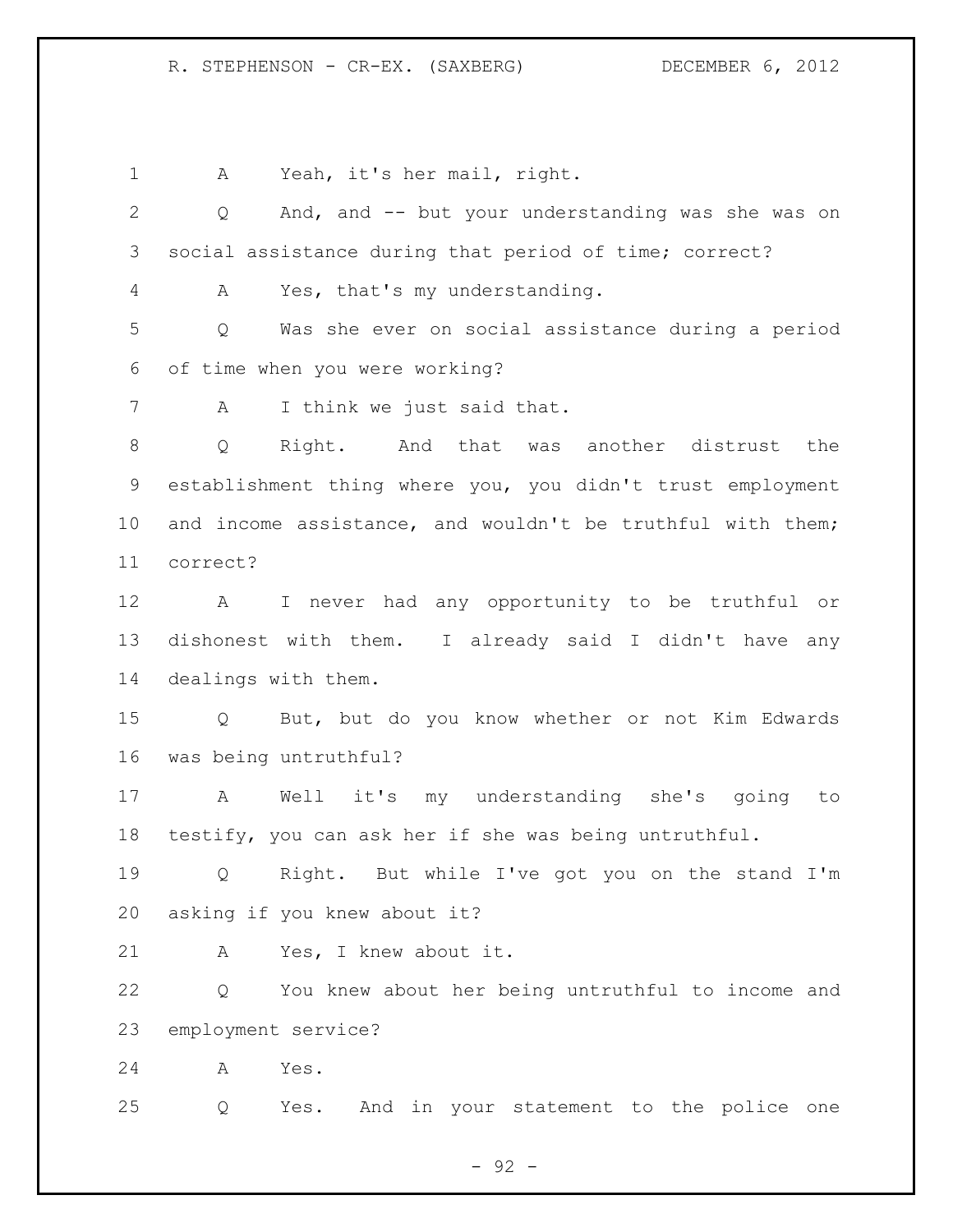thing you, you said at page 5674, the very top of the page there's a quote that says: "I guess that's all I'm trying to say is that from what I understand, Sam was a very irresponsible parent and that's 8 Why, I guess. Well not that Steve was any better, I suppose. That's why their daughter was here all 11 the time, right?" Do you see that? A I do see that. Q And, and that's, that's an accurate statement, 16 you weren't lying about that one; right, that that was your view? 18 A Yes, that was my view. Q If they were better parents Phoenix wouldn't have been staying with you all that time, that's fair? A Yes, that seems fair. Q And if CFS knew that they would have reached the same conclusion about Steve and Samantha; wouldn't they? The same, the same conclusion you came to that they were bad parents?

 $-93 -$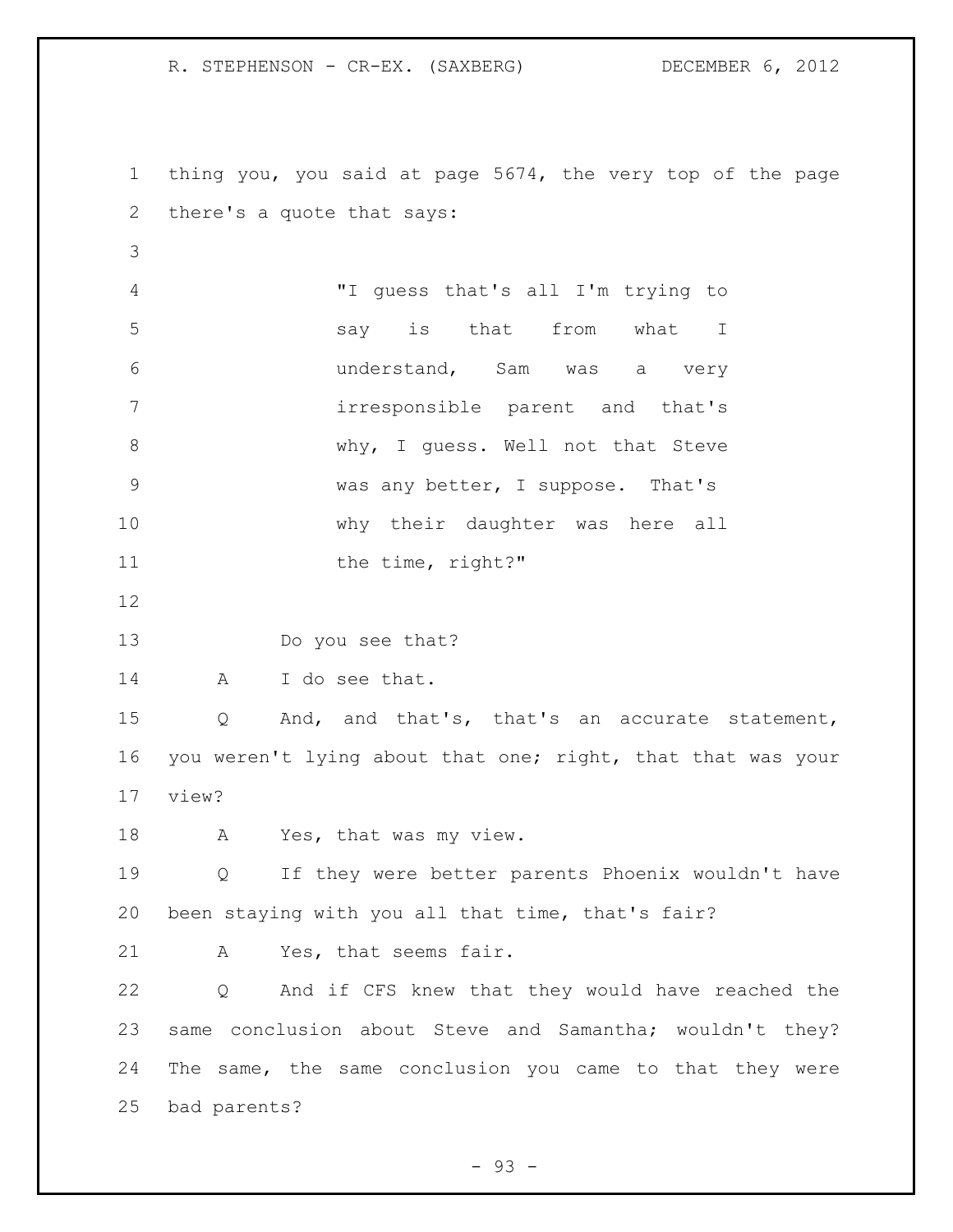A Quite possibly. Again I can't really speak to what CFS would or wouldn't say or do, or think. Q Now, later on on the page here you're indicating some examples of the negative parenting that you were aware of about Samantha, and you indicate -- it's the paragraph that begins with "Well I've heard --." A Um-hum. I see that. 8 O Do you want to take a second to read that over? A No, that's all right. Go ahead. What would you like to know. Q Well it says that: "People that like hung out there or partied over there with them 15 and stuff like that, that like Sam would send Phoenix and lock her in a room or she'd slap her if she was talking when she shouldn't be. Or she'd not feed her. 'Oh, are you gonna give her a bottle? Oh no, she doesn't need one. Let her cry.' And I can't say if any of 23 that's ... Like I never saw any of that myself but that's just stuff 25 that I've heard."

- 94 -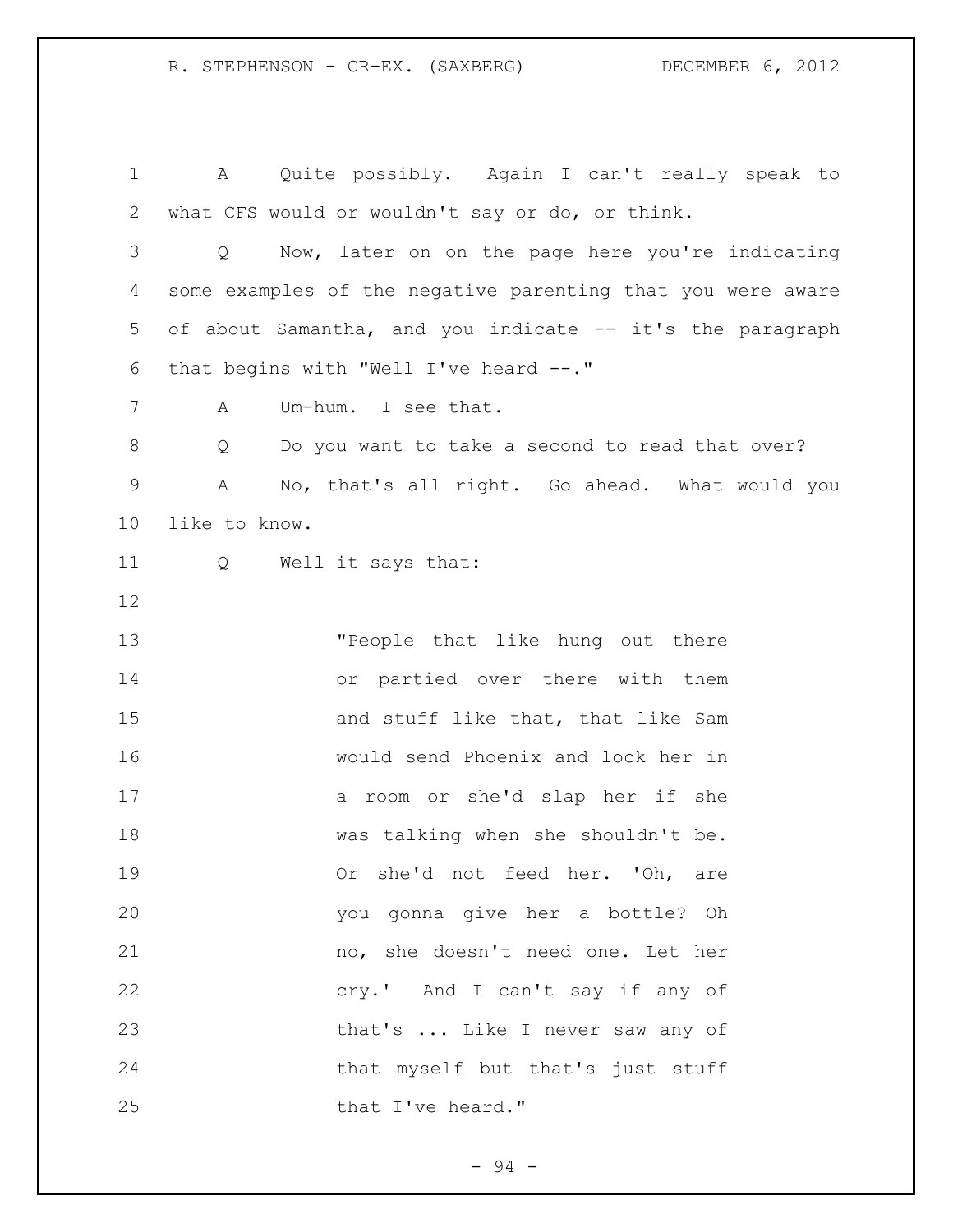It's true that you heard that stuff about Samantha's parenting of Phoenix? A That is correct. Q And it's true that you didn't convey that to Winnipeg CFS? A I heard that stuff after Phoenix had been gone. Q Okay. After she had -- after Samantha had picked her up from your home? A Correct. 10 Q But before Phoenix was murdered? A I don't know. Q You don't know precisely when you heard it, it was just after -- A Yeah, exactly. Q -- Phoenix was gone from your care? A That's right. Q Because it wasn't in the immediate period where you had -- where Phoenix had left your place because at that point in time isn't it fair to say you had the feeling that Samantha was cleaning herself up, and that's, that's what you say to the police here, that you had -- A Yeah. Q -- info that Samantha -- A That's right. That's fair to say. Q Yeah, and, and if we look down or if we look to

- 95 -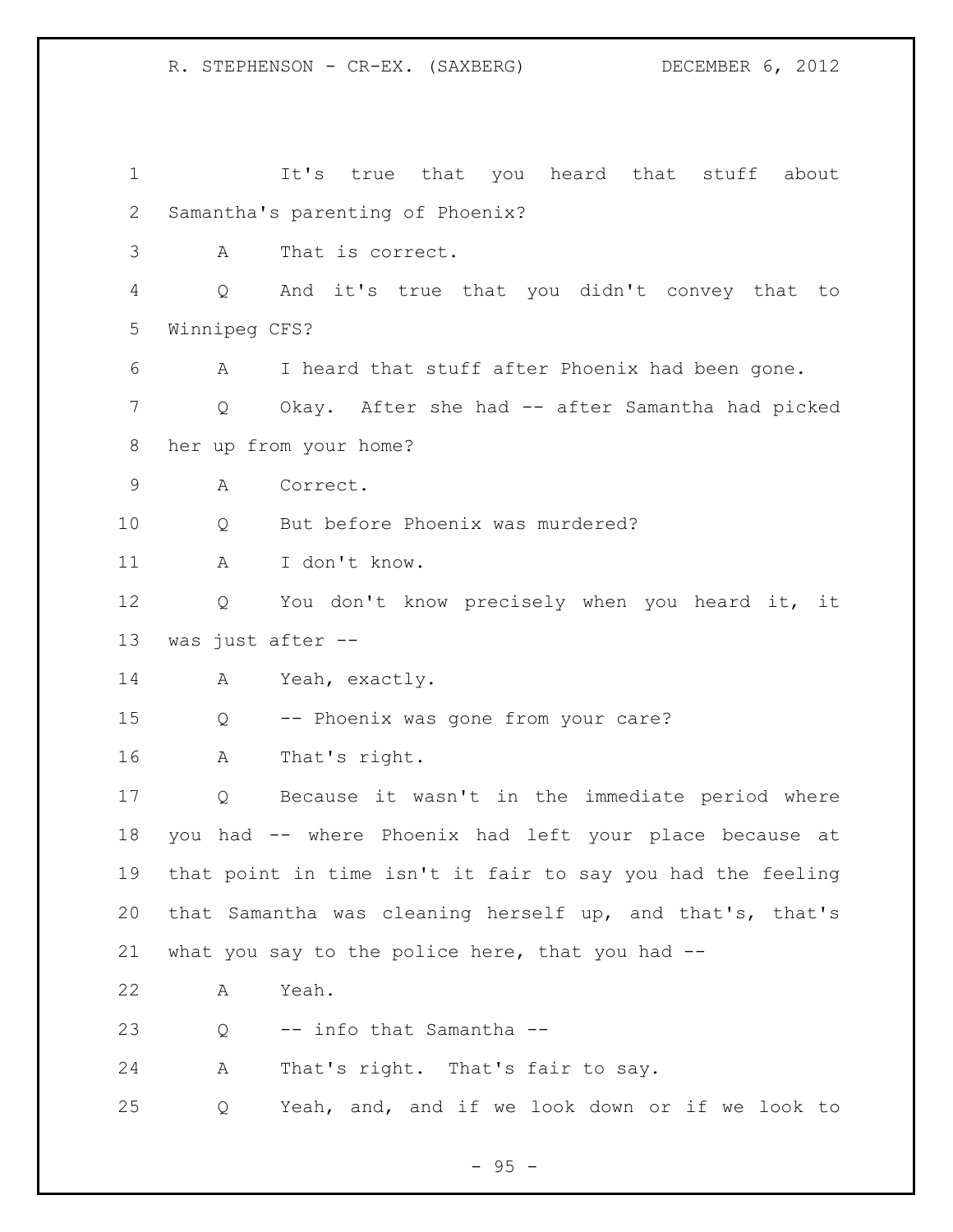page 5673, in the middle of the paragraph in the middle of the page, in the paragraph that begins with "Well just that", it's page 5673. In the middle of that paragraph you say to the police: "Like Sam was horrible to her from what I understand. But then she apparently stopped drinking and was cleaning up her act and I 10 don't know, I was really ..." 12 And then you, you break down, you're crying, and you say: **"**I feel so bad if anything happened to her. I never should 17 have given her to Sam." Do you see that? A Yeah, I see it. Q And that -- because when you're being interviewed by the police in March here of 2006 this was an investigation of a missing child; correct? A Correct. Q You didn't know what the outcome was going to be?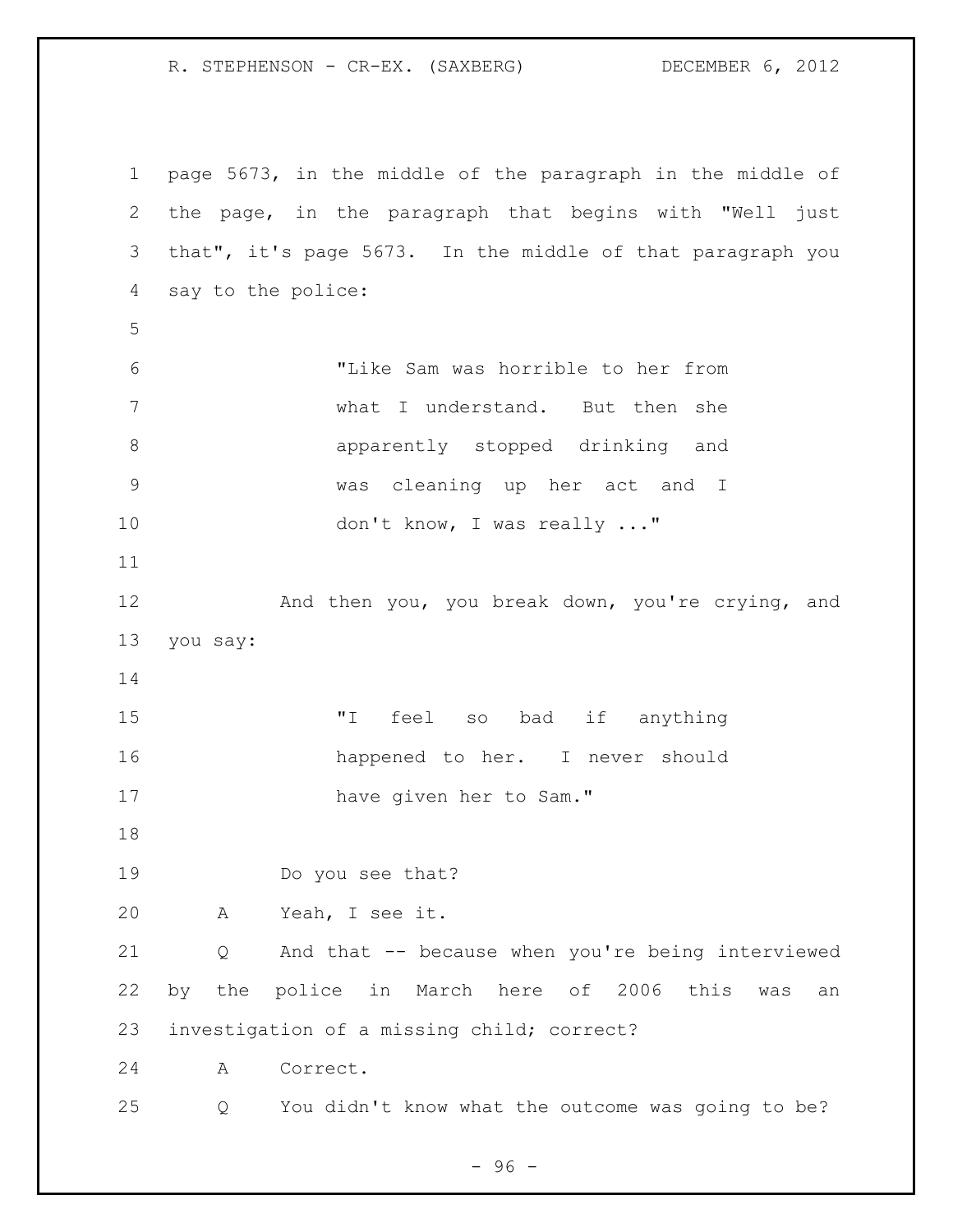A Well, they were asking me questions like, does she have all her fingers and stuff, so, you know, I was kind of shook up, yeah.

 Q But the information in that paragraph is accurate? That that was your belief that she had cleaned herself up at that point in time?

 A Yes, at that point in time I had heard that she had a boyfriend that was a trucker, and that the three of them were trucking all around the place, and just living a good life, that's what I heard.

 Q Do you remember who you heard that from; was it from Samantha when she talked to you when she picked up Phoenix?

 A No. It was just something I had heard, I don't know, from people, yeah. Like I said we sort of knew people in the same circles so.

 Q And I understand that Samantha was working at Club Regent during that period; was that something you were aware of in terms of her rehabilitating herself?

A No, I had no idea.

 Q Were you aware as to whether she had a job during that period when you believed she was cleaning herself up? A I don't recall.

 Q But it's, it's fair to say one of the reasons -- you were hesitant to let Phoenix go with Samantha, that was

- 97 -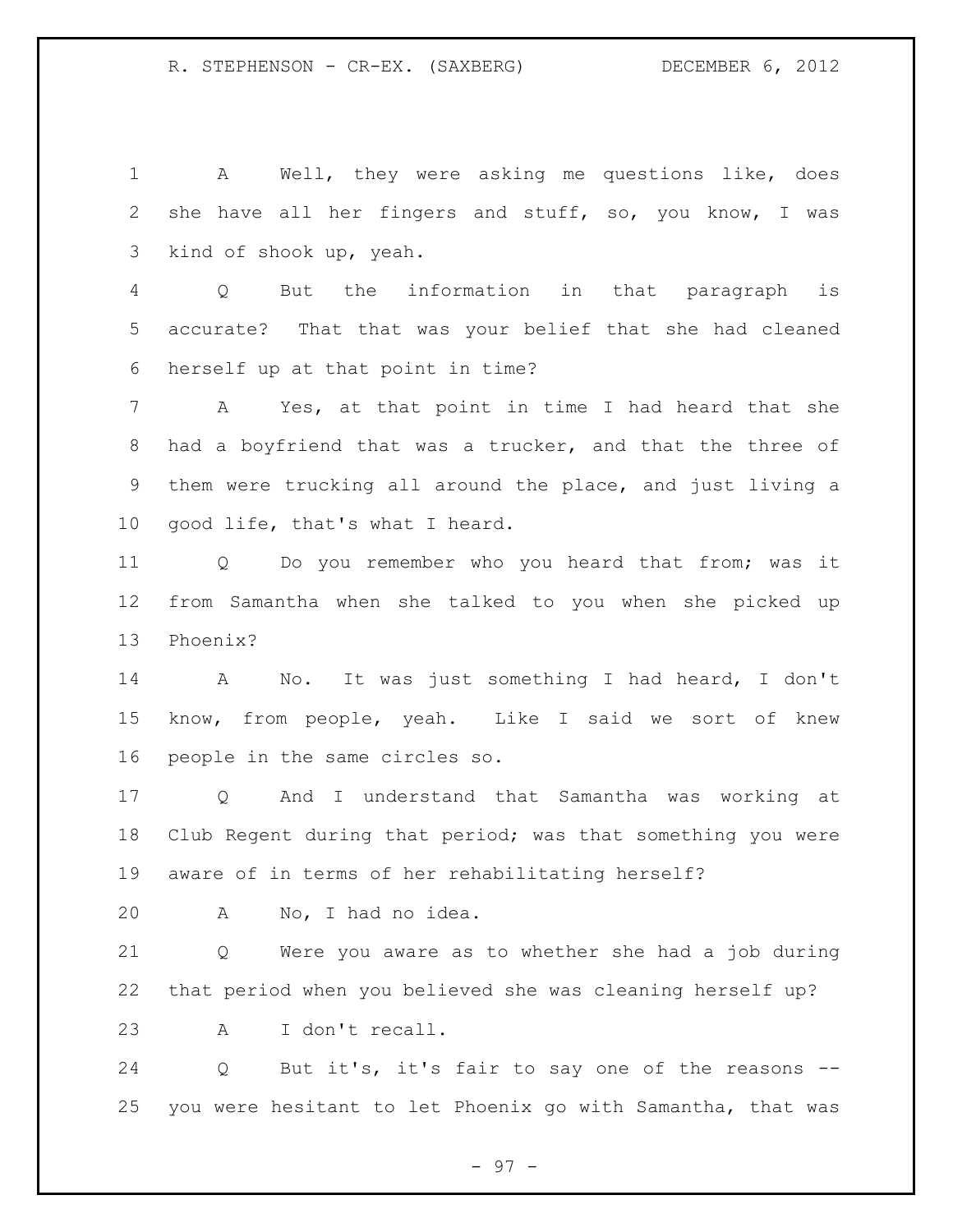your testimony, correct?

A Correct.

 Q But one of the things that -- at that time was that you did believe she had cleaned herself up somewhat, is that true?

 A No, I was unaware of the extent to which she needed cleaning up. I had no, I had no idea if anything was different, or any thought that anything was different with her. I simply thought that things weren't that bad, and that she'd bring her back in two days when she got bored with her. That's why I gave her to her. If I had had any idea of what was going on I wouldn't have given her to her, or if I had any idea that she wasn't going to bring her back in two days I also wouldn't have given her to her.

 Q You never would have let Phoenix go if you had known she wasn't coming back in two days; that's what you're saying?

 A Yeah, that's what I'm saying, or one day, or four days, I'm just using a generalized number. The point I'm trying to make is that I assumed that Sam and her grandmother would take her and then bring her back.

 Q And you knew that if you conveyed information to Winnipeg CFS that they'd act on it with respect to Phoenix; right, and you knew that they would act on it?

A I'm not sure what you mean by that.

- 98 -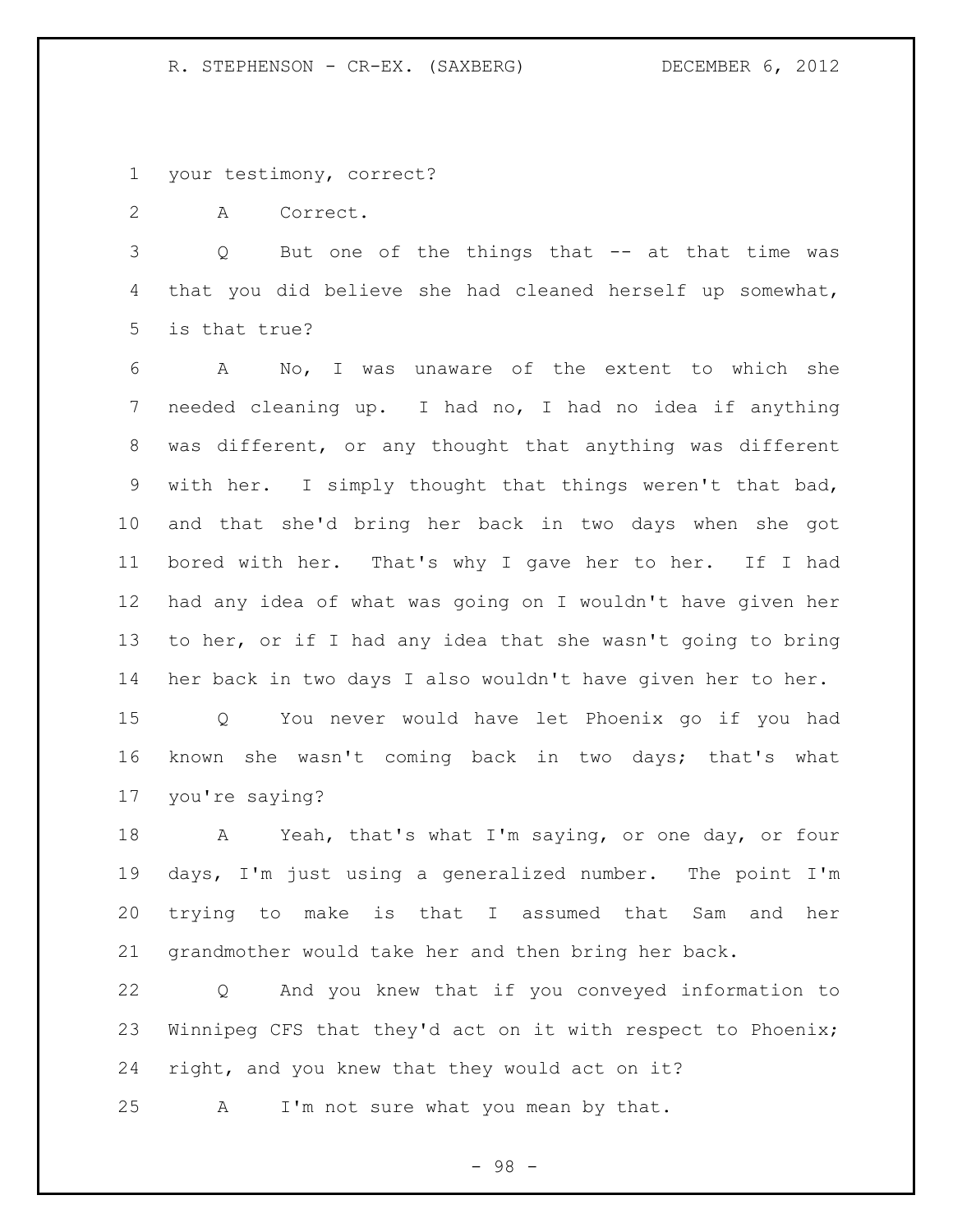Q Well, you didn't tell Winnipeg CFS that Samantha had come to take Phoenix?

A No.

 Q And you hadn't told them about all the other information we went over about the circumstances in which Phoenix was living at the time with you before Sam picked her up, you didn't tell them that?

A No.

 Q No. And in terms of what you had heard about Samantha and her treatment of Phoenix you hadn't conveyed any of that information to Winnipeg CFS?

A No.

 Q Another point is -- if you could turn to page 5674, unless we're already there, and scroll to the bottom of the page. Yes. In the bottom paragraph you're mentioning that whenever Phoenix would leave your care and go elsewhere, you don't specifically state where, that she would come back often with lice.

A Yes.

Q And, and that's something that was true?

A Yes.

 Q And also what's true is that you said this had to have happened on at least 10 occasions?

 A I'm not sure if I said that it had happened on 10 occasions, but it certainly happened very frequently. She

- 99 -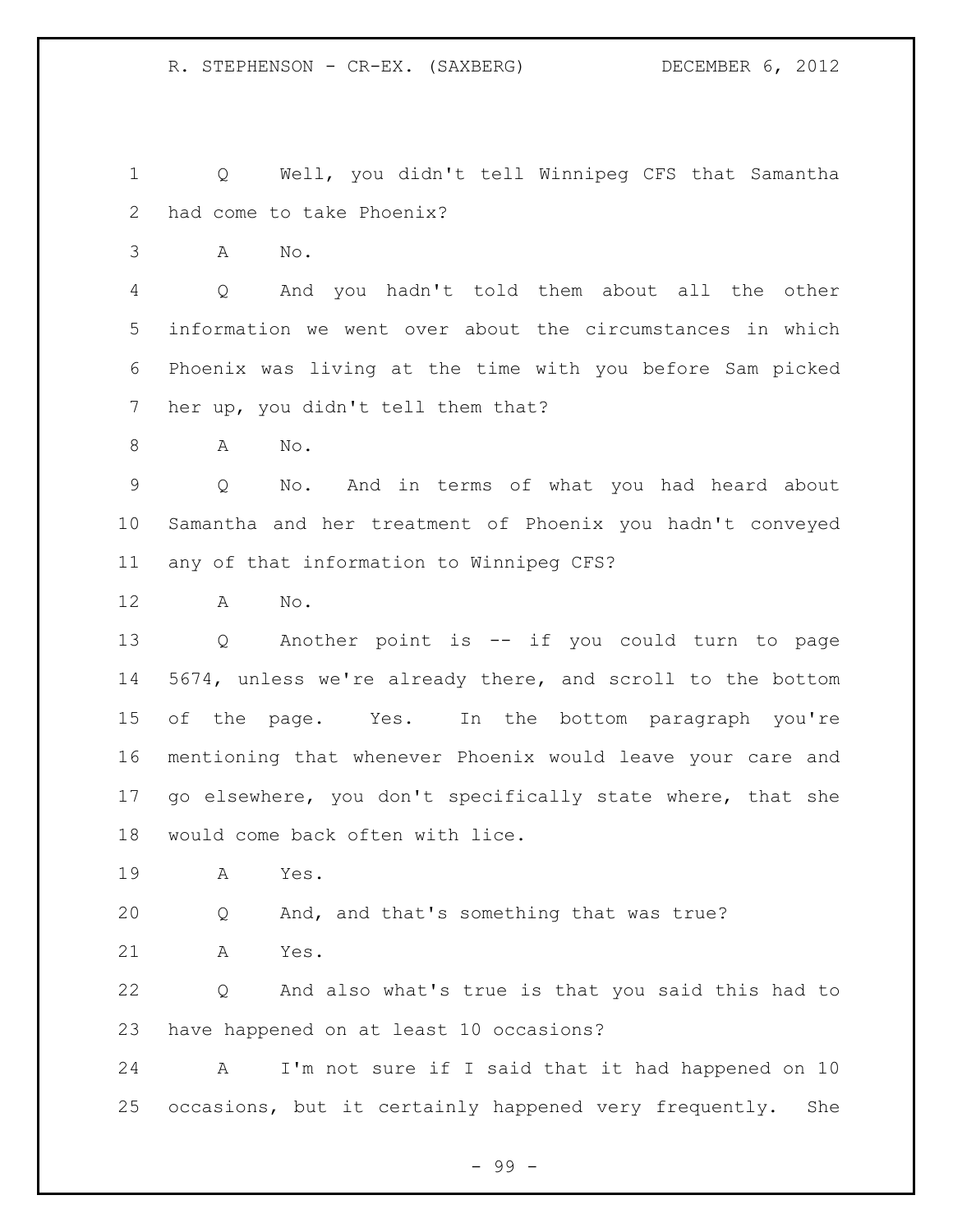spent a lot of time with butter in her hair. Q Butter in her hair? A Yeah. Q And if you -- A That's how to kill them. Q -- if we could turn to 5675, and near the bottom of the page, I think you, you go through that, and you say in the paragraph that begins "Well she came back with lice." You say: "Well she came back with lice, ahm, ah, I wouldn't be 13 exaggerating if I said 10 times." A Okay. Q Does that sound right? A Well clearly it's written down there so that must have been what I had said at the time. My recollection now is that maybe I was exaggerating at 10 times, but maybe I'm not. Q You don't -- A I know several times, lots and lots of times. Q And, and one thing is that Phoenix would come back into your care with her head shaved? A Yeah, she did once obviously.

 $- 100 -$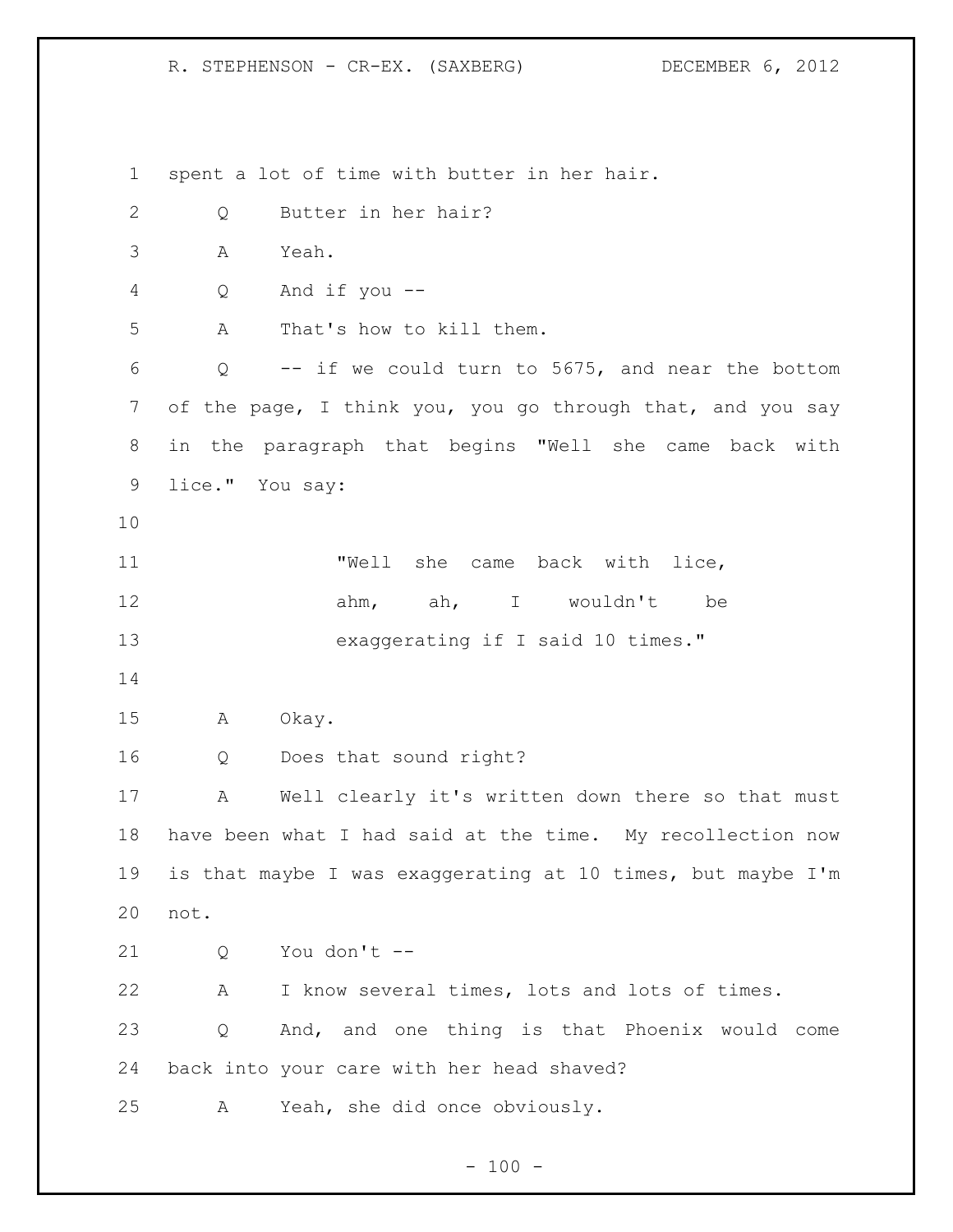| 1            | At least once?<br>Q                                         |
|--------------|-------------------------------------------------------------|
| $\mathbf{2}$ | A<br>Well I mean how many times can you shave your          |
| 3            | head; right. When she shaved it she was bald.               |
| 4            | And that was -- it was your understanding that<br>Q         |
| 5            | that was because of the lice?                               |
| 6            | Like I don't know if<br>Yeah.<br>it<br>A<br>was<br>my       |
| 7            | understanding or my assumption, but, yes.                   |
| 8            | Now, at the point in time where Samantha comes<br>Q         |
| 9            | and picks up Phoenix in 2004 you've just indicated that you |
| 10           | thought that it was going to be a temporary thing; correct? |
| 11           | Correct.<br>A                                               |
| 12           | And one of the reasons why you thought that was<br>Q        |
| 13           | because that had happened previously wherein Phoenix was in |
| 14           | your care, and Samantha had come and picked up Phoenix, and |
| 15           | you'd allowed that, and Samantha had returned Phoenix;      |
| 16           | correct?                                                    |
| 17           | I don't specifically recall that, but assumedly,<br>A       |
| 18           | yes, it seems to make sense.                                |
| 19           | That's why you would have assumed she was going<br>Q        |
| 20           | to bring her back because I think some of your comments --  |
| 21           | Α<br>Correct.                                               |
| 22           | -- again that's what always happened in the past,<br>Q      |
| 23           | she brought her back?                                       |
| 24           | Correct.<br>Α                                               |
| 25           | $So$ --<br>Q                                                |

- 101 -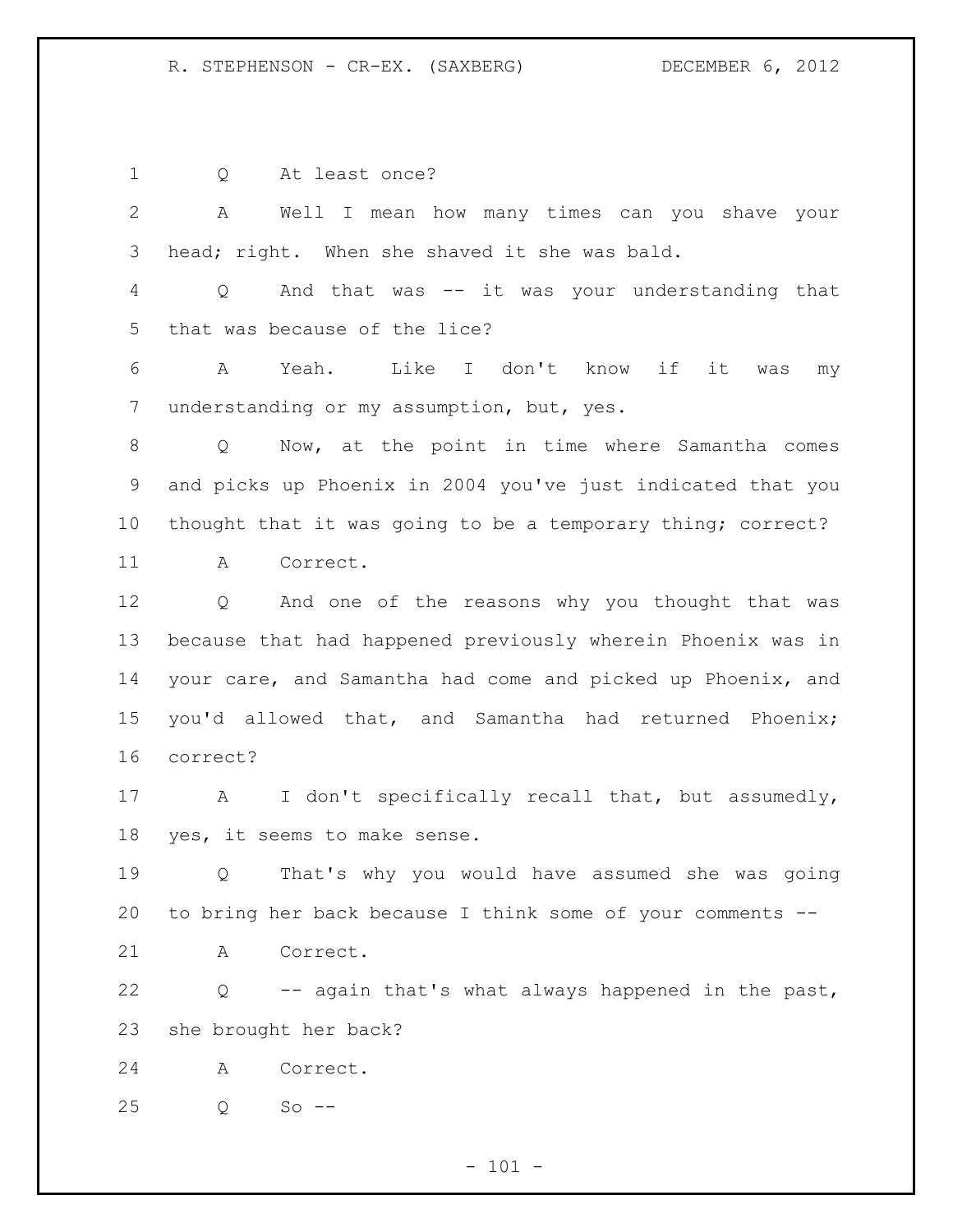A Those were some of my comments.

 Q -- on those other occasions you were allowing Samantha to see Phoenix, and of course you hadn't conveyed any of that information to Winnipeg CFS; correct? A Correct. Q And, and that's because you knew that Winnipeg CFS had a concern about Samantha? A No, that's because I didn't care to convey anything to Winnipeg CFS. If Samantha had done something super awesome for Phoenix I wouldn't have conveyed that either, I had no interest in Winnipeg CFS. My interest was in Phoenix. Q You weren't going to tell CFS good news, you weren't going to tell them bad news, you weren't going to tell them anything, and you didn't want to deal with them; correct? 17 A That seems -- yeah, that, that sounds accurate. Q And do you agree that in hindsight, because we all have hindsight here today -- A Correct. Q -- knowing what happened, that that prevented CFS from taking steps; would you not agree with that? A I'm not sure if I agree with that part or not. I think that it probably did hinder the flow of information. I think that -- like I said a little, a little bit of

 $- 102 -$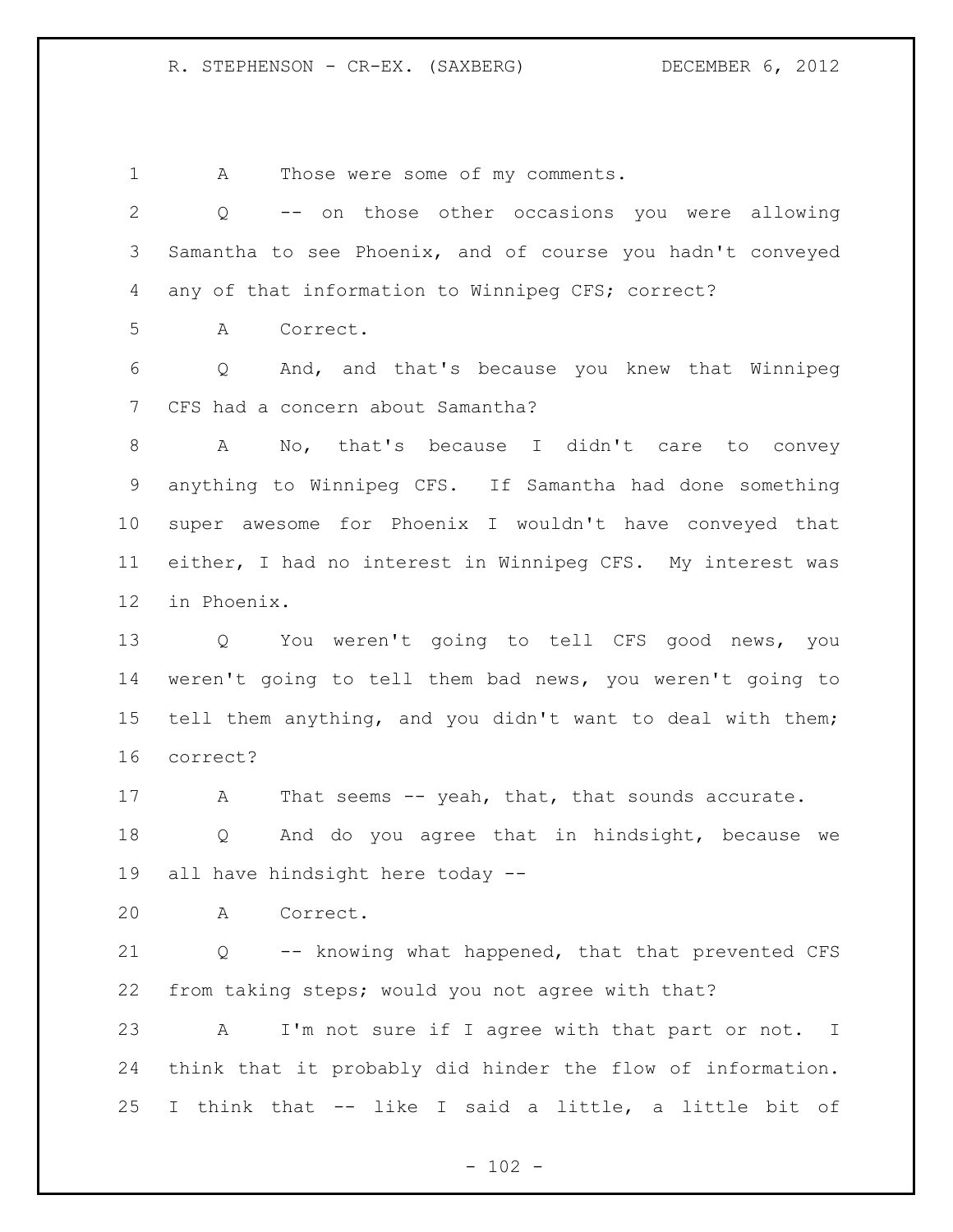interest from anyone would have uncovered most of this stuff anyways.

THE COMMISSIONER: A little bit of what?

 THE WITNESS: A little bit of interest, like there's people that are supposed to be responsible for her safety. For instance -- I don't know, we keep going back to this January, 2004 thing. Somebody left her there with me or signed something with me, or something, but I never 9 heard anything from them again, so -- yeah, I, I will admit that I was not conveying information to Child and Family Services, if that's what you're asking me, and that if I had conveyed that information they may or may not have acted in some different, or exact same way, but I will also stipulate that they could have found out most of this information if they had simply taken an interest.

## BY MR. SAXBERG:

 Q Right. You're, you're saying that in your view the agency was wrong because it didn't find it out, notwithstanding that you were hiding it and lying to them, that's what you're saying?

 A Yeah, kind of, yeah. Although I'm not blaming the agency if that's what it's coming across as. I'm not trying to say that it's their fault that any of this happened.

 $- 103 -$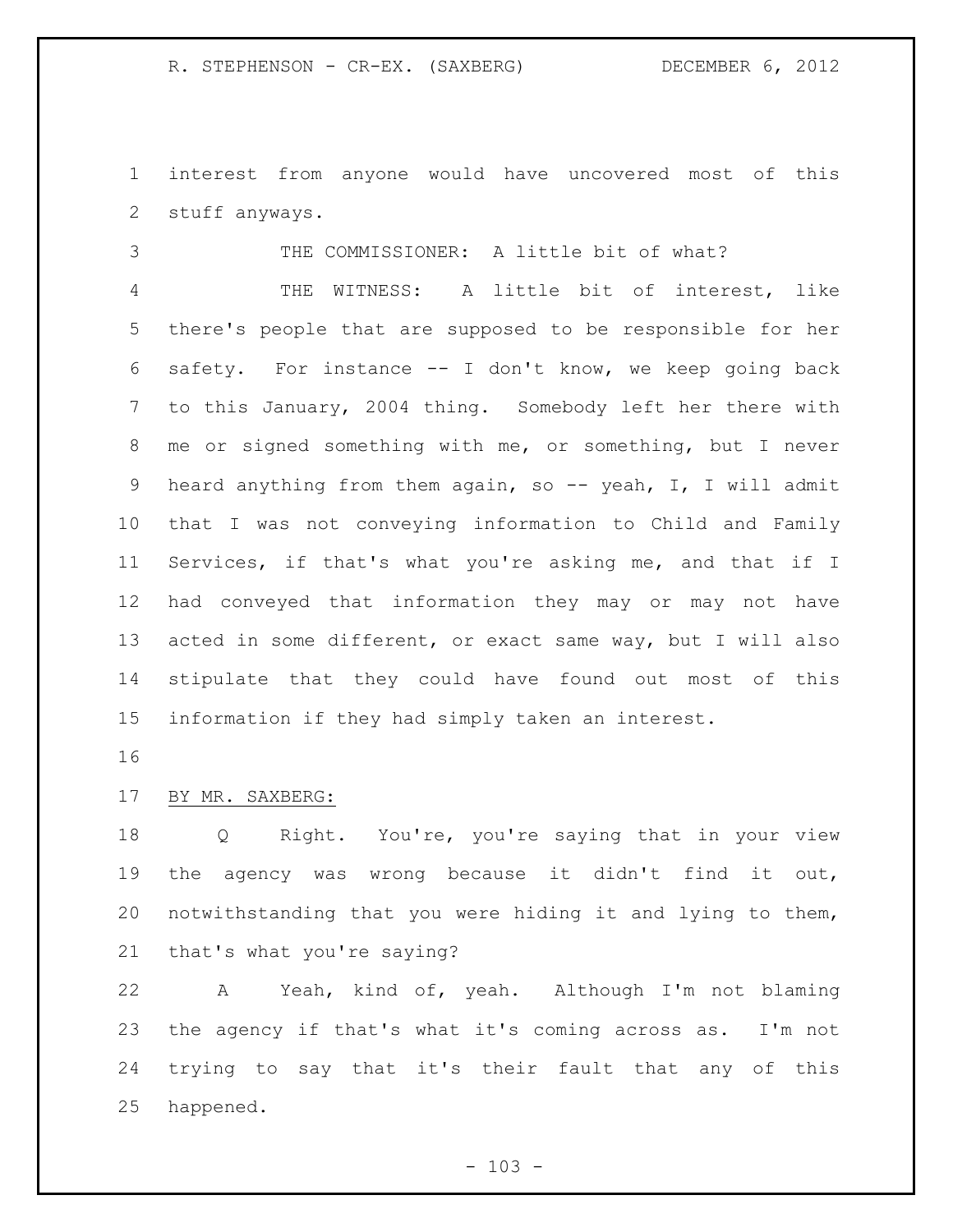1 Q Okay. And I, I understand that you -- you know, from reading your witness statement to the police that you were taking, you were taking it on yourself, were you not? You were taking --

A Correct.

 Q -- you were taking the burden on yourself for this?

 A I don't know if "burden" is the correct word, but, yeah, sure.

 Q You, you had some -- you regretted the choice that you made in allowing Phoenix to go with Samantha, and, and then knowing what happened you felt very -- grief over that, and guilt?

14 Absolutely.

Q Absolutely.

A Yeah.

Q And that's, and --

18 A Went through a period of guilt, yeah.

 Q And, and that's because -- it's not just that you thought Phoenix was coming back in two days, you really didn't at all foresee any possibility that Samantha was going to do what she did to Phoenix, nobody did; right?

A Obviously not.

 Q I mean we all know it now, and we're looking back on what happened, but at the time you had not even a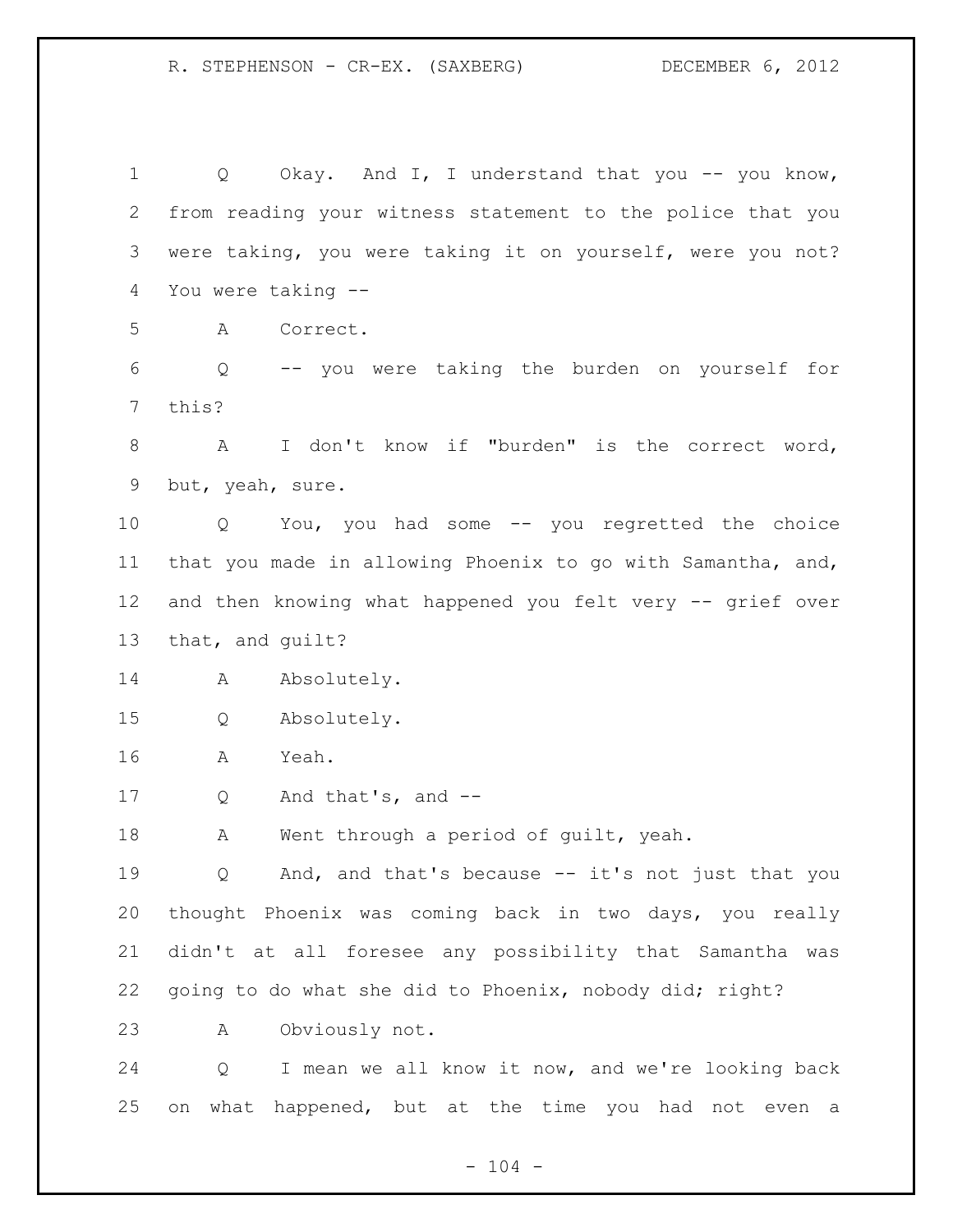scintilla of concern that this child was going to be 2 murdered by Samantha; did you? A Absolutely not, and I'm sure that none of your agencies or agents did either. Q If you did have that concern you would have called the police; correct? A Correct. Q And you didn't call the police about this at all? A No. Q And you didn't call CFS? A No. Q If we could turn to commission disclosure 2071, 13 and page 43571, and if we could go to -- scroll down. This is an e-mail from -- sorry, if we could go to the next page, if you can keep scrolling down. Sorry, it's this that I wanted to look at. It's an e-mail from Mario Rojas, who's testified here previously, to you and in the e-mail he's talking about meeting with the above referenced care provider, and, and the reference is to Kimberly Stephenson, and you -- I think you testified you don't remember meeting Mario; correct? A Yeah, that's correct, I -- Q But -- A -- don't remember meeting Mario. Q -- but you don't -- you're not saying it didn't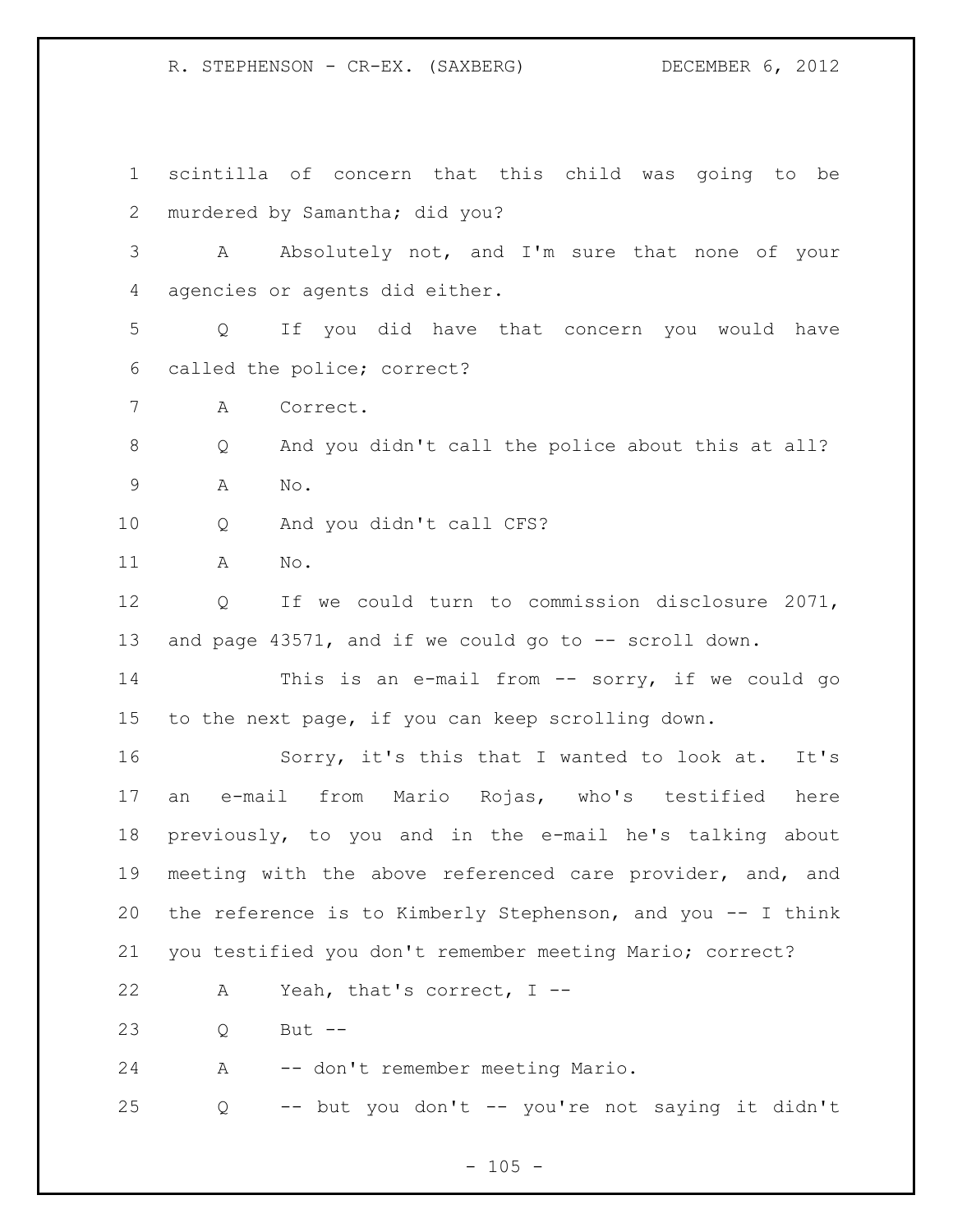happen, you're just saying you don't have a recollection of it; is that fair?

A Yeah, that's fair, yeah.

 Q And in this e-mail it's indicating that he has offered the possibility of daycare for Phoenix, and, and other supports that CFS would be prepared to, to offer to you; do you see that?

8 It's the fourth paragraph, the third issue. A I do see that.

Q Do you see that?

A Yeah.

 Q And I think your evidence was it didn't matter what CFS was going to offer, you didn't want anything to do with it because you didn't want to be involved with CFS, you just wanted to look after Phoenix; is that fair?

A Correct.

 Q So -- and it's not the case that CFS wasn't offering to you services to help you, it's that you didn't want them?

 A Well I think it's fair to say that had they been offered I -- at, at this time anyways, it seems to be dated in September of 2003, I probably wouldn't have been interested. I am also fairly sure that no services were ever offered to me. Clearly it says they were in touch with Kim, and since Kim wasn't living in the home, which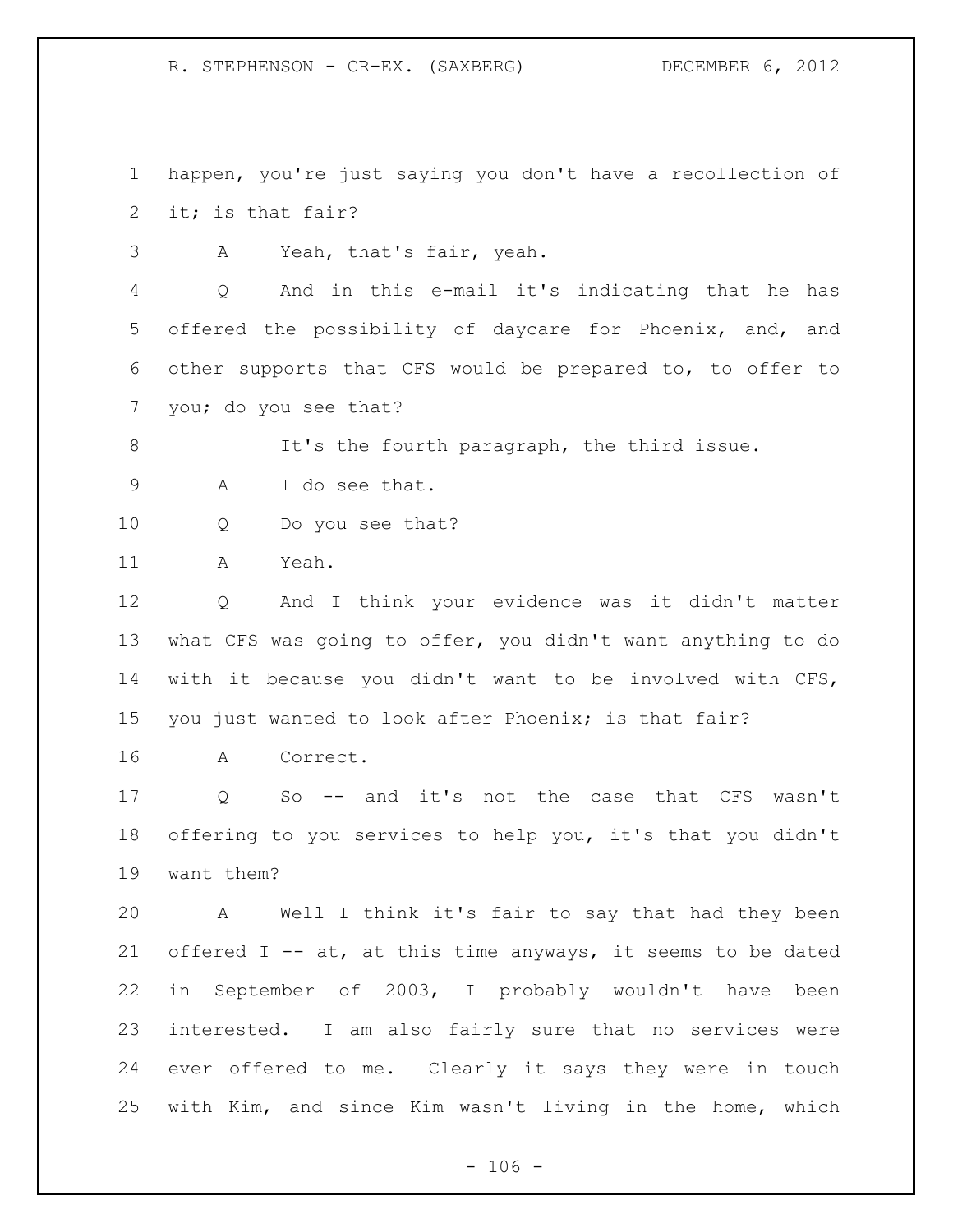they didn't know, then really that was of no use to me. Q Right. A But I would have rejected them anyways at this point in time. Q Right, and so there's no point in debating the other part. A Right. 8 Q You would have rejected them, that's, that -- A Well, there was a bit of a point, I think, because the point you're trying to make kind of -- 11 Q Is that they were offered --12 A -- warbles on that, but -- Q Once -- A -- they, they weren't offered to me so they were offered to someone who wasn't giving any care to Phoenix at all, so that's kind of useless. Q And, and you're saying Kim -- A Correct? Q -- Kim Edwards wouldn't have told you about the offer? A I guess not because I don't know anything about the offer so. Q Okay. But -- A Or at least -- maybe I just don't recall it, that's fair, maybe I just don't recall her telling me that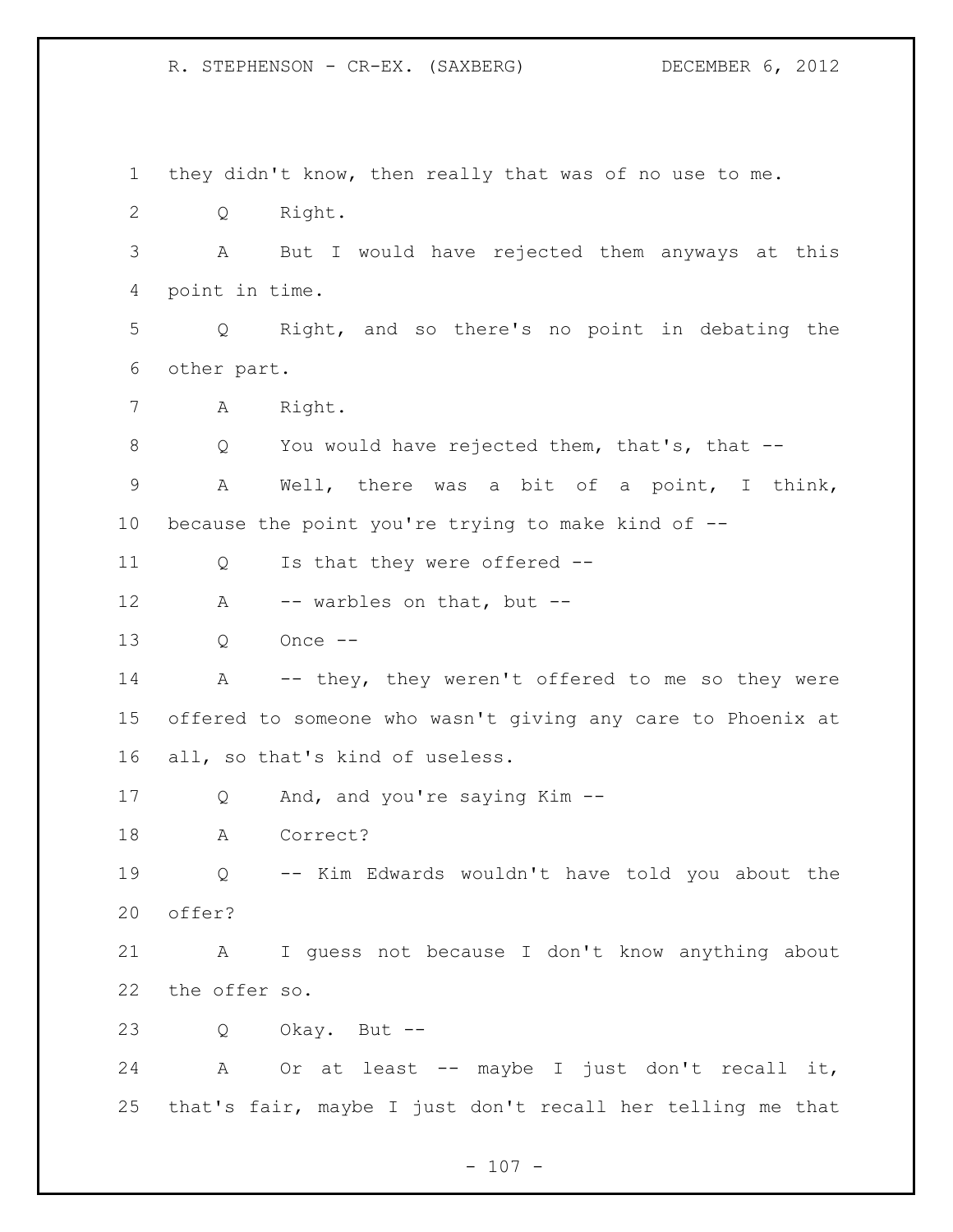they told her that they would be willing to offer these services to her for Phoenix.

Q Okay. And that's fair.

A Correct.

 Q And earlier we, we were talking about January 21, 2004, and your meeting with Lisa Mirochnick and she'd 7 offered financial help and you'd rejected that; right?

A That's right.

 Q And -- but what you were saying to Mr. Olson was when -- near the -- in that March period -- in that February/March period when you were working nights, and you weren't sleeping during the day, at that point in time you, you would have loved to have had some assistance, that's what you were saying; is that what you're saying?

A Yeah.

 Q Even if it came from CFS, whom you didn't trust, correct, is that what you're saying?

A Yeah, I think so.

 Q But how is CFS going to know that if you weren't telling them anything and when you were telling them things you were lying?

 A That's a very valid point. Had they have asked me I probably at that point would have been honest at least about my need for help. I mean I'd give you that I lied to them, there's no question about that, but -- and I don't

 $- 108 -$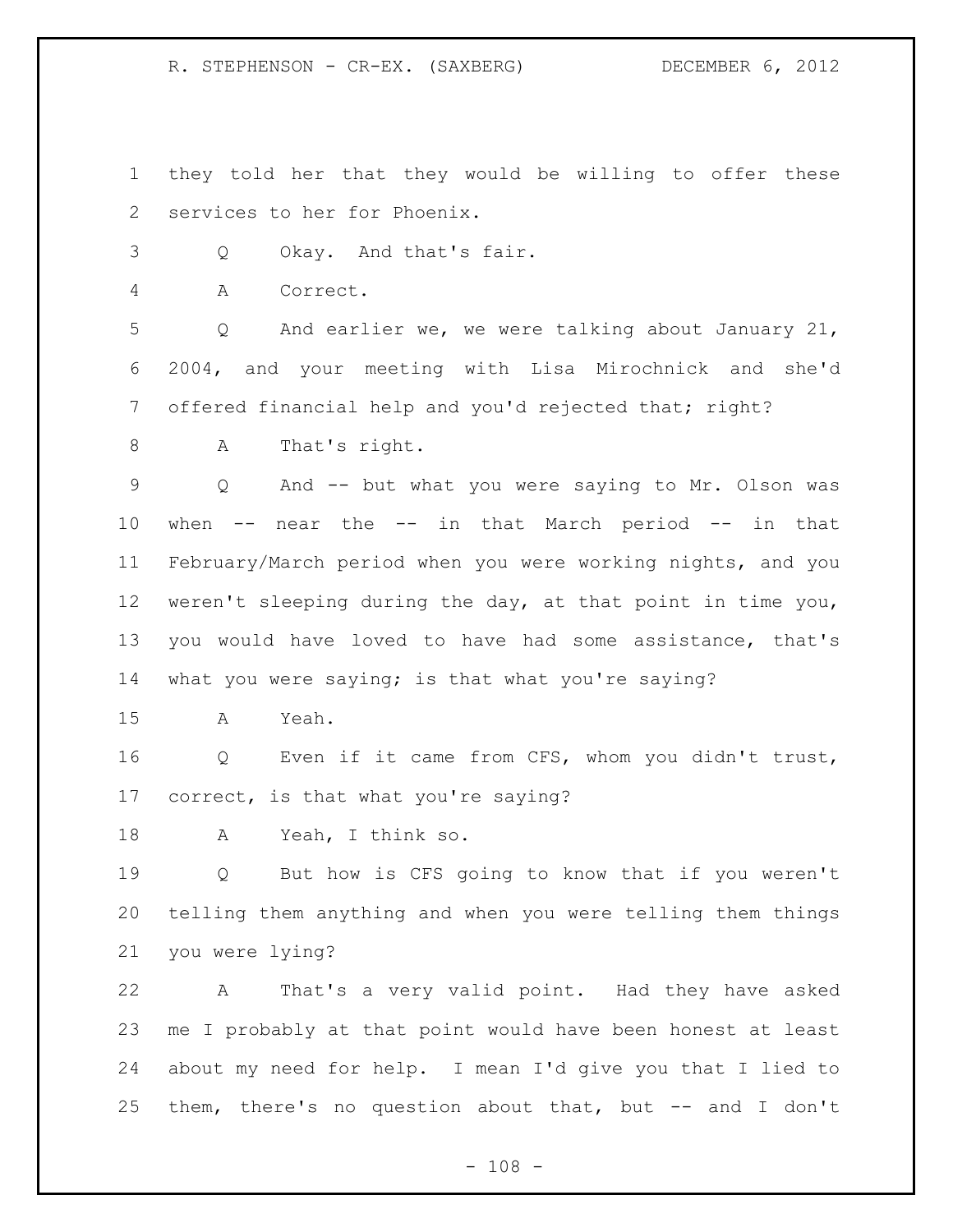R. STEPHENSON - CR-EX. (SAXBERG) DECEMBER 6, 2012

 expect that you'll give me anything, but certainly we can all agree, if not you, everyone else, that they made no effort to follow up, so I was a liar and they were incompetent, and 15,000 other circumstances all came together and now Phoenix is dead.

 Q And, and turning the tables a bit though, if you don't mind, in terms of your conduct, and I, I think you have been very candid with us here today, and these are -- there's been some tough questions, but in terms of what you did, your treatment of Phoenix, I, I believe you that you say that you loved her, and you say that, and you, and you did love her; correct?

A Correct.

 Q And you were trying your best to protect her and provide a safe home for her, there's no doubt about that, and that's your evidence; correct?

A Correct.

 Q But you also left her with this object in her nose for a period of months without seeking medical treatment, and that was on you; wasn't it?

21 A I'm not sure what you mean by that.

 Q Well, you were caring for her during that period, and you didn't get treatment for three months.

 A I was caring for her, yeah, more than Steve was during that period, definitely.

- 109 -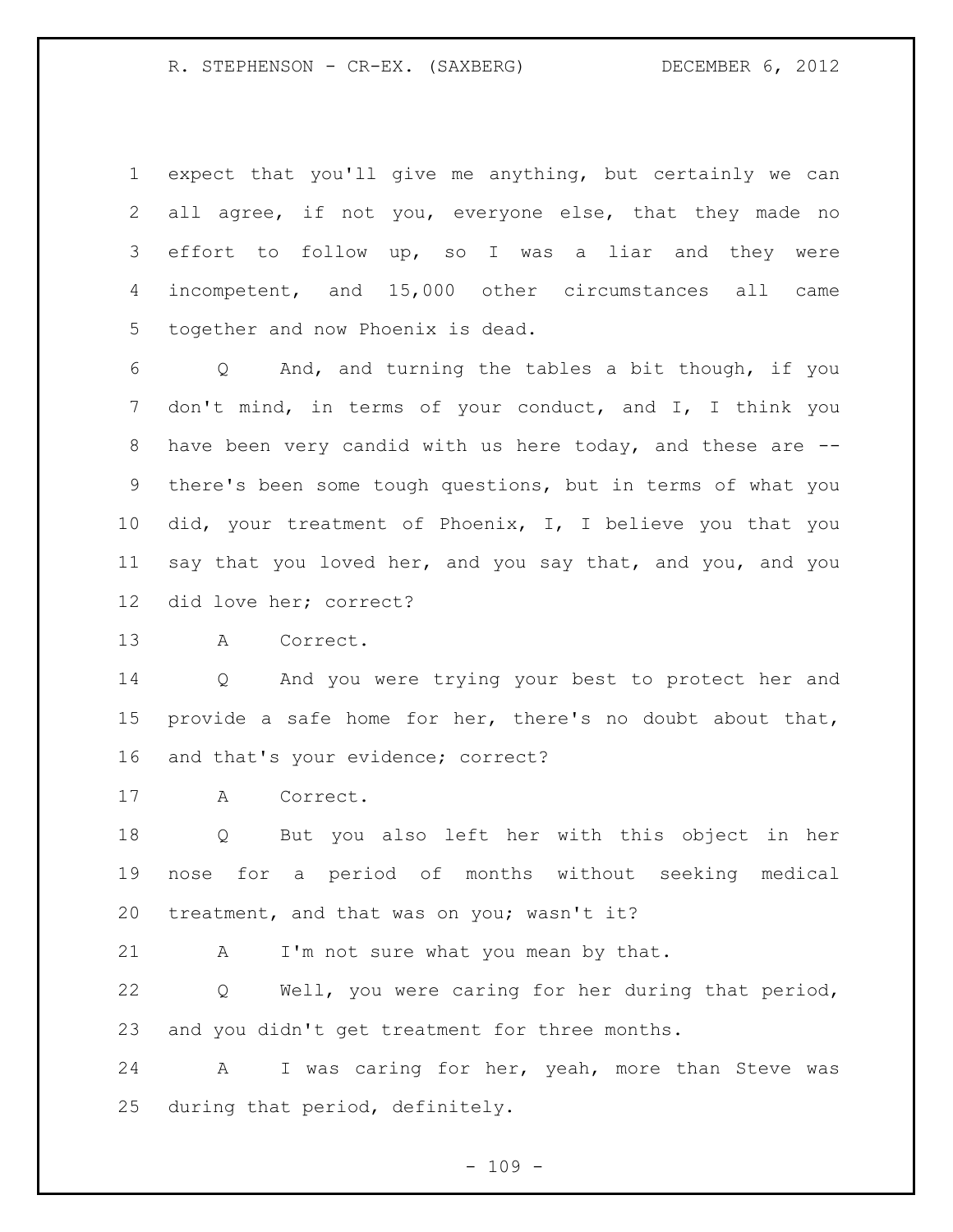Q And, and you didn't take her until three months; correct?

 A Yes. As I've already given evidence Steve said he had taken her to a clinic. It was my understanding that it had been removed, so I didn't know that it hadn't been removed until I started to smell a smell.

 Q That wasn't good parenting, was it, leaving that object in there and not ensuring that it had been taken out; it wasn't good parenting, was it?

 A I'm not sure. I understand that Steve testified that he was told to -- that it would come out by itself so if he was following the doctor's instructions then I guess that's not really an impeachment of his parenting.

 Q Well, I, I suggest to you that there was no doctor that said to leave it and it'll come out on its own, 16 I suggest that that's the case, and that if you were looking after Phoenix --

 A That could be very well possible, and I wouldn't know. There are some things I do know, that's one that I can't tell you for sure. What I do know is that when I realized that there was something lodged in her nose I took her to get it out.

Q But you'd known --

A Well still lodged in her nose.

Q Still lodged in her nose, right.

 $- 110 -$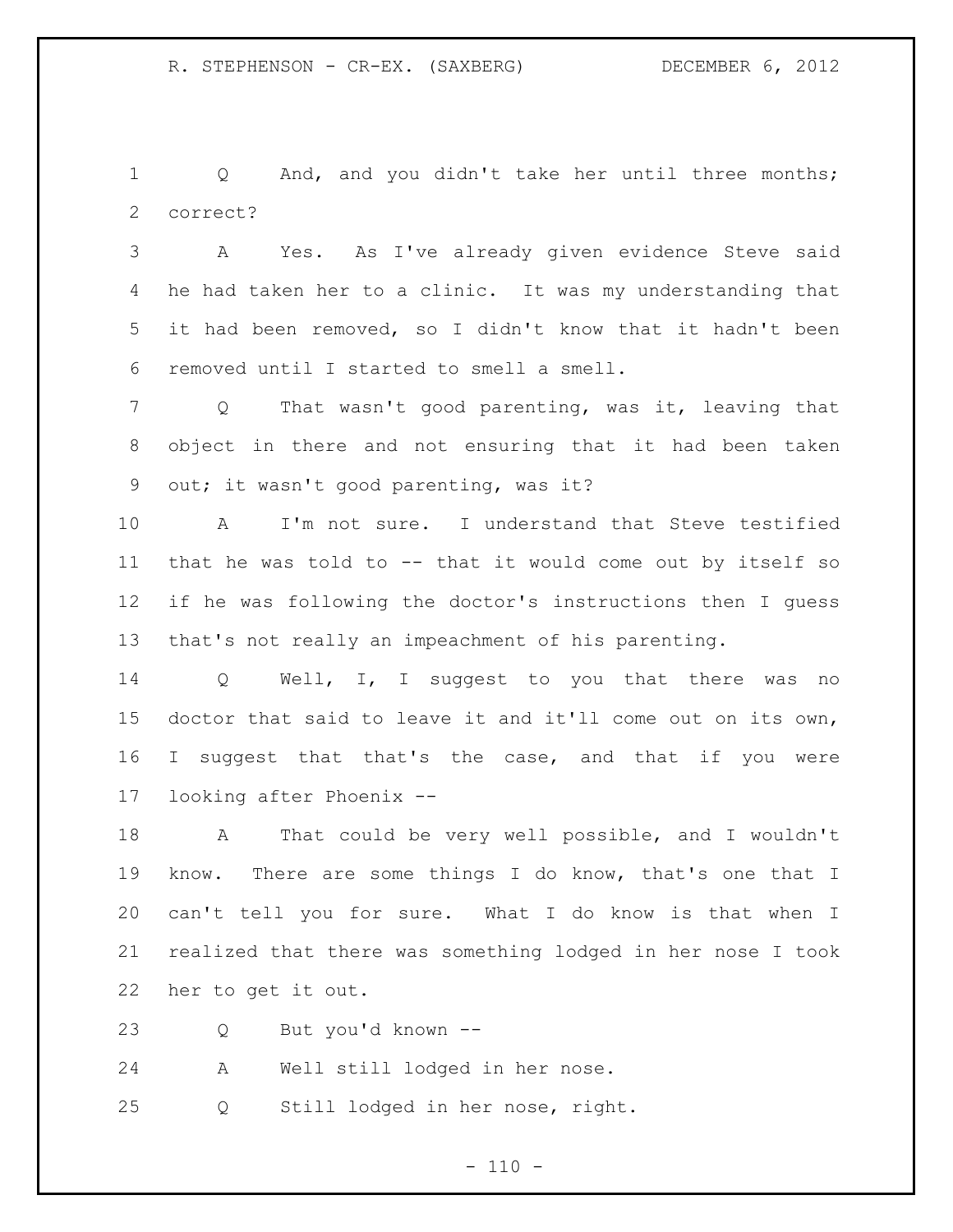A That's, that's right. Because it started off as a, as a fairly large piece so it was fairly obvious, and then I don't know whether it worked its way up, or if it broke off, or somebody -- I don't know what happened, but it was no longer obvious.

 Q But is it fair to say it got in there when you were looking after her as well, maybe when you were at work?

 A You know you could probably say that. I don't think that's the case at all. I don't have anything of that particular material, it was some type of foam, but I guess I wouldn't know because I wasn't there when I was at work --

Q Do you agree --

A -- which is the point I'm trying to make.

 Q Exactly. And you agree that without any doubt it was unsafe to leave Phoenix at home for these prolonged periods of time with an 11 year old and a 13 year old while you were at work, that that was unsafe for Phoenix?

A No, that was not unsafe.

21 O You believe that wasn't unsafe?

A That was not unsafe in any way.

Q Was that good parenting?

 A Was I parenting her? Are you asking if it was irresponsible? I'm going to say, no, because if it wasn't

- 111 -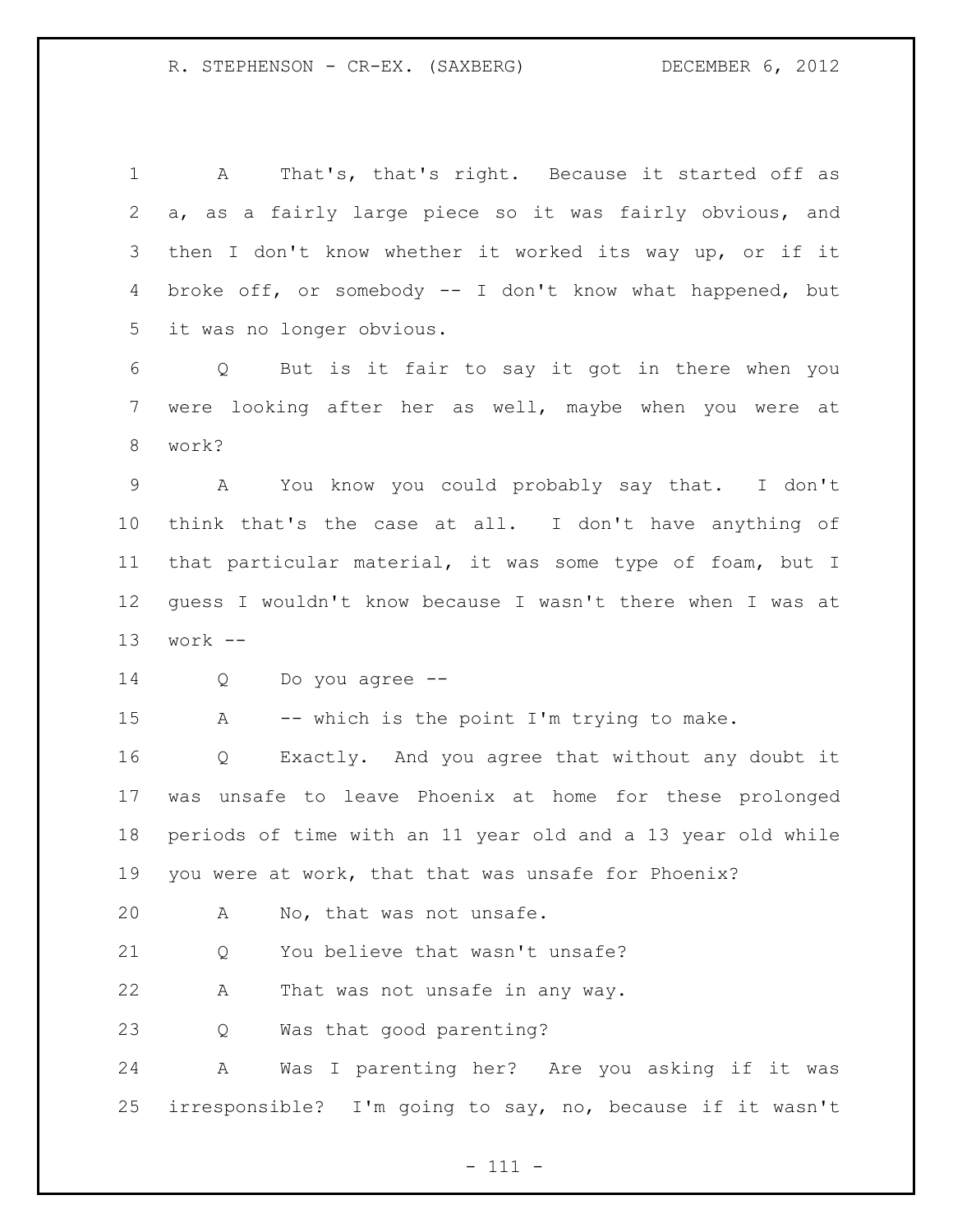R. STEPHENSON - CR-EX. (SAXBERG) DECEMBER 6, 2012

 unsafe then it wasn't irresponsible. A 13 year old is certainly old enough to babysit, especially overnight when somebody's asleep. I'm not sure if you have any children, but if you do I question whether you ever used a teenage babysitter. I'm sure most people have. I believe 12 is the legal age and my children being well experienced with looking after other children, and Phoenix herself, I would say that characterizing it as unsafe is grossly inaccurate?

Q Grossly inaccurate, but certainly --

10 A Grossly inaccurate.

 Q -- you knew that CFS would have a contrary view because if you told them they, they certainly wouldn't have 13 allowed that, that's why you lied to them about it; correct?

 A I think you're putting words in my mouth. I believe that CFS probably wouldn't have been fully comfortable with the idea of me and my little boys being the only caregivers to a little girl, that's what I believe. I don't think they would have a problem with a legal babysitter babysitting, I don't think that would be a problem. It's not the leaving her overnight with my boys that I was concerned about, it's just the -- I don't even know what I was concerned about. I was just concerned about the fact that CFS I did not view as a, a friendly entity, that's all.

- 112 -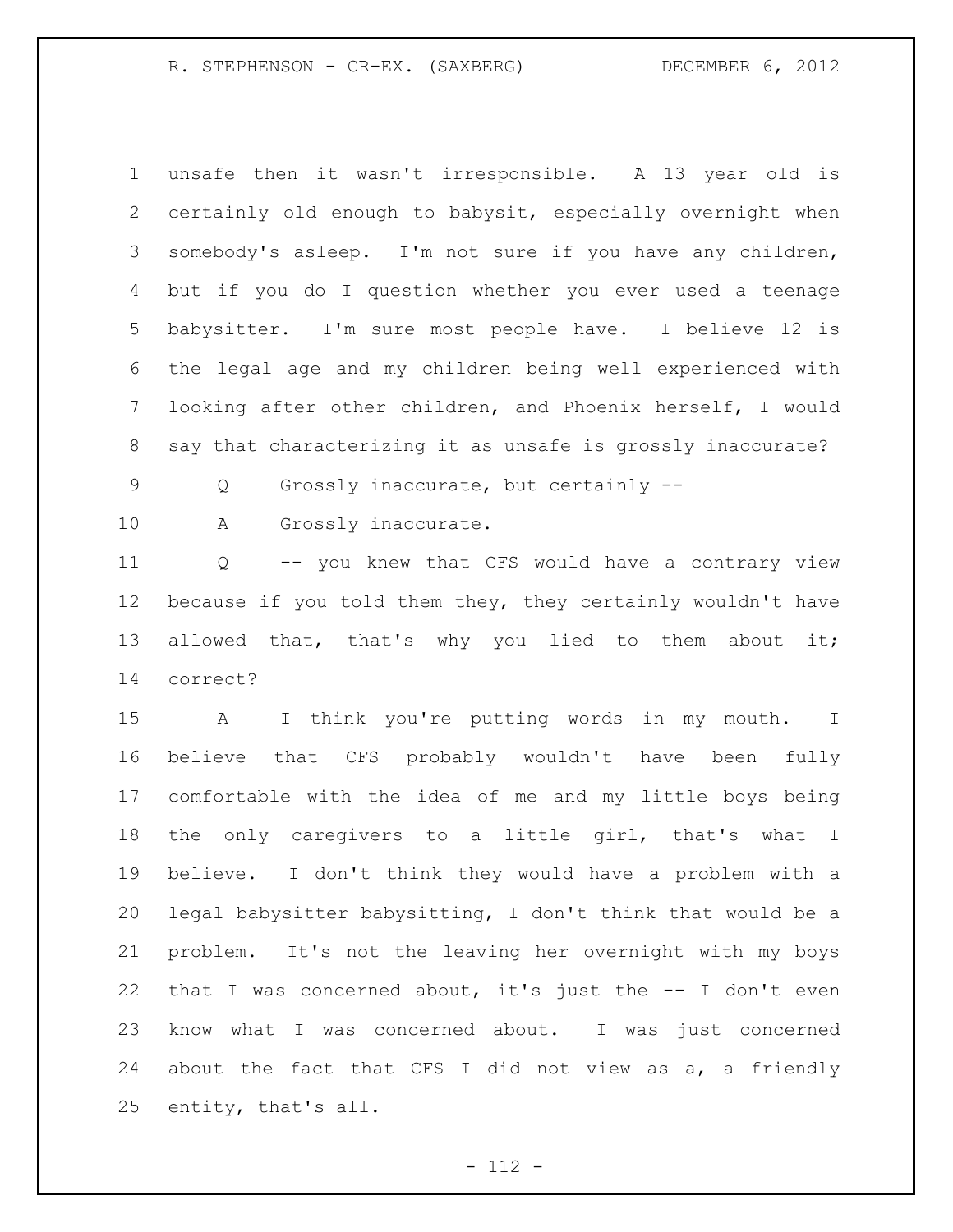R. STEPHENSON - CR-EX. (SAXBERG) DECEMBER 6, 2012

 Q And was that based on any personal experience that you had, or was that just your perception? A That was just my perception based on other experiences just growing up. Not with me personally because I was never a ward of CFS, but I knew lots of people that were and, you know. Q You, you weren't treated poorly by Winnipeg CFS at any point in time as a child; correct? A No, I was not. Q And as an adult were your kids ever taken away by Winnipeg CFS, or any CFS agency? A No. Q And I understand that, that during the period of time when you first were hanging out with Steve and Samantha you were -- there was a party atmosphere in your home and you were smoking marihuana and drinking; is that fair? A That is fair. Q And, and smoking marihuana is something that, that you do? A That I did, yes. Q That you did. A Correct. Q And, and it's something that you did during the period you were caring for Phoenix; that's fair, right?

- 113 -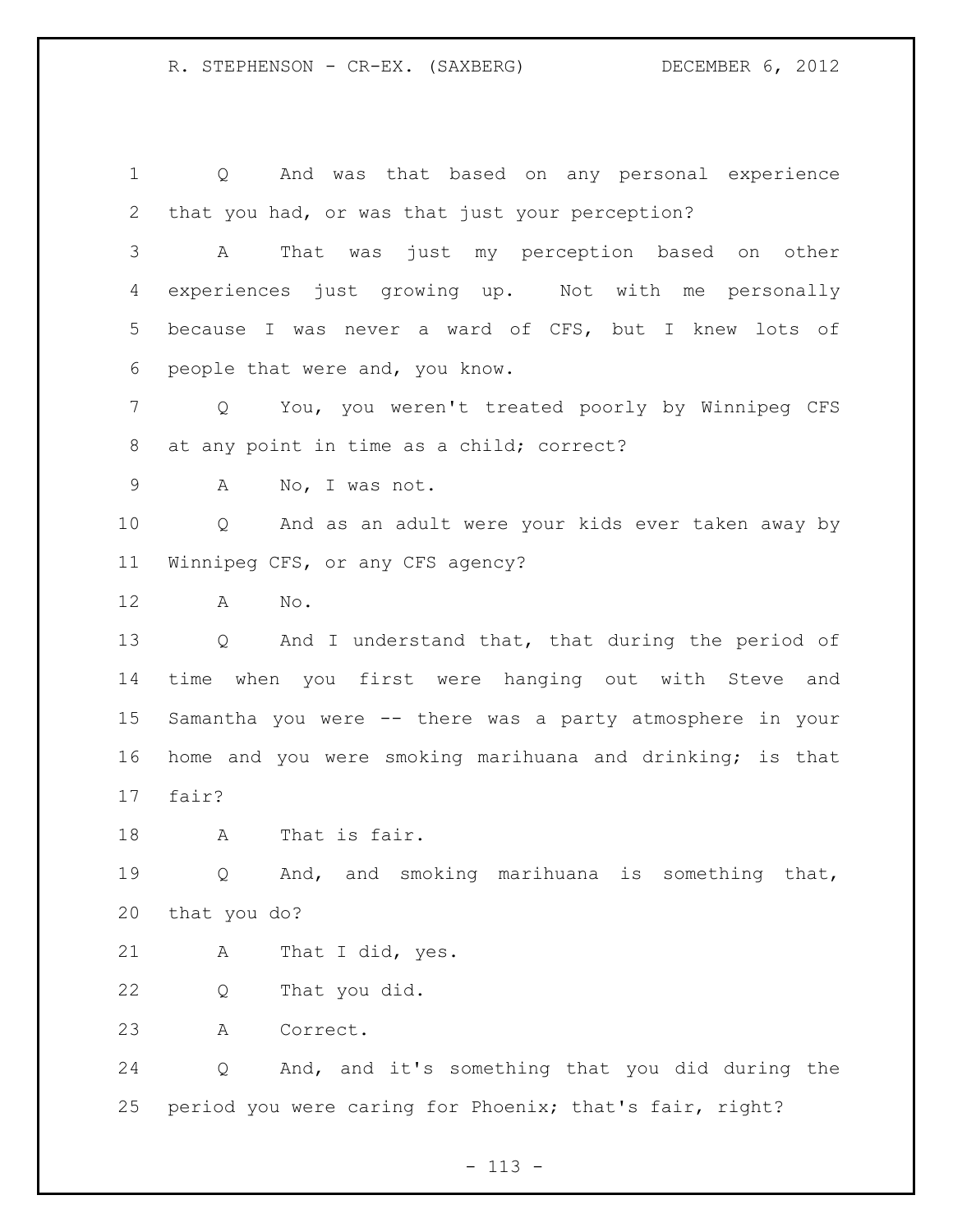R. STEPHENSON - CR-EX. (SAXBERG) DECEMBER 6, 2012 R. STEPHENSON - CR-EX. (RAY)

 A Correct. MR. SAXBERG: Okay. Thank you very much. Those are my questions. THE COMMISSIONER: Who's next? Are there any other, any other cross-examinations? MR. MCKINNON: I just want to take one minute, Mr. Commissioner, to -- 8 THE COMMISSIONER: Fine. 9 MR. MCKINNON: -- review my notes. 10 THE COMMISSIONER: Fine. If you need more time we'll adjourn for five minutes. MR. MCKINNON: Mr. Commissioner, no questions. 13 THE COMMISSIONER: Thank you, Mr. McKinnon. 14 MR. RAY: If I could just have one moment. 15 THE COMMISSIONER: Mr. Ray, do you have questions. 17 MR. RAY: I believe -- just a couple, Mr. Commissioner. CROSS-EXAMINATION BY MR. RAY: 21 Q Good morning, Mr. Stephenson. My name is Trevor Ray. I act for the MGEU, and I act for some of the social workers that you would have had interaction with, in particular Ms. Conlin, and Mr. Mario Rojas. I appreciate your spending time with us today, and I appreciate it's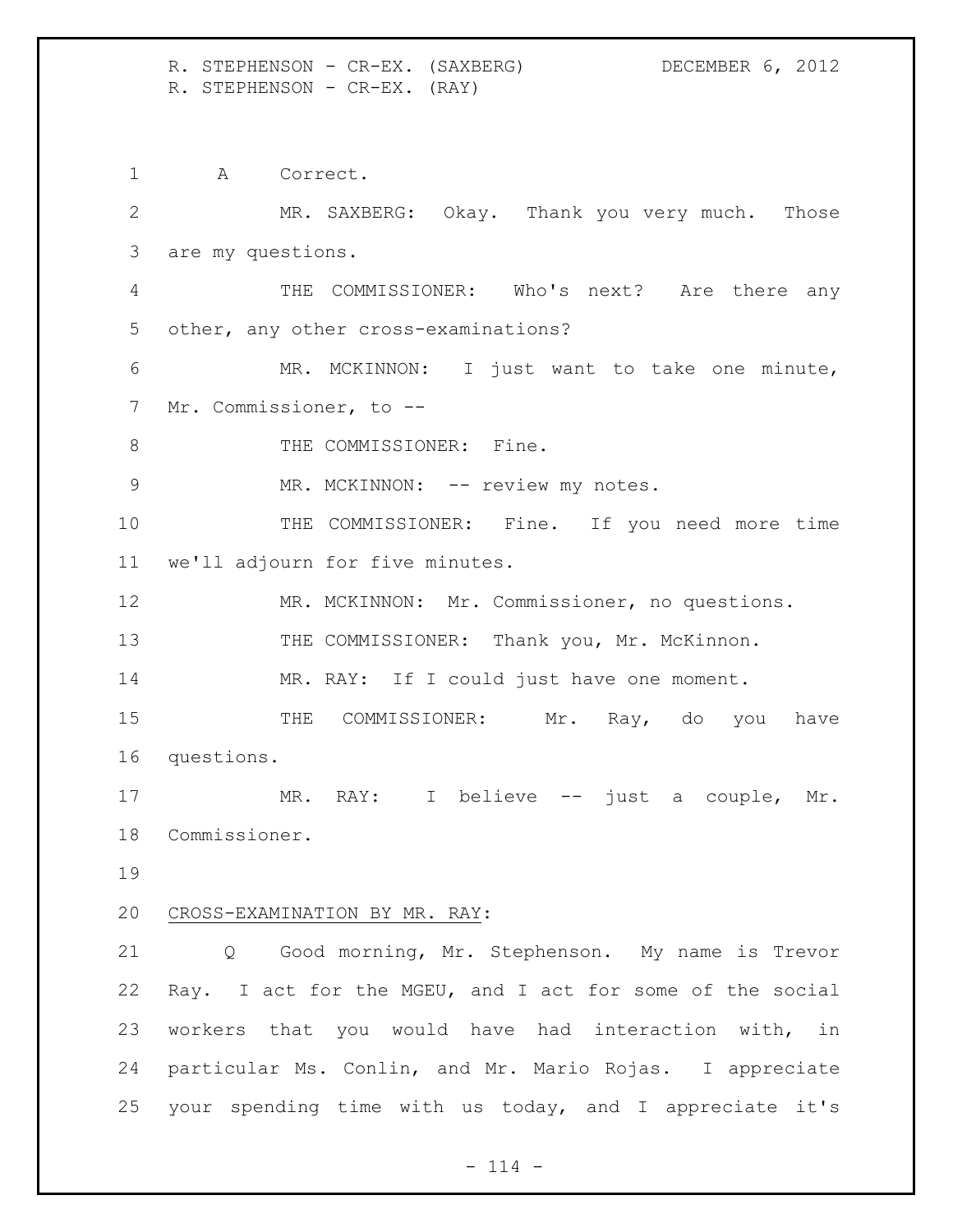R. STEPHENSON - CR-EX. (RAY) DECEMBER 6, 2012

 obviously very difficult for you to answer these questions. I have just a couple quick questions for you, if you don't mind.

Can we bring up document 37449, please.

 Now, you were asked questions about this letter earlier, and I think you said that you recall receiving it, or you thought you may have received it, and I just want to point out a couple of things in a letter to you, and, and ask you some questions about it.

 Ms. Conlin states in her letter specifically that she told Steve she has concerns about his lifestyle, as well as Samantha's; correct?

A Yeah, that's what it says.

 Q You'd agree with me that the letter doesn't say anywhere don't give Phoenix back to Steve, and it doesn't say don't give Phoenix back to Samantha, it simply says what the, what the writer told Steve; correct?

It says --

A Yes, that's correct.

`Q Okay. And, and then it goes on to say:

 "So please be advised that the agency hopes you will continue to care for Phoenix ..."

 $- 115 -$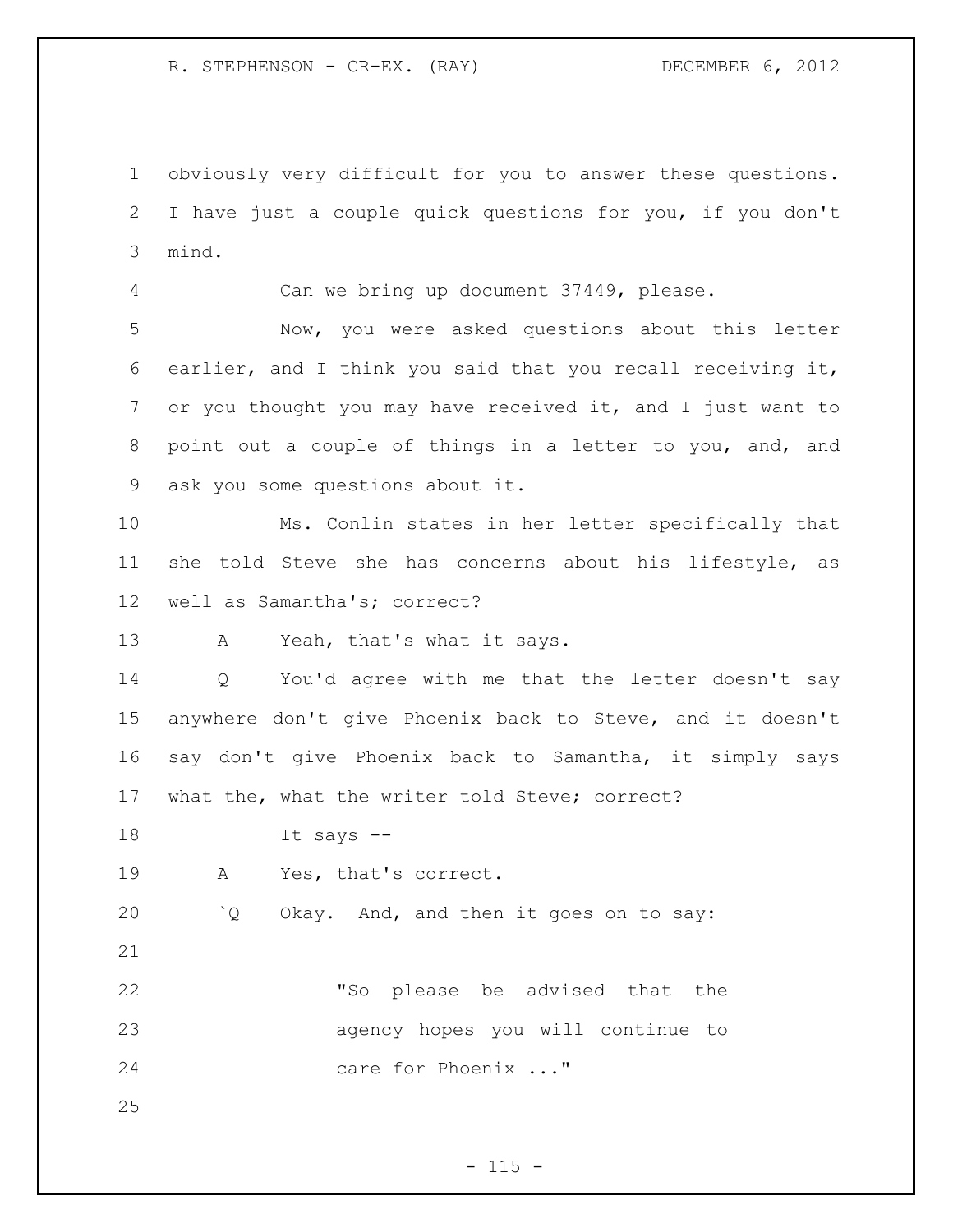R. STEPHENSON - CR-EX. (RAY) DECEMBER 6, 2012 R. STEPHENSON - CR-EX. (GINDIN) 1 And that's what you were doing at that time; correct? A Correct. Q And then the letter goes on to further say please tell us if anything changes; correct? A Correct. Q And you didn't tell anyone at the agency that 8 things had changed; did you? A No, I didn't. MR. RAY: Thank you. Those are my questions. 11 THE COMMISSIONER: Thank you, Mr. Ray. Mr. Gindin. CROSS-EXAMINATION BY MR. GINDIN: Q Good afternoon. My name is Jeff Gindin. I appear for Kim Edwards and Steve Sinclair, and I have some questions for you, okay. A Okay. Q I think you've told us clearly that your recollection with respect to dates and exact periods of time is sketchy? A Correct. Q And you've, you've answered some questions based on documents that were shown to you, and made assumptions about what's in there being correct?

 $- 116 -$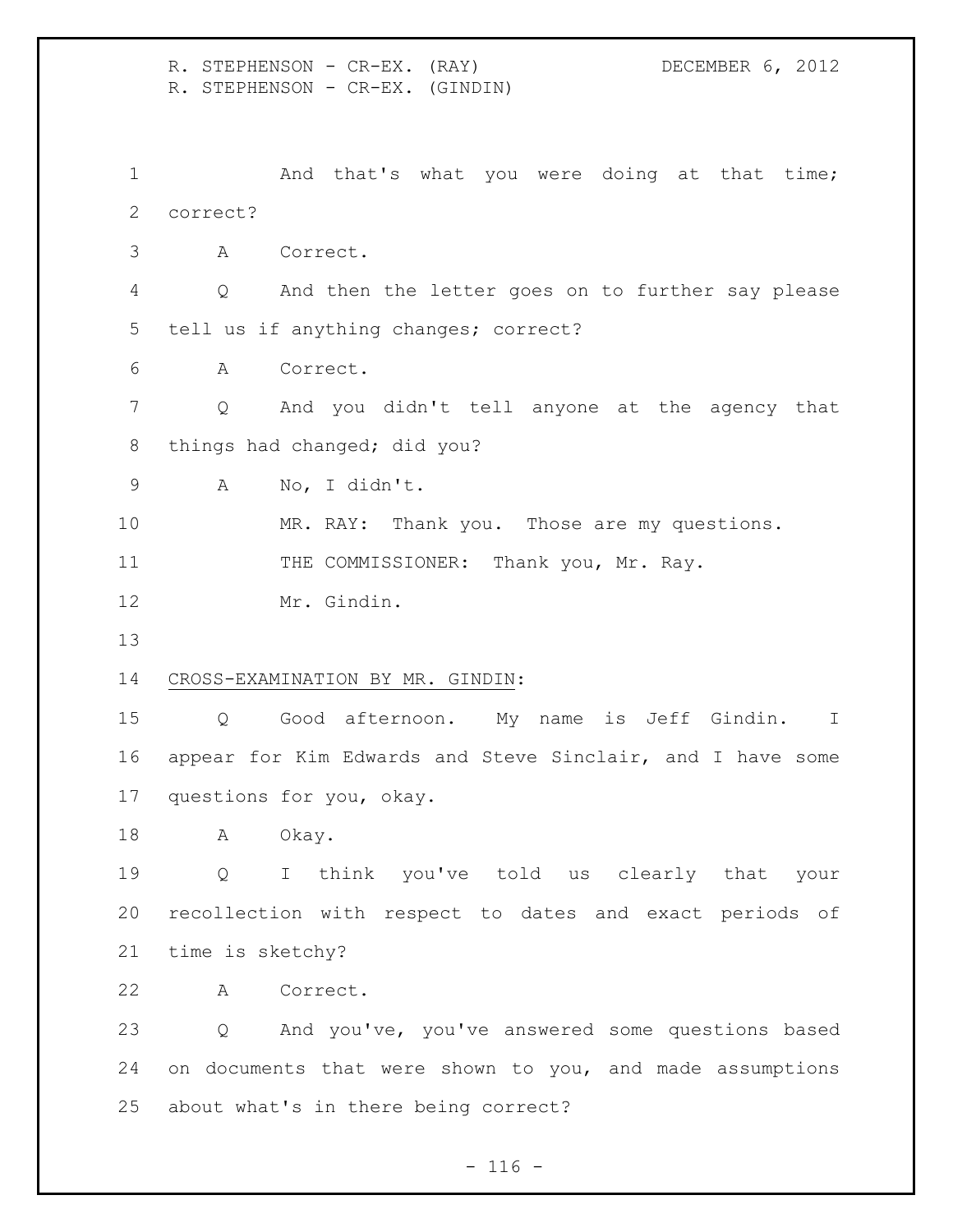A I'm not sure if I've answered any questions based on the content of documents. As far as establishing a timeline the dates on documents can help, yes. Q Okay. But without documents, and that kind of thing, pretty hard to remember time periods and exact dates, I think you've told us that pretty clearly? 7 A Yeah, I think that's -- yeah, that's accurate? Q Yeah. And you've also told us you have a bad memory? A Did I say that? Q Yeah, you did. You forgot that already? A Possibly. Q I see. You were having trouble remembering the 14 ages of your children, and when you got divorced, and things like that; right? A Yeah, that's correct. I don't know if I had trouble remembering my children's ages, did I? You see I forgot that already, too. Q There you go. Now, you were telling us that you had lived in McMunn at one point -- A Correct. Q -- do you recall that? A I do. Q McMunn, McMunn is out in the country; right? How far away is that from Winnipeg?

- 117 -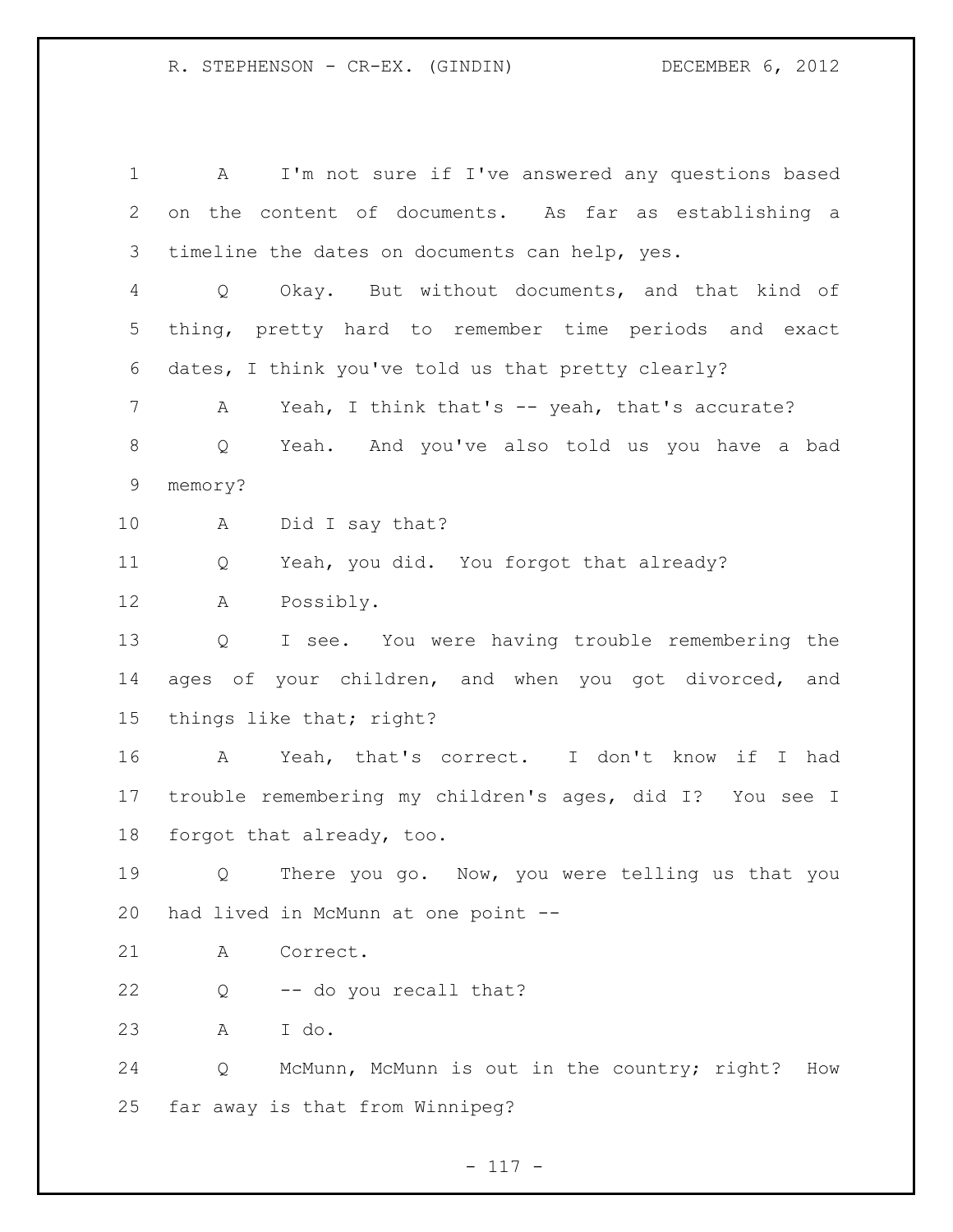A I think it's almost exactly a hundred kilometers, it's like an hour. Q Okay. Now, when you were in McMunn where would you live there? A I lived -- I'm not sure, like you want physical address or ... Q Was it, was it a house or an apartment -- 8 A It was a house. Q -- or a farm? A Yes, it was a house. It belonged to my former father-in-law. Q It belonged to Kim's -- A Kim's father. Q -- Kim's dad; right? A Correct. Q And that's where you would stay when you were in McMunn; right? A Yes, that's where I was living in McMunn. Q I think you said you were there in 1999 only, is that what you said? A Yes. Q I'm suggesting to you that you were also in McMunn a few years later when your kids were with you and they went to school there, Reynolds school; does that, does that ring a bell?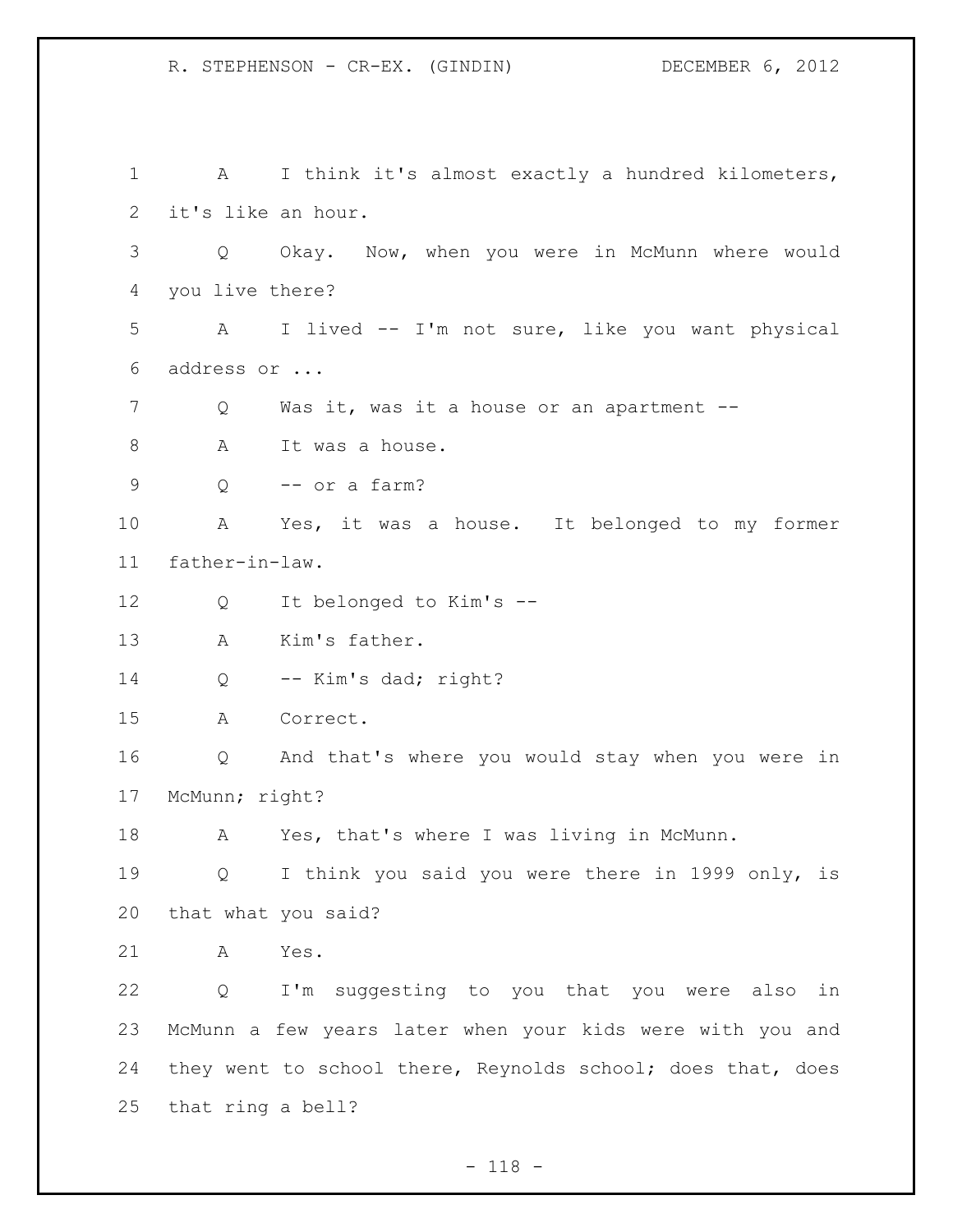A They did go Reynolds school there. Q Yeah. And so -- A That wasn't in 1999? Q I'm suggesting it was a few later years later. A I'm thinking that it wasn't. Q But you -- A I suppose we could pull the school records and then we'll know for sure. Q We could do that. A Have we done that because if we have then -- Q I don't have, I don't have them, but Kim will give evidence, and that's her recollection. A Okay. Well, maybe we could just pull the records and then we'll know for sure because I'm reasonably certain that that one I've got correct, 1999. Q Okay. And you were only there you say for that one year? 18 A For one year, yeah. Q And now in 1999 how old would your kids have been? A Well, eight and ten, I suppose. Q Are we talking about Paul? A That's right. Q And Paul would have been eight; correct? A Yeah.

 $- 119 -$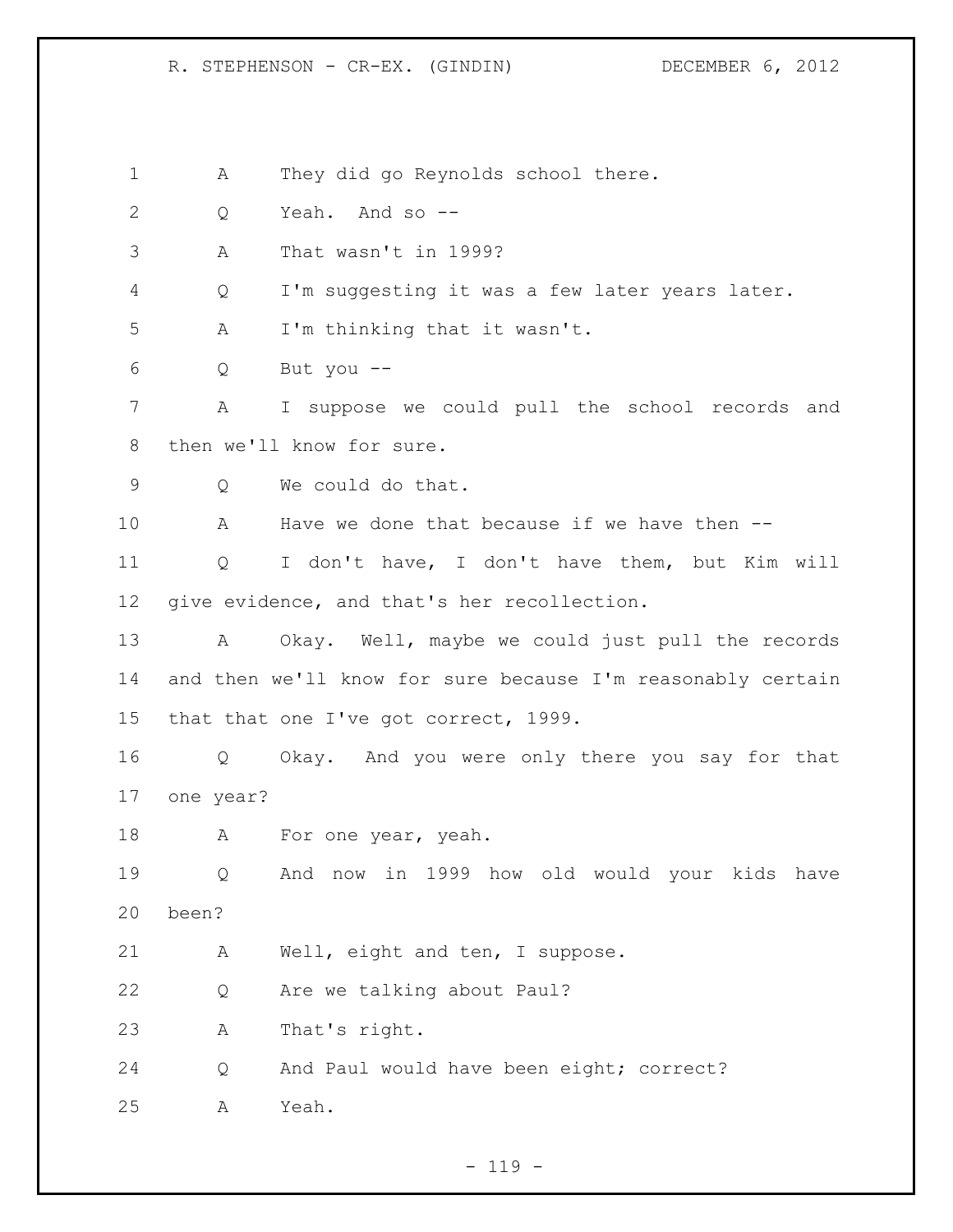| $\mathbf 1$ | Q           | And Kim is the mother of Paul; right?              |
|-------------|-------------|----------------------------------------------------|
| 2           | Α           | That's correct.                                    |
| 3           | Q           | Right. And you had other kids with you when you    |
| 4           | were there? |                                                    |
| 5           | А           | That's right, Andrew.                              |
| 6           | Q           | Andrew, who would be $--$                          |
| 7           | Α           | He would have been 10.                             |
| 8           | Q           | And he would have been 10; right?                  |
| 9           | Α           | Yeah.                                              |
| 10          | Q           | And they would have gone to school at that --      |
| 11          | A           | Yes, they would have.                              |
| 12          | Q           | -- age; right?                                     |
| 13          | А           | That's right.                                      |
| 14          | Q           | And it would have been Reynolds School?            |
| 15          | А           | Yes, it would have been.                           |
| 16          | Q           | And if the record --                               |
| 17          | А           | It was.                                            |
| 18          | Q           | Pardon me?                                         |
| 19          | A           | It would have been and was, yes.                   |
| 20          | Q           | And if the records show that it was a few<br>Yeah. |
| 21          |             | years later then you'd accept that?                |
| 22          | А           | I guess I'd have to accept it.                     |
| 23          | Q           | Okay.                                              |
| 24          | A           | I'd have a difficult time accepting it.            |
| 25          | Q           | But you've already --                              |
|             |             |                                                    |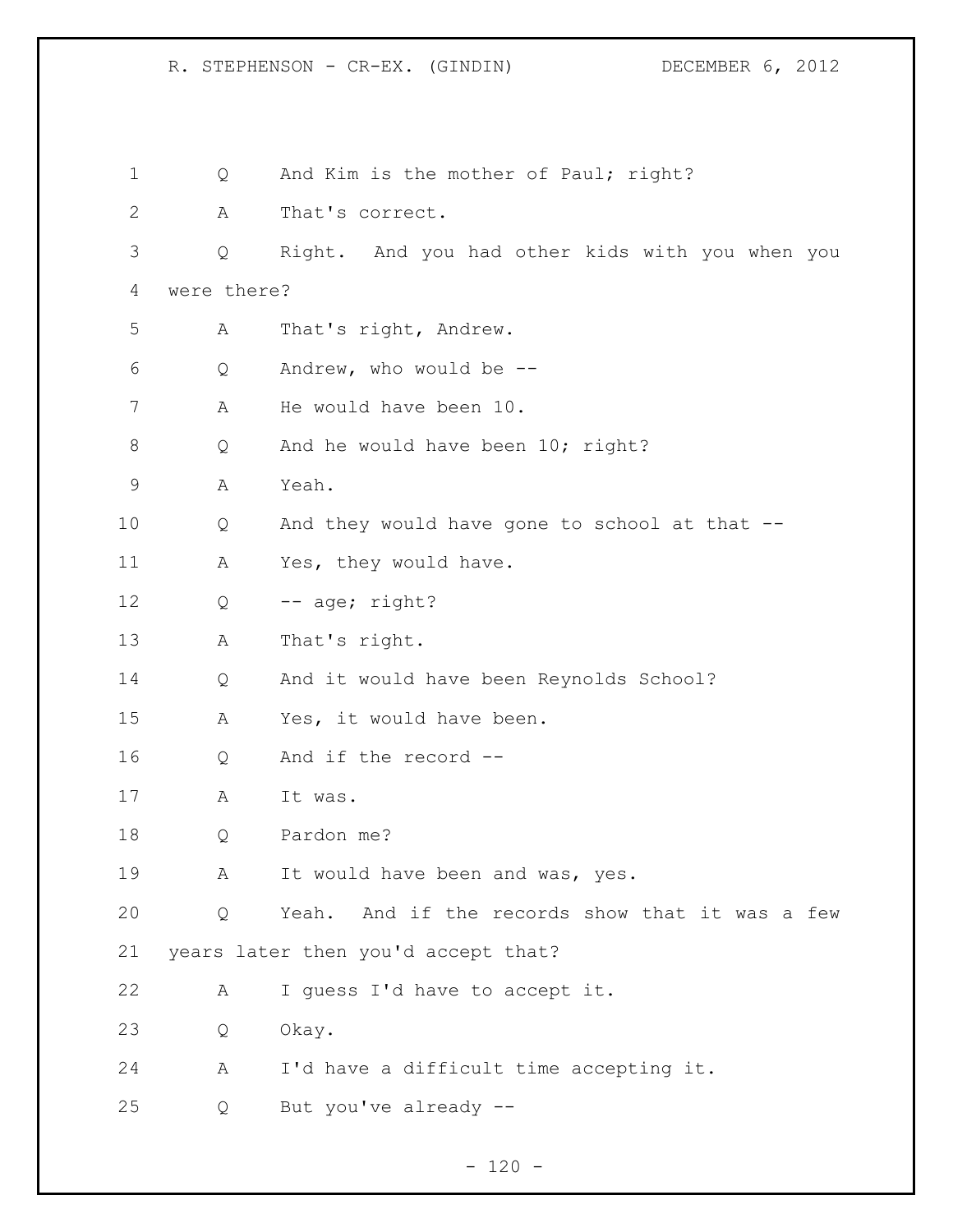| 1  | Because, because I can remember them being<br>in<br>Α      |  |  |
|----|------------------------------------------------------------|--|--|
| 2  | higher grades here in Winnipeg, so it would be difficult   |  |  |
| 3  | for me to understand how they could have also did those    |  |  |
| 4  | grades in Reynolds, but I quess.                           |  |  |
| 5  | Okay. Well let me take you back briefly to when<br>Q       |  |  |
| 6  | you took Phoenix to the hospital because of the, the nose  |  |  |
| 7  | incident. Do you recall that? You were talking about that  |  |  |
| 8  | earlier?                                                   |  |  |
| 9  | Yes, I recall.<br>A                                        |  |  |
| 10 | I think you said you didn't give them your name.<br>Q      |  |  |
| 11 | We've heard evidence that they didn't have a name for you. |  |  |
| 12 | Do you recall being asked your name?                       |  |  |
| 13 | I don't specifically recall being asked my name.<br>Α      |  |  |
| 14 | I'm sure they probably asked for my name.                  |  |  |
| 15 | You think they would --<br>Q                               |  |  |
| 16 | It would seem like a standard procedure --<br>Α            |  |  |
| 17 | Yeah.<br>Q                                                 |  |  |
| 18 | -- who are you.<br>Α                                       |  |  |
| 19 | And do you recall whether you simply refused to<br>Q       |  |  |
| 20 | answer that, or you told them anything about who you were? |  |  |
| 21 | I think I might have told them that I was her<br>A         |  |  |
| 22 | Uncle Guy because she called me Big Guy, but didn't do the |  |  |
| 23 | "Big" very good, so she called me "Guy", b-guy (phonetic), |  |  |
| 24 | so that's what she was calling me, so I think I might have |  |  |
| 25 | told them that.                                            |  |  |
|    |                                                            |  |  |

- 121 -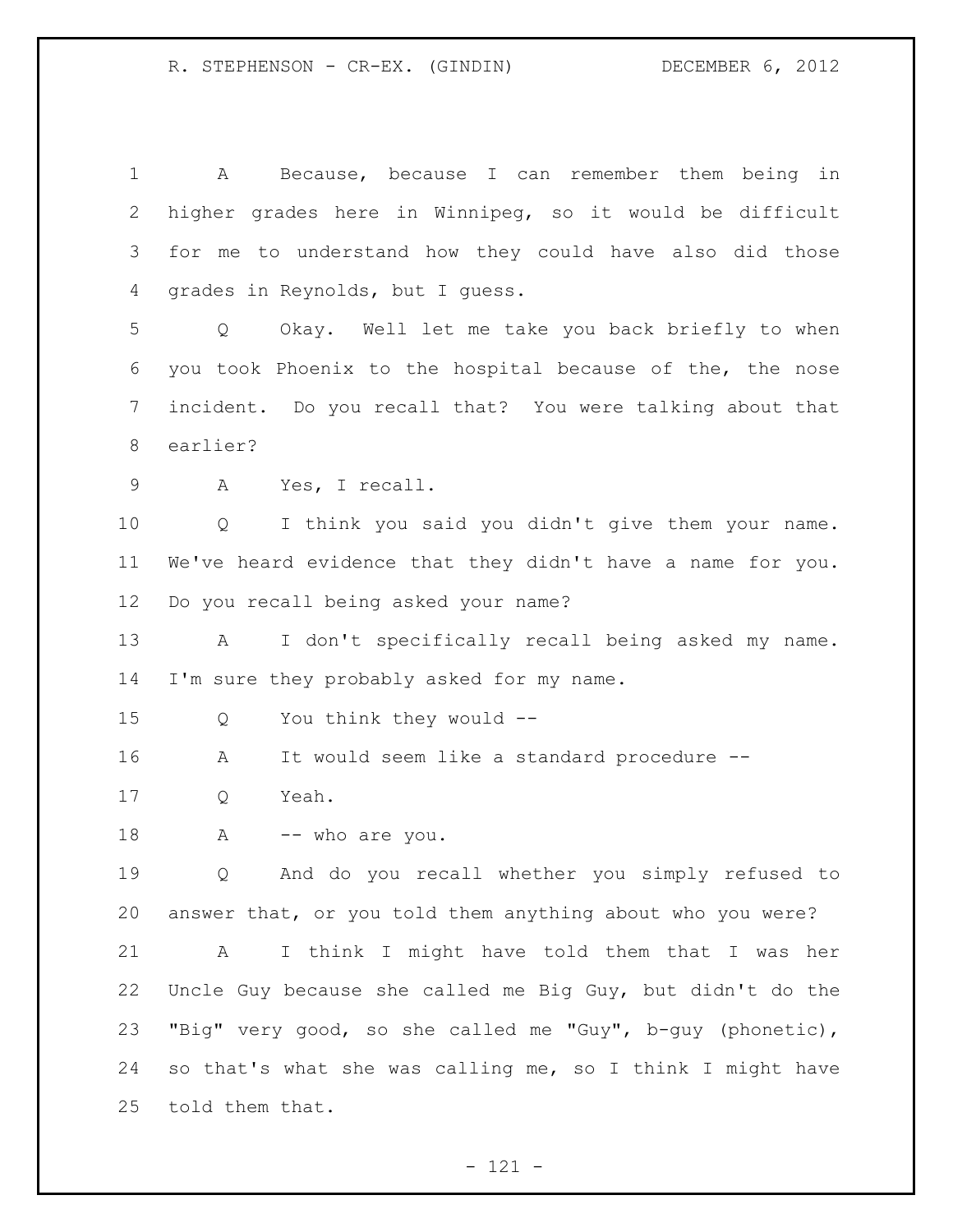Q The documents --

| $\overline{2}$ | A                                                          | I have kind of an impression of that, but for               |  |
|----------------|------------------------------------------------------------|-------------------------------------------------------------|--|
| 3              |                                                            | some reason it says "godfather" which is really strange to  |  |
| 4              |                                                            | me because I mean it's not like I've got some kind of --    |  |
| 5              |                                                            | it's like a specific religious officer or something, right, |  |
| 6              | christening and all that kind of stuff. Definitely not her |                                                             |  |
| 7              | godfather.                                                 |                                                             |  |
| 8              | Q                                                          | Okay. The documents have that term, you've,                 |  |
| 9              |                                                            | you've been shown the documents and they put down godfather |  |
| 10             | or godparent.                                              |                                                             |  |
| 11             | A                                                          | Maybe they just needed to fill in the<br>Yeah.              |  |
| 12             | blank.                                                     |                                                             |  |
| 13             | Q                                                          | Okay. But you don't think you told them that?               |  |
| 14             | Α                                                          | I'm reasonably positive I didn't tell them that.            |  |
| 15             | Q                                                          | Do you recall --                                            |  |
| 16             | Α                                                          | I don't believe in godparents.                              |  |
| 17             | Q                                                          | Okay.                                                       |  |
| 18             | A                                                          | Just to go on the record.                                   |  |
| 19             | Q                                                          | Do you recall whether they insisted on your name            |  |
| 20             |                                                            | or pressed it, anything?                                    |  |
| 21             | A                                                          | I don't know, I guess they didn't press it too              |  |
| 22             | hard because I didn't give them a false one so.            |                                                             |  |
| 23             | Q                                                          | Okay.                                                       |  |
| 24             | A                                                          | I mean if they absolutely had to have a name, and           |  |
| 25             |                                                            | I actually refused to give them my real name then I would   |  |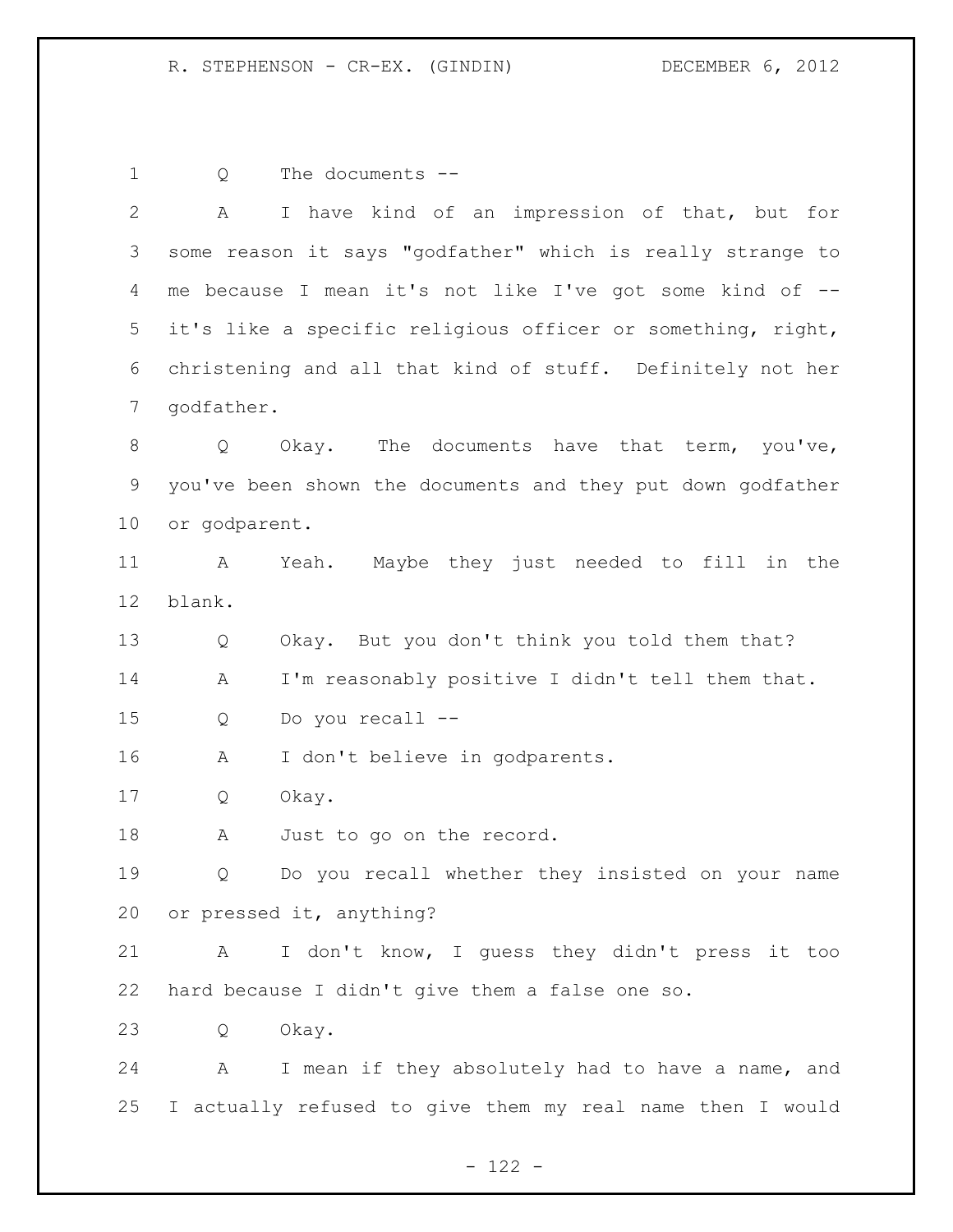have just given them a false name, so I guess we just let the issue go and treated the medical problem. Q Okay. If we could have page 36634, please, on the screen. Now, you recall being shown this document earlier, and this is the application for license to operate and maintain a children's foster home. 8 A Correct. Q And if we can scroll up a little bit to the bottom where the signatures are I think you indicated that -- some of the writing there appears to be Kim's writing; right? A I think I may have indicated that all of it appears to be Kim's writing, but, yes. Q Yeah, or all of it, okay. And you see the date at the bottom is September 23, '03? A Yes, I do see that. Q That appears to be the date when the document is signed? A Correct. Q And so it's pretty clear that Kim was likely there? A It appears her signature is on it, yes. Q Yeah. And in fact helped prepare it, you recognize her writing --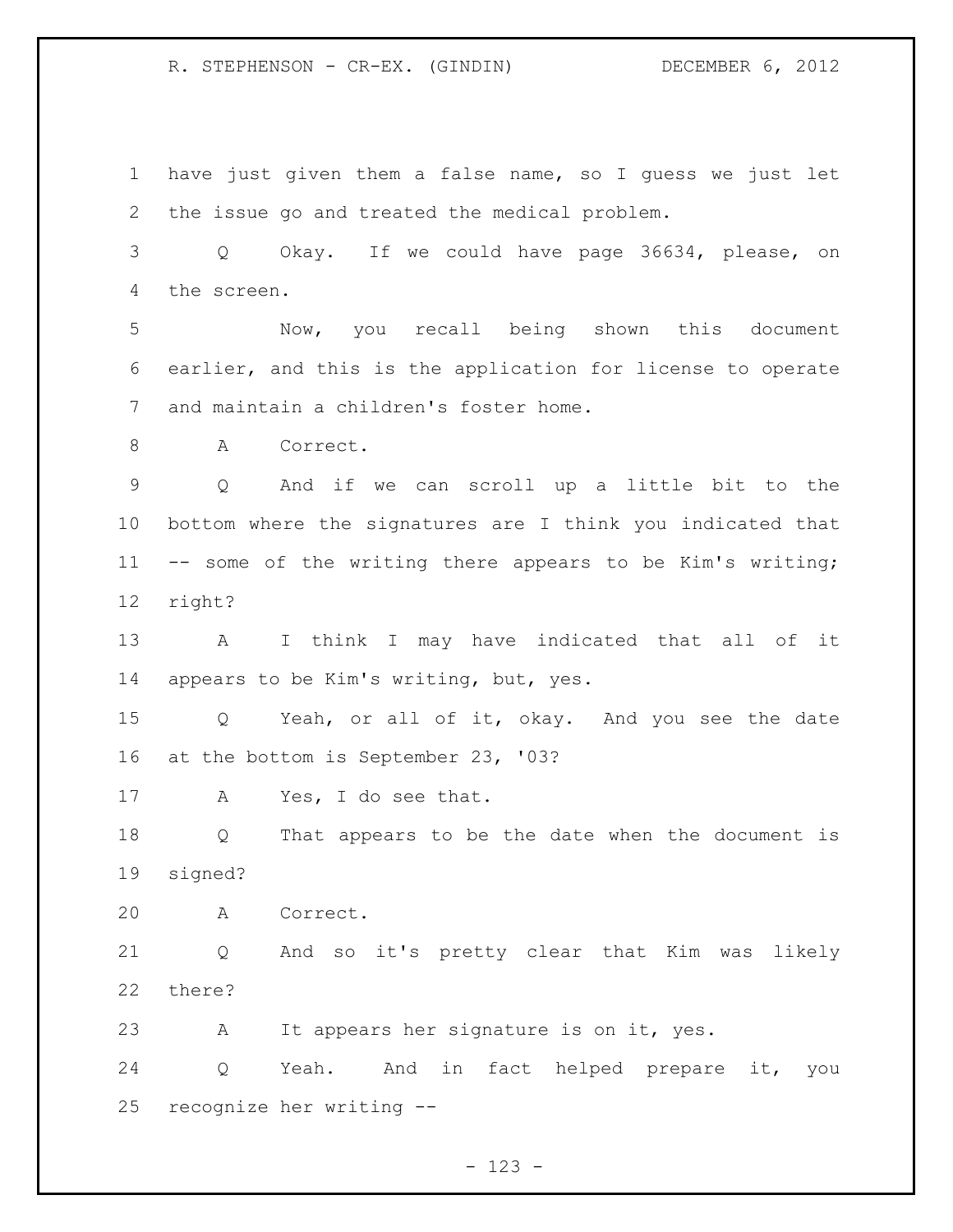A Yeah, she, she wrote it all out so. Q Okay. I guess during the time between Phoenix's -- or Phoenix coming home to Steve and Samantha's place in September, 2000, and the years that followed, you've told us about your involvement in raising her, correct, but am I correct that you're a little unclear about different time periods along the way? A Yeah, some, some time periods are a little sketchy I think is the word you used. Are we, are we positive on Phoenix's birth date being in 2000 -- Q Yes. A -- because if we are then I'm reasonably positive on the McMunn thing being in '99 -- Q All right. A -- just to go back to that. Q Okay. The evidence is that she was born in April of 2000. 18 A Okay. Q That's, that's the evidence. A Well then using that evidence as her birthday, which we all know, then definitely the McMunn thing I'd like to rephrase my answer from possibly I could be wrong, if you can show me documents -- if you show me documents to say differently they're incorrect because it was definitely before she was born.

 $- 124 -$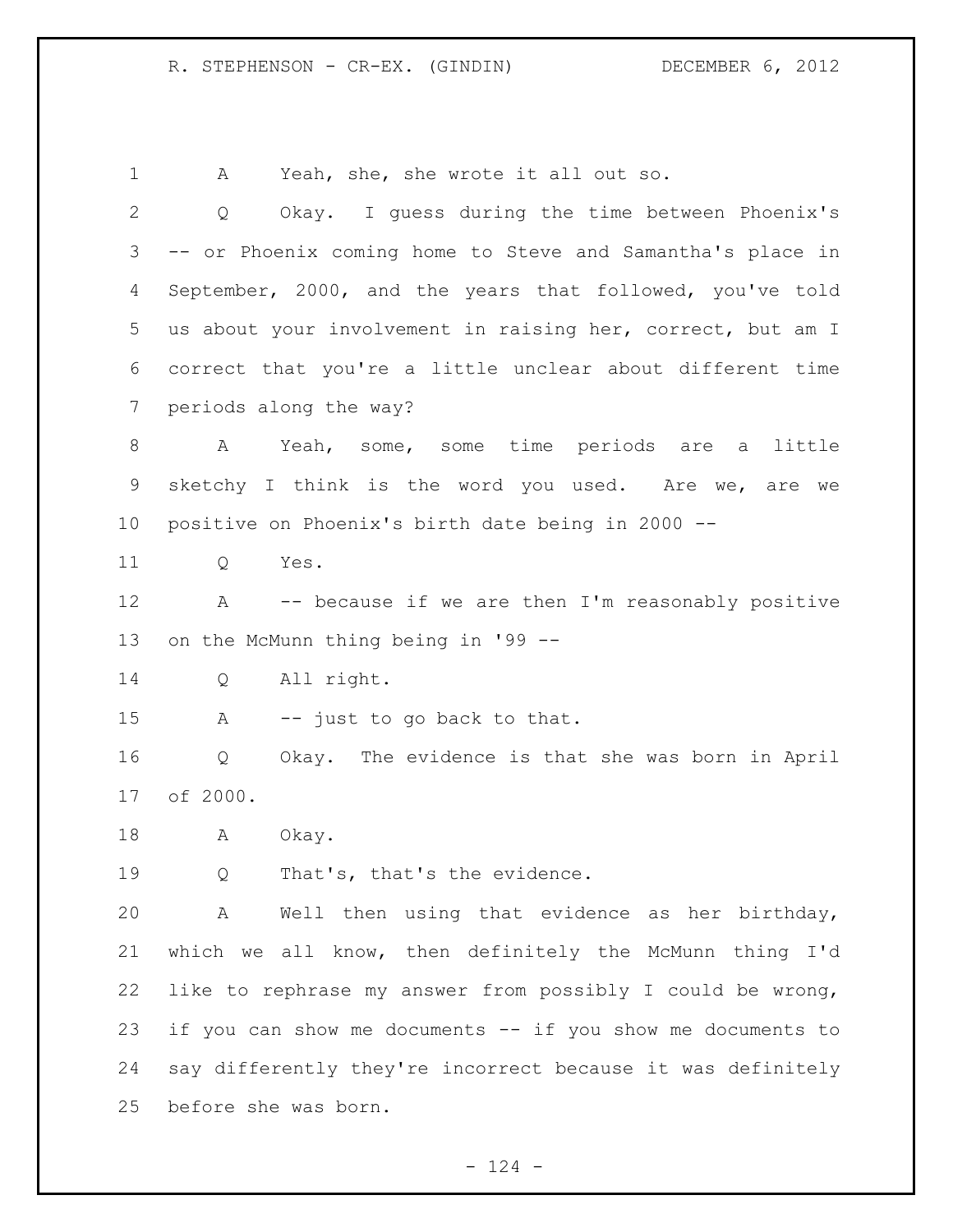1 O That's your recollection, you were in -- A Yeah, that's my recollection as the facts. Q That you were in, that you were in McMunn before Phoenix was born? A Yes, that's correct. Q Okay. During that period of time, that is September of 2000 and the few years that follow -- 8 A Okay. Q -- you, you obviously spoke to Steve on occasion; right? A Yes, many occasions. Q It would be hard to tell us now when you spoke to him, which dates you saw him, that would be -- 14 A That, that might be relatively impossible, yes. Q Okay. And were there times when he had a phone as far as you were aware, and times that he didn't? 17 A That Steve had a phone? Q Yeah. A I think Steve had a phone for a short period, I can't do the exact dates on it, but he had a phone for a little while. A friend's mother put it in actually because she was staying there. Q Are you saying that because you saw him with a phone at one point? A No, just because I remember it.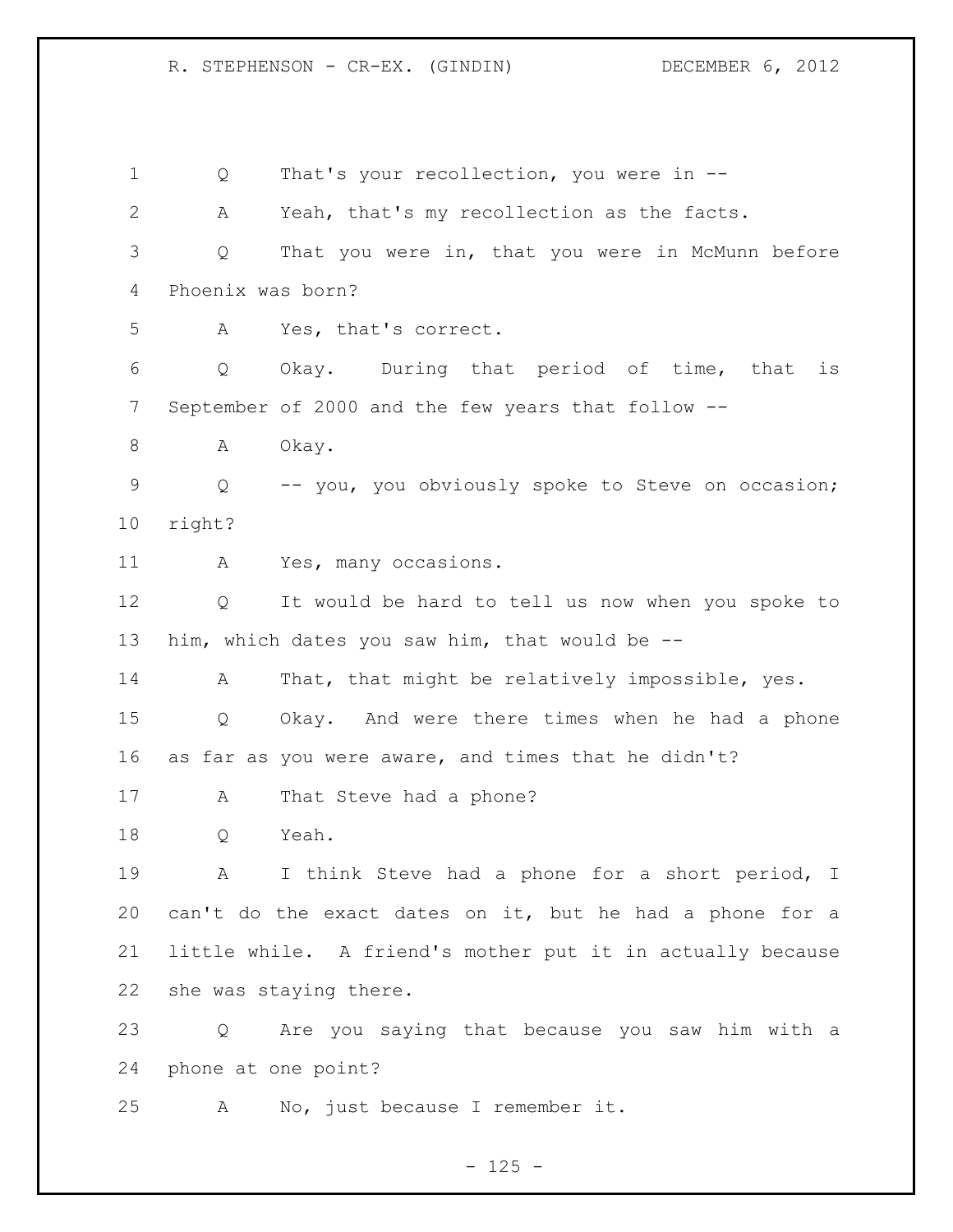| 1               | Would you phone Steve on occasion?<br>Q                                |
|-----------------|------------------------------------------------------------------------|
| $\mathbf{2}$    | No, I don't think I had the number.<br>Α                               |
| 3               | So you wouldn't have had his number?<br>Q                              |
| 4               | I don't think so.<br>Α                                                 |
| 5               | Now, if we could have a look at page 37444, and<br>Q                   |
| 6               | here's a document you were shown earlier. Now this is when             |
| 7               | we were discussing the social worker Andy Orobko, and you              |
| 8               | said you were pretty certain you had never spoken to him;              |
| 9               | do you recall that?                                                    |
| 10 <sub>o</sub> | Yeah, I think I said that in fairness to him I<br>A                    |
| 11              | could just not recollect it, but I don't recollect it.                 |
| 12              | Yeah. And looking at the information in that<br>Q                      |
| 13              | particular memo that is set out there. For example, you've             |
| 14              | told us already that beside the date April, 2004 you don't             |
| 15              | agree with the time period there, that it should be --                 |
| 16              | $Well --$<br>A                                                         |
| 17              | -- closer to late April; right?<br>Q                                   |
| 18              | Well -- yeah, it says that she was -- it says<br>Α                     |
| 19              | that in April she would have been gone for a month, so,                |
| 20              | yeah.                                                                  |
| 21              | Now these dates that you see in that memo is that<br>$Q \qquad \qquad$ |
| 22              | something that you would have kept track of, or likely                 |
| 23              | implied to a social worker if they phoned you?                         |
|                 |                                                                        |

 A No, but once again by relating it to other things I can be fairly certain.

- 126 -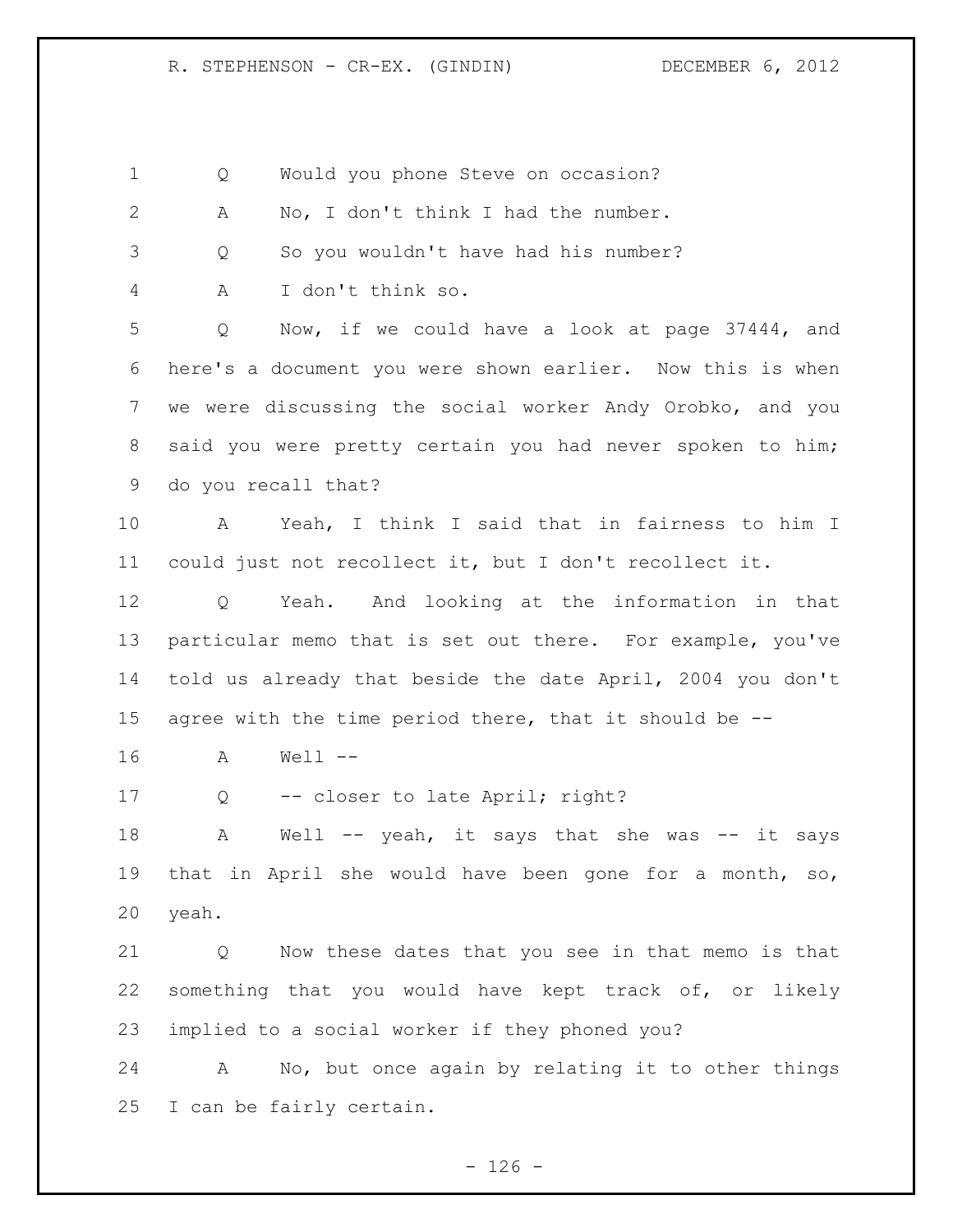Q In terms of -- A -- I can be fairly certain or positive -- let's say -- I don't like to say that I'm positive because, you know, but if that's what it -- Q Yeah. A -- requires to say that I know then, yes, I'm positive that it wasn't a full month because she came very shortly before Phoenix's birthday, which we know is at the end of April. Q Right. Okay. A So by relating it to Phoenix's birthday I can know that she didn't come in the beginning of March. Q But you have no recollection of speaking to this particular social worker? A No recollection at all. Q Okay. If we can have page 5672, please. Scroll up a little bit. Now earlier I had suggested to you that your recollection of dates might be a little bit off, remember that? In the statement that you referred to earlier obviously you were being asked some questions then, and towards the bottom of that page it says -- the very last answer, you were being asked about a worker's name, the worker's name: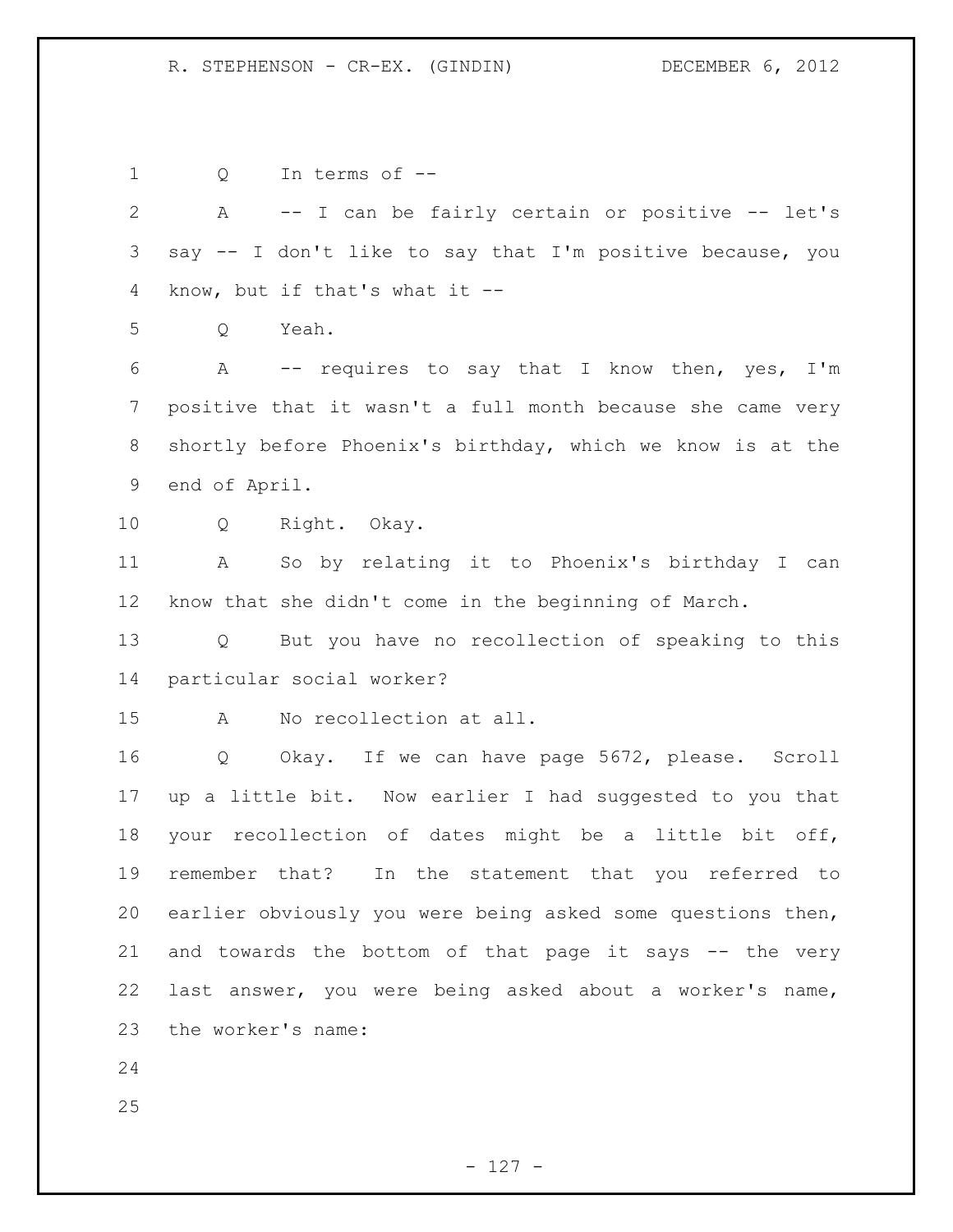1 No, no, I don't -- that was really 2 -- really that would be my ex- wife. If you talk to her she would probably be able to give you dates, and all that kind of thing a lot better than me. 8 Do you recall saying that, that's in your statement? A I don't particularly recall saying it, but it's there in my statement. Q Okay. 13 A I can see that I probably did. Q Okay. And you were telling the truth at the time? A Yeah. Q Yeah. A I guess so, that she would probably be able to give them the dates better than I could. Q And also with respect to certain documentation you earlier said that that was kind of her department, and she might know a lot more about that? A Correct. Well, I didn't say that she'd know a lot more about it, just simply that she filled it out, just to clarify.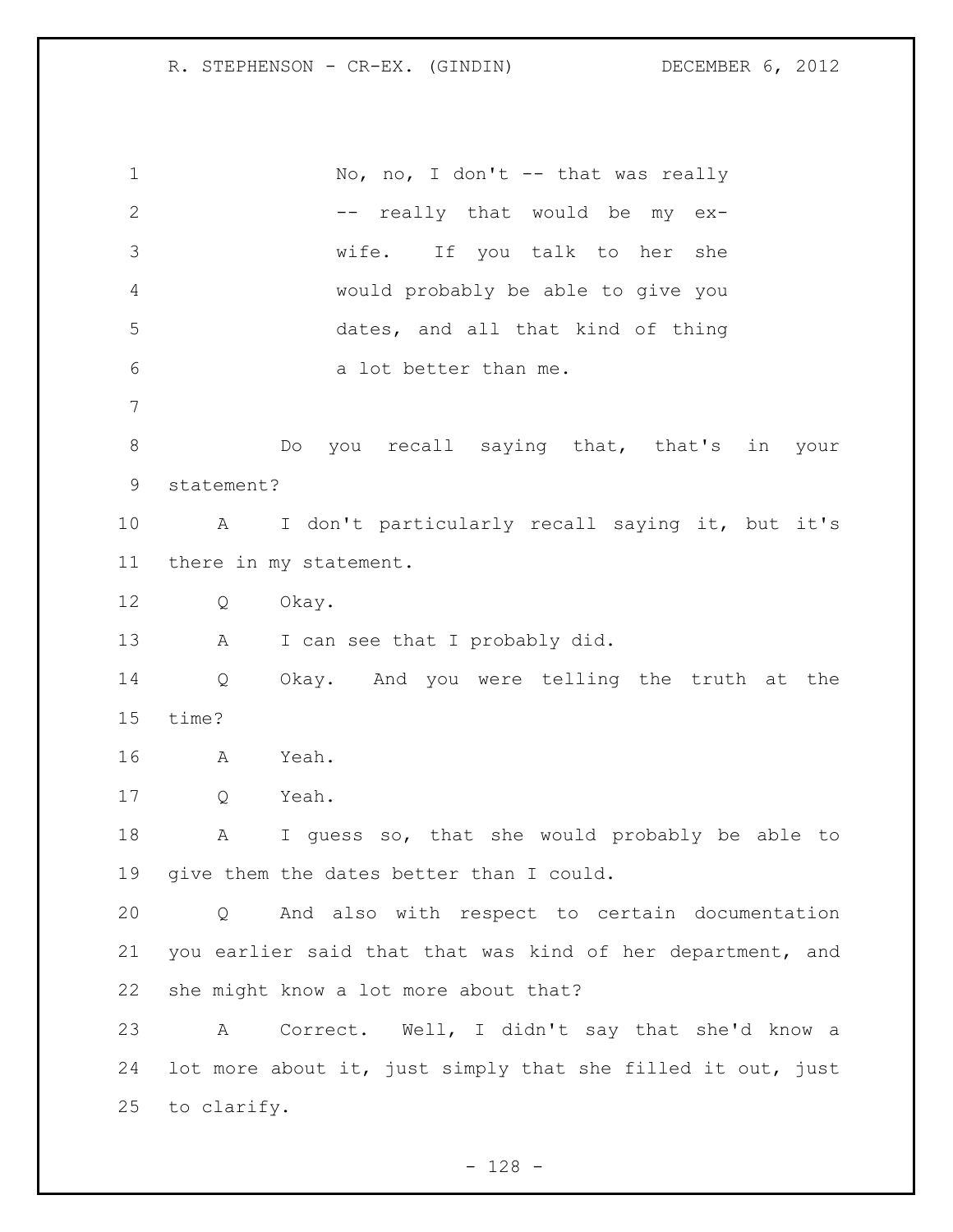Q Now with respect to the incident with the object up Phoenix's nose do you recall talking to Kim about that, and, and there was an effort made by her to use tweezers at one point to see what she could do, does that ring a bell? A Yeah, now that you mention it I think I have some kind of vague recollection about that, I think. Q And if I suggested to you that she had indicated that she had actually tried to get some assistance through a doctor earlier do you recall a conversation like that? A No, I can't say that I do. Q It might have happened? A The, the tweezer thing for some reason, now that you say it, kind of -- that might have happened, but the doctor thing doesn't ring a bell. Q You're not saying it didn't happen, you just don't remember it now? A Yeah, okay, that's fair. Q And I think you said you also recall discussing it somewhat with Steve and you were a little confused as to 20 whether maybe he checked it out or not; right? A Well, in hindsight I was obviously confused because it was still in there, and I had thought that he said it was removed. Q So you recall talking to Steve about it? A Yeah.

 $-129 -$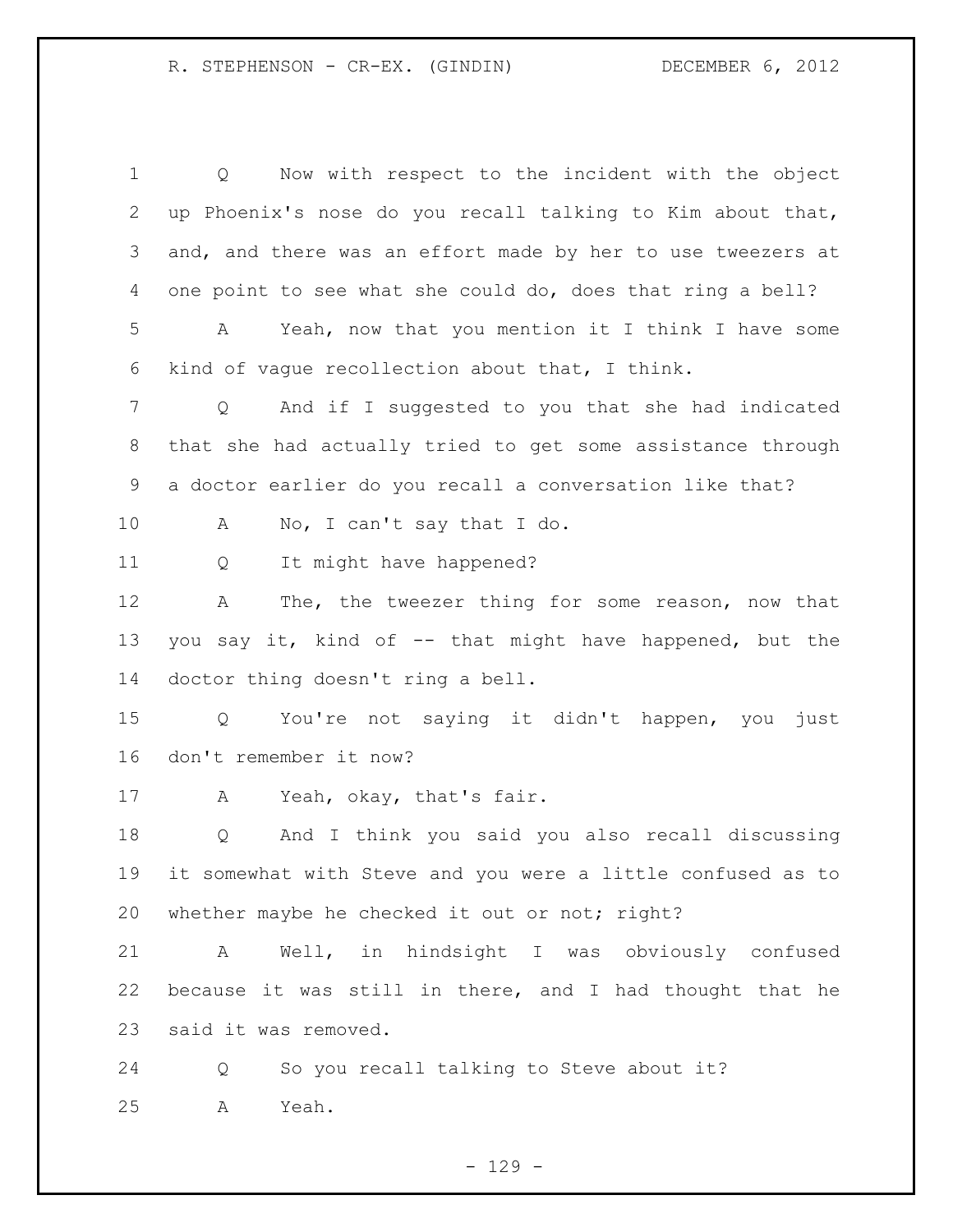R. STEPHENSON - CR-EX. (GINDIN) DECEMBER 6, 2012 R. STEPHENSON - RE.EX. (OLSON) Q Thinking maybe it was taken care of and then --

- A Correct.
- Q -- seeing that it wasn't; right?

A Correct.

 Q Okay. And you were asked some questions by Mr. Saxberg with respect to what might have happened if you would have contacted CFS, or if they had contacted you, but really as far as you're concerned what ended up happening wasn't, wasn't even imaginable; right?

A Clearly not.

 MR. GINDIN: Those are my questions. Thank you. 12 THE COMMISSIONER: Any other cross?

If not, Mr. Olson, have you any re-examination?

14 MR. OLSON: I just have three, three more questions, I think.

16 THE COMMISSIONER: All right.

17 MR. OLSON: Just to clarify.

## RE-EXAMINATION BY MR. OLSON:

 Q At the time -- and I wasn't sure what your evidence was on this, so I just want to make sure it's -- that we have it correct.

 At the time when Samantha came and picked up Phoenix did you have any concerns about her parenting? We saw the statement you gave to the police. Did you have any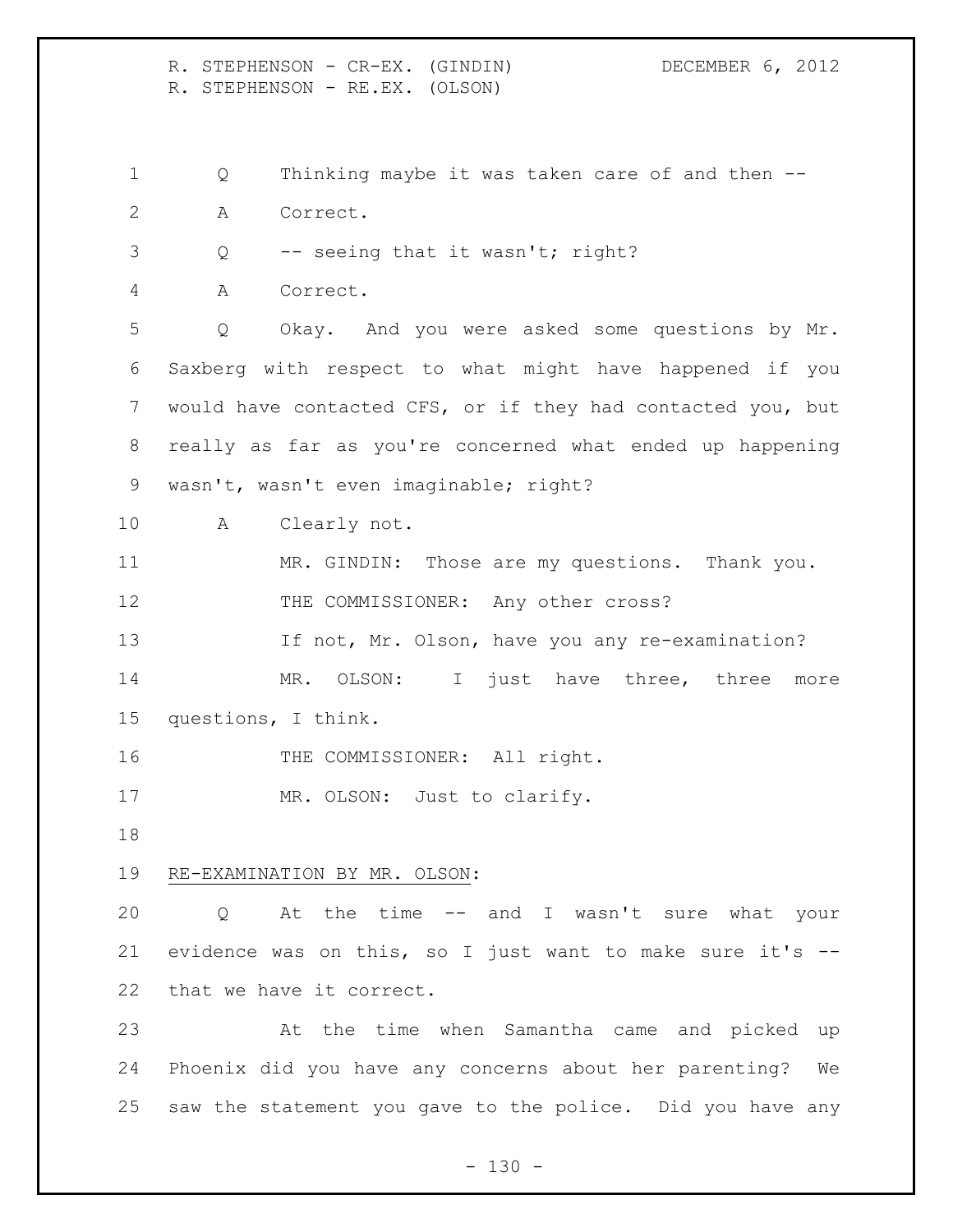R. STEPHENSON - RE.EX. (OLSON) DECEMBER 6, 2012

 -- did you have those concerns at the time she picked Phoenix up?

A No.

 Q Okay. And then with respect to Phoenix's -- sorry, Samantha's mother did you have any concerns about her being -- you know, using crack or anything like that?

A No.

 Q And then, finally, did you know -- I mean I, I know you suspected Phoenix would come back shortly after, did you know whether or not Samantha intended to have her mother care for Phoenix, or someone else?

A No.

 MR. OLSON: Those are my only questions. Thank you very much.

15 THE COMMISSIONER: All right, witness, your -- you have completed your tour. You can leave and thank you very much for coming and contributing to the inquiry.

(WITNESS EXCUSED)

 MR. OLSON: We had Mr. Stephenson scheduled for the entire day so --

23 THE COMMISSIONER: So --

 MR. OLSON: -- we don't have any other witnesses planned for this afternoon.

 $- 131 -$